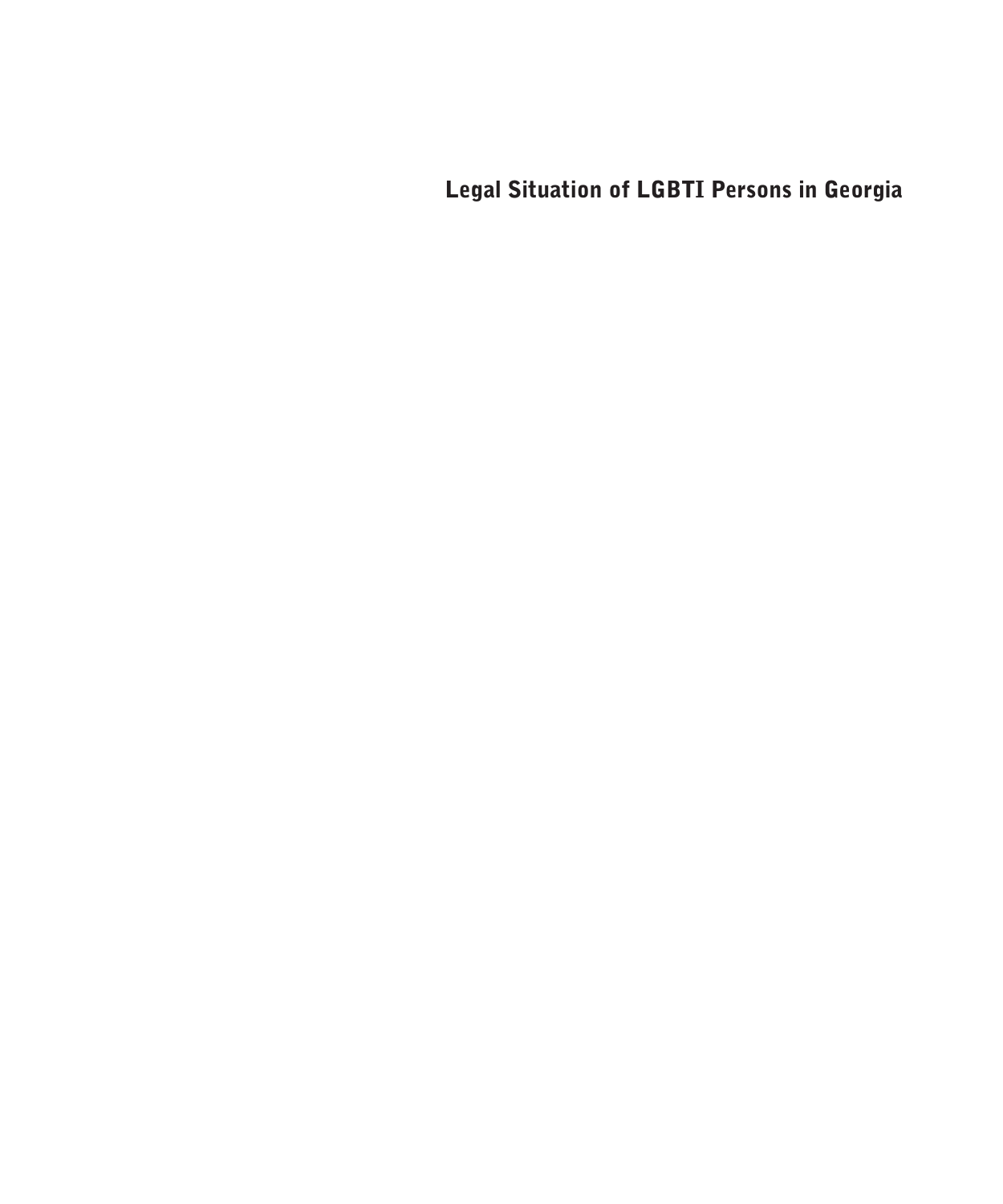*This study report – Legal Situation of LGBTI persons in Georgia - was prepared by Human Rights Education and Monitoring Center (EMC) within the frames of the EU-funded project " Solidarity Network for LGBTI in Armenia and Georgia " implemented by the South Caucasus Regional Office of the Heinrich Boell Foundation.*

**Research Assistant:** Tamari Keburia **Correction:** Nino Kalatozishvili **Translation:** Sandro Kevkhishvili, Tamta Gelashvili, Tamar Basilaia **Photo on the cover:** Levan Giorgadze **Layout:** Alex Kakhniashvili **Print: Print run:** 150

© Human Rights Education and Monitoring Center (EMC), 2016 www.emc.org.ge http://fb.com/RIGHTSEMC ISBN

*This publication has been produced with the assistance of the European Union. The contents of this publication are the sole responsibility of Human Rights Education and Monitoring Center (EMC) and can in no way be taken to reflect the views of the European Union.*



*This publication has been printed with financial help of Swedish Association for Sexual Education (RFSU).*

*EMC would like to express its deep gratitude towards Heinrich Boell Foundation's staff for their input in publication: Ana NemsitsveridzeDaniels for her contribution to the translation and editing of the English version of the study, Eka Tsereteli – for helping in the process of the technical details of the study. Also, Natia Gvianishvili-director of WISG and Beka Gabadadze from "Tanadgoma" for providing help in the preparation of qualitative analysis.*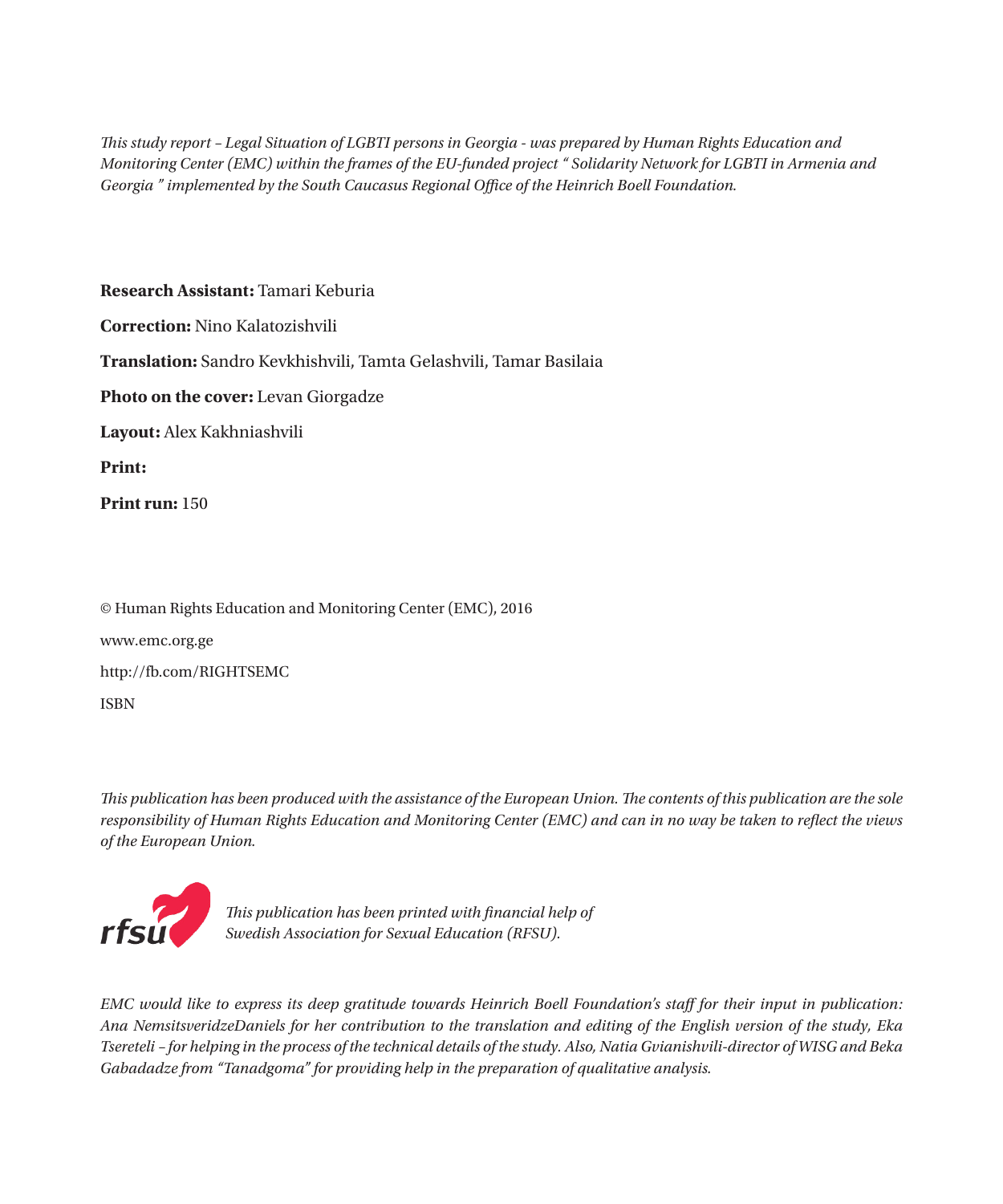# Legal Situation of LGBTI Persons in Georgia

Author: Lika Jalagania Edited by Tamta Mikeladze

Human Rights Education and Monitoring Center

EMC

2016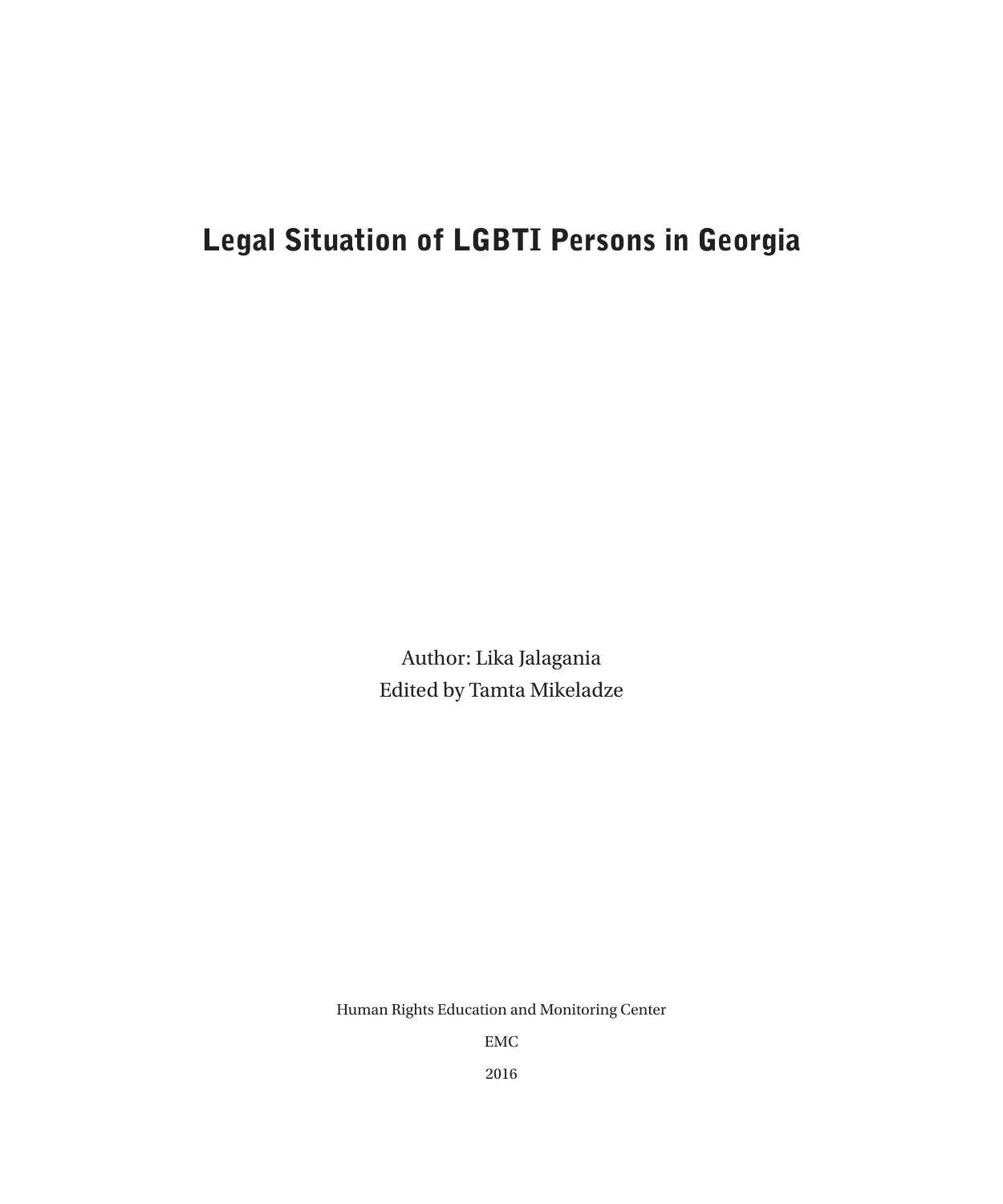"Human Rights Education and Monitoring Center" (EMC) is a a non-governmental organization working on human rights issues, which aims to promote the protection of the rights of marginalized and discriminated groups, including rights of workers, homeless individuals, people with disabilities, religious minorities, LGBTQI persons, etc., through research, advocacy and strategic litigation. The organization also monitors the ongoing institutional reforms in Georgia and supports the improvement of legal protective mechanisms and strengthening of the legislative framework. EMC is not a traditional human rights organization, it represents an open platform for human rights activists, and aims to create alternative spaces, empower civic activists and support their inclusion in civic initiatives. Since 2015, the organization systemically works on LGBTQI issues through documenting violations of their rights and advocacy on national and international level. By criticizing state policy and engaging in legislative initiatives, the organization tries to support the elimination of homophobia and transphobia in the country.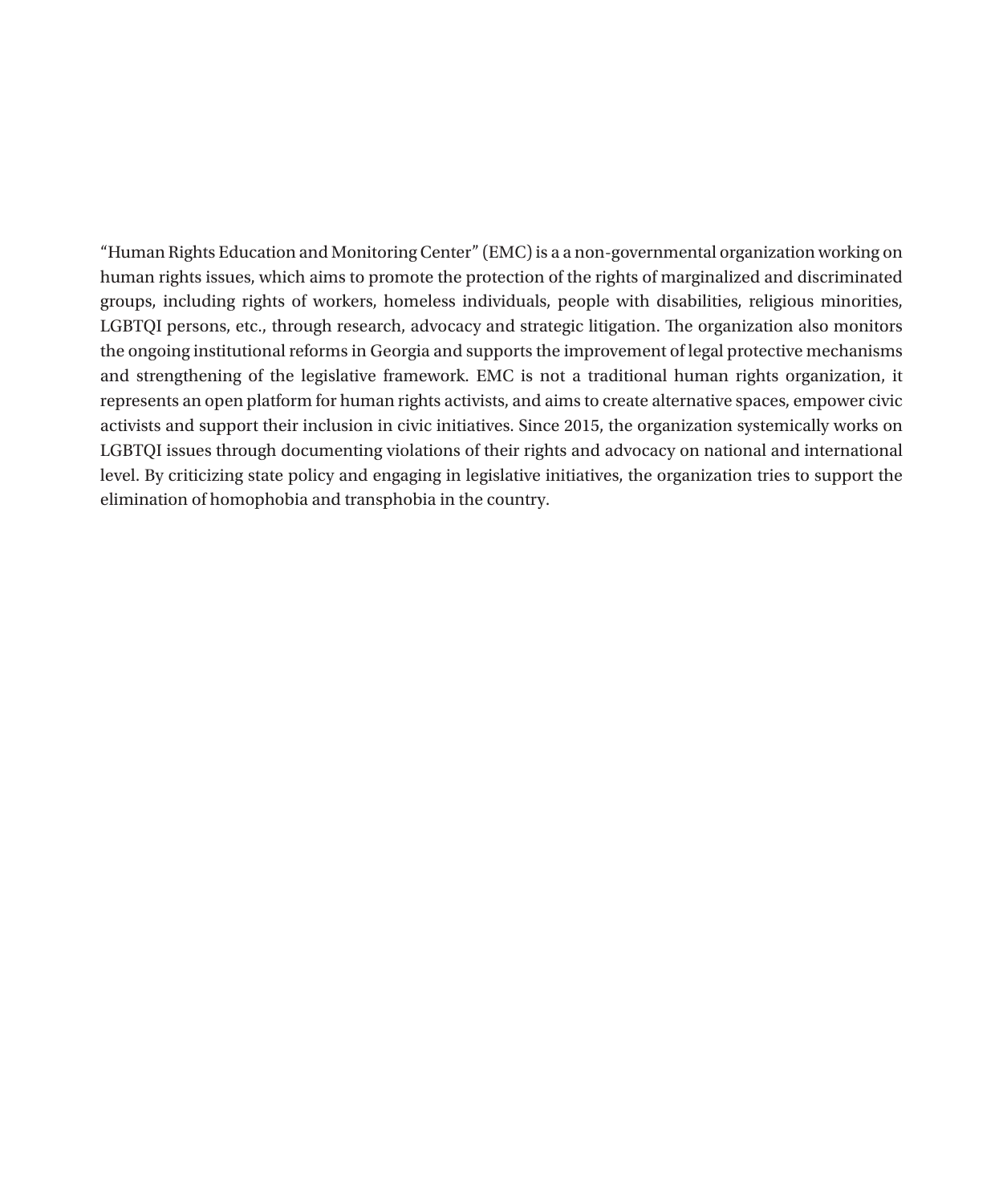## Foreword

As historically traditional societies, Georgia and Armenia have come a long way since the fall of the Soviet Union in terms of certain aspects of development. However, numerous challenges persist in the context of human rights, foretelling a long, arduous, obstacle-ridden road towards the achievement of equal rights for all groups. Lesbian, Gay, Bisexual, Transgender and Intersex (LGBTI) persons represent one of the most marginalised, least visible and discriminated against groups in Armenia and Georgia. Despite a degree of success achieved in recent years, especially in Georgia with the adoption of the Law on the Elimination of All Forms of Discrimination in 2014, members of the group continue to face violence, oppression, and harassment from the general public, as well as specific institutions, including medical facilities and the workplace. Bias-motivated violence based on sexual orientation and gender identity (SOGI) frequently goes unreported and, hence, remain without proper investigation and retribution. Deep-rooted homo/bi/ transphobia permeating virtually all segments of society is reinforced by traditional values, as well as binary, heteronormative gender roles, which, in turn, fuel the discriminatory culture prevalent in these two countries and prevent LGBTI persons from fully enjoying their rights and freedoms. A flawed understanding of democratic values and minority rights has also largely been inherited from the Soviet Union, and has been symptomatic of small nations with a collective memory of unresolved conflict and survivalist ideology, where LGBTI persons are seen as a threat to local customs and religion.<sup>1</sup>

In order to comprehensively combat discrimination against LGBTI people in the two countries, the South Caucasus Regional Office of the Heinrich Boell Foundation has been implementing the EU-funded action *Solidarity Network for LGBTI in Armenia and Georgia*, in partnership with the Women's Initiatives Supporting Group (WISG) and Human Rights Education and Monitoring Centre (EMC) in Georgia; and Society Without Violence (SWV) and Public Information and Need of Knowledge (PINK) in Armenia. The overall objectives of the action are to enhance the protection of and respect for LGBTI people's rights, combat homophobia and support LGBTI people's inclusion in Georgia's and Armenia's respective societies, while the specific objectives are to support LGBTI people in the full scale realization of their rights through the enhancement of an LGBTI-friendly environment and to stimulate a higher cohesion of civil society actors on SOGI issues in Georgia and Armenia.

The present publication is the result of a year-long coordinated effort by the project partners, which envisioned the development and implementation of two comprehensive studies: a fullscale research of homo/bi/transphobic societal attitudes, and a situational assessment of the legal and physical conditions of LGBTI persons in the two countries.

The large-scale in-depth study of homo/bi/transphobic societal attitudes includes a thorough examination of social prejudices and stereotypes that would facilitate the investigation of the scale and specific nature of homo/bi/transphobia in Armenia and Georgia. Although, several studies to measure attitudes towards homosexuals have been previously conducted in both countries (the 2011 CRRC Caucasus Barometer<sup>2</sup> being one example), the scope and scale of the present study is

<sup>1.</sup> Silvia Stöber, *LGBT Rights in the South Caucasus*, Heinrich Boell South Caucasus Regional Office, LGBTI Web-dossier: https://ge.boell.org/ en/2013/05/30/lgbt-rights-south-caucasus

<sup>2.</sup> Caucasus Research Resource Centers (CRRC), *Attitudes towards Homosexuality in the South Caucasus* http://crrc-caucasus.blogspot. com/2013/07/attitudes-towards-homosexuality-in.html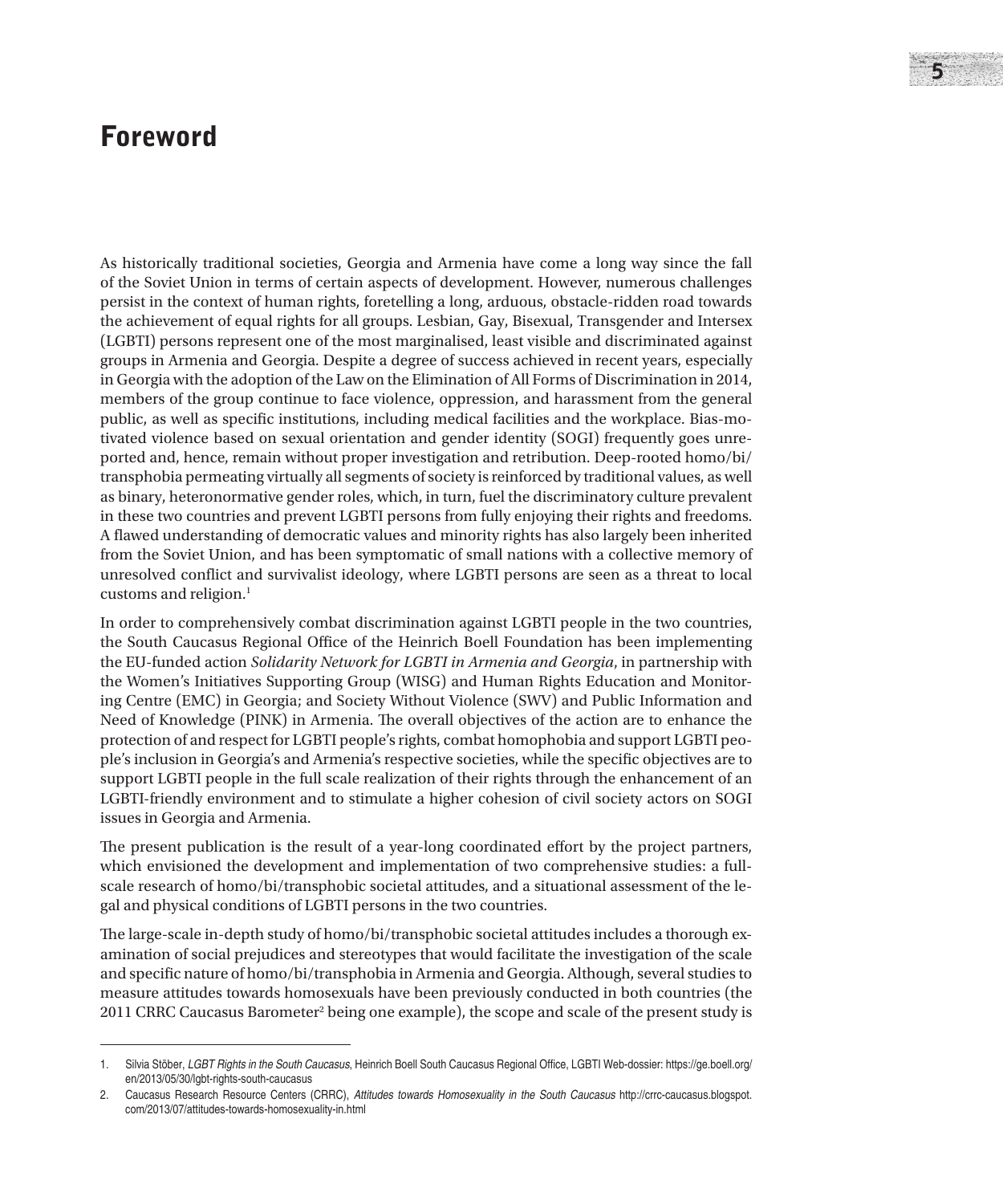

unprecedented, affording an integrated perspective on prevalent attitudes towards and knowledge about LGBTI persons. An almost identical methodology for Georgia and Armenia allows for effective comparison of the data in the future.

The situational assessment depicting particular legal and physical conditions of LGBTI people in Armenia and Georgia provides an in-depth analysis of legal standards, existing international and local legislation, cases of discrimination in various spheres, levels of state responsibility towards LGBTI persons and their accessibility to relevant services (health care, education, etc).

The findings of the two studies and the specific areas of focus identified therein will serve as the basis for the development of country-specific evidence-based long-term advocacy strategies on the advancement of LGBTI issues, as well as a set of recommendations for specific actors. The advocacy strategy and the findings of the two studies will also be used as groundwork for a multifaceted awareness-raising campaign, as well as capacity-building activities for CSOs, LGBTI organisations, activists and initiative groups within the framework of the action.

The Heinrich Boell Foundation is particularly grateful to the four project partners mentioned above for their meticulous work and coordinated efforts in developing the methodologies, designing the study tools, producing in-depth analytical reports and ensuring the publication of the two studies; the Institute of Social Studies and Analysis (ISSA) in Georgia and the Caucasus Research Resource Center (CRRC) – Armenia Foundation for the comprehensive field work, data collection and analysis; and experts, Ms Ekaterine Aghdgomelashvili, who has almost single-handedly ensured the validity of every single correlation and invested countless hours and sustained effort in producing a high-quality, comprehensive and well-rounded report, as well as Ms Elmira Bakhshinyan, Mr Jack Vahan Bournazian, and Ms Mariam Osipyan for their invaluable and exhaustive work. Heinrich Boell Foundation's own Eka Tsereteli also deserves high commendation for her work on the graphic design of the homophobic attitudes study, as do Anne Nemsitsveridze-Daniels for their contribution to the translation and editing efforts of the study and situational assessment, and Hasmik Hayrapetyan, for her assistance in the translation of the quantitative tools.

It is our hope that the two detailed studies will provide a better understanding of LGBTI rights in both Armenia and Georgia and pave the way for a long-term strategy that would ensure their protection and inclusion in all aspects of life, which would consequently strengthen democratic development and lead to inclusive and tolerant societies free from discrimination.

*Tbilisi, 23 March 2016*

#### **Nino Lejava**

Director Heinrich Boell Foundation South Caucasus Regional Office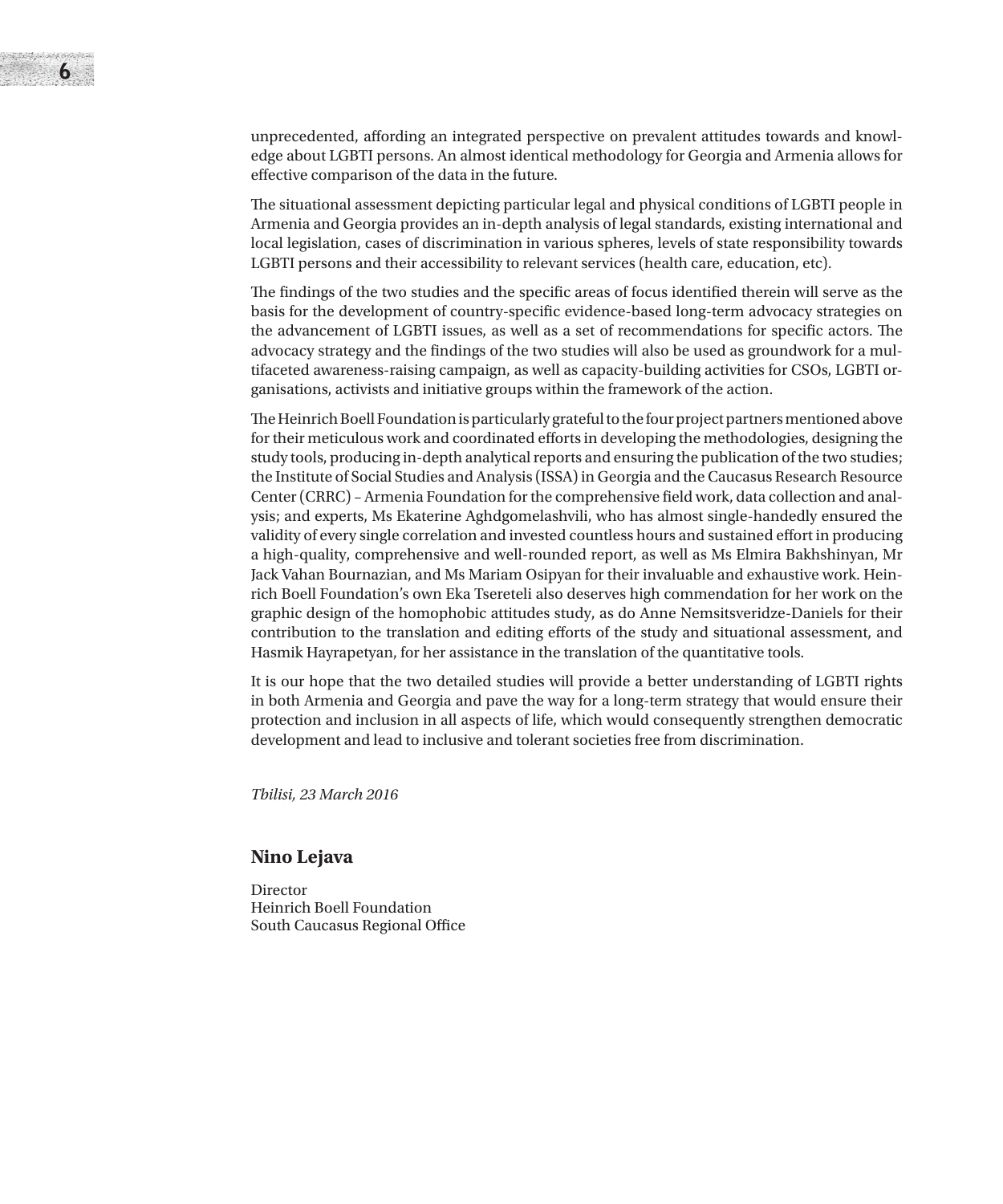**Cisgender -** a term referring to those people whose gender identity and gender expression match the sex they were assigned at birth and the social expectations related to their gender.

**Cross dresser/Transvestite** - refers to people who enjoy wearing the clothing of another gender for certain periods of time. Their sense of identification with another gender can range from being very strong and indeed their primary gender, to being a less critical part of their identity. Some transvestite or cross-dressing people may seek medical assistance to transition and live permanently in their preferred gender at some point in their life. Others are happy to continue cross dressing part-time for the rest of their lives.

**Gay –** a person who feels sexual and/or emotional desire exclusively or predominantly for persons of her or his own sex.

**Gender Identity –** refers to each person's deeply felt internal and individual experience of gender, which may or may not correspond with the sex assigned at birth, including the personal sense of the body (which may involve, if freely chosen, modifications of bodily appearance or function by medical, surgical or other means) and other expressions of gender, including dress, speech and mannerism (Yogyakarta Principles).

**Gender Expression –** refers to people's manifestation of their gender identity, and the one that is perceived by others. Typically, people seek to make their gender expression or presentation match their gender identity/ identities, irrespective of the sex that they were assigned at birth.

**Gender non-conformity and gender variance–** refers to anyone whose gender varies from normative gender identity and roles of the gender assigned at birth.

**Gender Dysphoria** – is a mental disorder diagnosis applied by psychiatrists and psychologists to classify severe discomfort/ rejection that people may feel towards their sex embodiment and their internally felt gender identity.

**Intersex –** a term that relates to a range of physical traits or variations that lie between stereotypical ideals of male and female. Intersex people are born with physical, hormonal or genetic features that are neither wholly female nor wholly male; or a combination of female and male; or neither female nor male. Many forms of intersex exist; it is a spectrum or umbrella term, rather than a single category.

**Lesbian –** a woman who is sexually and emotionally attracted to women.

**LGBTI –** Acronym for lesbian, gay, bisexual, trans and intersex people.

**Man who has sex with men (MSM) –** Term used purely in HIV/AIDS prevention, and very rarely in other activist circles. It was coined for prevention purposes where the identity of a person does not matter – only the sexual practice. From that perspective the term MSM is very inclusive – as it includes all men (gay, bisexual, heterosexual, trans or intersex). However it does not include people identifying as women and other identities where a lot of prevention is needed and takes place.

**Sexual Orientation –** refers to each person's capacity for profound emotional, affectional and sexual attraction to, and intimate and sexual relations with, individuals of a different gender or the same gender or more than one gender.

**Sex** – refers to the biological makeup such as primary and secondary sexual characteristics, genes, and hormones.

**Transgender –** refers to those trans people who live permanently in their preferred gender, without necessarily needing to undergo any medical intervention/s. Until recently, this term was also the primary umbrella term referring to all trans people, but this use is now loosing favour to the term 'trans' which is perceived to be more inclusive of all trans communities.

**Transgender Man –** FtM (Female-to-Male) – most commonly used to refer to a female-to male trans person. Someone who was assigned female at birth who now identifies as male. Also called a trans man. The term is widely discussed and should be avoided as it is based on the wrong assumption that there are only two possible sexes.

<sup>1.</sup> Taken from ILGA-Europe's Glossary: http://old.ilga-europe.org/home/publications/glossary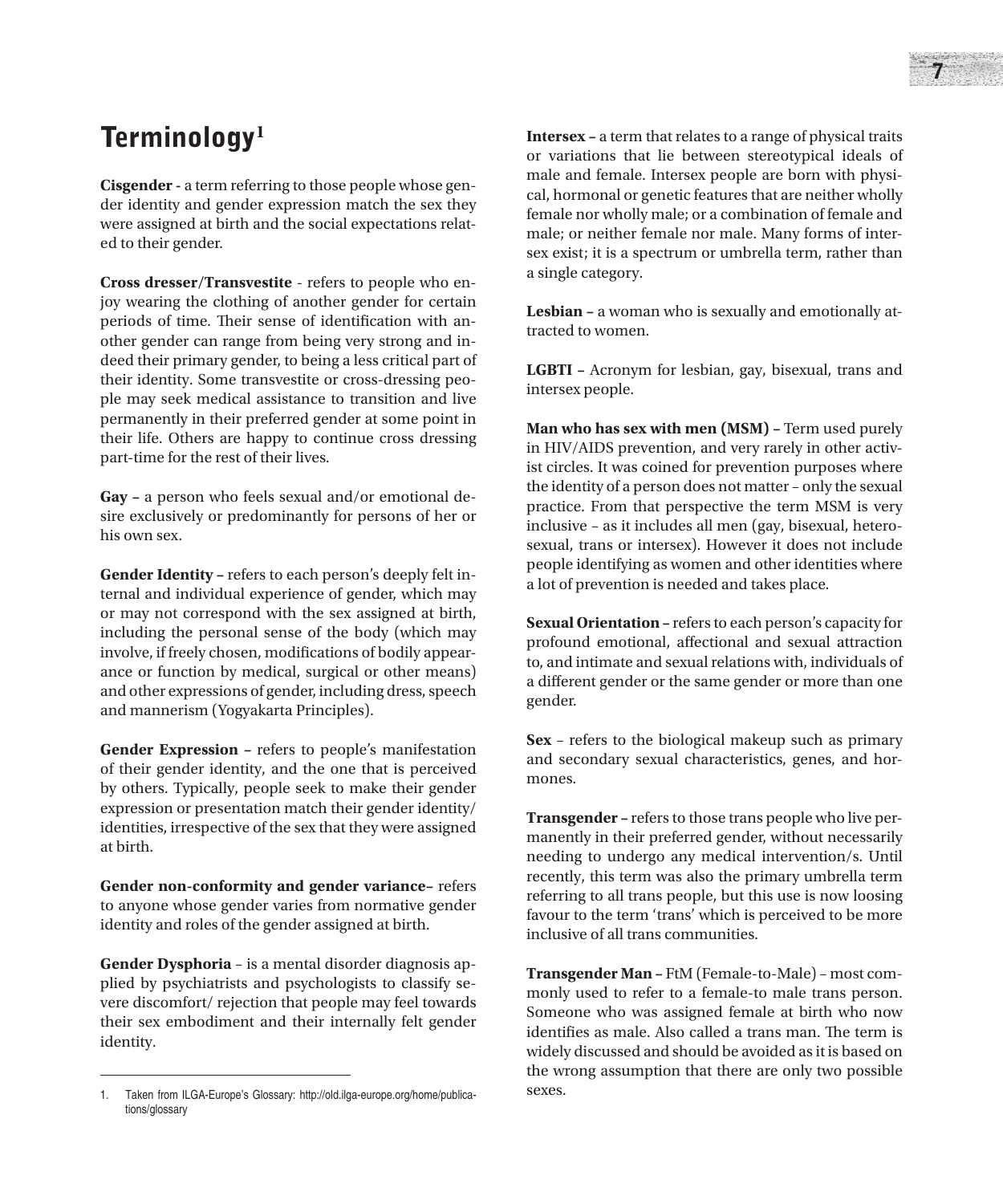**Transgender Woman –** MtF (Male-to-Female) – Maleto-female, most commonly used to refer to a male to-female trans person. Someone who was assigned male at birth but who identifies as female. The term is widely discussed and should be avoided as it is based on the wrong assumption that there is only two possible sexes.

**Transsexual –** refers to people who identifies entirely with the gender role opposite to the sex assigned to at birth and seeks to live permanently in the preferred gender role. This often goes along with strong rejection of their physical primary and secondary sex characteristics and wish to align their body with their preferred gender. Transsexual people might intend to undergo, are undergoing or have undergone gender reassignment treatment (which may or may not involve hormone therapy or surgery).

**Heterosexism -** the belief, stated or implied, that heterosexuality is superior (religiously, morally, socially, emotionally, behaviorally, and/or in some other way) to other sexualities; the presumption that all people are heterosexual; the belief that all people should be heterosexual. As an institutionalized system of oppression, heterosexism negatively affects LGBTI people as well as some heterosexual individuals who do not subscribe to traditional standards of masculinity and femininity.

**Heterosexual** - People are classified as heterosexual on the basis of their gender and the gender of their sexual partner(s). When the partner's gender is other than the individual's, then the person is categorized as heterosexual.

**Homophobia –** the fear, unreasonable anger, intolerance or/and hatred toward homosexuality. Homophobia can appear in various ways: Internalized Homophobia: when lesbian, gay men and bisexual people are considering and accepting heterosexuality as the correct way of being and living. Institutionalized Homophobia: when governments and authorities are acting against equality for LGB people. This can be hate speech from public elected persons, on pride events and other forms of discrimination of LGB people.

**Transphobia –** refers to negative cultural and personal beliefs, opinions, attitudes and behaviors based on prejudice, disgust, fear and/or hatred of trans people or against variations of gender identity and gender expression. Institutional transphobia manifests itself though legal sanctions, pathologisation and inexistent/inadequate mechanisms to counter violence and discrimination. Social transphobia manifests itself in the forms of physical and other forms of violence, hate speech, discrimination, threats, marginalization, social exclusion eroticization, ridicule and insults.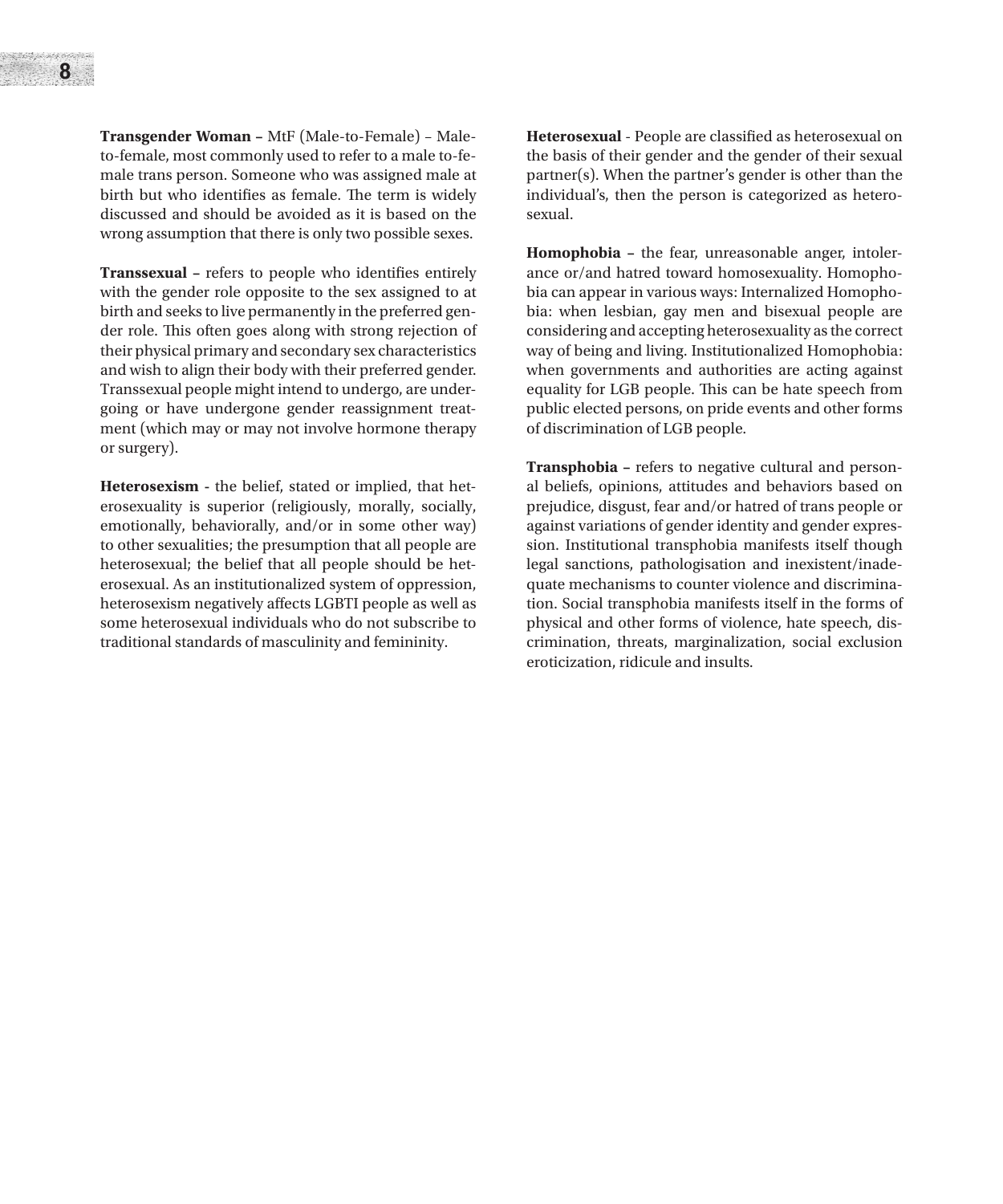# **Contents**

#### **SOCIO-CULTURAL CONTEXT AND INSTITUTIONAL HOMOPHOBIA**

|    |                                                   | <b>LEGAL AND POLITICAL FRAMEWORK</b>                                                                                                                                                 |    |
|----|---------------------------------------------------|--------------------------------------------------------------------------------------------------------------------------------------------------------------------------------------|----|
|    |                                                   | <b>General Review of Legal Amendments</b>                                                                                                                                            | 16 |
|    | <b>Assessment of Relevant Policy Papers</b><br>16 |                                                                                                                                                                                      |    |
|    |                                                   |                                                                                                                                                                                      |    |
|    |                                                   | <b>REVIEW OF THE HUMAN RIGHTS SITUATION</b><br><b>OF LGBTI PERSONS</b>                                                                                                               |    |
| 1. |                                                   | <b>Unequal environment towards LGBTI</b><br>persons and Anti-Discrimination policy                                                                                                   | 17 |
|    | 1.2.                                              | 1.1. Developing the Principle of Non-<br>Discrimination Based on SOGI in<br>International Law  17<br>The review of national standards and<br>mechanisms against discrimination based |    |
|    |                                                   |                                                                                                                                                                                      |    |
| 2. |                                                   | <b>Right to Life, Security and Protection</b><br>from Violence                                                                                                                       | 20 |
|    |                                                   |                                                                                                                                                                                      |    |
| 3. |                                                   | <b>Regulation of the Hate Speech</b>                                                                                                                                                 | 28 |
|    | 3.2.                                              | 3.1. Problem Description  28<br>International Standards  28<br>3.3. National Legal Environment 29                                                                                    |    |
| 4. |                                                   | <b>Struggle of LGBTI persons for Public</b><br>Space: Freedom of Assembly and<br><b>Manifestation</b>                                                                                | 32 |
|    |                                                   |                                                                                                                                                                                      |    |
|    |                                                   | 4.2. International Standard  32                                                                                                                                                      |    |
|    |                                                   | 4.3. National Legal Environment 33                                                                                                                                                   |    |

4.4. Conclusion. . . 35

| 5. | The Restrictive Practices in the<br>enjoyment of the right to private and<br>family life by LGBTI persons         | 35 |
|----|-------------------------------------------------------------------------------------------------------------------|----|
|    | 5.1. Problem Description  35                                                                                      |    |
|    |                                                                                                                   |    |
|    | 5.3. National Legal Environment  36                                                                               |    |
|    |                                                                                                                   |    |
| 6. | The Discrimination of LGBTI Persons in<br><b>Employment Relationships</b>                                         | 38 |
|    |                                                                                                                   |    |
|    |                                                                                                                   |    |
|    | 6.3. National Legal Environment 39                                                                                |    |
|    |                                                                                                                   |    |
| 7. | <b>Access to Education and Practices of</b><br>Homo/Transphobic Bullying                                          | 41 |
|    | 7.1. Problem Description 41                                                                                       |    |
|    | 7.2. International Standards  41                                                                                  |    |
|    | 7.3. National Legal Environment 41                                                                                |    |
|    | 7.4.                                                                                                              |    |
| 8. | The Review of the Core Problems in<br>Relation to the enjoyment of the Right to<br><b>Health by LGBTI persons</b> | 44 |
|    | 8.1. Problem Description 44                                                                                       |    |
|    | 8.2. International Standards  44                                                                                  |    |
|    | 8.3. National Legal Environment 44                                                                                |    |
|    | 8.4. Healthcare Needs of Transgender People  46                                                                   |    |
|    | 8.5. Healthcare Needs of Intersex People  47                                                                      |    |
|    | 8.6.                                                                                                              |    |
| 9. | The Right to Social Security:<br><b>Homelessness and Social Vulnerability</b><br>of LGBTI Persons                 | 48 |
|    | 9.1. Problem Description 48                                                                                       |    |
|    | 9.2. International Standards  49                                                                                  |    |
|    | 9.3. National Legal Environment  49                                                                               |    |
|    |                                                                                                                   |    |
|    |                                                                                                                   |    |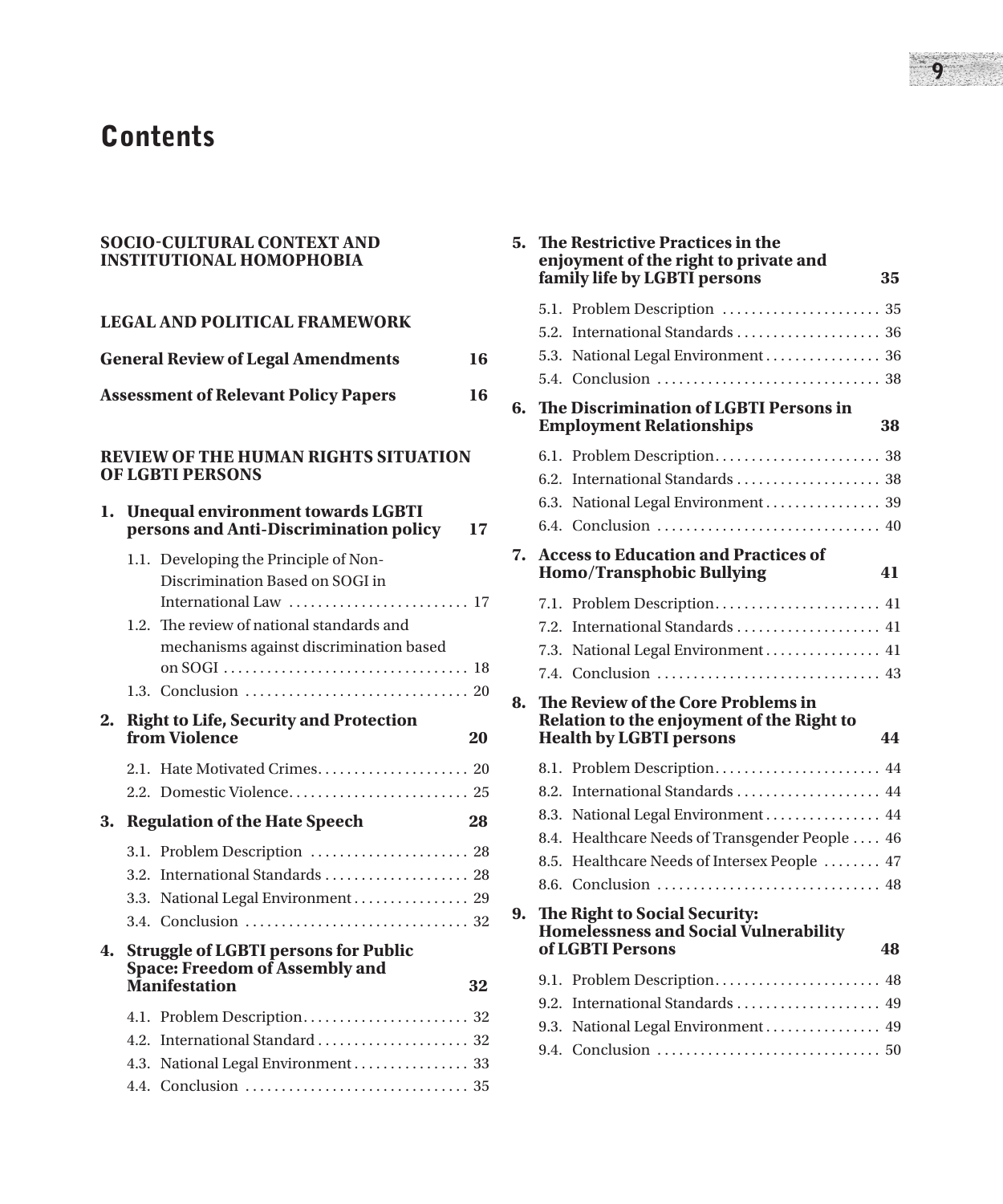| 10. Refugees and the Right of Asylum | 51 |
|--------------------------------------|----|
|                                      |    |
|                                      |    |

| 10.3. National Legal Environment 52 |  |
|-------------------------------------|--|
|                                     |  |

#### **ISSUES OF PARTICULAR SIGNIFICANCE**

# **1. Legal Recognition of Gender 54**

|  | 1.1. Legal Recognition of Gender for Transgender                 |    |
|--|------------------------------------------------------------------|----|
|  |                                                                  |    |
|  | 1.2. Registration of a Child's Sex and Legal                     |    |
|  | Recognition of Gender for Intersex People 56                     |    |
|  |                                                                  |    |
|  | 2. Legal Rights of Gay/MSM and<br><b>Transgender Sex Workers</b> | 57 |
|  |                                                                  |    |
|  |                                                                  |    |
|  | 2.2. International Standards 57                                  |    |
|  |                                                                  |    |
|  |                                                                  |    |
|  |                                                                  |    |

### **3. LGBTI Persons in the Penitentiary System 60**

- 3.1. Problem Description. . . 60
- 3.2. International Standards. . . 60
- 3.3. National Legal Environment. . . . . . . . . . . . . . . 61
- 3.4. Conclusion. . . 63

#### **RECOMMENDATIONS**

#### **ADDITIONAL INFORMATION**

|  | 1. Reports and recommendations issued by<br>international and regional organisations<br>66 |
|--|--------------------------------------------------------------------------------------------|
|  | 1.1. The US Department of State Report on Georgia66                                        |
|  | 1.2. ECRI Report on Georgia 66                                                             |
|  | 1.3. Universal Periodic Review (UPR) 67                                                    |
|  | 2. The legal and political analysis of<br>significant changes on the national level<br>68  |
|  | 2.1. Right to private and family life $\dots\dots\dots\dots \dots$ 68                      |
|  | 2.2. Freedom of assembly and freedom of                                                    |
|  |                                                                                            |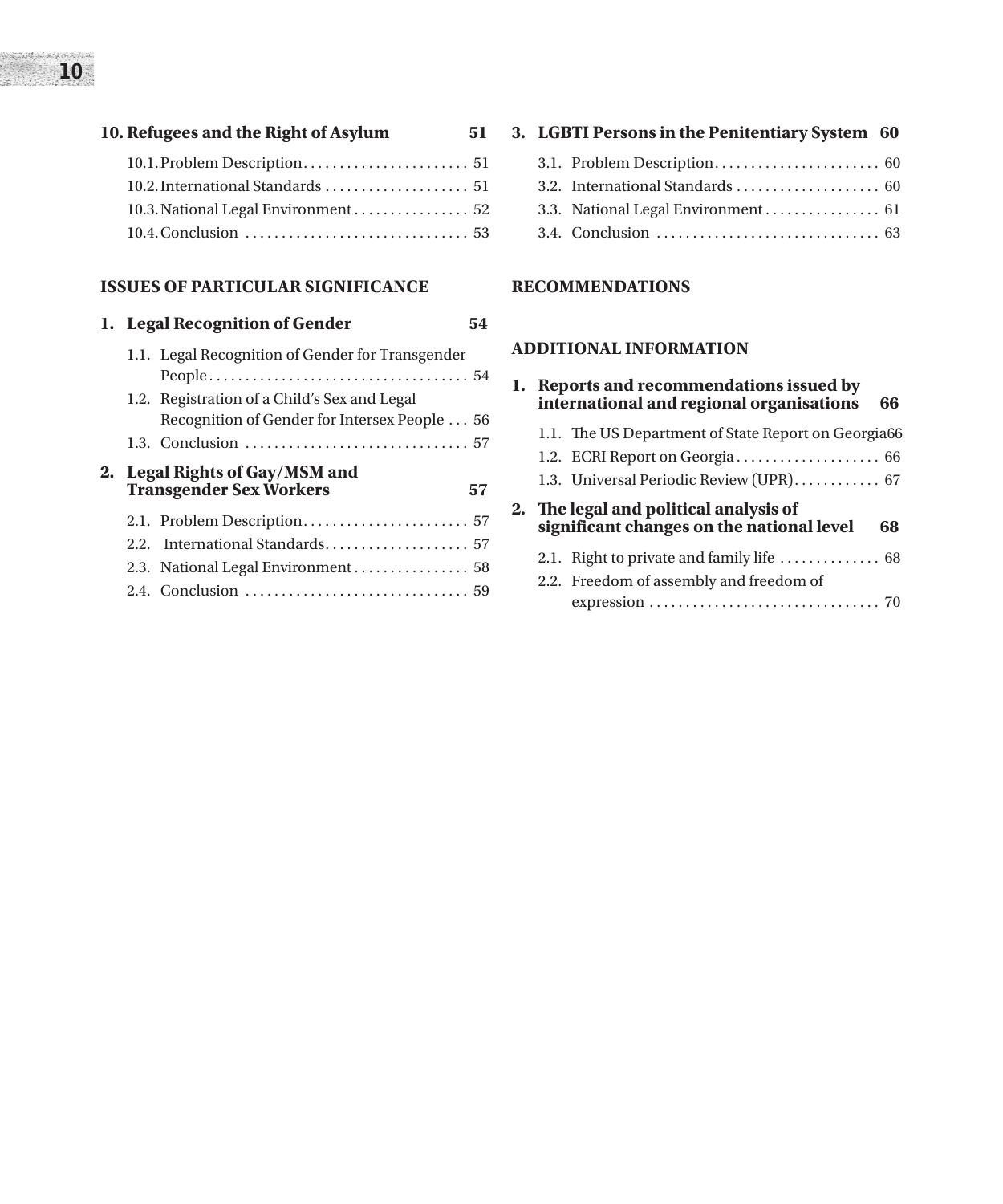# Preface

The Georgian legal system has undergone significant changes related to the fight against discrimination on the grounds of sexual orientation and gender identity (hereinafter, SOGI), including the adoption of new normative acts, as well as the incorporation of additional norms and amendments into the existing legislation. The Human Rights Action Plan and Strategy document was adopted, which introduced specific mechanisms for the implementation of legal guarantees.

Regardless of the determined legislative guarantees, the adoption of which was mainly related to the fulfillment of international obligations, the human rights situation of LGBTI individuals in the country is grave, manifesting in their subjection to systemic violence, discrimination, and harassment. The tendency to politicize LGBTI issues and strengthen the homophobic discourse further intensifies the discrimination and marginalization of the community and influences the effectiveness of state policies directed at the protection of LGBTI rights. The state fails to enforce secular, human rightsbased policies in response to the homophobic agenda produced by different social, religious, and political groups and often expresses open loyalty to the dominant religious group and discourse.

The present report aims at the comprehensive description and documentation of the human rights situation of LGBTI persons and state policies in Georgia. The report reviews the situation for LGBTI persons in relation to each right, identifies systemic problems on legislative, institutional, and human rights levels, and proposes specific recommendations for relevant state agencies.

### **Goals and Obejctives of the Report**

The purpose of the report is to provide an in-depth assessment of the human rights situation for lesbian, gay, bisexual, transgender and intersex (LGBTI) persons, to analyze the existing legal, institutional or practical problems, and present relevant recommendations for the state and other institutions working on LGBTI rights, in order to support the protection of the human rights of LGBTI persons.

The objective of the report is to present a systemic and result-oriented strategy in response to the shortcomings or practical problems identified as a result of the assessment in order to contribute to the reduction of discrimminatory practices towards LGBTI persons existing in every spehere of public life.

### **Research Methodology and Data Collection**

The methodology and the structure of the present report was designed with the cooperation of the NGO "Society Without Violence" (SWV), who carries out the identical research according to local reality within abovementioned project, in Armenia.

Due to the scale and the scope of the assessment, the research team simultaneously used several methodological tools.

Two main methods were used during the research process:

- 1. Obtaining and processing data gathered from focus groups with LGBT community members, from individual in-depth interviews and interviews with expert.
- 2. Processing secondary data from normative material, policy papers, resolutions, reports, research studies, publications, and other information;

### *1. Obtaining and Collecting Information Using Focus Group Interview Methodology*

Within the scope of the assessment, primary information was collected through qualitative research, aiming at the evaluation of the relevance and actuality of the information obtained through secondary sources, the identification of new problems, and the implementation of a detailed analysis of already identified issues.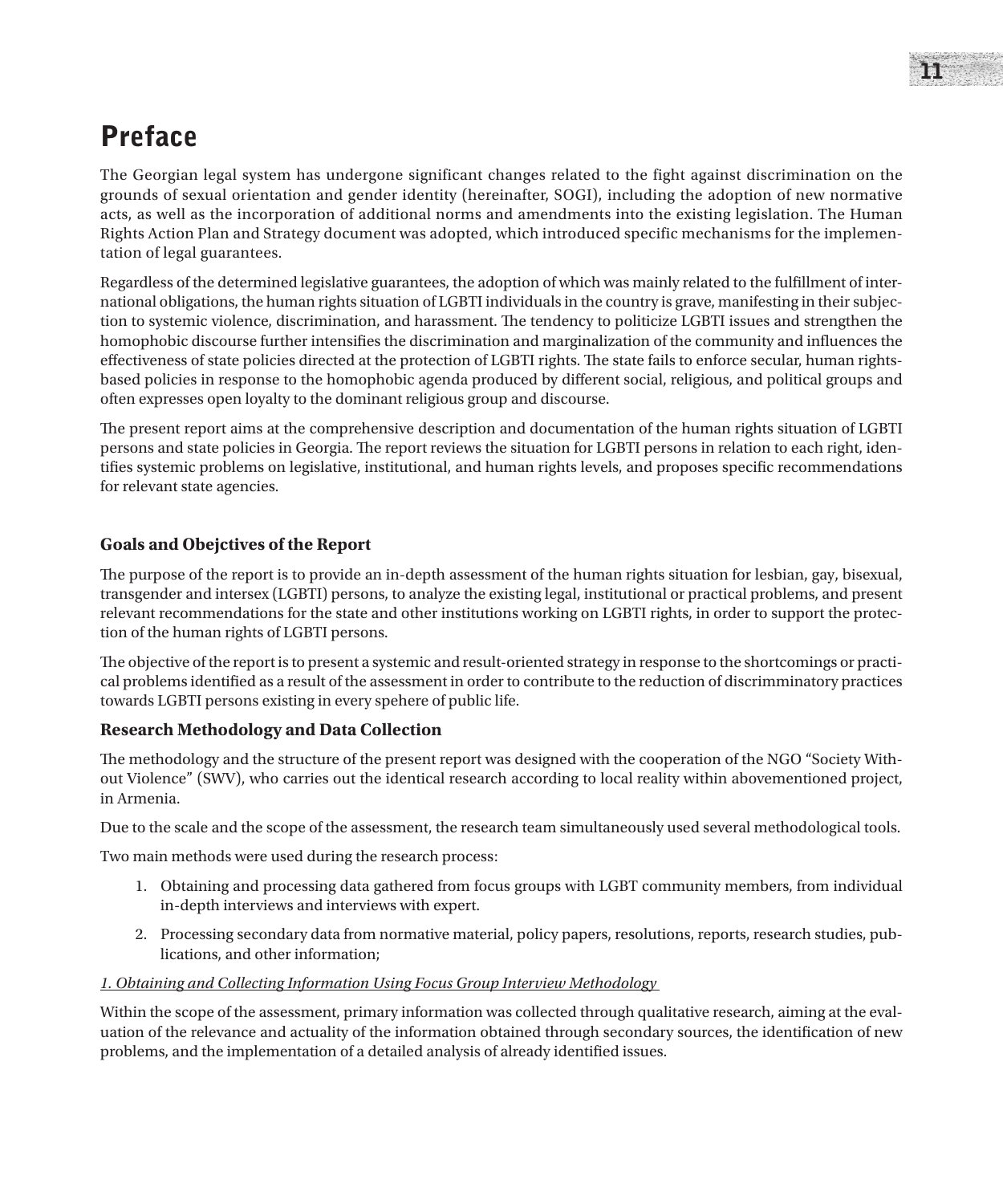Primary information was obtained through three different techniques:

- Focus groups
- In-depth interviews
- Interviews with experts

#### **a) Focus Groups**

Three target focus groups were conducted within the framework of the assessment. Focus groups were held in Tbilisi in July of 2015. Target groups were lesbian and bisexual women,<sup>3</sup> gay and bisexual men,<sup>4</sup> and transgender persons (MtF; FtM; Agender)<sup>5</sup>.

*Remark: Due to nonexistence of the intersex community in Georgia their inclusion in qualitative analysis couldn't conducted.* 

#### **b) In-Depth Interviews**

#### *Interviews with gay/MSM and Transgender sex workers*

In-depth interviews were conducted with gay/MSM and transgender sex workers (five respondents in total)<sup>6</sup>. The method was selected due to the high degree of necessity to protect the anonymity in the given group. Given that the life experiences and perceptions of the respondents include particular specificities, conducting in-depth interviews with the group was the most optimal option.

Strengths and Limitations of the Utilised Methodology:

Given that the number of participants was five (5), it is difficult to discuss the validity of generalising the obtained information to the whole group. However, taking into account the fact that the number of the representatives of the mentioned group is also relatively small in the given population, the information, tendencies and problems identified are homogeneous, similar and analogical for gay/MSM and transgender sex workers in Georgia.

#### *Interviews with Experts*

In order to obtain additional information on the matter, the research team interviewed representatives of state institutions and representatives/experts of non-governmental organisations working in the field.

#### *2. Methods and Instruments for Processing Secondary Data and Resources*

In the process of preparing the report, one of the methods used was desk research, during which the research team obtained and reviewed national, as well as international normative bases related to the rights of LGBTI persons.

Most of the information in the report is based on primary and secondary sources pertaining to the human rights situation of LGBTI persons:

#### **a) Obtaining and Reviewing Main Sources**

For the purposes of reviewing the main sources, the team obtained and analysed the principal normative and policy documents existing in Georgia, which aim at regulating different aspects of human rights for LGBTI persons. Also, In

<sup>3.</sup> Number of participants: 12 (twelve) participants; age range: 18-31; sexual orientation of participants: 8 (eight) lesbian and 4 (four) bisexual individuals.

<sup>4.</sup> Number of participants: 8 (eight) participants; age range: 20-25 and one 36-year-old participant; sexual orientation of participants: 6 (six) gay and 2 (two) bisexual individuals.

<sup>5.</sup> Number of participants: 7 (seven) participants; Place of residence: Tbilisi; sexual orientation and gender identity of participants: Interview #1 – transgender woman (25 years old); Interview #2 – gay, cross-dresser (22 years old); Interview #3 – gay, cross-dresser (24 years old); Interview #4 – transgender woman (23 years old); Interview #5 –transgender woman (19 years old).

<sup>6.</sup> Gay/MsM and transgender sex workers, 5 (five) respondents; current residence: Tbilisi; Gender identity and sexual orientation of interviewees: Interview #1 – transgender woman (25); Interview #2 - gay, cross-dresser (22); Interview #3 - gay, cross-dresser (24); Interview #4 - transgender woman (23); Interview #5 - transgender woman (19).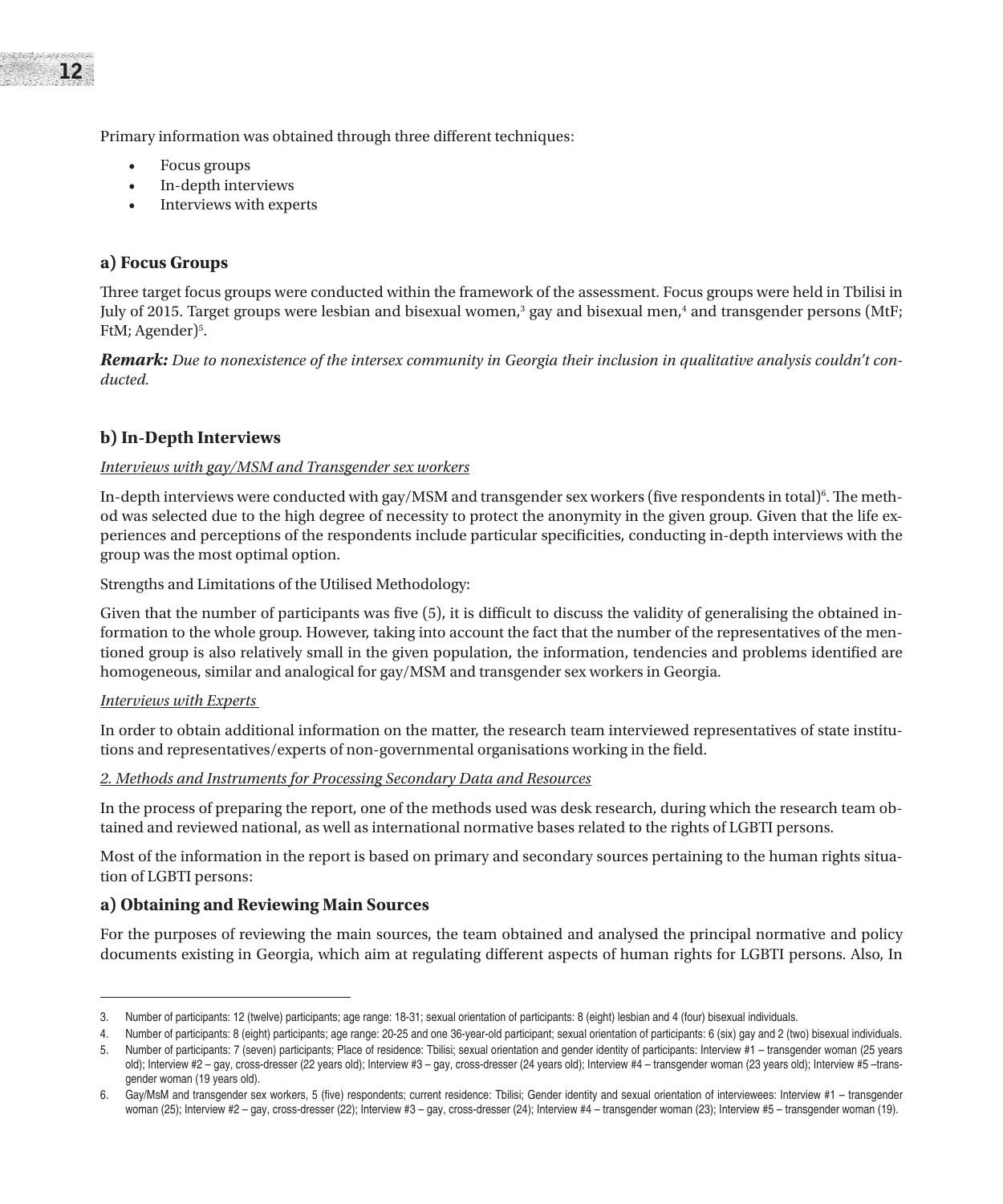order to obtain and review the standards for legislative enforcement, the research team processed the decisions and recommendations of the general courts of Georgia and the Public Defender's Office

#### **b) The process of obtaining and reviewing of additional sources had three main directions:**

#### **1. Documenting and Assessing the Information Requested from State Institutions**

Requesting public information from state institutions had four main objectives:

- Documenting planned/completed state measures for fulfilling state obligations;
- Documenting the official answers/positions of the state regarding particular topics;
- Verifying non-existent or existent, but incomplete information related to certain topics;
- Obtaining statistical data.

#### **2. Parliamentary and Special Reports Published by the Public Defender's Office**

In order to assess the human rights situation for LGBTI persons in Georgia, the research team reviewed the annual parliamentary and special/thematic reports published by the Public Defender's Office.

#### **3. Reports and Studies by Organisations/Experts Working on LGBTI Issues in Georgia**

In order to document the discriminatory practices and violations of the human rights of LGBTI persons, the research team obtained and analysed studies, policy papers and reports prepared by local non-governmental organisations. The present report uses these documents as basic/main sources and, to an extent, compiles these sources.

#### **4. Instrument for Obtaining and Reviewing International and Regional Documents**

To compare the existing legal environment in Georgia with international standards and analyse the obligations under determined standards, the research team relied on the following international and regional instruments: 1. Documents of the United Nations and its key institutions (resolutions, general comments, reports); 2. OSCE standards; 3. The Council of Europe standards and guidelines; 4. Case law of the European Court of Human Rights.

The report also uses studies/reports published by international and regional organisations working on LGBTI issues.

#### **Defining Instrument for the Report Structure**

The structure of this report is based on the structure of the Recommendation CM/Rec(2010)5 of the Committee of Ministers of the Council of Europe "On Measures to Combat Discrimination on the Grounds of Sexual Orientation and Gender Identity," <sup>7</sup> modified according to local specificities.

#### *Methodology of individual assessment of the mentioned issues/rights*

Each aforementioned topic/right will be analysed in light of the following range of factors:

- Legal regulation and scale of rights;
- The scale of implementation of legal regulations and protection guarantees in practice;
- Systemic reasons for rights violations.

<sup>7.</sup> Recommendation CM/Rec(2010)5 of the Committee of Ministers to member states on measures to combat discrimination on grounds of sexual orientation or gender identity (Adopted by the Committee of Ministers on 31 March 2010 at the 1,081st meeting of the Ministers' Deputies)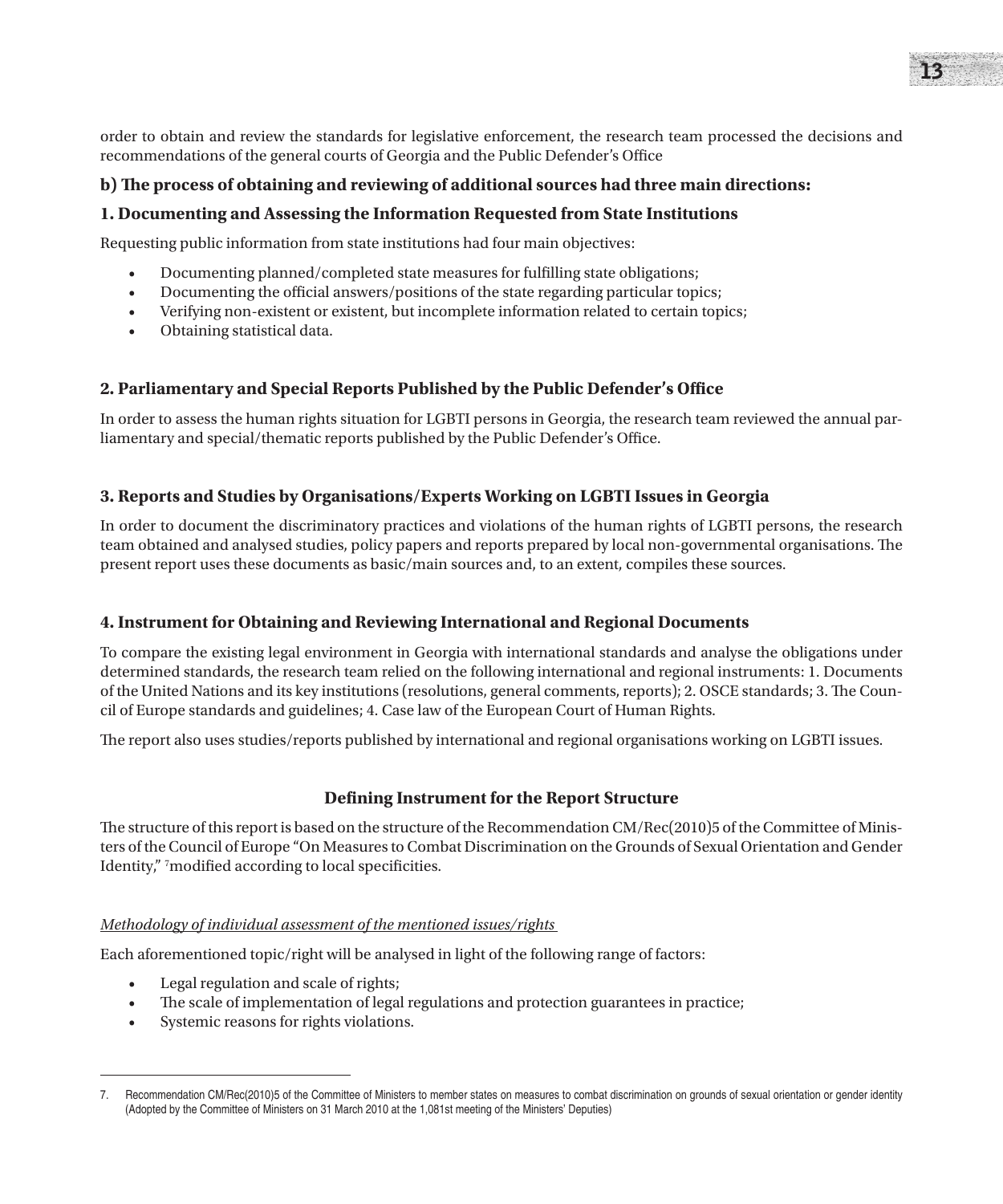#### *Structure of documenting and analysing each topic/right*

The structure of the analysis of each right (in chapters) is based on the internationally recognised IRAC format, based on which, each chapter comprises of the following:

- • General description of the subject
- • Normative regulations (international standards and national legislation)
- • Situational analysis/existing practice
- • Conclusion

The structure of certain chapters and review of some rights may vary due to the specifics of the issues discussed.

#### **Report limitations**

The given report does not aspire to comprehensively problematize the presented issues and propose solutions. Taking into account the methodological limits and scope, the report does not offer a comprehensive and in-depth assessment of existing problems related to each topic. Rather, the report aims at preparing a comprehensive compilation on the human rights situation of LGBTI persons. The compilation will identify the dynamics of the current policies, their progress and shortcomings. The recommendations and assessments presented in the report will create a basis for the government, as well as international, donor, and non-governmental organisations to plan further targeted policies.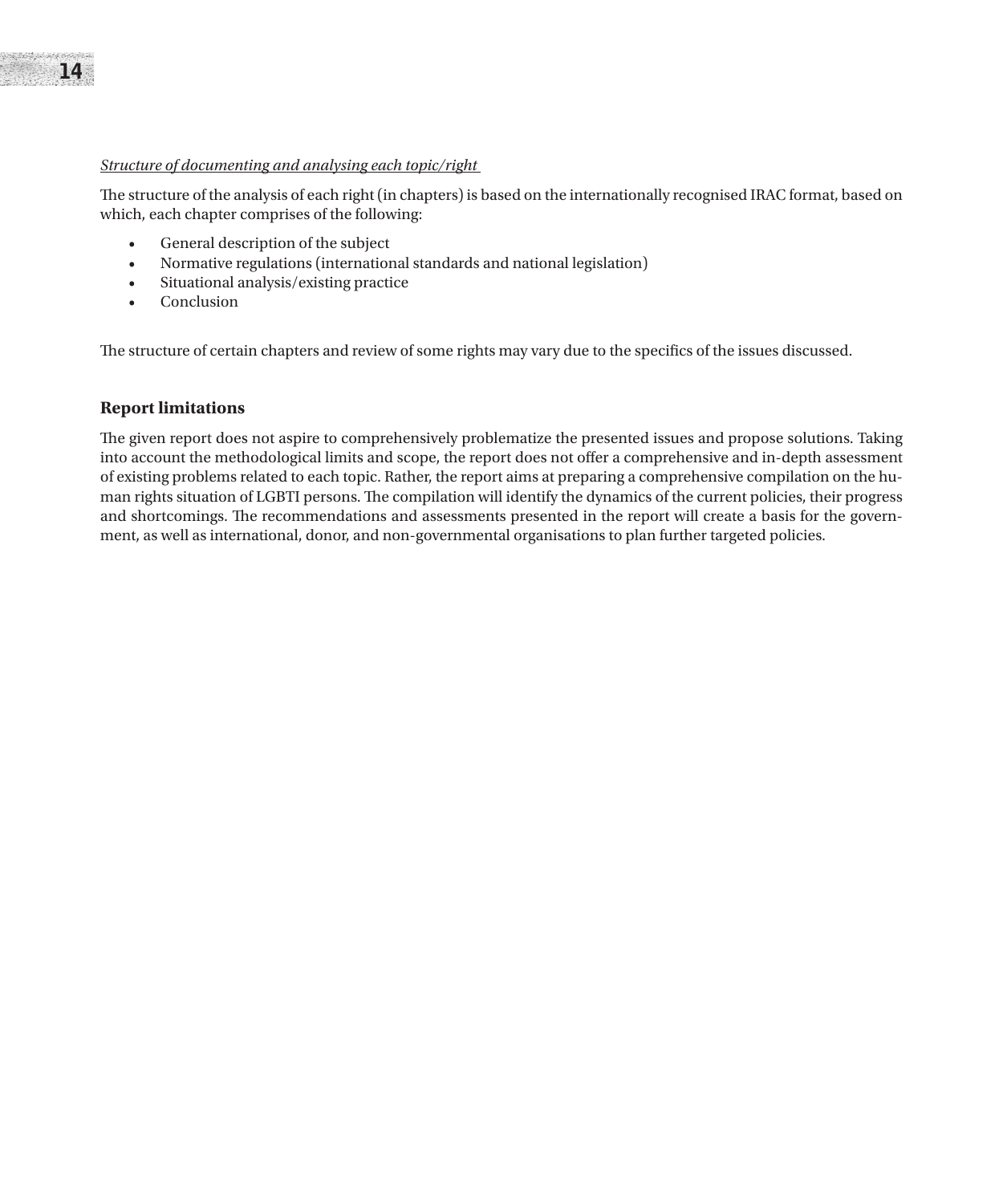# SOCIO-CULTURAL CONTEXT AND INSTITUTIONAL HOMOPHOBIA

In-depth research to investigate the scope of homophobia and transphobia in the Georgian society has not yet been conducted in Georgia. However, homophobia can be identified as a pressing social problem through fragmented studies. According to the CRRC Caucasus Barometer of 2011, 88% of the Georgian population considers homosexuality justifiable under no circumstances<sup>8</sup>. A 2013 study, showing that for 32% (n 532) of respondents in Tbilisi, homosexuals are the least desired neighbours, also confirmed negative attitudes towards the LGBTI community<sup>9</sup>.

Homophobic attitudes in society were also apparent during the massive raids on LGBTI persons and their supporters on May 17, 2012 and 2013, as well as during the subsequent cases of violence.

The strengthening of anti-LGBTI discourse also relates to the development of EU-Georgian relations. In 1994, Georgia began working on the Partnership and Association Agreement. The Agreement, signed on April 22, 1996 in Luxembourg, defined the basic framework for further EU-Georgian relations. The Agreement came into force in 1999. Since September 1, 1997, Georgia has been implementing the process of harmonisation of national legislation with the EU legislative framework, according to the Resolution of the Parliament of Georgia.

On June 14, 2004, the Council of Ministers of the European Union made the decision to include Azerbaijan, Georgia, and Armenia in the European Neighborhood Policy instrument. Since then, the EU-Georgian relations entered a new phase and adopted an even more intensive character.

With expanding cooperation with the EU and the Western inclination of the state, the political and societal powers opposing this position were also strengthened. The discourse of the latter groups entirely focused on labelling the "West" as a whole as an enemy and claiming its incompatibility with the Georgian national and cultural values<sup>10</sup>.

By discussing gender and sexuality as Western imports, the aforementioned issues adopted a political character and completely transcended the scope of human rights. As a result, the issue became an instrument for the manipulation of the electorate by political subjects, effectively exploiting the former's national and religious sentiments<sup>11</sup>.

In the existing socio-political system, the animosity towards LGBTI persons is also based on religious discourse, which considers homosexuality as a danger to Georgian values. The emergence of such dialogue is largely related to the increasing role of the Church as a political institute<sup>12</sup> and its active involvement in the ongoing political processes in the country13. Religious leaders often engage in homophobic hate speech, and their principal mobilization strategy is revealed in the rhetoric on the protection of "Georgian Orthodox values" and "clearing public spaces from sin."14

Recent experience points to the transformation of the existing discourse in relation to LGBTI issues, as demonstrated in public statements of government officials, as well as in the relatively neutral coverage of these issues in the media, which certainly warrants a positive evaluation.

In such conditions, the de-politicization of the issue and its transformation from discriminatory and negligent practices to ones based on human rights and equality becomes essential. In this regard, the secularization of government and public policy and the unconditional protection of religious neutrality of the state are especially crucial.

<sup>8.</sup> See: http://caucasusbarometer.org/en/cb2011ge/JUSHOMO/

<sup>9.</sup> CRRC, Research of 17<sup>th</sup> of May, 2013, see: http://blog.crrc.ge/2015/05/2.html

<sup>10.</sup> For easy reference, please see the chapter on "Hate Speech."

<sup>11.</sup> For detailed information, see MDF "Hate speech and discriminative expression in Georgian political discourse", Media monitoring results, 17 February-17 May, 2014, see: http:// eurocommunicator.ge/mdf/uploads//Hate\_speech\_in\_political\_discourse.pdf

<sup>12.</sup> It should be noted that, according to the research conducted by CRRC, 72% of the Georgian population completely trust the Georgian Orthodox Church, see: http://caucasusbarometer.org/en/cb2013ge/TRUGOCH/

<sup>13.</sup> Eka Aghdgomelashvili "Ideological Homophobia", Journal "Solidaroba", 2009, N3 (30), see: http://lesbi.org.ge/ka/2015/10/15/ideology/

<sup>14.</sup> *Ibid.* Also see, MDF report for 2014-2015 years.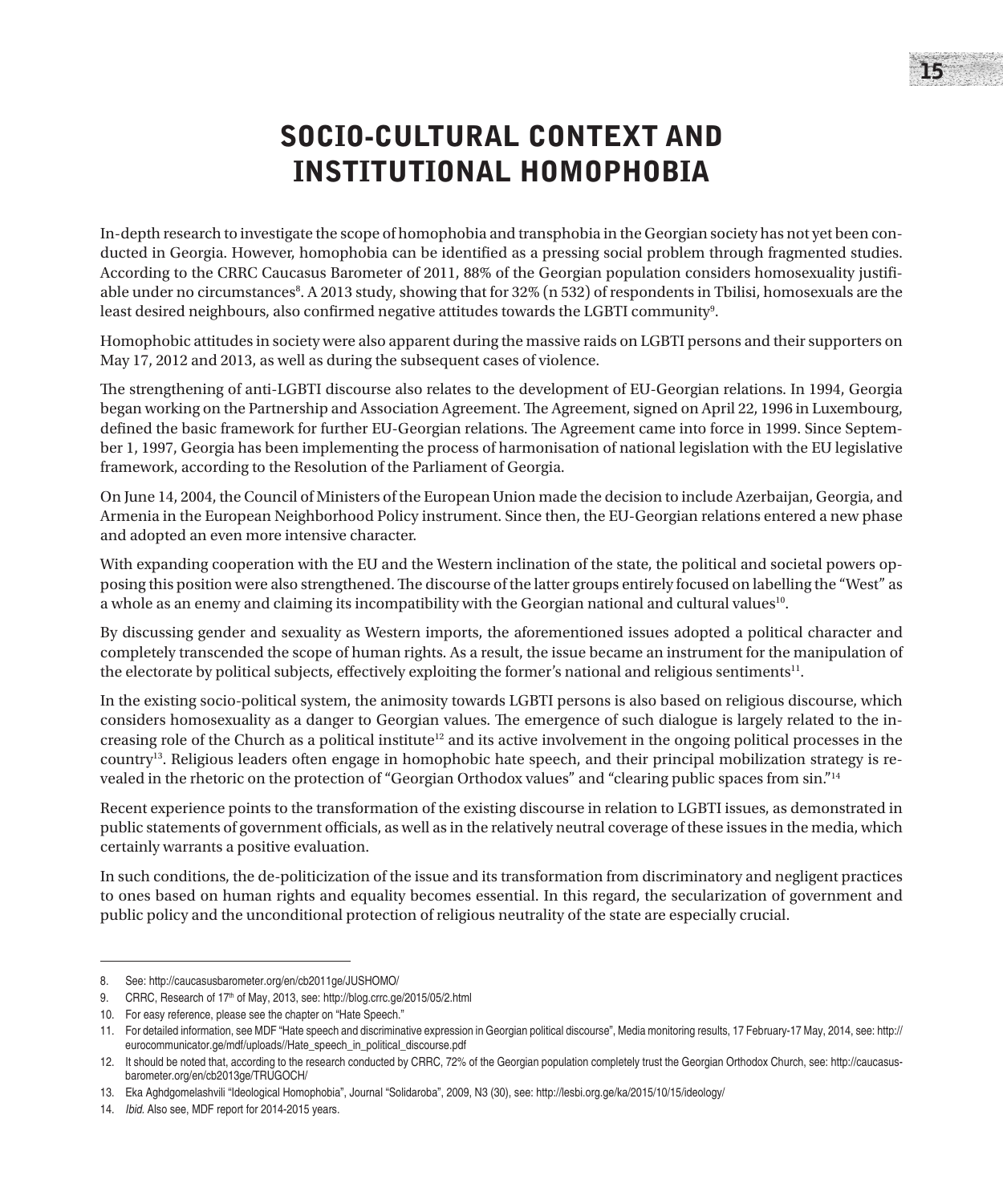# LEGAL AND POLITICAL FRAMEWORK

## General Review of Legal Amendments

#### *Anti-Discriminatory Legislation*

Until 2014, there was no comprehensive and consolidated anti-discriminatory legislation, which would ensure the readiness of the government to combat all forms of discrimination and which would subordinate it to adequate legal mechanisms in Georgia. The law, adopted on May 2, 2014, "On the Elimination of all Forms of Discrimination" changed the situation at hand; the law consolidated all internationally recognised principles and grounds for discrimination, including SOGI. Along with the court, the Public Defender's Office was also identified as a law enforcement mechanism. The Department for Equality, established within this framework, began separately working on discrimination cases.

#### *Law on Gender Equality*

The Law of Georgia on Gender Equality, adopted in 2010, defines the principles of equality in the most problematic areas, including education and employment.

However, the law itself does not include a separate paragraph on SOGI. At the same time, the law is not equipped with effective implementation mechanisms, and thus has a mostly declaratory nature.

#### *Criminal Legislation*

Until 2012, crimes with discriminatory motives as defined in the Criminal Code of Georgia included only those committed on racial, national, ethnic, and linguistic grounds, and automatically excluded crimes committed on the grounds of SOGI. In order to eliminate this shortcoming and provide protected grounds, after March 27, 2012, Article 53.31 was added to the Criminal Code. The Article defined the motive of hate towards SOGI as an aggravating circumstance for all crimes mentioned in the Code. The adoption of this norm was conditioned by the General Policy Recommendations, issued for Georgia by the European Commission against Racism and Intolerance (ECRI) in 2010, in which the ECRI once again calls upon the government to define racist motives as aggravating circumstances in all criminal offense.<sup>15</sup>

The given amendment is essentially a positive development, but failure to employ the norm in practice and the non-existence of relevant statistical data for proper verification raises objective doubts regarding its efficiency.

## Assessment of Relevant Policy Papers

*Human Rights Action Plan and Strategy Document* 

In 2014, the Human Rights Action Plan for 2014-2015 and corresponding Strategy for 2014-2020 were adopted. The given documents represent progressive steps, given that the Action Plan is the first policy document of its kind that outlines measures for improving the human rights situation for LGBTI persons in Georgia. However, it must be noted that the Action Plan does not dedicate a separate chapter to the issue, and rather covers it in Chapter 14 on Gender Equality.

Apart from the aforementioned documents, the government also has thematic plans, several of which are worth mentioning, namely: the Action Plan for 2013-2015 against Domestic Violence and Measures for Protecting the Victims of Domestic Violence; Strategy to Combat Ill-treatment and the 2011-2013 Action Plan against Ill-Treatment; as well as the 2012-2015 Action Plan for Child Welfare and Protection.

<sup>15.</sup> ECRI Report on Georgia, CRI (2010)17, fourth monitoring cycle, Adopted on 28 April, par. 11, see: http://www.coe.int/t/dghl/monitoring/ecri/country-by-country/georgia/GEO-CbC-IV-2010-017-ENG.pdf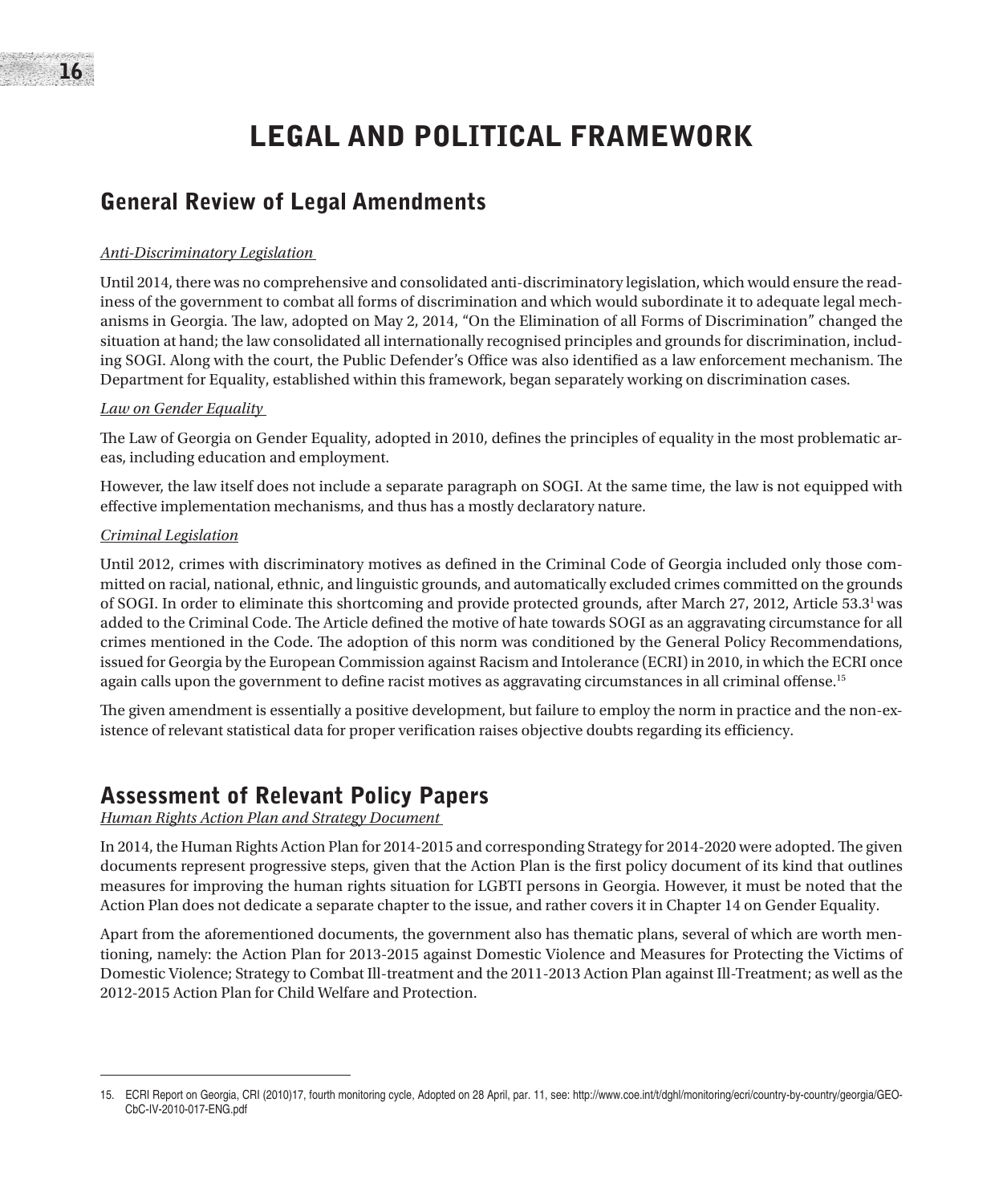# REVIEW OF THE HUMAN RIGHTS SITUATION OF LGBTI PERSONS

## 1. Unequal environment towards LGBTI persons and Anti-Discrimination policy

## 1.1. Developing the Principle of Non-Discrimination Based on SOGI in International Law

The widespread homophobic and transphobic attitudes in society, often provoked by the absence of effective anti-discrimination legislation, subject lesbian, gay, bisexual, transgender and intersex persons to a wide range of human rights violations, preventing them from exercising their fundamental rights.

In the last few years, the international community has largely been focusing on the issues of visibility of LGBTI persons and their protection from discrimination. Although major international instruments, including the United Nations Covenant on Civil and Political Rights<sup>16</sup> and the International Covenant on Economic, Social and Cultural Rights<sup>17</sup> do not include sexual orientation and gender identity separately, additional explanatory documents and resolutions provide extensive coverage of SOGI-based rights.

In the 1994 case of *Toonen v. Australia*18, the Human Rights Committee concluded that states have the obligation to protect individuals from discrimination on the grounds of sexual orientation. This position was also reflected in the subsequent decision of the Committee,<sup>19</sup> as well as in General Consideration N20 of the Committee for Economic, Social and Cultural Rights, which stated that "other status" indicated in the Covenant also includes sexual orientation and gender identity.20

Since 2003, the United Nations General Assembly has continuously called upon states to pay close attention to the prevention of frequent cases of homicide on the grounds of SOGI. In 2011, the Human Rights Committee adopted the very first Resolution 17/19 on sexual orientation and gender identity, which expressed deep concern for the practices of violence and discrimination against LGBTI persons.<sup>21</sup> The Resolution was followed by the first official report by the UN High Commissioner for Human Rights, A/HRC/19/41, in which the Committee underlined the negative results of discrimination and identified the most problematic areas in terms of discrimination, among them, labour relations, and rights to adequate housing and social protection.<sup>22</sup> The Committee noted the relative frequency of discrimination against LGBTI persons in labour relations, since these persons do not conform to the binary perception of sex and gender,<sup>23</sup> leading to the practices of harassment.<sup>24</sup>

*In relation to SOGI, the Yogyakarta Principles*<sup>25</sup>*adopted in 2007 also indicate that every person can exercise human rights without facing discrimination based on sexual orientation or gender identity. The law must prohibit all types of discrimination and ensure equal rights protection for all persons.*<sup>26</sup>

<sup>16.</sup> Article2.1.

<sup>17.</sup> Article 2.2.

<sup>18.</sup> Toonen v. Australia, communication No. 488/1992 (CCPR/C/50/D/488/1992)

<sup>19.</sup> Young v. Australia, communication No. 941/2000 (CCPR/C/78/D/941/2000)

<sup>20.</sup> E/C.12/GC/20, para. 32

<sup>21.</sup> A/HRC/RES/17/19, see: http://arc-international.net/wp-content/uploads/2011/09/HRC-Res-17-19.pdf

<sup>22.</sup> A/HRC/19/41, para. 50

<sup>23.</sup> *Ibid*

<sup>24.</sup> *Ibid*, para. 53

<sup>25.</sup> See: http://www.yogyakartaprinciples.org/principles\_en.htm

<sup>26.</sup> *Ibid*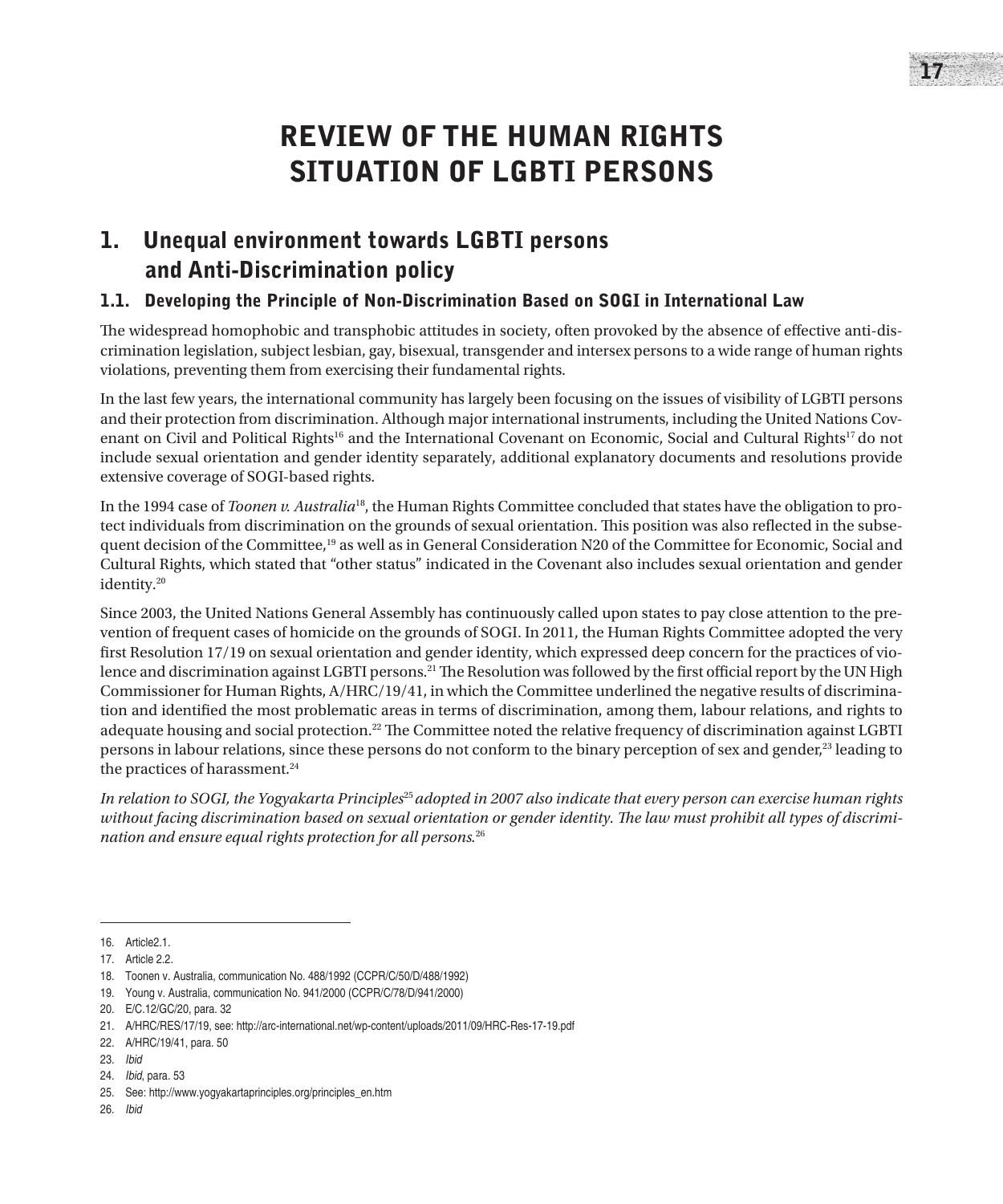Moreover, Recommendation CM/Rec(2010)5 of the Council of Europe Committee of Ministers on eliminating discrimination on the grounds of sexual orientation and gender identity contains detailed measures to be implemented by states in order to eliminate discrimination and calls for the development of effective legal mechanisms.

The last thematic document by the EC Human Rights Commissioner deserves special mention; it concerns the situation for intersex persons and calls on states to exercise caution not to omit the rights of this group while designing national policies and strategies. The Commissioner underlined cases of human rights violations for intersex children, *inter alia*, the practices of unsolicited medical intervention, sterilization and "normalization" of genitalia, which, in certain cases, may be compared to torture and inhuman treatment<sup>27</sup>. The document also discusses the possibility of including the "sex" characteristics" of intersex persons in legislation<sup>28</sup> on a par with the terms "gender identity" and "sexual orientation", as an opportunity to contribute to increasing the visibility and recognition of the intersex community.<sup>29</sup>

### 1.2. The review of national standards and mechanisms against discrimination based on SOGI

Georgian legislation is not discriminatory in its nature; Article 14 of the Constitution of Georgia includes a principle on the prohibition of discrimination, although it does not separately define SOGI as protected grounds; through literal reading, the provision is exhaustive, but the case law of the Constitutional Court confirms its flexibility.30

One of the latest rulings of the Constitutional Court of Georgia, concerning a decree issued by the Minister of Labour, Health and Social Affairs, prohibiting gay and MSM men from donating blood, is essentially noteworthy in terms of sexual orientation. The Court indicated that the list of discriminatory grounds in Article 14 of the Georgian Constitution is not exhaustive. "The purpose of this paragraph of the Constitution goes beyond the prohibition of discrimination according to the existing limited list […] Narrow grammatical interpretation would undermine Article 14 and diminish its significance in the constitutional legal framework."<sup>31</sup>

Despite the fact that while discussing the issue, the disputed norm was rendered void, the Court continued the discussion and resolved that "in the given case, the limitation imposed by the disputed norm establishes unjustifiably harsh unequal treatment among essentially equal persons and limits their rights to a greater extent than necessary for achieving the legitimate objective. […] Consequently, the disputed norm contradicts the basic right to equality, guaranteed by Article 14."32

Provisions on non-discrimination can be found in thematic laws, such as the Law on Health(m. 6.1.), the Law on General Education (m.13.3.), the Higher Education Act (m.3.2(t), and the Law on Gender Equality.

The principle of non-discrimination on the basis of SOGI can also be found in Article 2, Paragraph 3 of the Labour Code of Georgia, which, on the basis of a positive change implemented on 12 June 2013, expanded the boundaries of protection from discrimination to include pre-contractual relations.<sup>33</sup>

On May 2, 2014, amendments were also made to the criminal legislation, in particular, for crimes defined in Article 142 (violating equality rights), sexual orientation, and gender identity and expression were added as grounds for protection.<sup>34</sup>

<sup>27.</sup> Human rights and intersex people, Issue paper, Council of Europe Commissioner for Human Rights, see: https://wcd.coe.int/com.instranet.InstraServlet?command=com. instranet.CmdBlobGet&InstranetImage=2768767&SecMode=1&DocId=2282716&Usage=2

<sup>28.</sup> Intersex refers to the bodily characteristics of a person. Although it is not correct to link specific sex characteristics with either gender identity or sexual orientation, accordingly, the ground of discrimination such as sexual orientation, gender identity and sex cannot fully cover intersex people, which is why it is important to have separate ground of discrimination based on "sex characteristics". FRA, the fundamental rights situation of intersex people, 2015. See: http://fra.europa.eu/sites/default/files/fra-2015-focus-04 intersex.pdf

<sup>29.</sup> Reference N 21, p. 44

<sup>30.</sup> Shota Beridze and others vs Parliament of Georgia 2008, 32/1/-392, chapter 2, para. 2

<sup>31.</sup> LevanAsatiani, IrakliVachradze, BeqaBuchashvili and GochaGabodzevs Minister of Labor, Health and Social Affairs #2/1/536, February 4, 2014, chapter 2, para. 22

<sup>32.</sup> Ibid, chapter 2, para. 49

<sup>33.</sup> See: https://matsne.gov.ge/ka/document/view/1951529#DOCUMENT:1

<sup>34.</sup> See: https://matsne.gov.ge/ka/document/view/2339385#DOCUMENT:1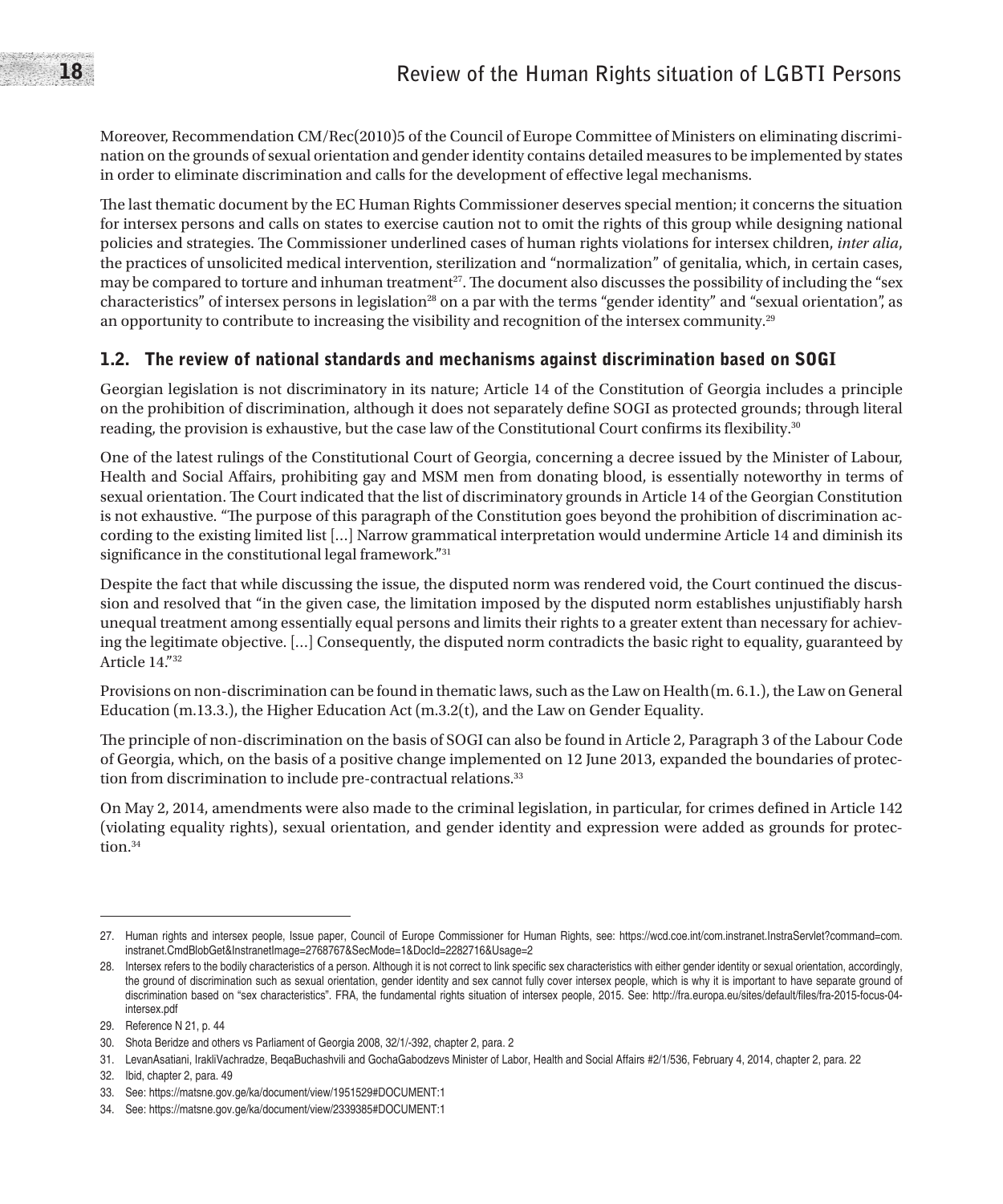### **1.2.1. The adoption of the Anti-Discrimination Law and its mechanisms**

The Law, adopted on May 2, 2014, on the Elimination of All Forms of Discrimination is essentially a step forward for the Georgian legislation; especially, since it identifies sexual orientation and gender identity as separately protected principles.

The content of the law and its means of protection from discrimination are very different from the model described in the initial version of the law developed by the Ministry of Justice of Georgia, which included a special and effective enforcement mechanism in the form of an equality inspector. The approved version of the law assigned the responsibility for mitigating cases of discrimination and monitoring the protection of equality to the Public Defender<sup>35</sup> and the court. It is noteworthy that the law applies to all public institutions, organizations, individuals and legal entities in all fields of activity.36

Although, it must be noted that the law lacks an effective implementation mechanism due to a short limitation period $37$ (one month for labour and administrative disputes). It essentially excludes the possibility of complementary usage of the court system and the Public Defender mechanism and turns them into alternative means for legal protection. The recommendations and general suggestions of the Public Defender are not binding. Unlike administrative bodies, for which the Public Defender can employ the administrative dispute mechanism if the instructions are not fulfilled, recommendations issued to individuals are fully deprived of any legal means to ensure their enforcement and thus entirely depend on the goodwill of the individual.

At the same time, despite the fact that the law envisages the possibility for moral and/or material compensation through court, it is problematic to determine legal grounds for moral damages and criteria for calculating said damages. For moral compensation, current case law requires the injured party to provide evidence of the stress endured, which severely complicates the possibility of compensation. In these conditions, it is important for the law to clearly define legal grounds for moral compensation and consider the establishment of discrimination *per se* as sufficient grounds to originate a claim for compensation.

The scale of damage will depend on the intensity of differentiation, vulnerability of the victim and other circumstances. Thus, it is necessary that, in addition to improving the above-mentioned shortcomings, the law reflect clear grounds and criteria for compensating non-pecuniary damages.<sup>38</sup>

After the adoption of the law, court justices did not undergo special training to enable them to adequately process discrimination cases, which is why the system was almost completely unprepared for the challenges of dealing with the new types of cases. As existing practice of the employment of anti-discrimination mechanisms demonstrates, justices fail to use the special rules for litigating discrimination cases and render clearly unsubstantiated decisions. Thus, in discrimination disputes, effective use of legal mechanisms is hindered due to the fact that judges lack appropriate knowledge and capacity necessary to identify and establish instances of discrimination. Often, they cannot understand the concept of unequal treatment, which frequently becomes the reason for rejecting the claim.

It is important to note that, within the second cycle of UPR process Georgia has received important recommendations<sup>39</sup> in regard of the effective usage of anti-discrimination legislation and strengthening the existing legal remedies. Among them, State was urged that to inform appropriately the wider society, law-enforcement and judicial system representatives about the anti-discrimination legislation and to make amendment in the law about elimination of all forms of discrimination in order to give competence to Public Defender to use the fining method or other sanctions on the facts of discrimination.40

<sup>35.</sup> Article6.1

<sup>36.</sup> Article 3

<sup>37.</sup> Article 6.2

<sup>38.</sup> Amendments have been initiated in the Law on the Elimination of All Forms of Discrimination; however, it is unclear to which part, since the parliament has not yet approved the amendments.

<sup>39.</sup> A/HRC/WG.6/23/L.12, UN HRC, Report of the Working Group on the Universal Periodic Review, see: https://documents-dds-ny.un.org/doc/UNDOC/GEN/G16/005/04/PDF/ G1600504.pdf?OpenElement

<sup>40.</sup> Ibid, para. 118.2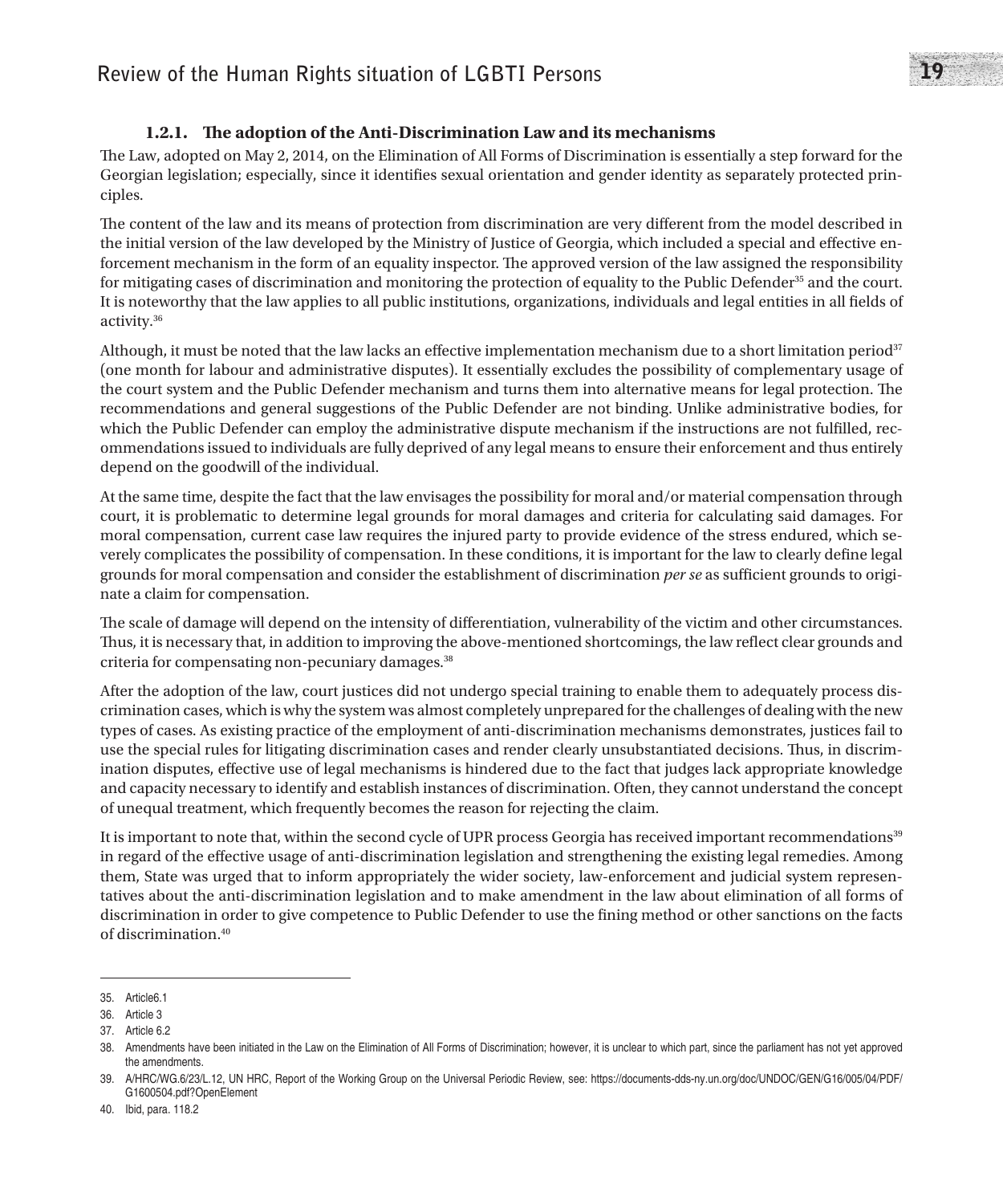#### **1.2.2. Existing discrimination Precedents based on SOGI**

Before and after the adoption of the anti-discrimination law, for the purpose of researching the practice of Georgian general courts, EMC requested public information on discrimination cases on the grounds of sexual orientation and gender identity from the Tbilisi, Batumi and Kutaisi civil courts, the Tbilisi appellate court and the Supreme Court of Georgia. The latter<sup>41</sup> notified the requesting organization that in the statistical report forms used by the courts, civil and administrative cases are recorded according to the category of dispute and this does not include grounds of discrimination. The organization received similar responses from other territorial and instance courts.42

According to the 2015 report of the Public Defender, since the adoption of the Anti-Discrimination Law and until August 31, 2015, the Public Defender's Office received 107 complaints/applications43, 11% of which concerned alleged offenses<sup>44 of</sup> discrimination committed on the grounds of sexual orientation or gender identity. The public information<sup>45</sup> obtained from thePublic Defender's Office shows that the instances of discrimination on these grounds most frequently occur while using or attempting to use different services. For example, according to one of the cases, the applicants faced discrimination at a fast food chain and a cafes in Gori because of their sexual orientation (case N 2247/15).

As a result of group discussions, different forms of discrimination were outlined and it was revealed that such cases of discrimination occur with the highest frequency and intensity in labour relations, which include access to employment and work process, as well as dismissal and harassment practices<sup>46</sup> (see in detail below - Labour Practices).

## 1.3. Conclusion

As the results of the assessment demonstrate, in terms of developing anti-discriminatory mechanisms, the law indeed changed the substance of the Georgian legislative system. It established instrumental norms for realising rights and ensuring equal treatment, although the state itself is unable to cope with these compulsory proceedings and fulfill its obligations.

In the conditions of weak legislative mechanisms, elimination of the negative effects of discrimination becomes impossible on the social, and even on the individual level. Thus, it is essential for the state to reconsider and analyse the experience accumulated over the last year and to base further steps for improving the effectiveness of the enforcement mechanism on this analysis.

## 2. Right to Life, Security and Protection from Violence

## 2.1. Hate Motivated Crimes

#### **2.1.1. Problem Description**

Existing homophobic and harshly negative attitudes towards LGBTI persons within the Georgian society often result in violence and lead to social isolation and marginalisation of the members of the community. Non-fulfillment of the state's positive obligations to prevent and effectively investigate homophobic and transphobic crimes resembles a trend, which generates a syndrome of impunity and encourages violence.

In this respect, it is noteworthy that law enforcement agencies in Georgia do not hold official statistical data for hate crimes. This indicates that the state does not have a distinct vision and strategy to combat hate crimes on the one hand, and that the state is indifferent towards the prevention of hate crimes and maintains a policy of neglect on the other.

<sup>41.</sup> Response from the Supreme Court of GeorgiaN100ვ, 09.09.2015

<sup>42.</sup> Response from the Tbilisi City Court N1084328, 10.09.2015; response from the Batumi City Court N21481/15-529g/k, September 11, 2015; Response from the Tbilisi Appellate Court N119, 09.09.2015; response from the Kutaisi City Court N12655, 15.09.2015.

<sup>43.</sup> Special Report on Combating Discrimination, Its Prevention and State of Equality, September, 2015, p. 10

<sup>44.</sup> The high rate of applications can be attributed to the active work of LGBT organisations and can not to be interpreted as openness of the community members or as an increasing level of trust towards the governmental institution.

<sup>45.</sup> Response from the Public Defender's Office September 2, 2015, N08-2/7110.

<sup>46.</sup> Focus group with lesbian and bisexual women 22.07.2015; focus group with transgender persons 17.07.2015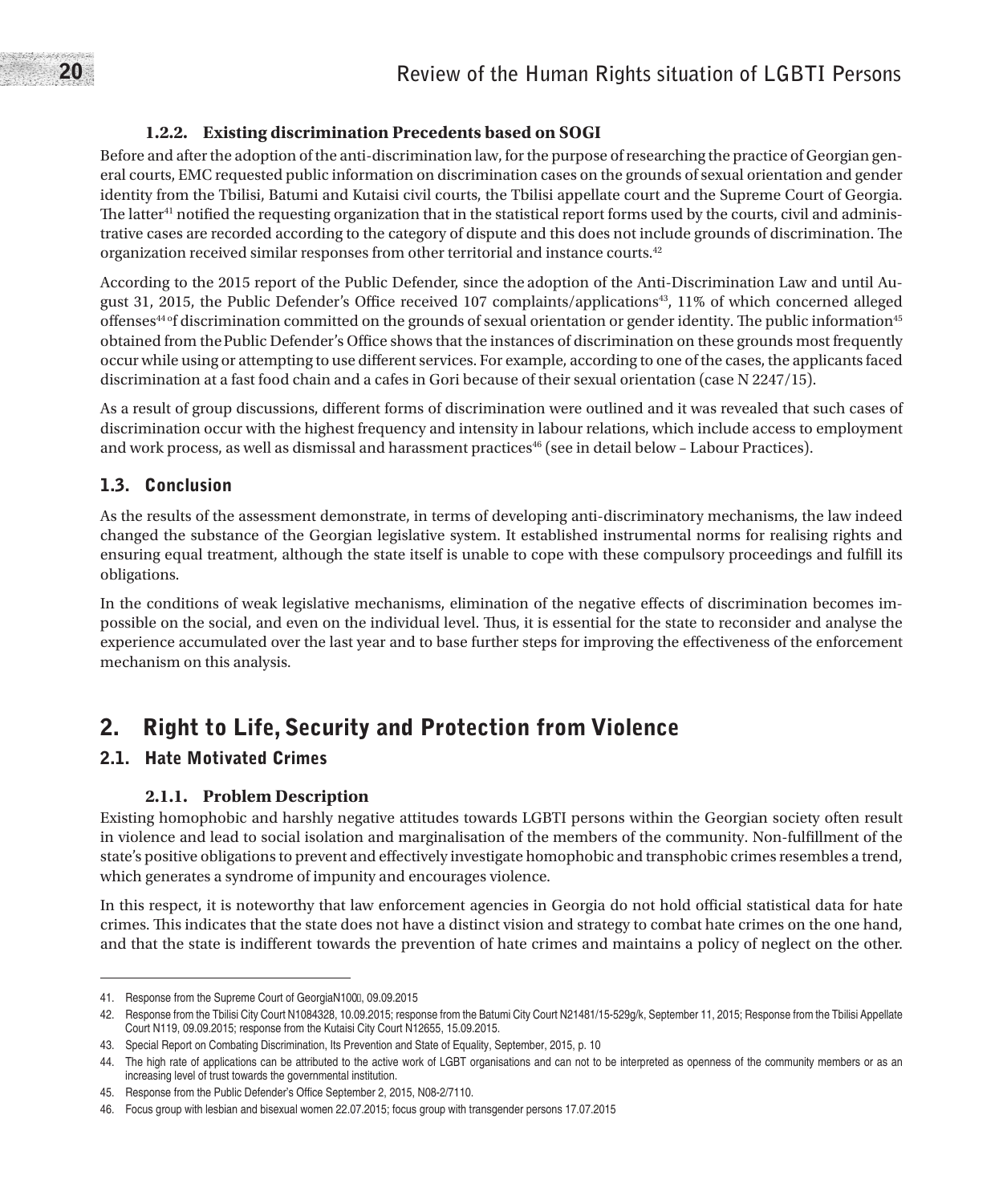Information on hate crimes gathered and publicised by the state is extremely scarce and does not correspond to reality. This is also caused by low referral rates, which can be explained by a lack of trust towards law enforcement agencies, ineffective investigations, and previous experience of ill-treatment. An ineffective response policy of the police towards the oppression and humiliation of LGBTI persons has reduced the members of the community into victims of repeated violence, making them a highly vulnerable group in Georgia.

### **2.1.2. International Standards**

According to the acting definition of the OSCE Office for Democratic Institutions and Human Rights (ODIHR), hate-motivated crimes are defined as: "Any criminal offence, including offences against persons or property, where the victim, premises, or target of the offence are selected because of their real or perceived connection, attachment, affiliation, support, or membership with a [specific] group."<sup>47</sup> Hate-motivated crimes pose a real threat to the democratic process, aim at the division and differentiation in society, and oppose the fundamental principle of human dignity and equality – the basis of the universality of human rights.

The elimination of hate crimes and incidents largely depends on relevant national regulations, adequate measures and procedures<sup>48</sup>. By condemning discriminatory motives, reflecting them in legislation and taking practical measures, the state proactively prevents crimes, which, in turn, facilitates the collection of statistical data for further processing and ensures the visibility of the vulnerable group.<sup>49</sup>

The OSCE guidelines indicate that effective handling of hate crime cases requires close cooperation among criminal justice system actors – the police, the Prosecutor's Office, and the court – not only on the operational, but also on the policy level. In addition, the existence of a unified definition of hate crimes will only facilitate the effectiveness of such cooperation.50

Decision N 9/0951 on Combating Hate Crimes, adopted in 2009 by the OSCE Ministerial Council lists the basic measures to be implemented by the state for crime elimination. The document focuses on the collection and publication of data, adoption of comprehensive legislation, and planning of relevant measures to ensure that states are able to encourage victims and witnesses to declare potential hate-motivated crimes. The document also underlines the significance of professional trainings for policepersons, prosecutors and judges to increase their knowledge and sensitivity while working on hate crimes.

To encourage referrals, the Recommendation of the Council of Europe Committee of Ministers CM/Rec(2010)5 encourages States to take appropriate measures to ensure that law enforcement agencies and the court system are prepared to identify such crimes and incidents and possess necessary skills to support victims and witnesses.<sup>52</sup> The Recommendation underlines that states should ensure effective, prompt and impartial investigations of alleged criminal cases and other incidents, where the sexual orientation or gender identity of the victim is reasonably suspected to have constituted a motive<sup>53</sup>.

Disregarding discriminatory motives by the state during investigation or sentencing may constitute indirect discrimination. In the case of *Angelova and Iliev v. Bulgaria,* the European Court of Human Rights reiterated, "Under Article 2 of the Convention, States have general obligation to conduct effective investigation in cases of deprivation of life, which must proceed without discrimination, as required by Article 14 of the Convention. Moreover, when investigating violent incidents, the State has an additional duty to take all reasonable steps to unmask any [racist] motive and to establish whether [ethnic] hatred or prejudice may have played a role in the mentioned events. Treating violence and brutality on racial motives in a manner similar to crimes without racist overtones would constitute ignoring the specific nature

<sup>47.</sup> OSCE/ODIHR annual report for 2006, p. 9. see: http://www.osce.org/odihr/26759?download=true

<sup>48.</sup> Combating discrimination on grounds of sexual orientation or gender identity, Council of Europe standards, 2011, p. 21, See: http://www.coe.int/t/dghl/standardsetting/hrpolicy/ Publications/LGBTI\_EN.pdf

<sup>49.</sup> *Ibid*, p.22

<sup>50.</sup> OSCE Prosecuting hate crimes. A practical guide, p. 17-18, see: http://www.osce.org/odihr/prosecutorsguide?download=true

<sup>51.</sup> Decision No. 9/09, Combating Hate Crimes, see: http://www.osce.org/cio/40695?download=true

<sup>52.</sup> *Ibid*, I.A.3

<sup>53.</sup> CM/Rec(2010)5, I.A.1, 2. see: https://wcd.coe.int/ViewDoc.jsp?id=1606669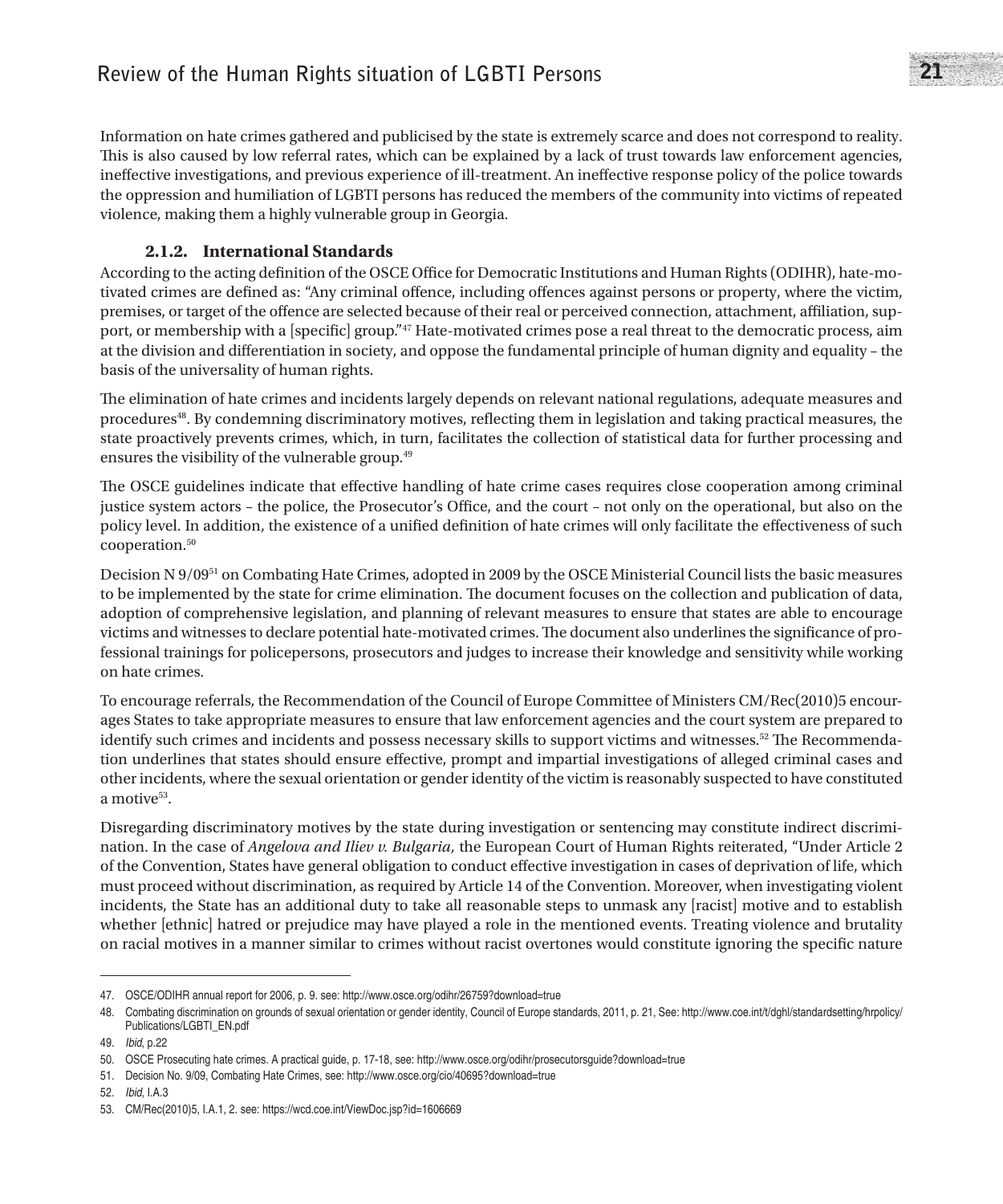of actions particularly destructive to fundamental rights. When the state fails to differentiate among situations that are essentially different from each other, the situations might constitute unjustified treatment irreconcilable with Article 14 of the Convention."54

In the case of *Identoba and Others v. Georgia*, the European Court for Human Rights considers that it is "the obligation of the authorities to prevent hate-motivated violence on the part of private individuals, as well as to investigate the existence of a possible link between a discriminatory motive and the act of violence, which can fall under the procedural aspect of Article 3 of the Convention, or can be considered as the positive obligation of the authorities under Article 14 of the Convention to secure the fundamental value enshrined in Article 3 without discrimination."55The ECHR also resolves that the domestic criminal legislation directly provided that discrimination on the grounds of sexual orientation and gender identity should be considered an aggravating circumstance of an offence. The Court therefore considers that it was essential to conduct the investigation in that specific context, so that the state took all reasonable steps with the aim of unmasking the role of possible homophobic motives in these events."56

#### **2.1.3. National Legal Environment**

It is important to note that the Georgian legislation does not contain a definition of a hate crime and does not comprehensively regulate its various forms. Hate-motivated crimes based on SOGI are reflected in the general part of the Criminal Code as aggravating circumstances of a crime, and in the in the material part - as a violation of equality.

Until 2012, crimes motivated by bias against sexual orientation and gender identity were not considered as aggravating circumstances for the crimes defined in the Criminal Code. However, on March 27, 2012, legislative amendments were introduced, following which Article 3<sup>1</sup> was added to Article 53 of the Criminal Code and was formulated to read as follows: "committing a crime, *inter alia*, motivated by intolerance on the grounds of sexual orientation, gender identity […] or other forms including grounds for discrimination, constitutes an aggravating circumstance for all relevant crimes defined in the Criminal Code".

As the norm shows, Article 53.3<sup>1</sup> is an aggravating circumstance of a general nature for all relevant crimes in the Criminal Code. In addition, Article 142 of the Criminal Code, which concerns the violation of equality, includes sexual orientation and gender identity, which was reflected in the norm after the changes in 2014. However, it should be noted that despite the existence of the norm, its usage is complicated, taking into account the general nature of its content and the difficulty of presenting evidence (substantial violation of human rights).

It is also important that the Action Plan adopted in 2014 assigned the liability for effective investigation of hate-motivated crimes to the Prosecutor's Office and the Ministry of Internal Affairs of Georgia. The Plan also mentions that the investigation of hate-motivated crimes should take the motive into account<sup>57</sup> and, therefore, statistical data should be produced on hate motivation.58

#### 2.1.3.1. The Analysis of the Performance of the Ministry of Internal Affairs and the Prosecutor's Office in Relation to their Obligations to Record Statistical Data

Despite the fact that since 2012, numerous hate-motivated crimes have been committed against LGBTI persons, the law enforcement agencies have continuously failed to commence adequate investigation on the cases and to ensure the protection of the right to fair trial. Since 2012, the Ministry of Internal Affairs and the Prosecutor's Office have not recorded a single crime motivated by hatred on the grounds of SOGI.59 Abovementioned is validated with Hate Crime Reporting data base of OSCE/ODIHR, where the reports submitted by the state doesn't contain any data on the hate crimes based on SOGI.60

<sup>54.</sup> Angelova and Iliev v. Bulgaria, No. 55523/00, judgment of 26 July 2007, para.115. Also, Nachova and other V. Bulgaria, No. 43577/98, judgment of 6 July 2005, para. 160

<sup>55.</sup> ECHR, Case of Identoba and Others v. Georgia (Application no. 73235/12), May 12, 2015, para. 63

<sup>56.</sup> *Ibid*, para. 77

<sup>57.</sup> Action Plan of the Government of Georgia on the Protection of Human Rights 2014-2016,Section 14.4.2.2. See: http://yourhumanrights.ge/temp/

<sup>58.</sup> *Ibid*, sec. 14.4.2.3.

<sup>59.</sup> Registered crimes in Georgia 2012-2015, Information and Analytical Department of the Ministry of Internal Affairs of Georgia.

<sup>60.</sup> see: http://hatecrime.osce.org/georgia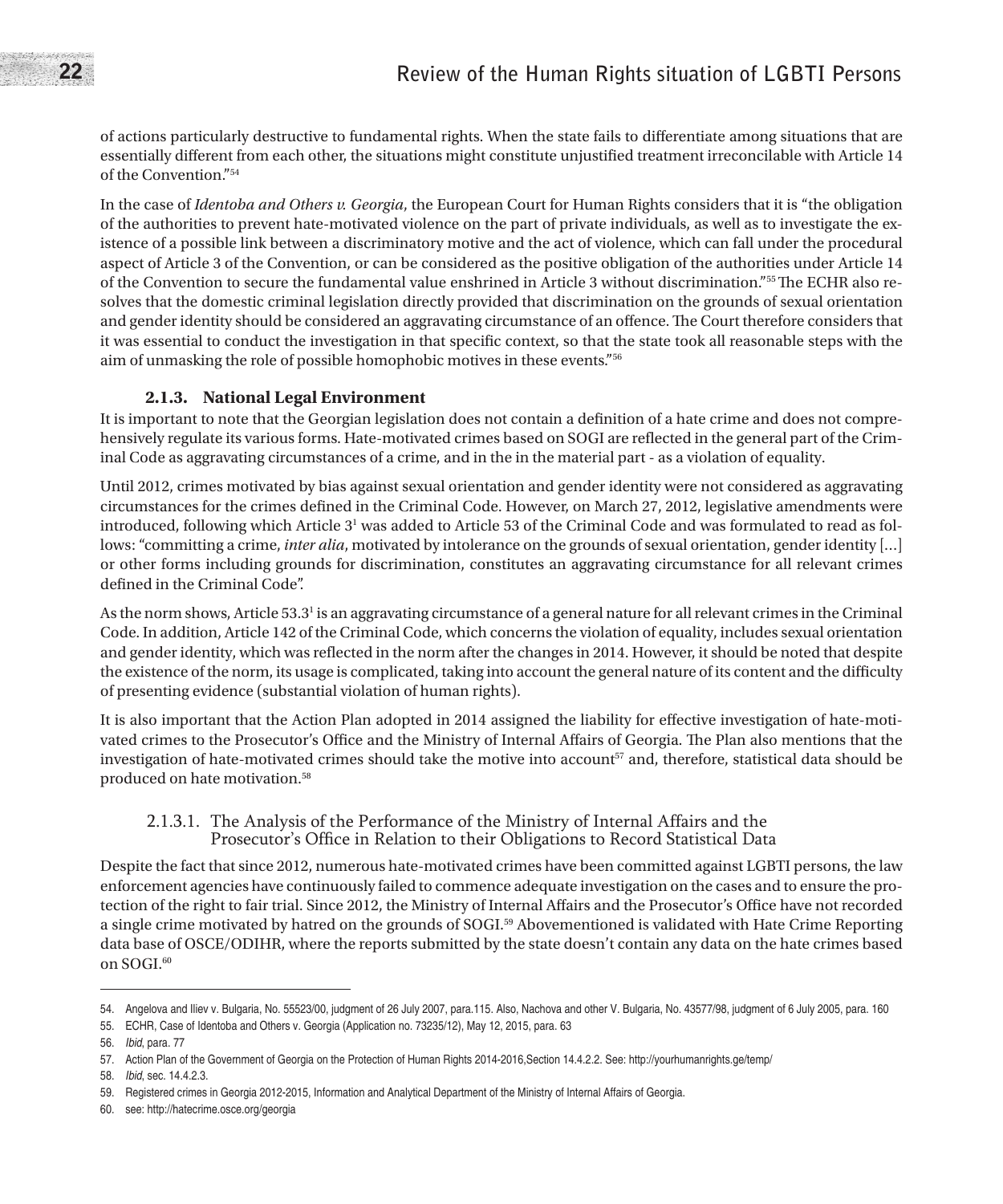On December 23, 2014, the Minister of Internal Affairs issued Reference N47 "On the prevention of discrimination and the implementation of effective response measures for crimes committed on these grounds by the units of the Ministry of Internal Affairs," the Reference identifies the major obligations of the agencies of the Ministry of Internal Affairs in the process of combating discriminatory crimes.

According to Article 2 of the Reference, in cases of crimes of discrimination, the relevant field of an online filing program – "Circumstances of the Crime" – should include an indication of the "alleged" existence of motives of intolerance and concrete grounds of discrimination envisaged by Article 53.3<sup>1</sup> of the Criminal Code. The Information-Analytical Department of the Ministry was designated as the responsible body for recording the statistics.<sup>61</sup> However, the Reference is not implemented in practice, in particular, according to information received from the Ministry of Internal Affairs, Article 53 is included in the general principles of the Code and establishes the initial grounds for sentencing, thus, these circumstances are taken into account by the court during sentencing<sup>62</sup>. The letter also stated that "Article 53.3<sup>1</sup> of the Criminal" Code does not constitute a qualifying circumstance for a crime and its indication in the electronic filing program is inexpedient."63

In order to review court practice, EMC also requested information from other courts of Georgia about the statistical records on the usage of Article 53.3<sup>1</sup> since 2012. The organization was informed that the courts do not hold data on the application of the Article.<sup>64</sup>

It is noteworthy that according to the response received from the Chief Prosecutor's Office, the agency plans to create guiding recommendations on the investigation and prosecution of hate-motivated crimes, which will include procedures for the identification of crimes of this category and for the collection/delivery of statistical data.<sup>65</sup> In order to receive detailed information, during the interviews<sup>66</sup> conducted with the representatives of the Prosecutor's Office, EMC learned that the Office has developed guiding documents/guidelines on hate-motivated crimes, which include "the specificities of investigation of hate crimes, identification of signs of discrimination, peculiarities of collecting evidence and its depiction in the formulation of charges".<sup>67</sup> The document will be binding for prosecutors and its enforcement will be supervised by the Human Rights Protection Division of the Prosecutor's Office, while the General Inspection will respond to instances of violation of the guidelines. However, it should be noted that the Prosecutor's Office does not publicize the document and refuses to share it with civil society.<sup>68</sup>

As for hate crime statistics, as the representatives of the Prosecutor's Office mentioned in an interview, given the fact that, due to technical shortcomings, the current system does not allow qualification of crimes according to motives, in the future, prosecutors will have the obligation to regularly submit information related to hate crimes to the Human Rights Protection Division, which, in turn, will process the information non-electronically.<sup>69</sup> In these conditions, it is unclear how the validity of manually produced statistics will be ensured and why the Prosecutor's Office does not implements a systemically organised, technically quantifiable method to collect statistics on hate-motivated crimes.

#### 2.1.3.2. Statistical Data Collected by Non-Governmental Organizations

The inaccuracy of the official state statistics on hate-motivated crimes is verified by surveys and reports conducted by non-governmental organisations. According to a 2012 survey<sup>70</sup>, out of 48 victims of physical abuse interviewed in 2011-2012, 60.87% experienced abuse once, 17.39% - twice and 21.74% - three or more times. Out of 134 respondents who

<sup>61.</sup> Minister of Internal Affairs 2014 reference N47, section 3

<sup>62.</sup> Response letter from the Ministry of Internal Affairs of Georgia, N1189435, 03.06.2015

<sup>63.</sup> *Ibid*,

<sup>64.</sup> Response from the Tbilisi Appellate Court N117, September 07, 2015; Response from the Tbilisi City Court N20964, 07/09/2015; Response from the Kutaisi Appellate Court N46, 09.09.2015, Response from the Kutaisi City Court N12429, 09.09.15

<sup>65.</sup> Response from the Chief Prosecutor's Office of Georgia, N13/52993, August 20, 2015.

<sup>66.</sup> Interview with representatives of the Chief Prosecutor's Office of Georgia – Natia Mezvrishvili, Salome Shengelia 30/09/2015

<sup>67.</sup> *Ibid*,

<sup>68.</sup> *Ibid*,

<sup>69.</sup> Ibid,

<sup>70.</sup> 'Situation of LGBT persons in Georgia", 2012, p. 28, see: http://women.ge/wp-content/uploads/2012/12/WISG\_situation-of-LGBTI-persons-in-Georgia\_GEO-www.pdf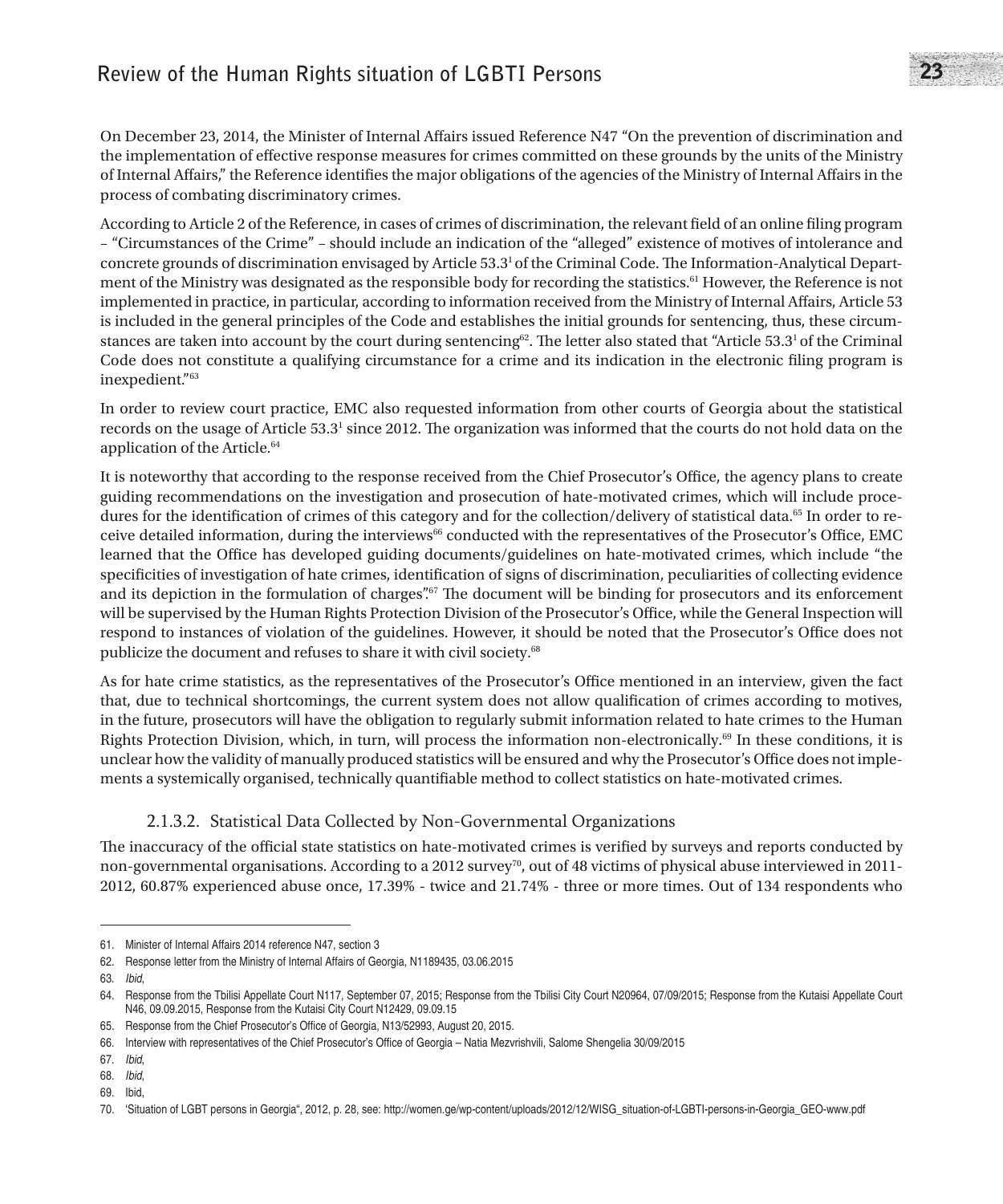experienced psychological abuse (threats), 75.37% experienced abuse three or more times, 11.94% - twice, and 12.69%  $-$  once.<sup>71</sup>

According to a survey conducted by the organisation Identoba, of 150 respondents from the LGBTI community, 45.83% reported being attacked out-of-doors, 18.75% mentioned the family as a hostile environment, while 14.58% indicated bars/clubs. Several cases of attacks in public transport were also reported, while two respondents were assaulted at a store and four were subjected to violence at various other locations. Since the streets are the most common places for attacks, it may be concluded that the perpetrators of violence against LGBTI persons are mostly strangers. The most common form of physical violence is battery (58.33%), followed by sexual coercion (11.67%).72

According to the same study, cases of reports to the police were very few, which, according to the respondents, was an outcome of negative previous experiences of interaction with law enforcement agencies.73

This tendency is validated by the implemented qualitative research findings. The majority of the focus group respondents asserted that they have victims of psychological or physical violence more than once. However, in terms of reporting to the police, discussion showed varied responses, namely some have addressed the police, nevertheless the measures taken by the police were believed to be ineffective, others have not even considered to report the case, because of fear and lack of trust towards law enforcement officials<sup>74</sup>.

The ineffective state policy on hate crimes is also confirmed by the case of the murder of a transgender woman on November 11, 2014. On August 7, 2015, the Tbilisi City Court acquitted the defendant, and the judge considered the murder as an act committed in necessary self-defense. Given that the court did not examine the possible hate motive and did not analyse causal links in conjunction with other significant incidents of the case, the decision of the court cannot be considered substantial.

The court ruling on the case involving four persons arrested during the events on 17 May 2013, according to which all defendants were acquitted due to a purported lack of evidence in the case, is also a result of the state policy of negligence of LGBTI rights.75

#### 2.1.3.3. Institutional Readiness to Combat Hate-Motivated Crimes

In order to increase the effectiveness of the investigation of violence and hate crimes towards LGBT individuals, under the framework of the UN Universal Periodic Review (UPR), Georgia was given the recommendation, to create a special unit in the law enforcement, which will collaborate with LBGT community and with organizations in order to create a trusting relationships.76 OSCE also supports the effectiveness of the special unit, and notes that units armed with specialized knowledge and sensitivity might be more effective in the process of combating discriminatory offenses.<sup>77</sup>

In relation to the establishment of specialized units for hate crimes in Georgia, Reference N47 of the Minister of Internal Affairs notes that the working process regarding the establishment of such unitsshould have been started in 2014. .78 According to the letter received from the Ministry of Internal Affairs, "the relevant divisions of the Ministry of Internal Affairs have submitted their position and views. At this point, the general concept of the unit's activities is under devel-

<sup>71.</sup> Ibid, p. 27-28.

<sup>72.</sup> Irakli Vacharadze "LGB discrimination study in Georgia, "LGBT persons in Georgia" p.28. In addition, Public Defender's Office has studied 32 cases of human rights violations during and after 17<sup>th</sup> of May 2013. The Public Defender's response N 08-2 / 7110, 02.09.2015

<sup>73.</sup> *Ibid*.

<sup>74.</sup> "I personally believe that nowadays Georgian police cannot address these issues…it cannot even address hooliganism […] for the last year, I've addressed them about 5-6 times with different statements, and till this day, I have no idea where they are, because no measure where taken by the police". Focus group with gay and bisexual persons.

<sup>75.</sup> This decision was appealed to Tbilisi Appeal Court by the Prosecutor's office of Georgia.

<sup>76.</sup> A/HRC/31/15 Report of the Working Group on the Universal Periodic Review Georgia, para. 118.10

<sup>77.</sup> OSCE/ODIHR, PROSECUTING HATE CRIMES a practical guide, 2014, p. 77, see: http://www.osce.org/odihr/prosecutorsguide?download=true

<sup>78.</sup> According to Reference N47 of Minister of Internal Affairs, The proposals regarding the hate crime unites must be submitted to the administration of the Ministry before February 2015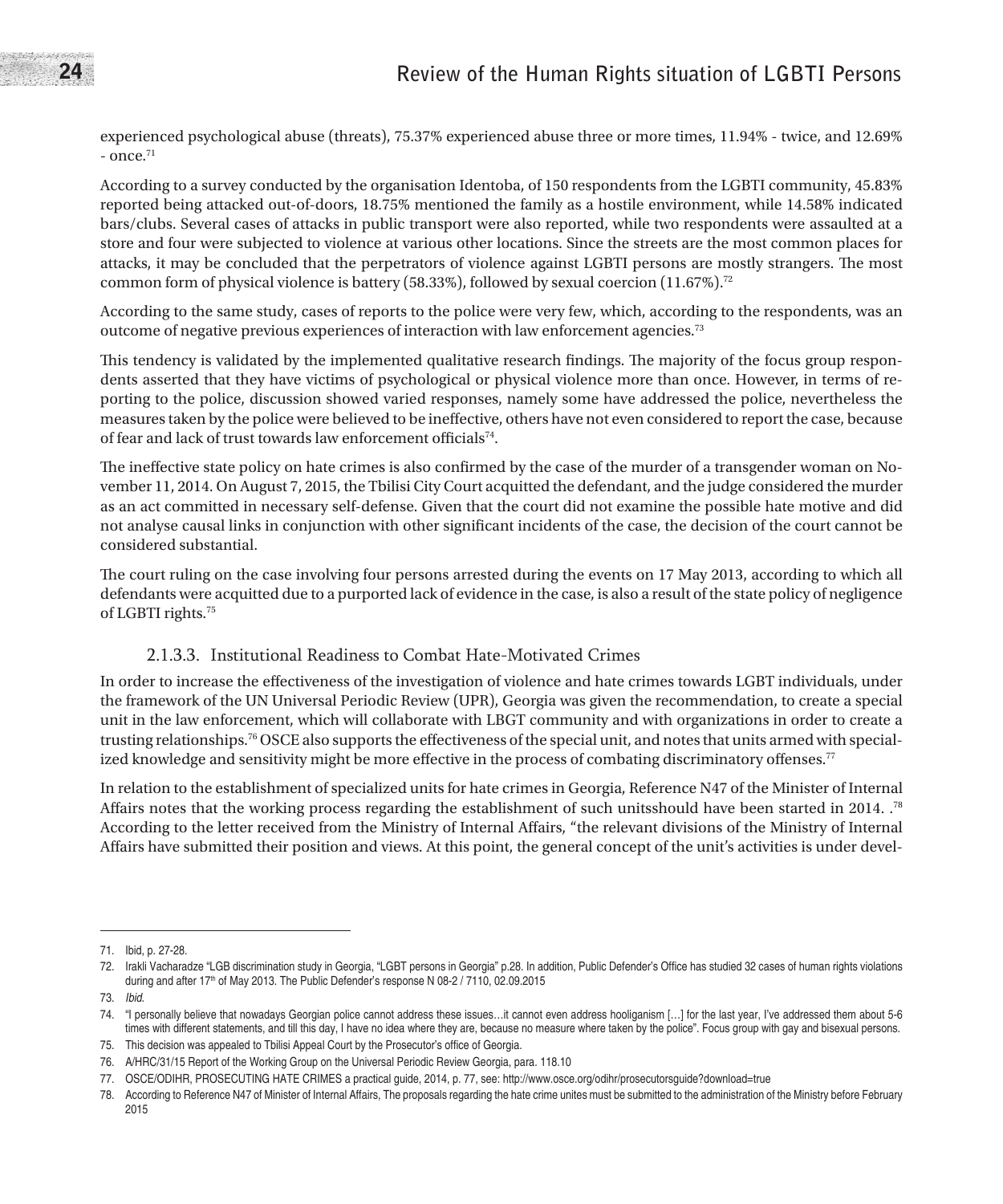## **Review of the Human Rights situation of LGBTI Persons** 25

opment."79As for the Prosecutor's Office, a representative of the Division of Human Rights Protection explained<sup>80</sup> that the institution of a special unit to investigate hate crimes is not planned.

#### 2.1.3.4. Training Activities for Law Enforcement Employees

The Human Rights Action Plan for the years 2014-2015, approved by the Parliament of Georgia, which includes measures to protect the rights of LGBTI persons, distinguishes trainings on hate-motivated crimes for the representatives of law enforcement agencies<sup>81</sup>. EMC appealed to the Prosecutor's Office and the Ministry of Internal Affairs about the implementation of this plan, later to be informed<sup>82</sup> that training sessions on the issues of human rights and the prohibition of all forms of discrimination were conducted for the staff of the prosecution system in 2014 -2015. The training programme covered all forms of discrimination, including sexual orientation and gender identity-related hate crimes. In 2014, newly appointed prosecutors (23 participants) and trainee prosecutors (57 participants) participated in a training covering issues related to hate crimes. In 2015, two trainings on the principles of anti-discrimination were conducted for regional staff (20 participants). The letter also stated that training for 100 prosecutors is planned in 2016.

According to a letter<sup>83</sup> received from the Ministry of Internal Affairs, from January 2014 to December 31, 2014, 791 students of the Academy of the Ministry of Internal Affairs completed a training course on the elimination of all forms of discrimination, while from January to March 2015, the same course was delivered to 4,230 students. It should be noted that the topics of the training material are essentially vague and cannot be considered as a comprehensive training tool on hate-motivated crimes for the staff of the Ministry.

#### **2.1.4. Conclusion**

As the analysis presented above has shown, the official statistics on hate-motivated crimes in the country are not produced and special permanent training programmes on the investigation of such crimes for the representatives of the law enforcement agencies are not implemented. Ineffective government investigation results in an increased number of homophobic and transphobic crimes and exacerbates the marginalisation of LGBTI community members. Law enforcement systems are not institutionally adapted to combat hate crimes, which further reduces confidence towards these systems among the members of the community.

In conclusion, it must be stressed that the government still does not have a clear understanding of the negative effects of hate crimes that could pose substantial threat not only to the implementation of the principles of pluralism and equality in society, but also to the cultivation of a democratic and secure environment, which is the state's prerogative. This type of violence has a systemic nature, and therefore, requires an equally systemic response from the state. The government should adopt measures that will ensure regular accountability, constructive dialogue and continuous, systematic attention to human rights violations on the grounds of sexual orientation and gender identity.

#### 2.2. Domestic Violence

#### **2.2.1. Problem Description**

Domestic violence against LGBTI persons motivated by their sexual orientation, gender identity, or sex characteristics may be considered a specific form of hate-motivated crime. The stress and suffering elicited by the offense may exceed those caused by classic cases of hate crime, because in this case, the abuser is a family member with whom the victim may have close emotional connection.

The study of domestic violence experiences was one of the components of the 2014 survey conducted by the European Union Agency for Fundamental Rights (FRA). Seven percent of respondents indicated that they had experienced serious

<sup>79.</sup> Response from the Ministry of Internal Affairs N1966182, 07/09/2015

<sup>80.</sup> Interview with the representatives of the Chief Prosecutor's Office of Georgia– Natia Mezvrishvili, Salome Shengelia, Sopho Jiadze.30.09.2015

<sup>81.</sup> Action Plan of the Government of Georgia on the Protection of Human Rights 2014-2016. sec. 14.4.2.2. see: http://yourhumanrights.ge/temp/

<sup>82.</sup> Response from the Chief Prosecutor's Office N13/52993, August 20, 2015

<sup>83.</sup> Response from the Interior Ministry N1966182, 07.09.2015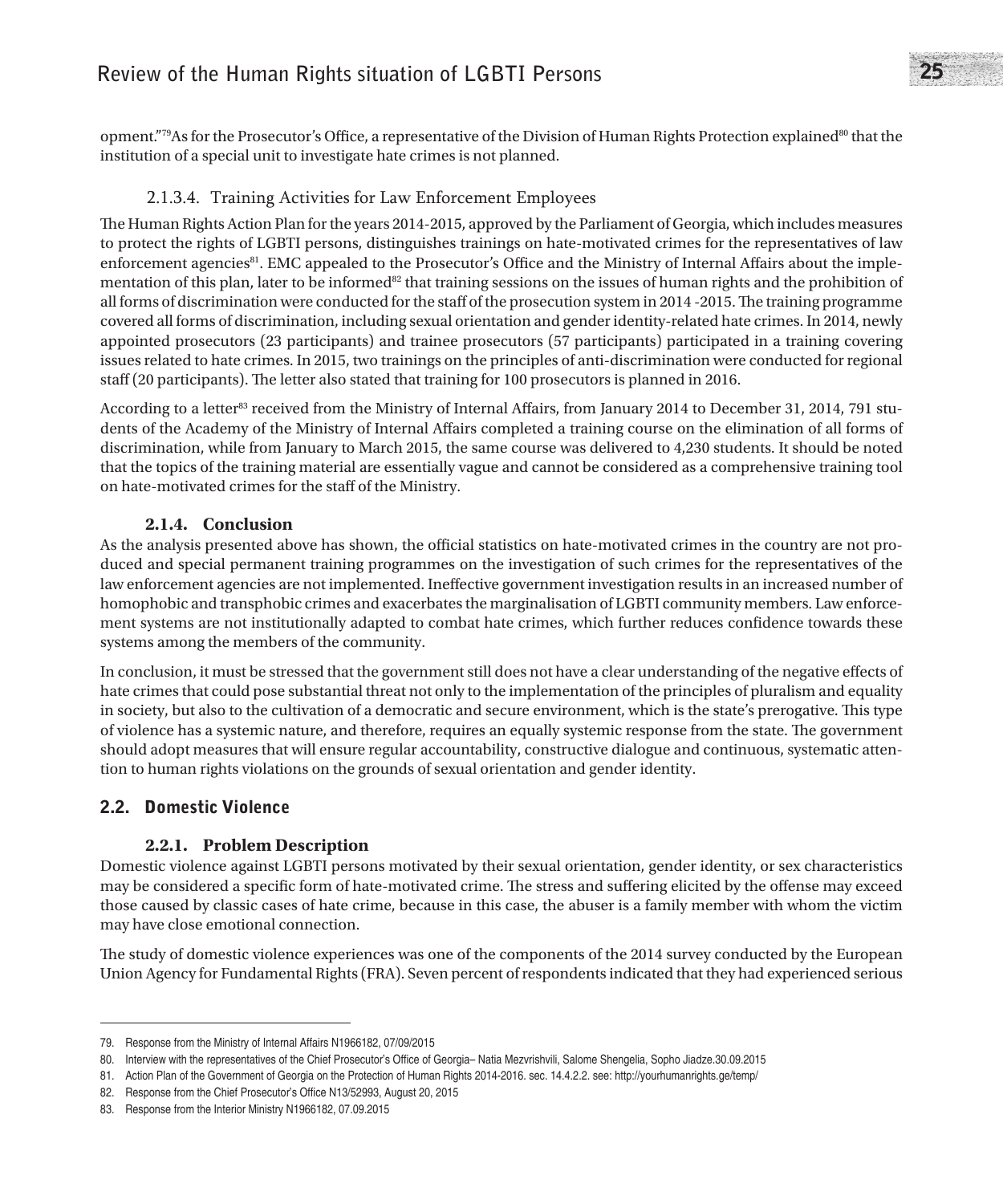incidents of violence by their family members. Moreover, female respondents indicate far more cases of domestic violence than their male counterparts. Only 5% of respondents were gay or bisexual men.<sup>84</sup>

No such studies on domestic abuse cases towards LGBTI persons have been carried out in Georgia. Therefore, the number of victims and the scale of the problem are difficult to identify. It should be noted that the steps taken by the State to eliminate domestic violence and to protect and assist victims is essentially a positive development, although, the mechanisms envisaged on legal and political levels entirely rule out the LGBTI perspective and limit the issue strictly to the heteronormative point of view.

#### **2.2.2. National Legal Environment**

In June 2012, the Parliament of Georgia voted to criminalize domestic violence. In particular, Articles 11<sup>1</sup> and 126<sup>1</sup>, which recognized domestic violence as a criminal offense and defined the corresponding punitive measures were added to the Criminal Code.

The issue of domestic violence is also regulated by the special law adopted in 2006 on the "Prevention of Domestic Violence, Protection and Support of the Victims of Domestic Violence", despite the fact that the law underwent a number of fundamental amendments in 2009 and 2014, its content is still formulated in a gender-neutral manner.

The law indicates that, through its authorised bodies, the state promotes and ensures the introduction and implementation of mechanisms to prevent domestic violence<sup>85</sup>. For the purposes of the law, prevention implies the analysis, study and evaluation of the factors contributing to domestic violence, as well as the production of relevant statistics and the implementation of preventive measures in respect to persons in the domestic violence risk group.<sup>86</sup> However, it should be noted that the state does not have statistical data, which would provide details on crimes according to motives and would thus facilitate analysis; this once again points to the fragmented approach of the state, manifested in the strategy to tackle the symptoms, rather than the causes of crimes.

The signature of the Istanbul Convention by Georgia on June 19, 2014 should also be considered as a positive development. During the ratification process, amendments were planned for up to 20 legal acts, including for legislation regulating domestic violence, which concerned changes both in the disposition of norms and in procedural issues. The package of legislative amendments was prepared by the Ministry of Justice in July  $2015^{87}$ , to be submitted to the Parliament for discussion during the fall session, however, the bill has not yet been registered in the Parliament.

It must be noted that the Action Plan for 2013-2015 concerning domestic violence and the protection of victims of domestic violence<sup>88</sup> includes no sections explicitly discussing the issues of LGBTI persons.

#### 2.2.2.1. Analysis of Response Mechanisms of Law Enforcement Agencies

Criminal, civil and administrative mechanisms are used for the purposes of disclosure and elimination of domestic violence.<sup>89</sup> In order to rapidly respond to domestic violence cases, law enforcement agencies have the authority to issue restraining or protective orders<sup>90</sup> as an interim measure to protect the victim and constrain the offender, non-fulfillment of which entails liability as established by Georgian legislation.<sup>91</sup>

According to the special report by the Public Defender of Georgia, law enforcement agencies frequently overlook their responsibility to issue restraining orders and other punitive measures in case of friendship, kinship, or acquaintance with the offender.<sup>92</sup> In some cases, law enforcement officers acted indifferently and assumed advisory roles. Similar cas-

<sup>84.</sup> FRA, EU LGBTI European Union Lesbian, Gay, Bisexual and Transgender Survey, Main findings, 2014, p. 65,

<sup>85.</sup> Georgian law on Prevention of Domestic Violence, Protection and Support of the Victims of Domestic Violence, Article 6.2.

<sup>86.</sup> *Ibid*, Article 6.3. (a)(b)(c)

<sup>87.</sup> See: http://www.justice.gov.ge/News/Detail?newsId=4921

<sup>88.</sup> Approved by the decree of the President of Georgia on July 17,2013, N17/07/01

<sup>89.</sup> Georgian law on Prevention of Domestic Violence, Protection and Support of the Victims of Domestic Violence, Article 9.1

<sup>90.</sup> *Ibid*, Article 10.1

<sup>91.</sup> *Ibid*, Article 10.4

<sup>92.</sup> Special report of the Public Defender on Violence Against Women and Domestic Violence in Georgia p.50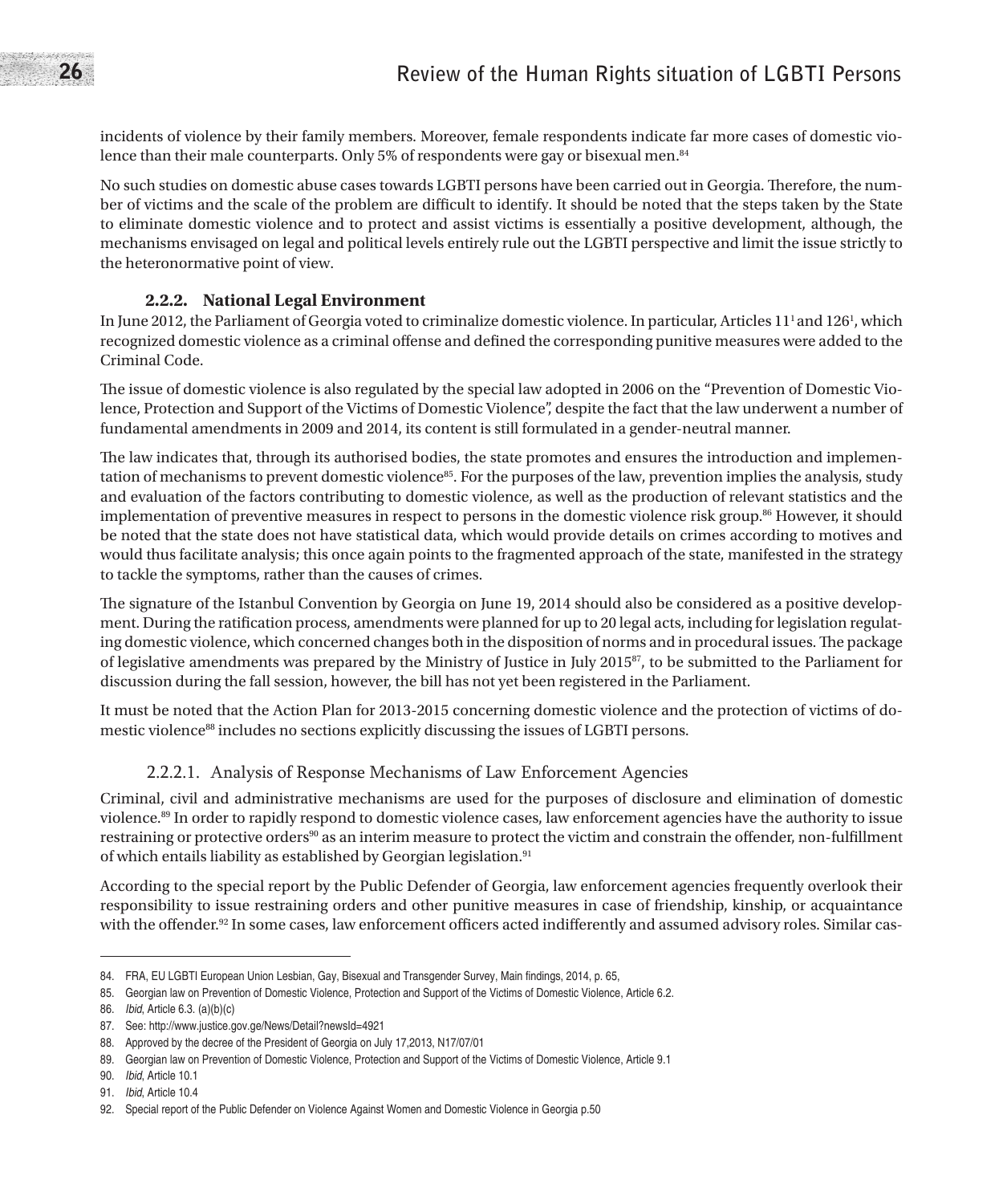es were also mentioned during focus groups conducted by EMC with LGBTI persons. Participants explained that they had experienced superficial treatment by police officers, and in certain cases, attempts were made to dissuade the victims or to settle disputes informally<sup>93</sup>. In the case of one transgender man, the police subjected him to unfair treatment and misidentified the situation at hand.94

In addition to the problems discussed above, in practice, law enforcement officers consider that single altercations do not constitute violence and that violent acts must carry a repeated character.<sup>95</sup> This attitude is precipitated by an incorrect interpretation of the law and, in each specific case, undermines domestic violence victims.

### 2.2.2.2.<br>2.2.2.2. Assessment of Services Offered at Domestic Violence Shelters

The Government Action Plan for 2014-2015, which also includes objectives for the improvement of the human rights situation in relation to gender identity and sexual orientation, stipulates that the Ministry of Labour, Health and Social Affairs of Georgia shall provide shelter for the victims of domestic violence committed on the grounds of sexual orientation and gender identity96. The shelters can be used by all persons whose status of victims of domestic violence has been assigned by the relevant Service of the Ministry of Internal Affairs and/or a judicial authority and/or the team responsible for defining the status of victims of domestic violence.<sup>97</sup>

According to the charter of the service facilities for the victims of domestic violence (shelters), victims/injured parties of domestic violence must be accepted to the shelter regardless of, *inter alia,* sexual orientation, gender identity and other forms of expression.<sup>98</sup>

It is essential that as per the2014 amendments to the Law on Domestic Violence, the period for granting the status of victims of domestic violence has been increased to 18 months; however, service timeframe of the shelter is still defined at 3 months.

In order to obtain information on the statistics pertaining to LGBTI persons at DV shelters, as well as the number of shelters and available services, EMC applied to the Ministry of Labour, Health and Social Affairs of Georgia, which informed the organisation that the State Fund for Protection and Assistance of (Statutory) Victims of Human Trafficking currently operates three shelters99. Despite the availability of some services, experts point out that in reality, these services do not meet the victims' needs, since they do not aim at full rehabilitation and psychological and material empowerment, which the state is unable to provide to the victims of domestic violence.<sup>100</sup>

Since 2014, two victims of domestic abuse (aged 18 and 19 years), victimised due to their sexual orientation, applied to the domestic violence shelter.101 As for underage victims of domestic violence based on SOGI, no such persons have applied to the shelter since 2012.102

It is also noteworthy that the specialised Crisis Centres envisaged in Article  $18<sup>1</sup>$  of the Law on Domestic Violence are still non-existent.

<sup>93.</sup> Focus groups with lesbian and bisexual women

<sup>94. &</sup>quot;My mother filed a complaint with the MIA against me, despite having assaulted me herself [...] when two patrol police crews of arrived, I helped them fill out the forms, explained to them that she was not in a sober state, that she had scratched and injured me, that I had bruising on my neck from her attempts to strangle me and that, logically, if you know anything about criminal investigation, you will understand that I am the victim here; but they altered the statement to say that I was a perpetrator, she - the victim." Transgender man, focus group with transgender people.

<sup>95.</sup> Public Defender's Office, Special Report on Violence Against Women and Domestic Violence in Georgia, p.51

<sup>96.</sup> Action Plan of the Government of Georgia on the Protection of Human Rights 2014-2016.section14.4.2.4, see: http://yourhumanrights.ge/temp/

<sup>97.</sup> Georgian Law on Prevention of Domestic Violence, Protection and Support of Victims of Domestic Violence. Article 16<sup>1</sup>.1

<sup>98.</sup> Charter of the service facilities for the victims of domestic violence, authorised on August 13, 2015 by Decree #7-137/o issued by the Director of the State Fund for Protection and Assistance of (Statutory) Victims of Human Trafficking.

<sup>99.</sup> Shelters operate in Gori (opened in 2010), Tbilisi (2010) and Kutaisi (2013), with one more shelter in the Kakheti region to be opened in 2015. Each shelter is designed for 17 beneficiaries. Response from the Ministry of Labor, Health and Social Affairs N01/60900, August 14, 2015.

<sup>100.</sup> Individual in-depth interview with Ana Abashidze, PHR, 25.09.15

<sup>101.</sup> Response from the Ministry of Labour, Health and Social Affairs N01/60900, August 14, 2015.

<sup>102.</sup> Response from State Fund for Protection and Assistance of (Statutory) Victims of Human Trafficking N07/964, September 22, 2015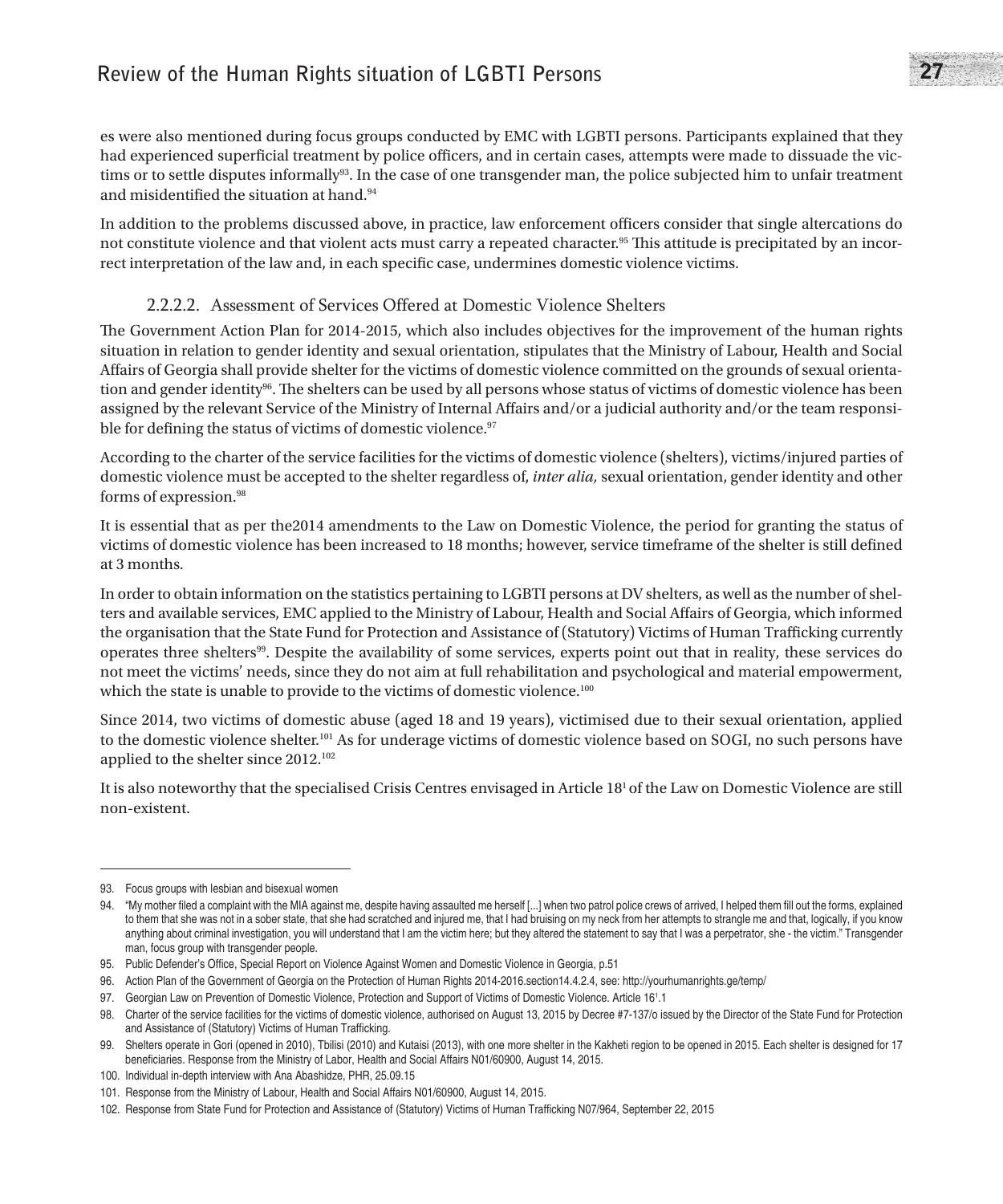#### *Trainings for Shelter Employees*

According to the Human Rights Action Plan of the Government of Georgia, the employees of shelters for the victims of domestic violence will be trained on issues of sexual orientation and gender identity.103 In this regard, the letter received from the Ministry of Labour, Health and Social Affairs only mentions future trainings,104 which signifies that the trainings have not yet been conducted.

#### **2.2.3. Conclusion**

As the comprehensive review of domestic violence legislation revealed, the needs of LGBTI persons are completely excluded from institutional mechanisms for combating violence. Apart from formal prohibition, domestic violence shelter regulations include no additional specific issues. At the same time, as indicated by the obtained information, shelter employees are not thematically trained to respond to issues of sexual orientation, gender identity and sex characteristics. Consequently, LGBTI persons, isolated by all social or institutional systems, face increased risks of being subjected to repeated victimisation, which may be perpetrated by shelter staff, as well as other residents. The sensitivity of security personnel at the shelters is also questionable.

## 3. Regulation of the Hate Speech

### 3.1. Problem Description

Homophobic hate speech, generated and multiplied by a variety of actors and accumulated in the media, is also based on religious discourse, which presents homosexuality as a phenomenon incompatible with Georgian values. The reinforcement of such discourse is often related to "increased importance of the role of the Church as a social institution, and the ongoing growth of its active involvement in the political process."105 Apart from the media and political parties, religious leaders also distinguish themselves with homophobic hate speeches, and their principal mobilization strategy is manifested in their rhetoric on the preservation of "Georgian Orthodox values" and the "cleansing" of public spaces "from  $\sin$ ".<sup>106</sup>

It must also be noted that media monitoring studies conducted in Georgia in the recent years demonstrate that harsh derogatory language is being replaced with neutral language<sup>107</sup>, and there are several cases of positive coverage. Nevertheless, in certain media spaces, both media representatives and guest speakers (members of political parties, public and religious figures) continue to exhibit acutely homophobic attitudes and language,108 which serves to politicize issues relating to LGBTI persons and thus diminish the human rights value of these issues.

### 3.2. International Standards

Firstly, it must be noted that there is no cohesive and consolidated definition of hate speech. According to the Recommendation issued by the Council of Europe Committee of Ministers in 1997, "the term 'hate speech' refers to all forms of expression which spread, incite, promote or justify racial hatred, xenophobia, anti-Semitism or other forms of hatred based on intolerance, including nationalism, ethnocentrism, discrimination, or animosity expressed towards minorities or migrants."109

<sup>103.</sup> Action Plan of the Government of Georgia on the Protection of Human Rights 2014-2016. Section 14.4.2.4

<sup>104.</sup> Response from the Ministry of Labour, Health and Social Affairs N01/60900, August 14, 2015.

<sup>105.</sup> Eka Aghdgomelashvili "Ideological Homophobia" Magazine "Solidaroba" 2009, N3 (30). see: http://lesbi.org.ge/ka/2015/10/15/ideology/

<sup>106.</sup> *Ibid*. see also, MDF2014-2015 report, exp. Teodore Gagnidze, deacon: "A human being may not do anything wrong, but he is a sinner anyway, if he has a damaged nature. This damaged nature is revealed in many forms, including homosexuality." (Reportiori, May, 18 2014); Elizbar Diakonidze, deacon: "Why should I be grateful [to Bidzina Ivanishvili] for constructing the Trinity Cathedral? Instead, why is he destroying my soul? Can a gay person enter the church? Who did he build it for?" (Alia, April 29, 2014).

<sup>107.</sup> Eka Aghdgomelashvili "Hate Speech and Regulation Mechanisms", How to Overcome Hate Speech, *Heinrich Böll* Foundation, 2012. p.44

<sup>108.</sup> Media Development Foundation. Homophobia and Gender Identity. Media Monitoring Report 2014-2015.

<sup>109.</sup> Recommendation No. R(97)20 of the Committee Of Ministers to Member States on "Hate Speech", see: http://www.coe.int/t/dghl/standardsetting/hrpolicy/other\_committees/ dh-LGBTI\_docs/CM\_Rec(97)20\_en.pdf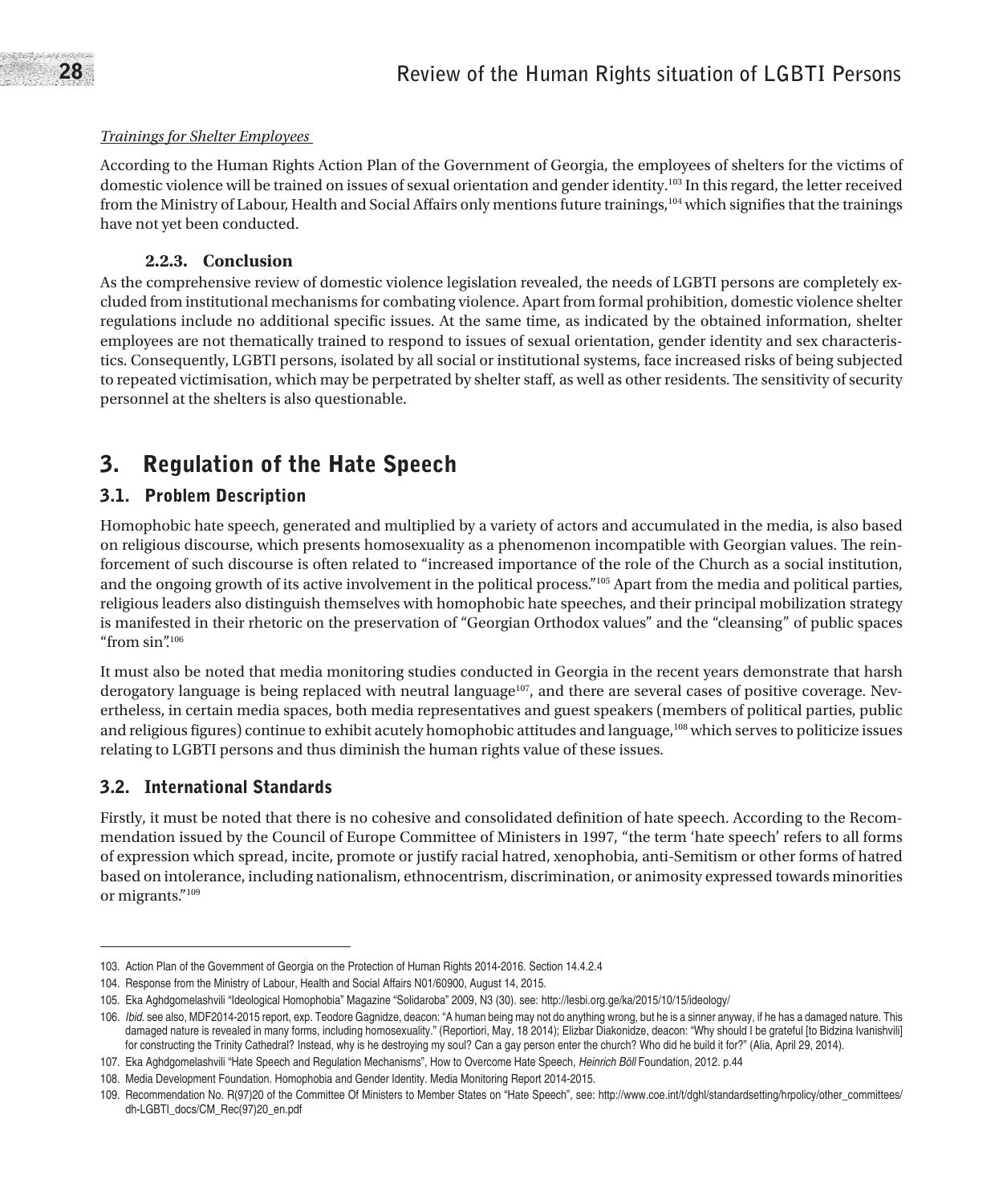The first principle of the Recommendation notes that the governments of Member States, public authorities and representatives of public institutions have a special responsibility to refrain from statements legitimising, spreading, or supporting racist or xenophobic hatred or hatred based on other forms of discrimination or intolerance. According to the Recommendation, such statements should be prohibited and publicly disavowed whenever they occur.110

Expression of hate speech closely relates to the freedom of expression, the basis and fundamental principle for social development and progress. According to the European Court of Human Rights, free expression includes even those opinions that are offensive, shocking, or disturbing to the State or the population.111This is conditioned by the requirements of pluralism and tolerance, without which "democratic societies" do not exist. This conveys that any formalities, conditions, restrictions or penalties that are associated with limiting the freedom of expression, must be proportional and necessary for achieving the goal $112$ .

In its numerous decisions, the ECHR repeatedly stresses the fundamental significance of the freedom of expression. However, its case law demonstrates that certain forms of expression, such as racism, xenophobia, anti-Semitism, aggressive nationalism, and homophobia are not protected by the freedom of expression. One of the first cases of the ECHR regarding the use of homophobic hate speech was *Vejdeland v. Sweden*. The case concerned the distribution of leaflets in schools, which referred to homosexuality as "deviant sexual behavior" that had "a morally destructive effect on society". The leaflets also alleged that homosexuality was one of the main reasons for the transmission of HIV and AIDS113. The ECHR reiterated that inciting hatred does not necessarily entail calls for violent acts. Insult/defamation of specific groups of the population should be sufficient for the state to combat [racist] hate speech in the face of freedom of expression exercised in an irresponsible manner<sup>114</sup>. The Court also stressed that discrimination based on sexual orientation is as grave as unequal treatment based on "race, origin or colour."115

In relation to the use of hate speech by a political entity, in the case of *Feret v. Belgium*, the Court maintained that political discourse has a high standard of protection, even when such views may be offensive, shocking or disturbing for some parts of society. However, political entities are required to avoid the use of language that incites discrimination and hatred, since such statements might generate societal reactions that are incompatible with peaceful existence and undermine confidence in democratic institutions.<sup>116</sup>

Along with technological development, the role and significance of online social spaces increase, and the dangers of disseminating hate speech through these spaces and networks also increase. International consensus on regulating these issues does not yet exist, although in one of its latest decisions, the ECHR ruled that the obligation to filter insulting comments on the webpage of an online edition did not constitute a violation of the Convention for the Protection of Human Rights and Fundamental Freedoms.117

## 3.3. National Legal Environment

Until 2015, hate speech was not criminalized in Georgia. However, in June 2015, a new norm, committed to limit cases of hate speech to a certain extent, was added to the Criminal Code as Article 239<sup>1</sup> and formulated as follows: "Public calls for violent actions, made verbally, in writing or through other forms of expression, aimed at initiating discord between racial, religious, national, regional, ethnic, social, linguistic or/and other groups, if this poses an obvious, direct and substantive threat."

It should be noted that the text of the regulation (in particular, the phrase "initiating discord") is very general and does not comply with the requirements of foreseeability, creating the risk of different interpretations and practical misuse.

<sup>110.</sup> *Ibid*, first principle.

<sup>111.</sup> Case of *Handyside v. The United Kingdom*, 1976, para. 49, see: http://hudoc.echr.coe.int/eng?i=001-57499

<sup>112.</sup> European Convention on Human Rights, Article 10 (2)

<sup>113.</sup> Case of *Vejdeland and Others v. Sweden*, para. 54, see: http://hudoc.echr.coe.int/eng?i=001-109046

<sup>114.</sup> *Ibid*, para.55

<sup>115.</sup> *Ibid*.

<sup>116.</sup> The case of *Feret v. Belgium*, 16/07/2009, para. 77, see: http://hudoc.echr.coe.int/eng?i=001-93626 (French), also see: Case of *Lindon, Otchakovsky-Laurens and July v. France*, 22 October 2007, para. 55, See: http://hudoc.echr.coe.int/eng?i=001-82846

<sup>117.</sup> Case of Delfi AS v. ESTONIA, Application no. 64569/09, para. 89, see: http://hudoc.echr.coe.int/eng?i=001-126635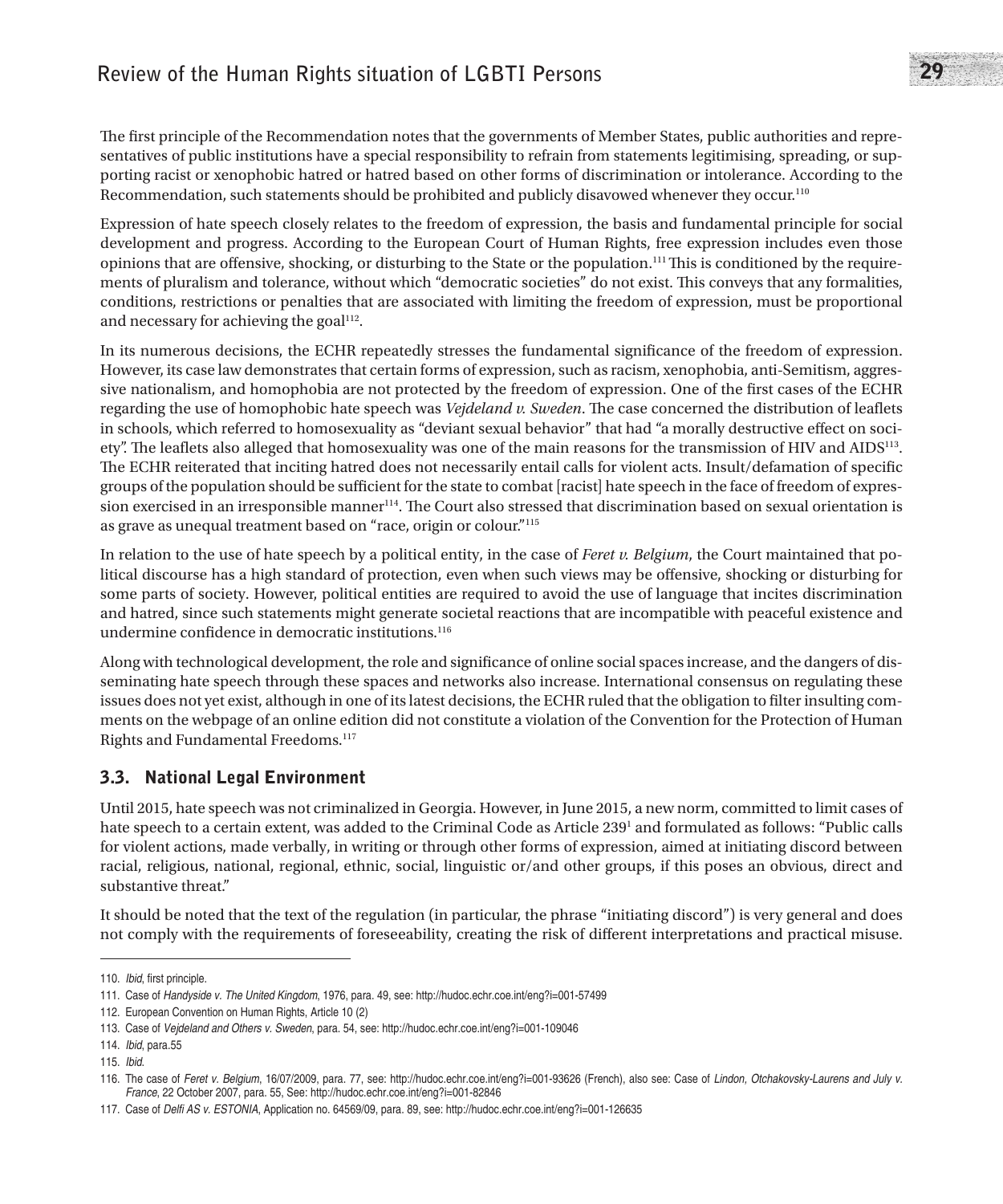## 30 **Review of the Human Rights situation of LGBTI Persons**

It is noteworthy that the law does not regulate public calls for violence against vulnerable, disadvantaged groups and has the sole legitimate objective of preventing dissent. This approach directly points to the lack of interest in legislation to protect marginalised groups from violence. Moreover, the presence of the phrase "obvious, direct and substantive threat" in the wording of the regulation was inserted only after the initiation of the law was followed by serious criticism on the part of the civil society<sup>118</sup>.

It is noteworthy that "sexual orientation and gender identity" were not included in the norm, which indicates that the adoption of the regulation largely aimed at eliminating the opportunity for public expression by specific groups, rather than at the eradication of the negative consequences of hate speech. Even today, there are risks that the norm will be used against, rather than for the protection of, minority groups.

#### **3.3.1. The Practice of Hate Speech by Public Figures**

The analysis of Georgian media monitoring shows that in public spaces, homophobic expressions are most frequently used by politicians and religious figures. MDF's quarterly report in 2014 identified 41 cases of expression of homophobic attitudes, 21 anti-western sentiments and 10 cases of hate speech<sup>119</sup>. It is worth mentioning that the public figures or political parties that issue homophobic statements also express anti-western sentiments. In addition to pro-Russian parties, in 2014, homophobic hate speech was used by members of the ruling party and acting public officials<sup>120</sup>. In February-May 2014, the "Georgian Dream"121 party members made eight, and incumbent ministers made two homophobic statements<sup>122</sup>. Despite the fact that the civil society issued a public statement<sup>123</sup> condemning the discriminatory statement by one of the Ministers, no official Government response followed.

The period following the May 17, 2013 events, when the Media Development Foundation documented up to 115 cases of hate speech and negative references to LGBTI people, is especially noteworthy.<sup>124</sup> Part of these cases concerned political parties and the representatives of the Parliamentary majority.125 Members of the "Georgian Dream" and other political groups cultivated the idea that the freedom of expression of sexual minorities and their supporters was nothing more than propaganda of homosexuality.

As for the legislative framework, no legal documents in Georgia provide explicit regulation of hate speech by public officials and state institutions. However, it is significant that the anti-discrimination law discussed above includes certain requirements, according to which, any institution, including public institutions and organisations, is obliged to guarantee the compliance of its activities, as well as legal acts and internal regulations, if any, with the law and other anti-discrimination legislation, to respond to alleged instances of discrimination in a timely and efficient manner and, in case of confirmed discrimination, hold the offender accountable, according to Georgian law and internal regulations, as well as to ensure the elimination of discrimination without violating the rights and legal interests of the third party.126 However, it should also be noted that since the enactment of the law, no public entities have applied the mechanism.

<sup>118.</sup> Netgazeti, Statement of NGO's and the media regarding the initiated law on incitement to hatred, 26.01.2015, see: http://www.netgazeti.ge/GE/105/opinion/40638/

<sup>119.</sup> MDF "Hate Speech and Discriminatory Expressions in Georgian Political Discourse" media monitoring results February 17-March 17, 2014, see: http://eurocommunicator.ge/ mdf/uploads//Hate\_speech\_in\_political\_discourse.pdf

<sup>120.</sup> *Ibid*, p. 29

<sup>121.</sup> According to the report, most often homophobic statements in the context of the anti-discrimination law are employed by the electoral bloc "Nino Burjanadze - United Opposition" (19 cases). As for the other parties the situation is as follows: Georgian Dream (8), Free Georgia (2), the Patriots Alliance (4), the Labour Party (1), and Hope (1). See: http://eurocommunicator.ge/mdf/uploads//Hate\_speech\_in\_political\_discourse.pdf

<sup>122.</sup> David Darakhvelidze, Minister of Internally Displaced Persons from the Occupied Territories, Accommodation and Refugees of Georgia: "Homosexual people are ill and they deserve compassion, however, these people hold rallies which earn bread and butter for their supporters, those with completely normal orientations. We are unable to properly advertise and raise public awareness about the work we do and why should people with sexual deviations advertise said deviations?" (Versia, 9 May, 2015). Also, Dima Jaiani, Minister of Education and Culture of the Autonomous Republic of Abkhazia: "You scoundrels! Stop driving people mad or last year's May 17 will seem like a cakewalk to you! The government must do everything in its power to ensure that the "Rustaveli" cinema […] is not perverted by the apologia of homosexuality". (Asaval-dasavali, April 21-27, 2015), see: http://eurocommunicator.ge/mdf/uploads//Hate\_speech\_in\_political\_discourse.pdf

<sup>123.</sup> See: http://mdfgeorgia.ge/eng/view\_statements/95

<sup>124.</sup> Media Development Foundation, "Monitoring of Hate Speech and Discriminative expression in Georgian Media ", April 15 -15 August, 2013, p. 7, see: http://mdfgeorgia.ge/ uploads/library/Monitoring\_Hate\_Speech\_and\_Discrimination\_in\_Georgian\_Media.\_GEO.pdf

<sup>125.</sup> *Ibid*,

<sup>126.</sup> The Law on the Elimination of All Forms of Discrimination, Article 4 (a) (b) (c)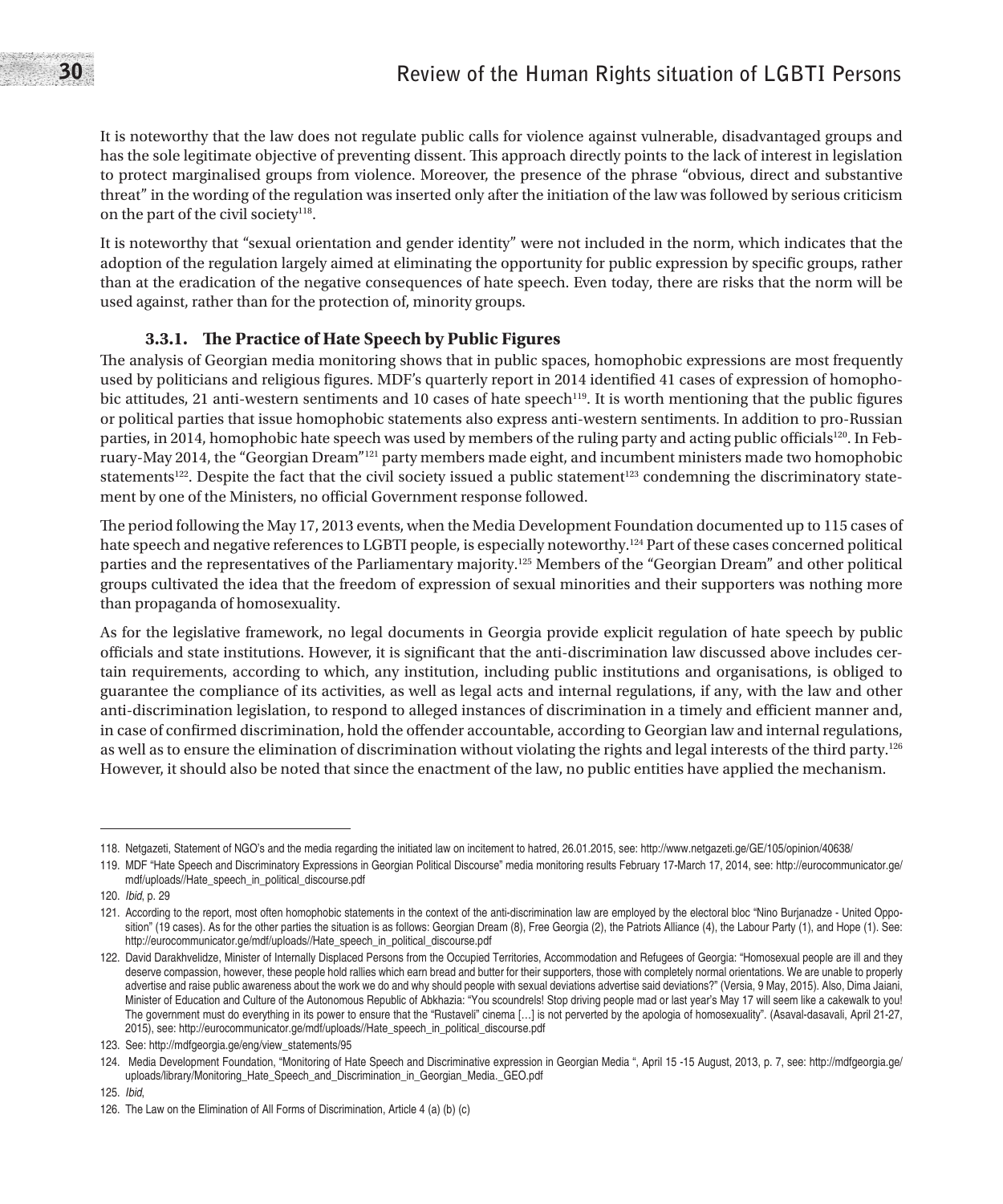#### **3.3.2. Hate Speech in the Media**

The effectiveness of media self-regulation mechanisms in Georgia is disputable and manifested in inadequate reactions of specific media outlets to violations of ethical and professional standards, which prevents the development and establishment of accountable media standards.

The 2011-2012 report on the coverage of LGBTI issues in print media indicates that "Asaval-Dasavali" (22%) and "Primetime" (22%) rank first in the frequency of coverage of LGBTI issues. In terms of coverage tone, both neutral and negative tones were used to cover issues related to sexual minorities, however, the articles using a neutral approach dominated (68%) over those with negative undertones (32%). "127

The 2014-2015 monitoring reports of the Media Development Foundation identified 108 cases of the use of homophobic hate speech, most of which are found in print media (78), followed by online media (21) and television (9).<sup>128</sup> The typology of homophobic expression demonstrates open calls for the annulment of the anti-discrimination law, rhetoric linking homosexuality with the West and highlighting its noncompliance with Georgian values; promotion of the idea of homosexuality as a disease; drawing parallels with crime and prostitution; and portrayal of same-sex marriage as a threat.<sup>129</sup>

In Georgia, hate speech on television and radio stations is regulated by the "Law on Broadcasting." According to Article 56, Paragraph 3 of the law, it is forbidden to broadcast any programme aimed at the humiliation and defamation of a person or group based on their sex, sexual orientation, or specific emphasis on this feature or status. The media is obligated to establish effective disciplinary mechanisms for these violations. 130

The complaints submitted to a broadcaster are subject to review by the self-regulatory mechanism, which should render a transparent, timely, and substantiated decision.<sup>131</sup> However, the broadcasters' self-regulatory mechanisms often refuse to discuss complaints filed by non-governmental organisations on cases of hate speech, as the latter are not considered as "stakeholders". Under this concept, the "Law on Broadcasting" envisages only those people, or group of people, directly or indirectly affected by specific actions.132 It should also be noted that the "Law on Broadcasting" prohibits the opportunity to appeal the decision of the self-regulatory mechanism or the relevant Appellate Body in the National Communications Commission or in court.<sup>133</sup>

In addition to the self-regulatory mechanisms, the *Georgian Charter* of Journalistic *Ethics* currently unites 242 members. The Charter sets out the standards of professional conduct, $134$  the violation of which gives citizens the right to apply to the Council of the Charter in connection to violations of ethical or professional norms by the media.135

#### *Funding of [Homophobic] Media*

A report produced by the Media Development Foundation (MDF) investigating media funding in Georgia, indicates that state funds are used to finance certain media outlets that propagate hate speech,<sup>136</sup> which clearly contradicts ECRI's recommendations, indicating that "the legislation should include an obligation to suspend public funding for organisations that foment [racism];" the same principle applies to funding for public political parties.<sup>137</sup>

<sup>127.</sup> Internews-Georgia, "Ethnic, religious and sexual minorities in the press", Summary Report of the monitoring, 2012, p. 12- 13. See: https://ge.boell.org/sites/default/files/downloads/Media\_Monitoring\_5\_Report\_1\_June\_31\_August.pdf

<sup>128.</sup> The following media outlets are leading in expressions of homophobic hate speech: "Asaval-dasavali", "Weekly Chronicle", "Geworld.ge", "Sakinformi", and "Obiektivi". Media Development Foundation, "Homophobia and Gender Identity", Media Monitoring Report, 2014-2015, p. 13.

<sup>129.</sup> *Ibid*, p. 12

<sup>130.</sup> The Law "On Broadcasting", Article 14.1

<sup>131.</sup> Code of Conduct of Broadcaster, Article 7.1

<sup>132.</sup> The Law "on Broadcasting, Article 2 (e)

<sup>133.</sup> ibid, Article 59<sup>1</sup> , para 1 and 2.

<sup>134.</sup> "A journalist should be aware of the threats caused by encouraging discrimination; Therefore must do everything to prevent any person from grounds of race, sex, sexual orientation, language, religion, political and other opinions, national or social origin or any other ground "Article 7.

<sup>135.</sup> Council of Ethics, procedures. See: http://qartia.org.ge/?page\_id=4889

<sup>136.</sup> For Ex. The media, which are distinguished for the hate speech that received state funding for advertising purposes for the 2013-2014 years: Newspaper "Sakartvelos respublika" (63 923, 33 GEL), Media Union "Obieqtivi" (52 167,84 GEL). Media Development Foundation (MDF), "State funds in Media which spreads hate speech and anti-Western Sentiments " Report, in 2015, see: http://mdfgeorgia.ge/uploads//Report%20on%20Obiektivi%20&%20others.pdf

<sup>137.</sup> ECRI General Policy Recommendation No. 7 On National Legislation to Combat Racism And Racial Discrimination Adopted on 13 December 2002, para. 16, See:http://www. coe.int/t/dghl/monitoring/ecri/activities/GPR/EN/Recommendation\_N7/ecri03-8%20recommendation%20nr%207.pdf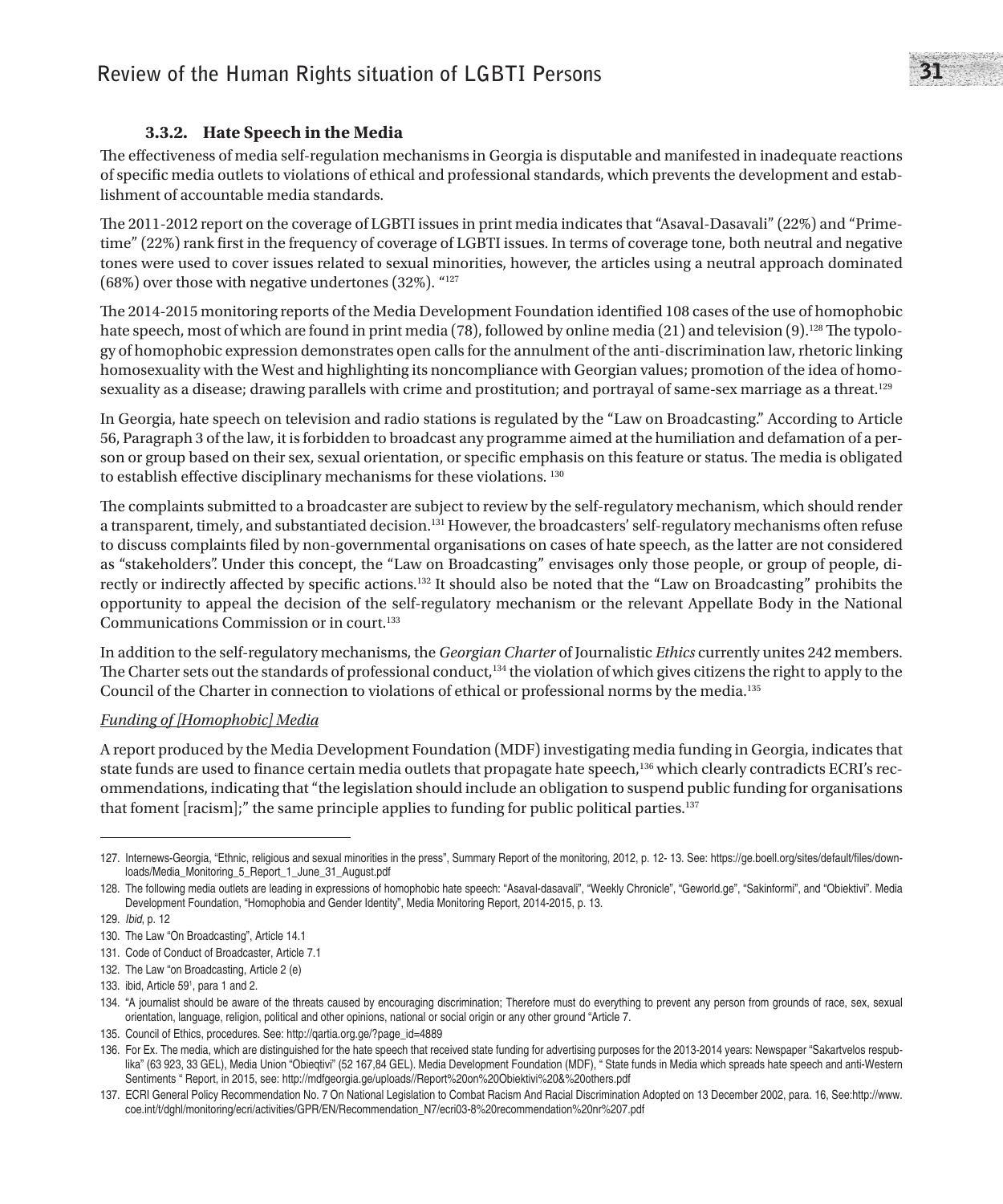## 3.4. Conclusion

As the preceding legal analysis shows, circulation of homophobic-hate speech in public spaces remains a substantial problem, which presumably contributes to increasing discriminatory violence. Anti-discrimination legislation and media self-regulation mechanisms are ineffective and unable to ensure the fulfillment of the duties of public or private entities, thus causing substantial harm to LGBTI community members of the.

The state does not fully comprehend the consequences of hate speech, and therefore, it does not utilize all available mechanisms to eliminate or mitigate discriminatory forms of expression and subject them to proportionate and effective disciplinary measures. It is noteworthy that the government and the media realize the negative consequences of the dissemination of homophobic and transphobic hate speech that may result in substantial threats to LGBTI groups and, in some cases, be converted into violent acts.

## 4. Struggle of LGBTI persons for Public Space: Freedom of Assembly and Manifestation

## 4.1. Problem Description

In Georgia, the freedom of assembly and manifestation of LGBTI persons is essentially complicated, due to an incorrect understanding of private and public spaces in society and attempts by specific groups to privatise and indoctrinate public space. The dominant religious groups and discourse limit the freedom of assembly and manifestation for the LGBTI community and any form of presentation in public spaces is "perceived as propaganda of homosexuality,"138 which results in the expulsion of the community members from public areas. In such circumstances, it becomes clear that binary normative views on sex and gender shift to public zones, narrowing social and civic spaces for LGBTI persons, and limiting their ability of disclosure;139 in these conditions, the community members are obliged to express their identities in exclusively private spaces.

Since 2012, the negative experience of exercising the freedom of assembly and manifestation contributed to provocations of public violence, which was also manifested in the failure of the state to ensure the fundamental freedoms of assembly and manifestation, as well as to penalise the perpetrators. This position is shared by the respondents of the EMC-led focus group, who emphasised the prevalence of violent culture in society, often provoked by religious sentiment and religious authorities.<sup>140</sup>

In such circumstances, a purely legalistic provision of the right cannot be sufficient if it is not followed by adequate implementation in practice, because only the practical implementation of rights may serve as a precondition for the establishment of a pluralistic and tolerant environment in society.

### 4.2. International Standard

Freedom of assembly and manifestation is an essential value for the democratic development of any country, since it can promote the generation of societal attitudes and opinions, which in turn have the power to create and maintain dialogue between the state and society. Freedom of assembly may bear both a symbolic and instrumental character, which can be used promote cultural development and the visibility and preservation of minority identities.<sup>141</sup>

However, restrictions on the freedom of assembly and manifestation are possible if prescribed by law and if necessary for the interests of national security or public safety, for the prevention of disorder or crime, for the protection of health

<sup>138.</sup> Ekaterine Aghdgomelashvili "Homophobic Hate Speech and Political Processes in Georgia," Situation of LGBT Persons in Georgia", 2012, p. 10

<sup>139.</sup> Such rhetoric is often expressed both by politicians and other community members. For example, Zaza Papuashvili "Kviris Palitra" July 8-14: "You may do whatever you want at home, but if you give yourself the right to pass by the Kashveti [church] and transform your whims, folly or illness into a norm - I do not appreciate that ... if they challenge us to battle, then let us come out to the battlefield". (Georgian Dream). MDF "Monitoring of Hate Speech and Discriminatory Expression in Georgian media", 2013, p. 74

<sup>140.</sup> Focus group with lesbian and bisexual women; focus group with gay and bisexual men; focus group with transgender individuals.

<sup>141.</sup> OSCE / ODIHR, Guidelines on Freedom of Assembly, Second Edition 2010. Section B, explanatory notes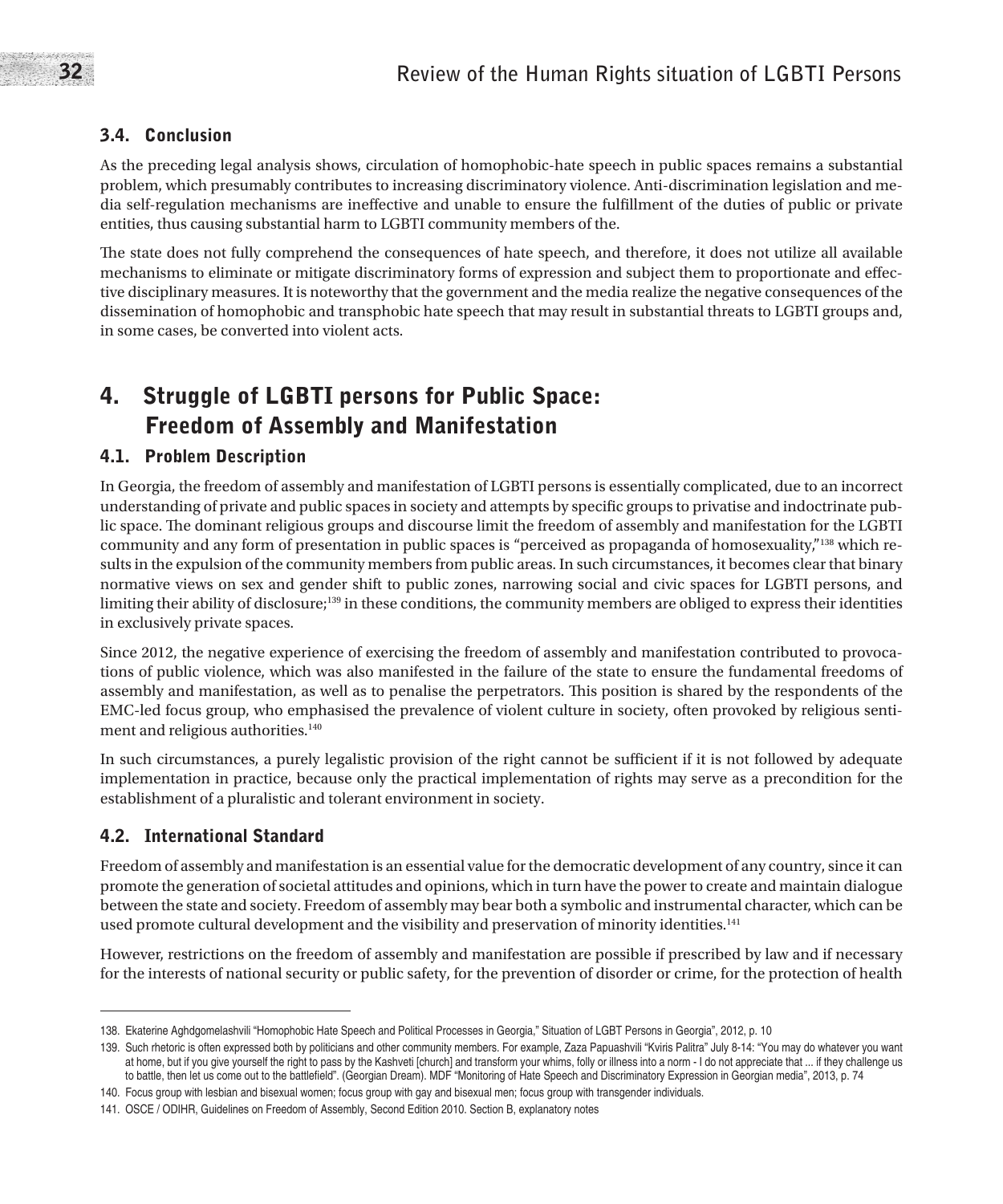## **Review of the Human Rights situation of LGBTI Persons** 33

or morals or the rights and freedoms of others in a democratic society.142 It is significant to note that LGBTI people often risk their health and lives while exercising their freedom of assembly and manifestation. In relation to the above, the European Court of Justice develops an interesting discussion in the case of *Alekseyev v. Russia,* which indicates that "if every probability of tension and heated exchange between opposing groups during a demonstration were to warrant its prohibition, the society would be deprived of the opportunity of hearing differing views on any question which offends the sensitivity of the majority opinion."143 The state should not base limitations on the freedom of manifestation on "moral" arguments; rather, it should support complete realisation of the freedom of manifestation, even if the content of expression is arguable and negatively perceived by the majority.<sup>144</sup>

It should be noted that in order to protest against the views expressed at demonstrations, persons have the freedom of counter-assembly.145 In the case of Ärzte *Für Das Leben v. Austria*, the European Court of Human Rights ruled that "In a democracy, the right to counter-demonstrate cannot extend to inhibiting the exercise of the right to demonstrate."146 All persons and groups have the right to express personal opinion without interference. The state is obliged to prevent this type of interference. Additionally, the ECHR explains that "The [demonstration] participants must ... be able to exercise the freedom of assembly without having to fear that they will be subject to physical violence by their opponents; such a fear would be liable to deter ... associations or other groups ... from openly expressing their opinions on highly controversial issues affecting the community."147

In the case of *Baczkowski and Others v. Poland,* the ECHR also discussed the passivity of police in preventing aggression expressed by counter-demonstrators. The Court ruled that the freedom of assembly and manifestation cannot be reduced to a negative duty of the State not to refrain from unfair intervention; the state bears the positive obligation to ensure the security of those enjoying the right to free assembly.<sup>148</sup>

The positive obligation of the state also implies that law enforcement agencies should be adequately trained and should possess adequate knowledge and skills in crowd control .149 The state also needs to ensure that any deviation from this obligation is fully investigated and that the responsible parties are subjected to punitive measures.150

## 4.3. National Legal Environment

Freedom of assembly and manifestation is protected by the Constitution of Georgia,151 as well as by the Law "On the Freedom of Assembly and Manifestation", prescribing a list of guidelines for exercising this right, according to which all persons may enjoy the right to peaceful public assembly without prior permission, both indoors and outdoors.152 At the same time, while implementing the right, the law considers the principle of prohibition of discrimination.<sup>153</sup>

In addition, the violation of the freedom of assembly and manifestation is regulated by Article 161 of the Criminal Code, according to which "Illegal interference in exercising of the right to assembly or manifestation through violence, threat of violence, or by using one's official position, shall be punishable by fine, community service for a period of up to one year, or imprisonment for a term of up to two years."

However, it should be noted that regardless of the legal regulations in place, the protection of the freedom of assembly and manifestation is problematic, as demonstrated by the analysis of the practical implementation of this freedom by the LGBTI community since 2012.

<sup>142.</sup> ECHR, Article 11.2.

<sup>143.</sup> ECHR, Case of *Alekseyev V. Russia*, (Applications nos. 4916/07, 25924/08 and 14599/09), 21 October 2010, para. 77, see: http://hudoc.echr.coe.int/eng?i=001-101257 144. *Ibid*, para. 73; also see, *B*ą*czkowski and Others v. Poland*, Application No. 1543/06, judgment of 3 May 2007, see: http://hudoc.echr.coe.int/eng?i=001-80464

<sup>145.</sup> ECHR, Öllinger *v. Austria*, (Application No. 76900/01), see: http://hudoc.echr.coe.int/eng?i=001-76098

<sup>146.</sup> ECHR, Case of *Plattform "*Ärzte *Für Das Leben" v. Austria* (Application no. 10126/82) 21 June 1988, para. 32, see: http://hudoc.echr.coe.int/eng?i=001-57558

<sup>147.</sup> *Ibid*,

<sup>148.</sup> Case of *The United Macedonian Organization Ilinden and Ivanov V. Bulgaria*, (Application no. 44079/98), 2005. Para. 115, see: http://hudoc.echr.coe.int/eng?i=001-70678

<sup>149.</sup> OSCE / ODIHR, Guideline on Freedom of Assembly, Second Edition 2010. Para. 34

<sup>150.</sup> *Ibid*, para. 179

<sup>151.</sup> Constitution of Georgia, Articles 24 and 25.

<sup>152.</sup> *Ibid*. Article 2, 1

<sup>153.</sup> *Ibid*. Article2, 3(d)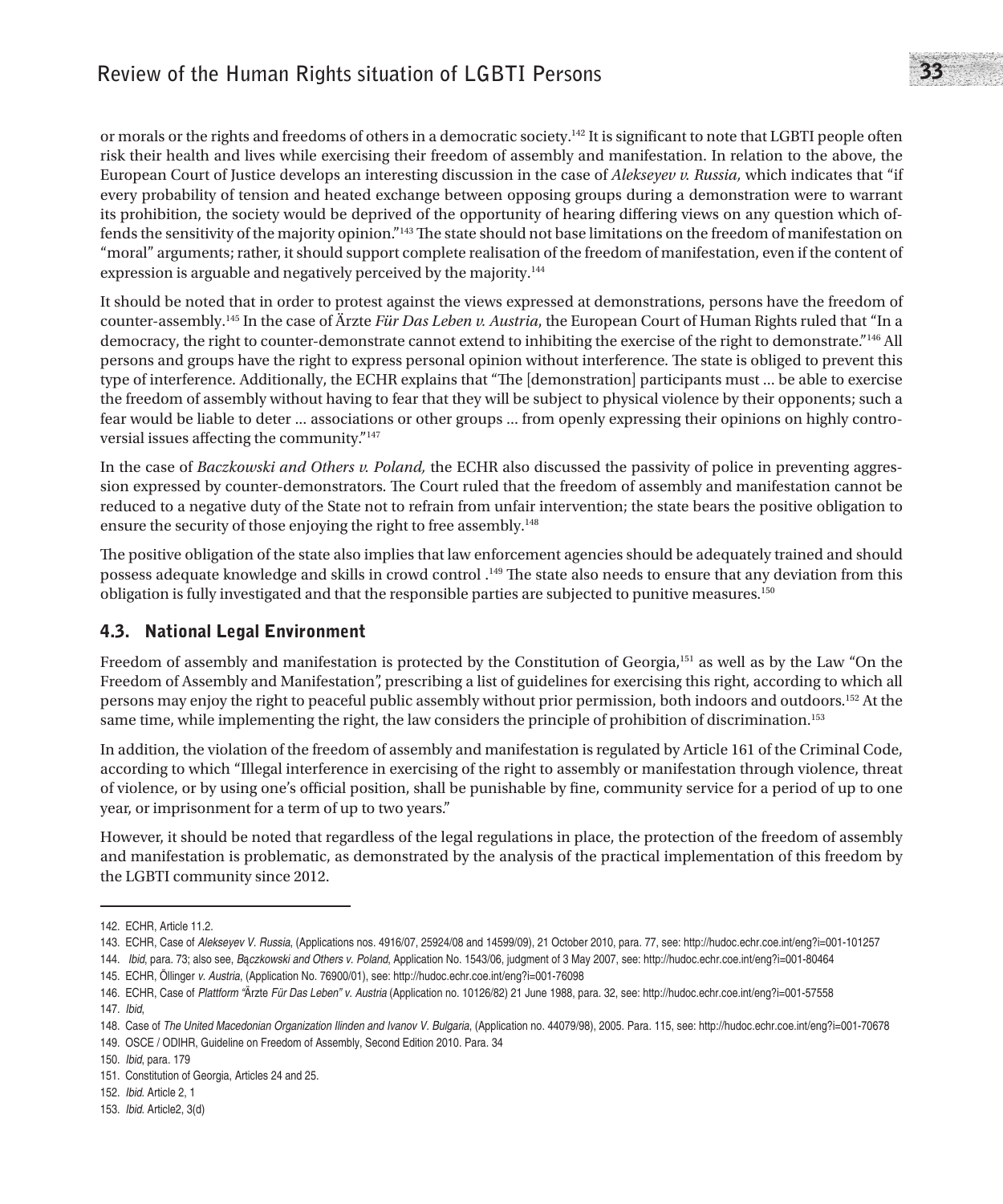## 34 **Review of the Human Rights situation of LGBTI Persons**

#### **4.3.1. Assessment of the Events of May 17, 2012 and 2013**

In 2012, on the International Day against Homophobia and Transphobia, a peaceful demonstration planned by the organisation "Identoba" was violently suppressed by opposition forces. "Identoba" filed a suit on the violation of the freedom of assembly and manifestation based on discrimination in the European Court of Human Rights. The corresponding ECHR ruling was published on May 12, 2015. The decision indicates that "[h]aving regard to the reports of negative attitudes towards sexual minorities in some parts of the society, as well as the fact that the organiser of the march specifically warned the police about the likelihood of abuse, the law enforcement authorities were under a compelling positive obligation to protect the demonstrators, including the applicants, which they failed to do."154 The Court noted that given the attitudes in certain parts of Georgian society towards sexual minorities, the authorities were or should have been aware of the risk of tensions associated with the applicant organisation's street march to mark the International Day against Homophobia.<sup>155</sup>Notwithstanding the previous experience, on May 17, 2013, non-governmental organisations "Identoba" and the "Women's Initiatives Supporting Group" were unable to organise events to celebrate the Day against Homophobia and Transphobia due to massive violence from counter-demonstrators mobilised by the clergy of the Georgian Orthodox Church. The police strategy and measures to secure a safe environment for the LGBTI community and its supporters were clearly ineffective. Despite the fact that the relevant state agencies had/should have had sufficient information about the scope of the expected counter-demonstration and the intentions of its participants, they failed to adequately assess the expected risks156. The measures taken to ensure the security of the participants of the gathering, as well as the peaceful organisation of the counter-demonstration, were clearly futile and ineffective in deterring the anticipated violence. In these conditions, the state failed to provide a safe environment for the participants of the rally to organise the gathering.<sup>157</sup>

Investigation on the May 17, 2013 events, which should have aimed at the identification and retribution of the perpetrators of the violations was inadequate and flawed. Only four individuals were detained under Article 166 (petty hooliganism) and Article 173 (failure to obey a police officer) of the Administrative Code. The court imposed a maximum fine of 100 GEL for petty hooliganism in all four cases<sup>158</sup>.

It is noteworthy that investigation was also launched in connection to the May 17, 2013 events and criminal charges were filed against five persons on the basis of Article 161 of the Criminal Code, which refers to illegal obstruction of the right to assembly. Two of the defendants were members of the clergy of the Orthodox Church, although criminal proceedings against one of the clerics were suspended after he filed a motion. The other four individuals were acquitted of all charges159 with the argument that, during the hearing, the plaintiff failed to present a package of evidences that would prove beyond reasonable doubt that the alleged fact of offense was committed by the defendants.

The assessment of the investigation process shows that on the case of May 17, 2013, the investigation failed to comprehensively identify the network of violence. The identity and number of the defendants identified by the investigation does not reflect the violent crackdown of the demonstration and other serious offenses and is disproportionally small. The investigation did not study the most important episodes of the crackdown and violence, including the breakthrough of the police cordon by the leaders of the counterdemonstration, the violent attack on the minibus of the participants of the IDAHOT demonstration on Vachnadze Street, and individual cases of violence towards the members of the LGBT community and affiliated persons during the crackdown of May 17 or the aftermath. During the investigation, the Prosecution did not identify the key individuals who organized the violent breakthrough of the police cordon by the counterdemonstrators and merely identified the individuals participating in particular violent episodes. As for these individuals, the Prosecution failed to collect sufficient evidence and present it to the court in compliance with high standards, thus facilitating the ruling of acquittal.

<sup>154.</sup> Case of *Identoba and Others v. Georgia* (Application no. 73235/12) 12 may 2015, para. 80, see: http://hudoc.echr.coe.int/eng?i=001-154400

<sup>155.</sup> *Ibid*, para. 99.

<sup>156.</sup> Georgia in Transition, Assessment and recommendations by Thomas Hammarberg, September 2015, pg. 35

<sup>157.</sup> Statement by Non-Governmental Organizations on the May 17 events, 24 May 2013. See: https://gyla.ge/geo/news?info=1581

<sup>158.</sup> Discrimination and Hate Crimes, WISG, 2015 Series, p. 35

<sup>159.</sup> See: http://www.tcc.gov.ge/index.php?m=443&newsid=748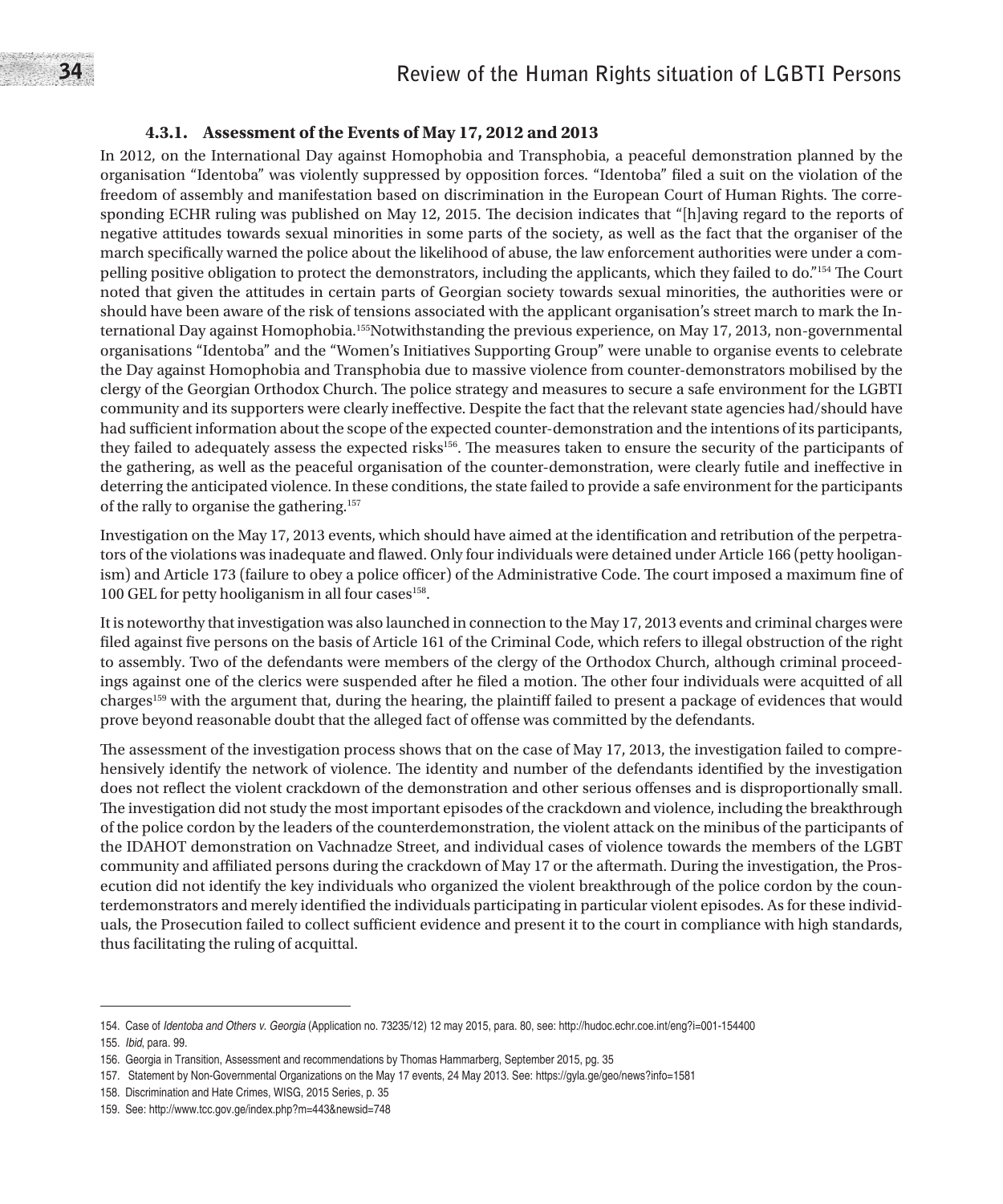However, the court ruling itself includes insufficient substantiation and, in certain cases, incorrectly interprets factual circumstances and legal norms. In the ruling, the court tries to use all, often unjustified, arguments in order to rule out the culpability of the defendants and unreasonably underestimates and disregards the evidences of the plaintiff. Such approach of the court and analysis of the tone of the ruling point to bias on behalf of the judge.160

Taken to account the scale and nature of the violence on  $17<sup>th</sup>$  of may 2013, the actions taken by law enforcement officials and the desicion of the court creates a climate of impunity and encourages hostility and violence towards the LGBT community.

### **4.3.2. Assessment of the Events of May 17, 2014 and 2015**

Because of the negative experiences of the past two years, the International Day against Homophobia and Transphobia was not marked in public in 2014and the constitutional freedom of assembly and manifestation was thus restricted.

However, May 17, 2015 deserves a positive evaluation as IDAHOT was marked at three different locations in Tbilisi<sup>161</sup>. It should be noted, however, that the gatherings were held in a strictly confidential manner, which may not be considered as a precedent of full enjoyment of the right to freedom of assembly and expression.

### 4.4. Conclusion

The analysis of the freedom of assembly and manifestation shows that for LGBTI persons, this right is inherently problematic. The impunity of the individuals responsible for the raid on the peaceful demonstration on May 17, 2013, which was most likely not based on the principles of effective investigation and fair trial, illustrated the fallacious practices towards LGBTI persons prevalent in the country.

Under these conditions, it is crucial that the government take appropriate measures to ensure the protection of the freedoms of assembly and manifestation and to publicly condemn cases of violation of these freedoms and unlawful intervention in peaceful gatherings in order not to encourage violence.

## 5. The Restrictive Practices in the enjoyment of the right to private and family life by LGBTI persons

## 5.1. Problem Description

Private life implies a private sphere of life and individual development. On one hand, the right to private life refers to the right of a person to create and develop his/her private sphere based on his/her own will and opinions, and on the other hand, it obligates the state to ensure the protection of this right from any interference.

However, in today's reality, LGBT persons' right to respect for private and family life is inherently limited, which is also implied by non-recognition policy of same sex relationships. Existing patriarchal and social-political discourse defines private life in terms of morality and, this way, devaluates all those relationships which do not fit in heteronormativity. This is exemplified in the staged discussions around the marriage equality, which is periodically activated on purpose by political parties and/or politicians themselves<sup>162</sup>, leading to complete marginalization and enhanced frequency of hmo/ transphobic violence, instead of eradicating oppressive environment.

Specific provisions for the protection of the right to private and family life are vastly represented in Georgian legislation, but their enforcement remains inherently problematic. This becomes especially apparent in terms of the protection of

<sup>160.</sup> For further information see the assessment paper of EMC and WISG on the court decision: http://emc.org.ge/2015/12/22/17-maisi-shefaseba/

<sup>161.</sup> On May 17, homophobia and transphobia were protested in three different locations in Tbilisi. Women's Initiatives Supporting Group gathered at Vachnadze Street, LGBT-Georgia - at the Ministry of Internal Affairs, and Identoba -at the "Round Garden" in front of the UN House.

<sup>162.</sup> In May 2012 Christian-Democratic Party initiated constitutional amendment and started collecting 200 000 signatures from supporters. Political party was asking to reformulate the constitutional norm, meaning that the marriage is union of man and women. These kind of initiatives were voiced in 2014 by incumbent Vice President and also in 2015 by the Vice Speaker.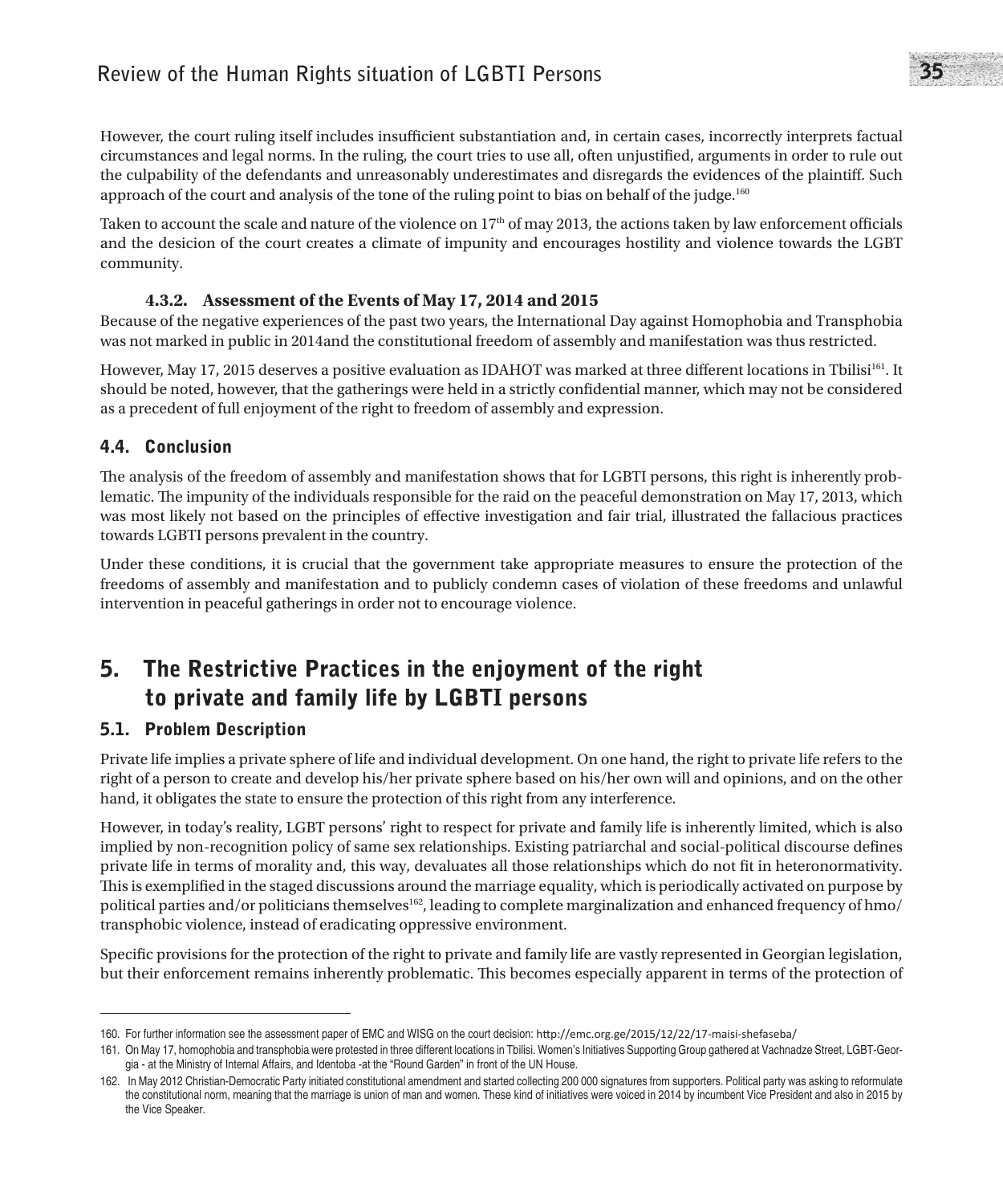personal data of LGBTI persons, which is frequently violated by law enforcement agencies, the penitentiary system, medical personnel or other actors (these issues are discussed in detail below).

In addition, LGBTI persons are restricted in the pursuit of their personal and family lives as neither same-sex marriage nor civil partnerships are legally recognized in Georgia.

Although the legislation itself does not restrict LGBTI persons from adopting a child or utilizing artificial insemination services, it is yet unknown whether or not the non-discriminative legal approach is being exercised in practice.

## 5.2. International Standards

The right to respect for private and family life is enshrined in several international instruments<sup>163</sup> which envisage the right to establish personal relationships with others, including sexual activity, as the most intimate aspects of an individual's private life<sup>164</sup>.

The right to respect for private and family life of LGBTI persons has been defined in Recommendation CM/Rec(2010)5 of the CoE Committee of Ministers which regulates non-registered marriages and recommends that states seek to ensure that the legal status of same-sex couples and their rights and obligations are equivalent to those of heterosexual couples in a comparable situation $165$ .

The European Court of Human Rights maintains its traditional approach in terms of the right to respect for private and family life, but is unequivocally critical of the absence of registered partnership regulations in member states. In the case of*Vallianatos and Others v. Greece,* ECHR ruled that there had been a violation of Article 14 due to the prohibition of the registration of a same-sex partnership<sup>166</sup>.

As for postoperative transgender persons, the case of *Hämäläinen v. Finland*167 is of particular significance, where a transgender person who had entered a heterosexual marriage prior to her sex reassignment, lodged an application with the ECHR on the grounds that she was obliged by national courts to divorce her spouse so which would serve as a prerequisite for the legal recognition of her new sex. The ECHR found no violation of Article 8 of the Convention, however, given the fact that the Court does not yet recognise same-sex marriage, this decision can, to some extent, be interpreted to mean that the ECHR has acknowledged the new sex of the applicant and was guided by it in rendering its decision (see Chapter IV for the legal recognition of sex for transgender people in terms of Article 8).The right to respect for private and family life is associated with the right to adopt a child and, in this case the, the recommendation of the Committee of the Ministers first and foremost calls for the prioritisation of the best interests of the child. This principle should also be applied to single parents applying for adoption - more specifically, all SOGI-based discrimination in this process should be prohibited. This approach has also been endorsed by the ECHR in *Salgueiro Da Silva Mouta v. Portugal* when the Court noted that the refusal of national courts to grant parental rights to a homosexual man, a decision that was solely based on the orientation of the applicant and not the best interests of the child, was discriminative and therefore in violation of Article 14 in conjunction with Article 8168.

### 5.3. National Legal Environment

The right to respect for private and family life has been enshrined in Article 20 of the Constitution of Georgia but this provision is not exhaustive and other facets of this right are scattered in other constitutional provisions, such as Articles 16 and 36 that provide the right to personal development and marriage.

Article 36 of the Constitution does not employ sex differentiation between parties to a marital union and defines that marriage is based upon the equality of the rights and free will of the spouses. However, Article 1106 of the Civil Code

<sup>163.</sup> International Covenant on Civil and Political Rights, Article 17, European Convention on Human Rights, Article 8.

<sup>164.</sup> ECHR, *Dudgeon v. United Kingdom*, 22 october 1981

<sup>165.</sup> CM/Rec(2010)5, para.18-28

<sup>166.</sup> *Vallianatos and Others v. Greece*, see: http://hudoc.echr.coe.int/eng?i=001-128294#{"itemid":["001-128294"]}

<sup>167.</sup> *Hämäläinen v. Finland*, see: http://hudoc.echr.coe.int/eng?i=001-145768#{"itemid":["001-145768"]}

<sup>168.</sup> *Salgueiro Da Silva Mouta v. Portugal*, see: http://hudoc.echr.coe.int/eng?i=001-58404#{"itemid":["001-58404"]}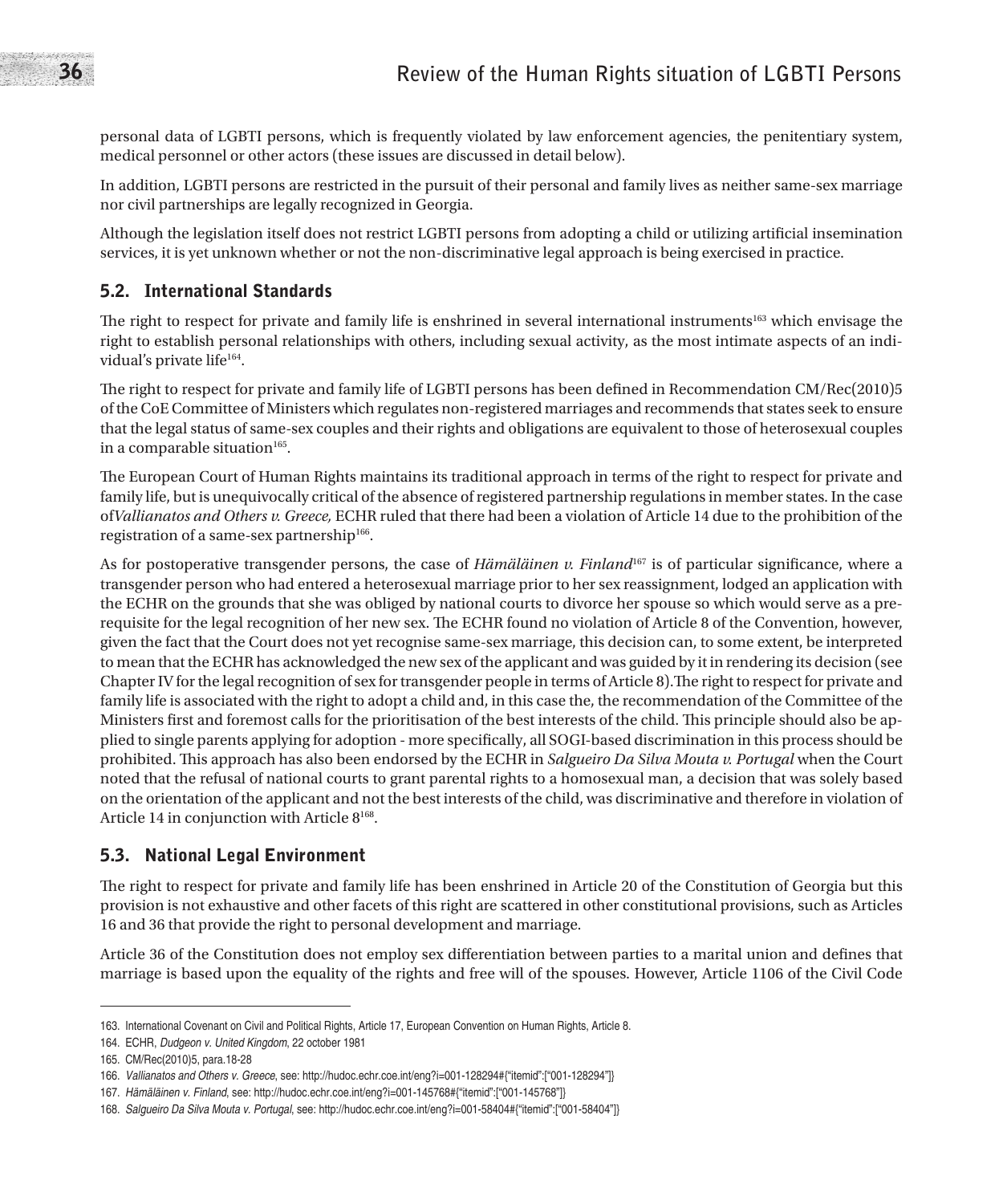## **Review of the Human Rights situation of LGBTI Persons** 27

defines marriage as a voluntary union between a woman and a man for the purpose of creating a family. The latter, compared to the constitutional provision, is blatantly restrictive by its very nature and effectively excludes the right of marriage for same-sex couples under civil law. In reality, however, the absence of the right to marry is not as problematic as the inability of same-sex couples to enjoy the benefits and guarantees deriving from marriage<sup>169</sup>.

It is also noteworthy that the Civil Code does not provide any other legal measure, such as registered partnerships, to recognise same-sex couples that would create a legal framework for LGBTI couples and entitle the partners to statutory rights and benefits.

The case of *Oliari and others v. Italy*<sup>170</sup> is an exclusively applicable case for the context of Georgia where the ECHR found a violation of Article 8 due to the absence of any legal framework for same-sex relationships. The established standards of the Court raise the possibility that Georgia will also be made liable for the failure to provide guarantees to same-sex couples.

It should be noted, the focus group respondents also stressed the importance of the legislative impacts and benefits of right to marriage. Part of the respondents asserted that in case of marriage equality or its alternatives, they might have enjoyed those rights, considering their legal implications. However, others note that this right, even if it existed, would be practically not exercisable.171 Some respondents claim that this issue is not a priority at this point, however they believe that starting discussions is legitimate. $172$ 

#### *Marriage and Transgender People*

Obtaining legal recognition of a different sex is not listed in the Civil Code of Georgia as a ground for terminating or annulling an already registered marriage<sup>173</sup>. Therefore, the legal consequences of sex reassignment of a previously married transgender person are unclear. On the other hand, in case of legal recognition of transgender persons, the law does not prohibit them from entering a marriage with the opposite sex.

#### *LGBTI Rights and Adoption*

The Law of Georgia on Adoption and Foster Care guarantees the right of adult legally competent individuals to adopt a child<sup>174</sup>. The law provides an exhaustive list of restrictive circumstances, including involuntary termination of parental rights, health condition or a criminal record, upon the identification of which an applicant may be stripped of adoption rights<sup>175</sup>.

However, according to Article 18 of the law, in the conclusive document on child adoption, personal features of the applicant are taken into consideration $176$ . This regulation is open to interpretation and its definition in individual cases is vague.

#### *Accessibility to Artificial Insemination Services*

Article 141, Paragraph "a" of the Law of Georgia on Health Care provides that a consenting single woman is entitled to undergo artificial insemination using donor sperm. In this case, the single mother is considered the parent of the child born via this method<sup>177</sup>. This norm therefore entitles a lesbian woman to have her own biological child. Moreover, Article 144 authorizes a consenting couple to freeze their reproductive cells and embryos (oocyte and sperm cryopreservation) for later use. The law does not specify whether the couple whose cryopreserved reproductive cells and embryo are used

<sup>169.</sup> This includes inheritance rights, reciprocal duty of support, spousal testimonial privilege etc.

<sup>170.</sup> *Oliari and Others v. Italy*, 21/07/2015, see: http://hudoc.echr.coe.int/eng?i=001-156265

<sup>171. &</sup>quot;If you sign it (the marriage agreement), it will more obvious, you will be forced to come out, and, consequently, you will become a victim of bullying and violence". Lesbian woman (focus group with lesbian and bisexual women).

<sup>172.</sup> Focus group with lesbian and bisexual women, focus group with gay and bisexual men.

<sup>173.</sup> Civil Code of Georgia, Article 1140

<sup>174.</sup> Article 5, Article 7

<sup>175.</sup> *Ibid*: Adoption procedures are also regulated by Decree #50/n issued in 2010 by the Minister of Labour, Health and Social Affairs of Georgia "On the Approval of Procedures of Child Adoption" which specifies the grounds to revoke the right to adopt a child, for instance, having a certain disease.

<sup>176.</sup> Article 18.2(a)

<sup>177.</sup> See: https://matsne.gov.ge/ka/document/view/29980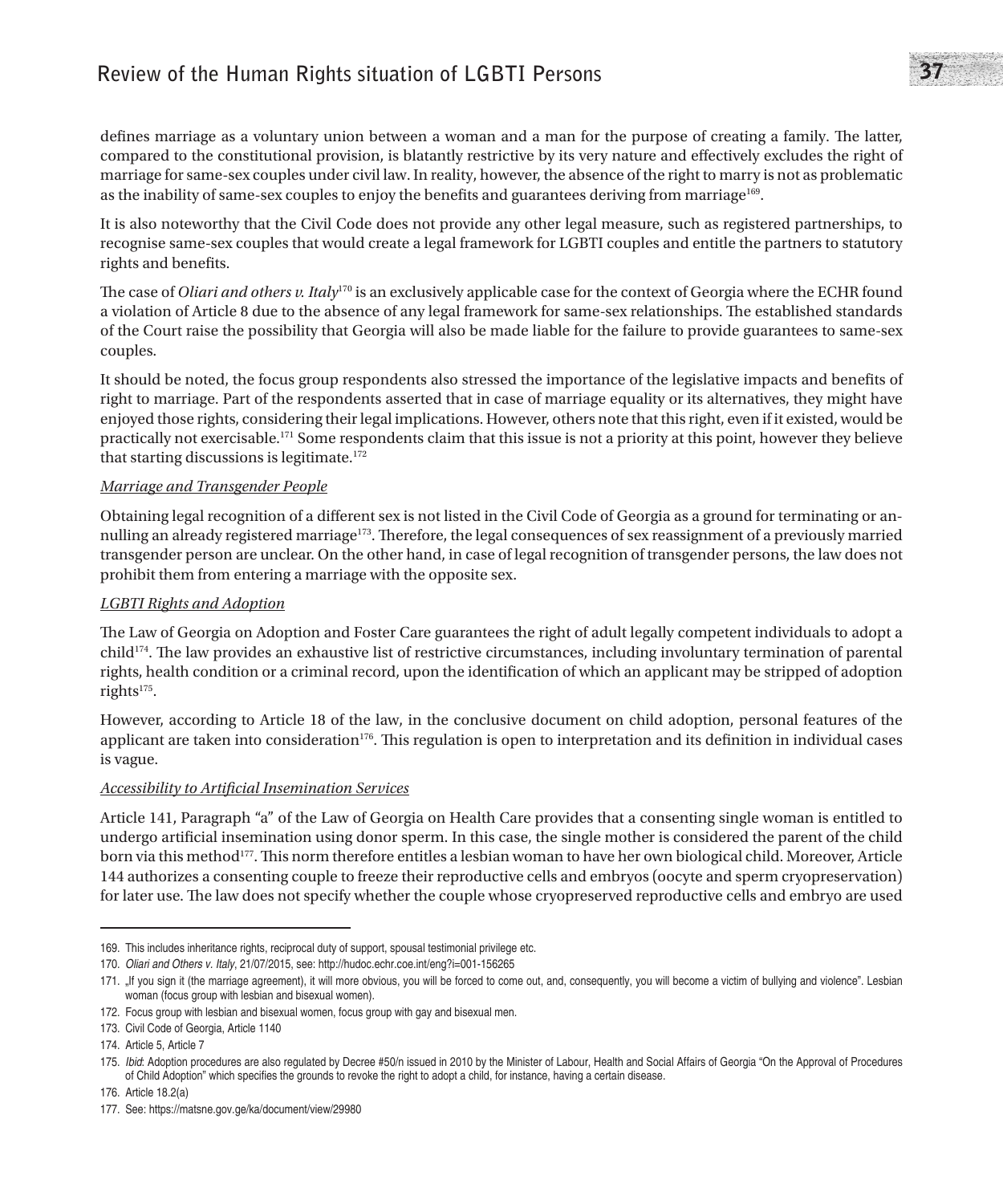should be legally married, which theoretically grants gay men and lesbian women a right to have their own biological children.

### 5.4. Conclusion

In order to protect the right to respect for private and family life of LGBTI persons, especially in regards to same-sex relationships, it is crucial for the state to review the negative effects of the absence of relevant legal guarantees for the protection of these relationships and associated benefit entitlements and consequently ensure the elimination of discriminative practices hindering the enjoyment of these entitlements. This may contribute to the establishment of a basis for the legal regulation of same-sex registered partnerships in the future.

Besides, it is worth noting that legal acts on adoption and artificial insemination does not in itself entail neither discriminative, nor non-discriminative norms, leading to a reasonable doubt that, despite the non-discriminative nature of the acts, relevant enforcement agencies, such as the Social Service Agency, may employ discriminative practices, the identification and elimination of which must be based on a systemic analysis on the part of the state.

## 6. The Discrimination of LGBTI Persons in Employment Relationships

### 6.1. Problem Description

Labour relations are a part of social rights that often affect the enjoyment of other rights. The labour market for LGBTI persons is limited and their choice of workplace is usually restricted to places that are more protected or less normative; but many LGBTI persons are not even entitled to such a choice and are therefore forced to work in environments where they are obliged to constantly conceal their orientation or identities in order to avoid discrimination or oppression from their coworkers.

One of the studies conducted by the NGO "Identoba" revealed specific issues related to employment rights and, which, apart from direct discrimination, have been linked to limitations of professional choices or social circles for LGBTI persons and the stress that they endure due to the obligation to conceal their sexual orientation or gender identity<sup>178</sup>.

The practice of employment discrimination against LGBTI persons in Europe varies – one of the surveys conducted by the European Agency of Fundamental Rights (FRA) has shown that transgender persons are subject to discrimination, especially in the recruitment process, more frequently, than LGB persons. Every third transgender person surveyed (30%) had been a victim of discrimination in the workplace, which exceeds such practices for LGB persons twice. Besides, experiences of discrimination largely depend on disclosure of orientation or gender identity<sup>179</sup>. Almost one third of the survey participants (33%) conceal hide their sexual orientation or gender identity in the workplace at all times180.

In Georgia, there has been no comprehensive study on employment and labour rights of LGBTI persons has been conducted in recent years and thus, the assessment of the scope of discriminative practices is rather ambiguous, however, focus group discussions with LGBT people that EMC has conducted confirmed that labour relations as the most problematic field in terms of discrimination.

### 6.2. International Standards

The right to work is enshrined in Article 6 of the International Covenant on Economic, Social and Cultural Rights (IC-ESCR) and the International Covenant on Civil and Political Rights (ICCPR)181. General Comment #18 of the ICESCR

180. *Ibid* p. 30

<sup>178.</sup> Lela Rekhviashvili, "Obstacle of Dilemmas and Compromises – Employment of LGBTQ People", p. 25

<sup>179.</sup> FRA, EU LGBT survey European Union lesbian, gay, bisexual and transgender survey, Main results, p. 29

<sup>181.</sup> ICCPR, Article 8.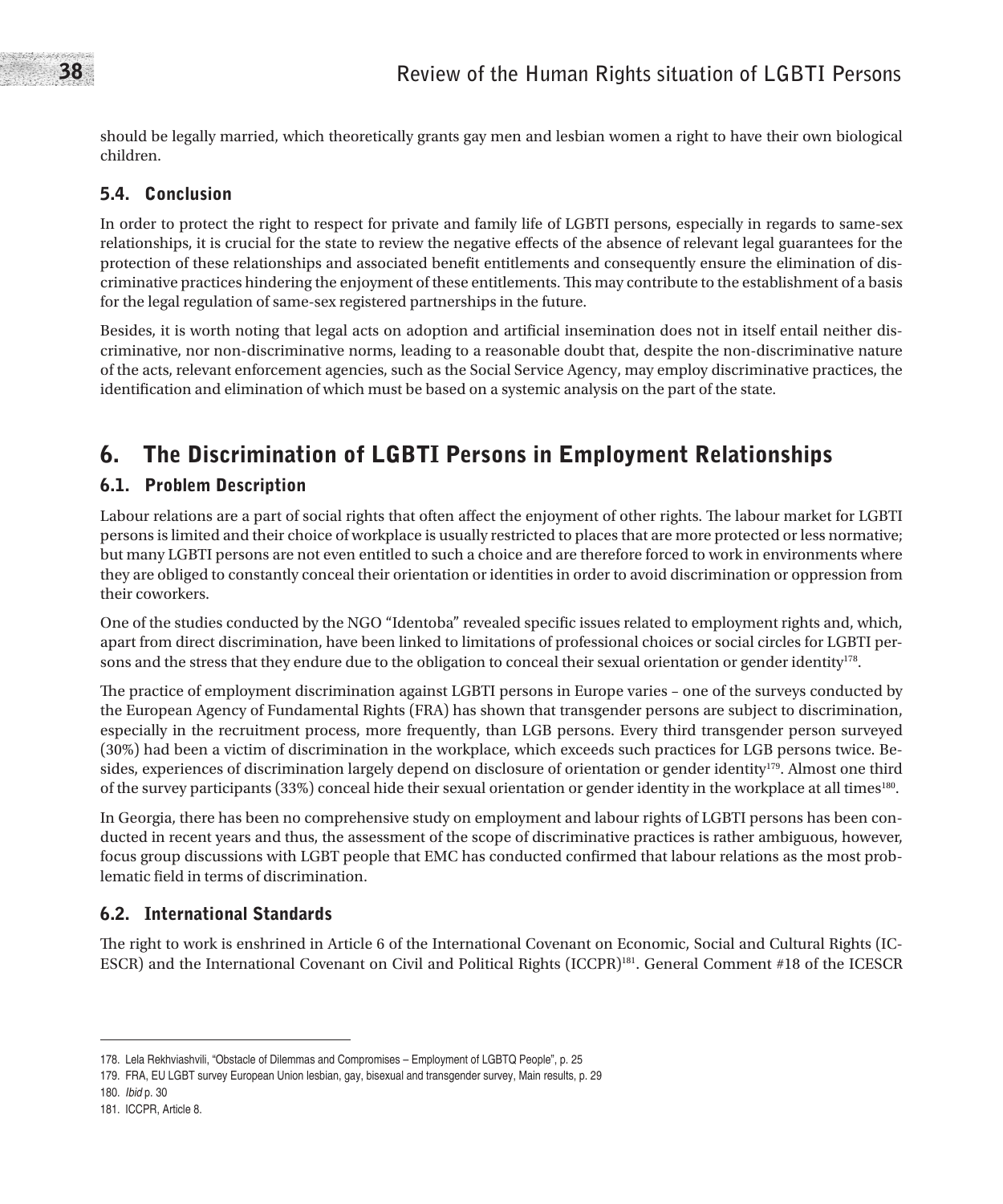emphasises that the "Covenant prohibits any discrimination in access to and maintenance of employment *inter alia* on the grounds of sexual orientation."182

According to Fundamental Convention #111 of the International Labour Organisation (ILO) on discrimination in employment and occupation, each member for which this Convention is in force undertakes to declare and pursue a national policy designed to promote, by methods appropriate to national conditions and practice, equality of opportunity and treatment in respect of employment and occupation, with a view to eliminating any discrimination in respect thereof.183

Besides, Recommendation CM/Rec(2010)5 of the Committee of Ministers of the Council of Europe establishes that member states should ensure the establishment and implementation of appropriate measures which provide effective protection against discrimination on the grounds of sexual orientation or gender identity in employment and occupation, in the public, as well as in the private sector. These measures should cover conditions for access to employment and promotion, dismissals, pay and other working conditions, including the prevention, combating and punishment of harassment and other forms of victimisation $184$ .

In addition, particular attention should be paid to providing effective protection of the right to privacy of transgender individuals in the context of employment, in particular regarding employment applications, to avoid any irrelevant disclosure of their gender history or their former name to the employer and other employees<sup>185</sup>.

## 6.3. National Legal Environment

The principle of prohibition of discrimination in labour relations has been established in Article 2 of the Labour Code of Georgia covering the prohibition of discrimination on pre-contractual and employment stages on the grounds of *inter alia* sexual orientation or other opinions<sup>186</sup>. Gender identity and sex characteristics are not explicitly indicated in the provision but they may be implied in the "other" category.

Prohibition of discrimination in pre-contractual relationships is commendable, but the Code does not guarantee any enforcement mechanism for this provision, which fails to identify information that is irrelevant for the purposes of recruitment of a qualified candidate or provide the right of the candidate not to disclose such information. It is also noteworthy that the Code directly indicates that the employer is not obliged to provide a reasonable explanation for refusal of employment<sup>187</sup>, which leads to discriminatory practices in pre-contractual relationships and excludes the liability of the employer.

Besides, the Labour Code also contains objective circumstances<sup>188</sup> for the termination of the employment contract. Although, an "objective circumstance" is a largely conditional category, which entitles employers not acting in good faith to arbitrary dismissal and evasion of liability via deliberate misinterpretation of "objectivity"189.

As for public space, according to Article 9 of "Law of Georgia on Civil Service," all public servants are equal before the law and restriction or interfere with the rights, freedoms and legal interests of public servants on the grounds of *inter alia* sexual orientation, gender identity or expression is prohibited. The law establishes that all citizens should enjoy equal opportunity in joining civil service in terms of their skills, qualifications and professional expertise190.

The Labour Code of Georgia that establishes general prohibition of discrimination also contains a specific regulation on oppression but does not explicitly list sexual orientation as a ground. Paragraph 4 of Article 2 of the Labour Code states that "direct or indirect harassment with the purpose of creating an intimidating, hostile, humiliating, or degrading envi-

<sup>182.</sup> ICESCRPara.12 (b) (i).

<sup>183.</sup> C111 - Discrimination (Employment and Occupation) Convention, International Labour Organisation, Article 2.

<sup>184.</sup> CM/Rec(2010)5, para.29

<sup>185.</sup> *Ibid*, para.30

<sup>186.</sup> Labour Code of Georgia, Article 2.3

<sup>187.</sup> *Ibid*, Article 5.8

<sup>188.</sup> *Ibid*, Article 37.1 (o)

<sup>189.</sup> Georgian Trade Unions Confederation, 2014 report

<sup>190.</sup> Law of Georgia on Civil Service, Article 13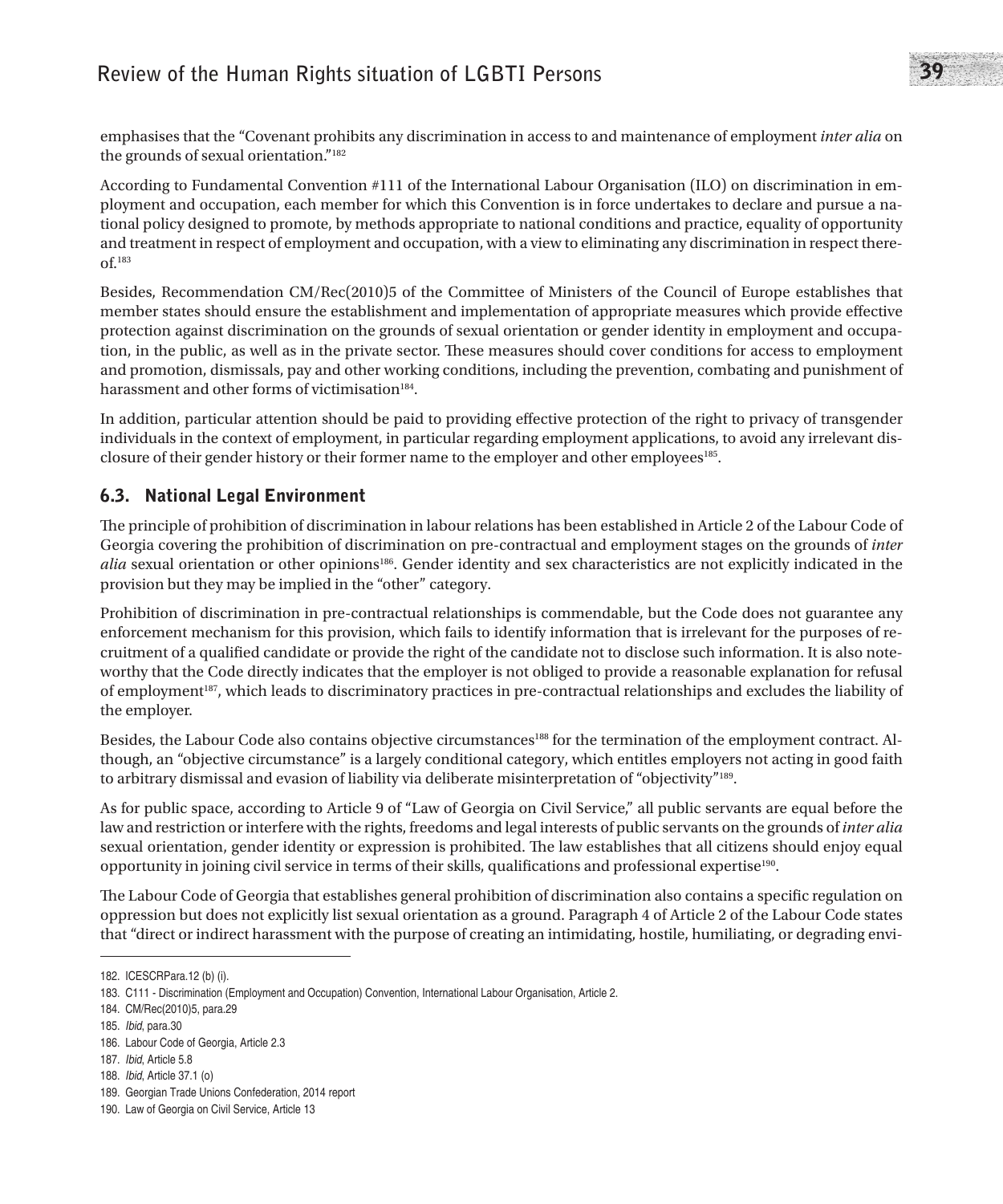## 40 **Review of the Human Rights situation of LGBTI Persons**

ronment or establishing circumstances that directly or indirectly exacerbate the condition of a given person compared to other persons in similar conditions amounts to discrimination." This regulation combines the notion of harassment with the general definition of discrimination and requires for a comparator to argue for the presence of discrimination. This can be considered an essential flaw of the law, as according to international standards, sexual harassment claims do not necessarily call for a comparator who would facilitate the correlation of the conditions of the claimant to those of another individual under similar circumstances $191$ .

Neither the Labour Code, nor any other legal act in Georgia includes the positive obligation or an enforcement mechanism of an employer to ensure a healthy and safe environment for staff. The practice of foreign states confirms that in cases of harassment, liability is imposed not only on the offender, but also on the employer who was aware or was should have been aware of the incident and failed to take adequate measures to terminate harassment or discriminatory treatment $192$ .

#### **6.3.1. Analysis of Harassment or Discriminatory Practices in the Workplace**

Discrimination in the workplace is one of the most problematic issues for LGBTI persons. Propensity to discriminate on the pre-contractual stage has been revealed within the LBT focus group. Participants of the focus group indicate that employers often turn down<sup>193</sup> their applications due to their clothing and style<sup>194</sup>.

Due to continuous discriminatory treatment, transgender persons often abandon their attempts to find employment in order to avoid discrimination. Group discussion also uncovered that during job interviews, transgender persons try to conform to their originally assigned gender roles,195 but the absence of identification documents compliant with their gender identity becomes the main obstacle for employment accessibility.196

The LBT focus groups demonstrate that persons who are currently employed or were employed in the past often experience unsolicited differential treatment from their coworkers, expressed as questions197, comments or interference with their private lives.

### 6.4. Conclusion

With the analysis of employment rights, it can be concluded that LGBTI persons are often subject to discriminatory treatment, which reaches its highest peak on the pre-contractual stage. Analysis of legislation, on the other hand, reveals that despite the prohibition of discrimination, relevant provisions are incapable of preventing unequal treatment due to absence of enforcement mechanisms that would oblige employers to the monitor recruitment process.

Besides, the situation of LGBTI persons is aggravated by practices of harassment from coworkers or employers in the workplace. The absence of specific provisions that would oblige the employer to ensure a safe and harassment-free environment creates a hostile working atmosphere for LGBTI persons that often forces them to leave their workplaces.

Legislative or institutional issues require comprehensive recognition on the part of the state. Establishing an internal institutional mechanism to enforce the prohibition of discrimination should be enshrined in the Labor Code and hence provide LGBTI persons with adequate protection from unequal or degrading treatment in the workplace.

<sup>191.</sup> Lika Jalagania, Tinatin Nadareishvili, "Gender Discrimination in the Workplace", 2014

<sup>192.</sup> For ex. Finland, Estonia

<sup>193.</sup> "We worked as interns for a day [...] Later we heard the manager saying that he couldn't hire or let people with such an appearance stay at this workplace" (Lesbian woman)

<sup>194.</sup> Implying appearance that is not in compliance with socially constructed gender roles

<sup>195.</sup> "I had three cases like that [...] When I go to a job interview, I try to wear [conforming]clothes, such as a T-shirt and the rest [...] I can't really wear a dress or any make-up to get a job" (Transgender man)

<sup>196.</sup> "If I show them my identification, they will either laugh at me or ask me to bring a real document [...] in order to avoid such things, we either do not seek employment at all or work at places where we are not required to provide identification" (Transgender man)

<sup>197. &</sup>quot;My boss also found out… I did not tell him, he found out by himself and since then began bothering me on a constant basis… When I used to take breaks and went to the kitchen to get a cup of coffee, he used to follow me out and ask questions [...] then, I noticed a cynical tone when he spoke to me, he was kind of making fun of me, but I ignored him since I needed a job" (focus group with lesbian and bisexual women)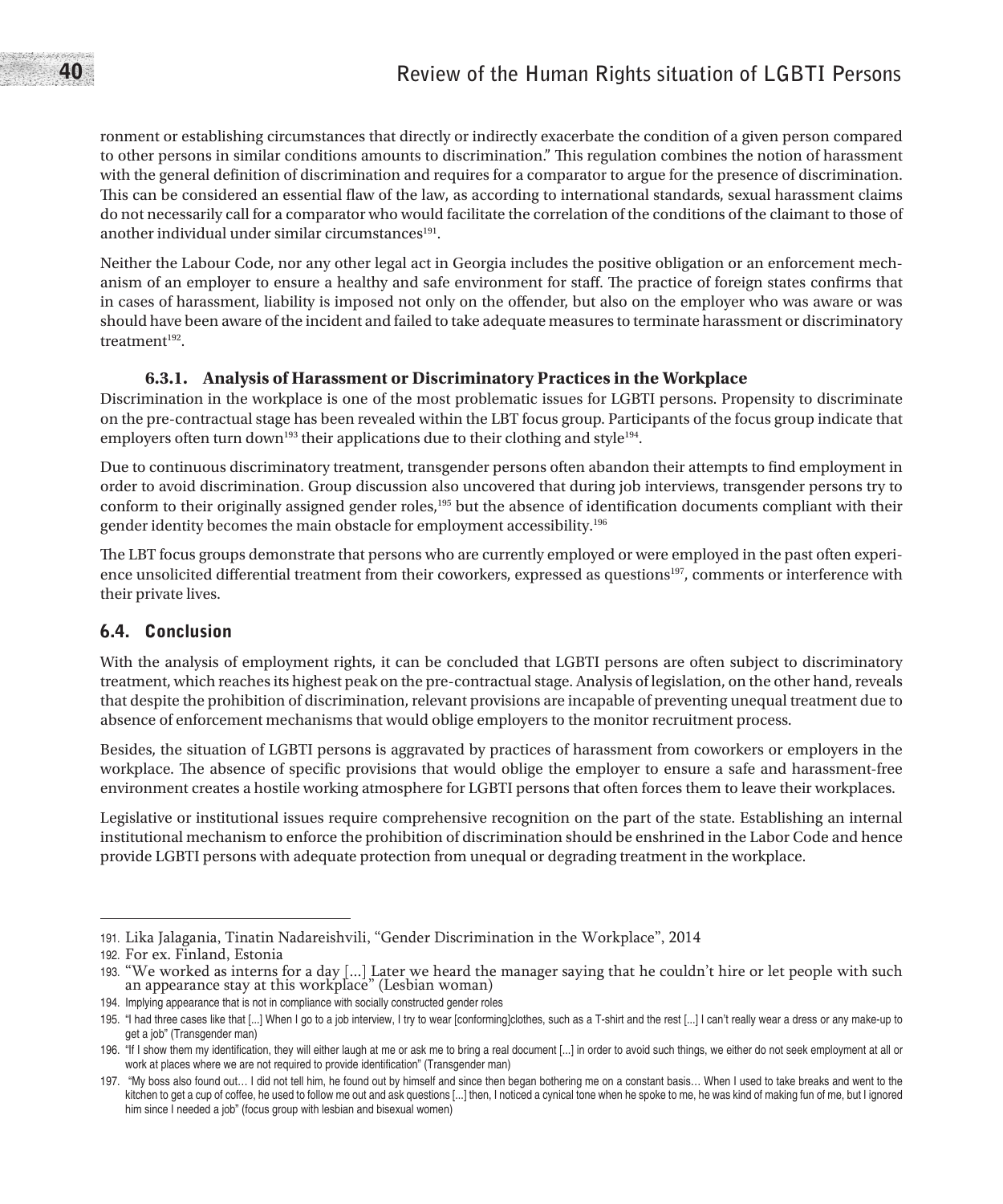## 7. Access to Education and Practices of Homo/Transphobic Bullying

## 7.1. Problem Description

The centrality of the right to education in the process of personal development is widely endorsed by states. This is not an abstract, stand-alone right, rather, it creates prerequisites for the enjoyment of other rights<sup>198</sup>. Despite international recognition to establish a universal primary educational system and provide fair access to secondary and higher education by the state, the enjoyment of such rights is often related to a number of difficulties, including state failure to ensure access to education or create an equal and secure environment.

Dominating homophobic and transphobic attitudes in Georgian public schools or universities promote limitations that are already in place for LGBTI community members, with such a hostile environment leading to their isolation. Regulatory documents in the educational system are largely declaratory in nature and are not suitable for tangible application as effective instruments. The low level of sensitivity towards and the widespread misinformation about the LGBTI community have a significant impact on the development of the students' tolerance and acceptance levels.

The state does not take the responsibility to introduce adequate sex education in schools that would provide pupils with objective information. The inclusion of the "Society and Me" course as a subject in the curriculum from 2016 can be seen as an attempt to do so, but interference of the Patriarchate<sup>199</sup> of the Georgian Orthodox Church has led to increased influences on the Ministry of Education which largely questions the content of the subject.

## 7.2. International Standards

The right to education has been recognised as a universal right in international instruments<sup>200</sup>. According to recommendation CM/Rec(2010)5 of the Committee of Ministers of the CoE, the protection of a child from discrimination on the grounds of sexual orientation or gender identity includes safeguarding the right of children and youth to education in a safe environment, free from violence, bullying, social exclusion or other forms of discriminatory and degrading treatment related to sexual orientation or gender identity.201

States must closely monitor education – including all relevant policies, institutions, programmes, spending patterns and other practices – in order to identify and take measures to redress all *de facto* cases of discrimination. Educational data should be disaggregated by the prohibited grounds of discrimination.<sup>202</sup>

## 7.3. National Legal Environment

The Law on General Education of Georgia enshrines every citizen's equal right to education<sup>203</sup> and prohibits discrimination on any grounds while enrolling in school.<sup>204</sup> The Code of Ethics for Educators,<sup>205</sup> on the other hand, obliges teachers to act in good faith, be independent and impartial,<sup>206</sup> not to subject students to verbal or physical abuse or exert psychological pressure.<sup>207</sup> In addition, during the educational process, teachers are obligated to protect the students' health, personal safety and property. In relations with students, teachers must uphold moral and ethical norms,208 respect students' opinions and create an environment for the free exchange and expression of ideas.209

<sup>198.</sup> UN General Assembly, Report of the Special Rapporteur on the Right to Education, Kishore Singh, A/HRC/17/29, Para. 6

<sup>199.</sup> The Holy Synod of the Orthodox Church requested to organise public discussions on this subject, 2015-05-25. See: http://www.newposts.ge

<sup>200.</sup> Universal Declaration of Human Rights (article 26), International Covenant on Economic, Social and Cultural Rights (Article 13)

<sup>201.</sup> CM/Rec(2010)5, Para. 31

<sup>202.</sup> CESCR General Comment No. 13: The Right to Education (Art. 13), 1999, Para, 37. see: http://www.refworld.org/docid/4538838c22.html

<sup>203.</sup> Law of Georgia on General Education, Article 9.1

<sup>204.</sup> *Ibid*, Article 13.3

<sup>205.</sup> See: https://matsne.gov.ge/ka/document/view/1032919

<sup>206.</sup> Professional Code of Ethics for Educators, Article 3

<sup>207.</sup> *Ibid*, Article 4, 2

<sup>208.</sup> *Ibid*, Article 4, 7

<sup>209.</sup> *Ibid*, Article 4, 8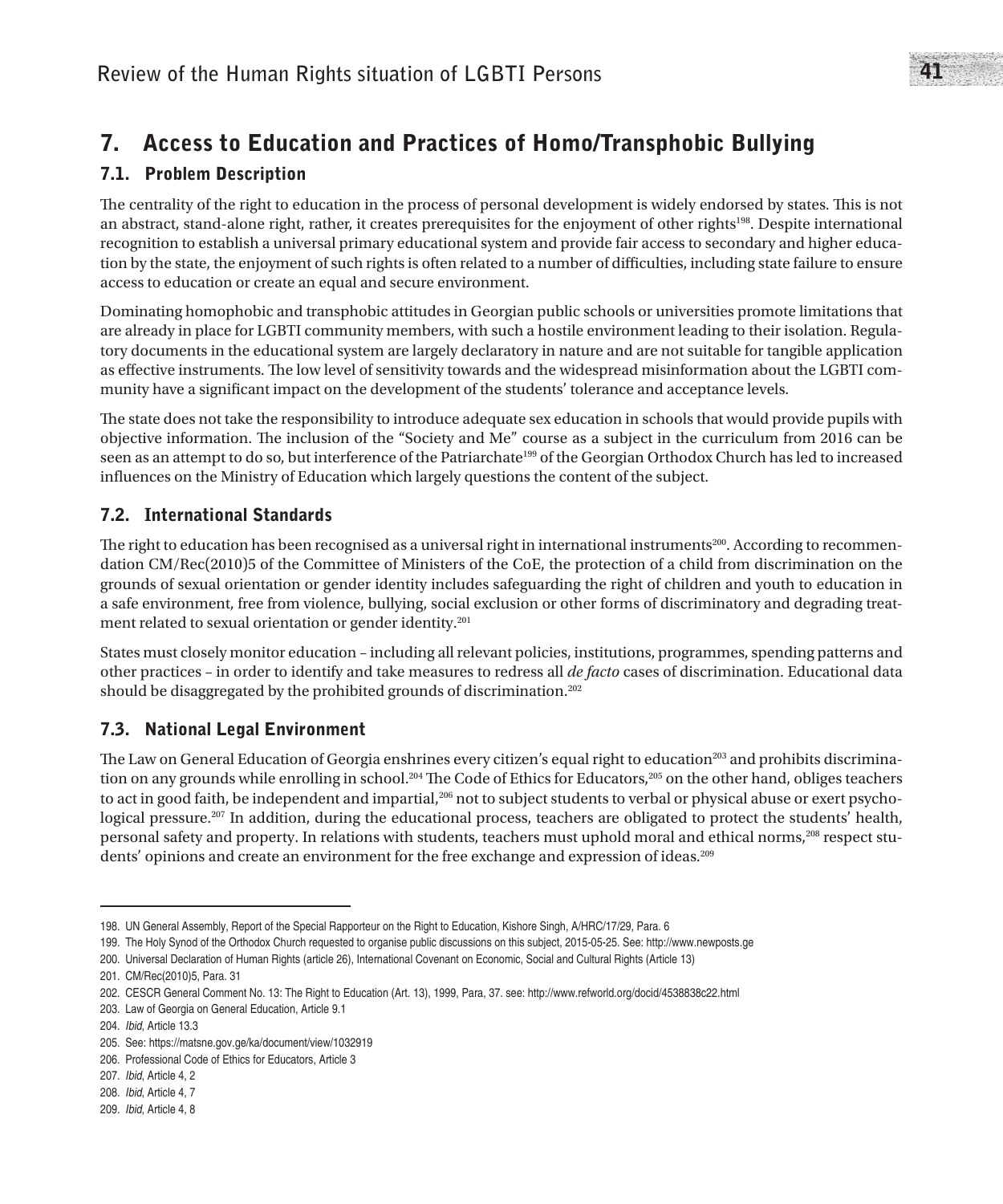The Law on Higher Education of Georgia obliges educational institutions to prohibit all types of discrimination on the grounds of academic, religious, ethnic belonging/opinion, sex, social origin, etc.210

#### **7.3.1. Admitting Homophobic Bullying and Policy of Ignorance**

None of the regulatory documents in the Georgian educational system includes issues related to bullying, therefore, there is no unified methodology or guidelines to assist school administrations and resource officers to identify different forms and characteristics of bullying, assess students' behaviour, relevant risk factors, and risk-groups.

According to UNESCO, damage caused by bullying is deliberate, persistent and cumulative, reflected, in its various manifestations, via different levels of quality and scale of impact. Bullying can include disturbing or degrading teasing and taunting, use of hurtful nicknames (verbal bullying), psychological manipulation, social exclusion, isolation (emotional bullying), various forms of physical violence and harassment in internet spaces (cyber-bullying)211.

The UNESCO report also stipulates that the implementation of anti-bullying measures should focus on and specifically address possible consequences of bullying<sup>212</sup>. The Report also demonstrates strong links between bullying and poor academic achievement, missed classes and self-destructive behaviours.

Interviews with ten public school students aged 15-18 and belonging to the LGBT community, surveyed by ''Identoba,"<sup>213</sup> show that despite certain internal school mechanisms, bullying remains a widespread practice manifested in violence, ridicule and humiliation<sup>214</sup>.

#### 7.3.1.1. Institutional Framework and Ineffective Mechanisms

The joint Decree on the Approval of Referral Procedures for the Protection of Children issued by three Georgian Ministers on May 31, 2010, aiming to protect children from all forms of violence in or outside the family through the establishment of a coordinated and effective system of referral, can be considered a positive step<sup>215</sup>. The Decree assigns the function of identifying and responding to cases of violence to specific professional groups, *inter alia* schools, which, in case child abuse is suspected, are subject to the liability of analyzing the incident on the ground and subsequently notifying police and relevant agencies, if needed.<sup>216</sup>

EMC addressed the Social Service Agency of Georgia to acquire statistical data on referrals to the Agency with regard to cases of homophobic or transphobic bullying and violence since 2012. The organisation was informed that the Agency has not yet received such information.<sup>217</sup> EMC received a similar response from the Ministry of Education and Science of Georgia.218 This information vacuum emphasizes the ineffectiveness of the referral mechanism. It should be mentioned, first and foremost, that referral procedures mostly focus on identifying domestic violence, rather than violence, including bullying practices, in schools. Therefore, applying the mechanism to all types of violence in schools is questionable.

#### 7.3.1.2. Analysis Liability Mechanisms for Teachers

It is noteworthy, that educators also may provoke violence and bullying on homophobic or transphobic grounds and often fail to respond to such cases<sup>219</sup>.

<sup>210.</sup> Law of Georgia on Higher Education, Article 3.2 (t)

<sup>211.</sup> UNESCO, Education Sector Responces to Homophobic Bullying, Booklet 8, 2012, p. 13

<sup>212.</sup> UNESCO, Review of Homophobic Bullying in Educational Institutions, 12 March 2012, Chapter 2.6.

<sup>213.</sup> Giorgi Noniashvili, "Bullying in Schools", May 17, Edition #1, 2014, p. 205

<sup>214.</sup> Seven of 10 surveyed students have been a victim of bullying

<sup>215.</sup> Joint decree of the Ministers of Labour, Health and Social affairs, Internal Affairs and Education and Science of Georgia on the Approval of Referral Procedures for Protection of Children N152/I-N496-N45/n, Article1(1).

<sup>216.</sup> *Ibid*, Article 4(4)

<sup>217.</sup> Letter of LEPL Social Service Agency of the Ministry of Labour, Health and Social Affairs of Georgia, N04/68190, 10.09.2015

<sup>218.</sup> Letter of the Ministry of Education and Science of Georgia, MES 0 15 00877599, 10.09.2015

<sup>219.</sup> Ana Subeliani, "Homophobic Bullying in Public Schools", 2015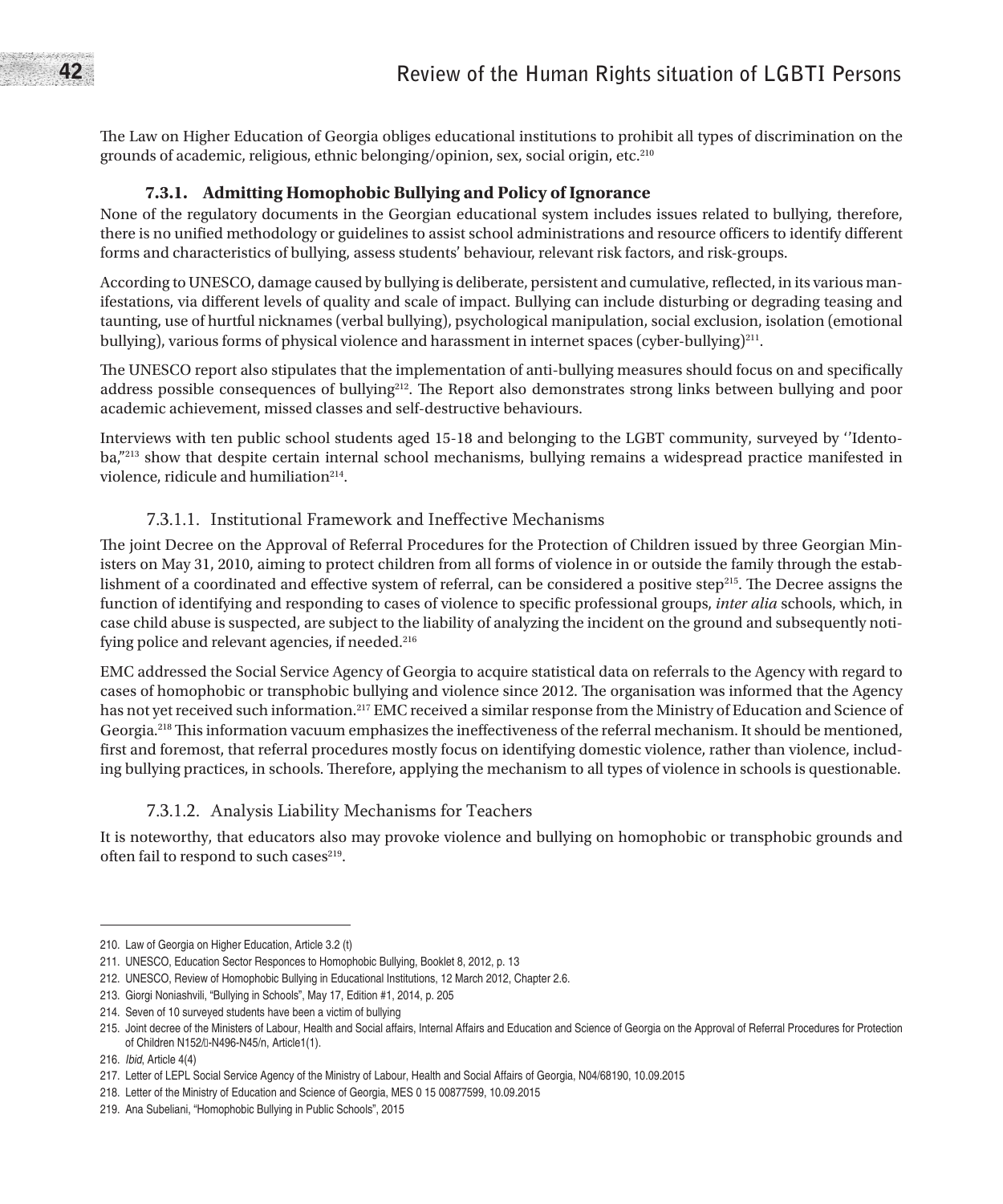Violation of the Code of Ethics, including ignoring cases of violence or bullying, can lead to disciplinary measures against a teacher, in accordance with Decree #167/N "On the Approval of Disciplinary Proceedings Against Teachers" issued by the Minister of Education and Science of Georgia on December 30, 2014220. School Disciplinary Committees are tasked with imposing punitive measures for disciplinary misconduct.

In order to evaluate the effectiveness of this mechanism, EMC addressed the Ministry of Education and Science of Georgia to provide statistical data and received a response that Disciplinary Committees have neither reviewed nor imposed liability on any school/teacher based on the suspicion of discriminatory or violent acts against a student on the grounds of sexual orientation of gender identity.221 Despite the fact that, on the one hand, the mechanism may declare establishment of liability, the information supplied by the Ministry confirms the inadequacy of this instrument.

## 7.3.1.3. Evaluation of the Effectiveness of School Resource Officers in the Prevention of Bullying

In the framework of the "Safe School" program, the Office of Resource Officers was established under the auspices of the Ministry of Education and Science in 2010 as part of the latter's efforts to promote safe school environments, , . Resource Officers are responsible for ensuring safety at schools and acting as mediators in case of conflicts, as well as for evaluating and adequately responding to cases of violence and adequately. Officers also maintain an electronic database of violations that have occurred in their schools.<sup>222</sup>

EMC requested statistical information from the Office of Resource Officers and received a response that Resource Officers are not responsible for identifying cases of bullying in schools, since, according to the Office, this task would require an in-depth examination of the specifics and motives of each case that Resource Officers are not authorized to conduct.223 The response from the Ministry clearly reveals that Resource Officers are solely responsible for prevention of and response to cases of physical violence among students and should not therefore be considered as an anti-bullying mechanism.

## 7.4. Conclusion

The above analysis of discriminatory practices in schools has demonstrated that schools, the educational system and legislative mechanisms in general are not effective in combating discrimination and bullying.

The introduction of sexual education classes in school curricula could serve as an effective method to combat discrimination and bullying at educational institutions. However, state authorities fail to understand the purposes of teaching this subject, which results from non-secular attitudes of the state and its loyalty to the dominant religious group and its religious and ethno-nationalist discourse. Therefore, at this stage, the majority of teacher corps is not ready to offer objective and academic response to pupils' questions on the issues of sexuality and identity and, in these conditions, strengthens the existing stereotypes and creates spaces provoking violence.<sup>224</sup>

<sup>220.</sup> See: https://matsne.gov.ge/ka/document/view/2650526

<sup>221.</sup> Electronic response of the Ministry of Education and Science of Georgia MES 0 15 00877599, 10/09/2015.

<sup>222.</sup> Law of Georgia on General Education, Article 483, see: https://matsne.gov.ge/ka/document/view/29248#

<sup>223.</sup> LEPL Office of Resource Officers of Educational Institutions, MES 11500967455, 24/09/2015

<sup>224.</sup> In *Interights v. Croatia* committee also notes that "The reproduction of such state-sanctioned material in educational materials not alone has a discriminatory and demeaning impact upon persons of non-heterosexual orientation throughout Croatian society, but also presents a distorted picture of human sexuality to the children exposed to this material. By permitting sexual and reproductive health education to become a tool for reinforcing demeaning stereotypes, the authorities have failed to discharge their positive obligation not to discriminate in the provision of such education, and have also failed to take steps to ensure the provision of objective and non-exclusionary health education", European Committee of Social Rights, Decision on the Merits, *Interights v. Croatia*, No.45/2007 (30 April 2009), Para. 61, see: http://www.coe.int/t/dghl/monitoring/socialcharter/Complaints/CC45Merits\_en.pdf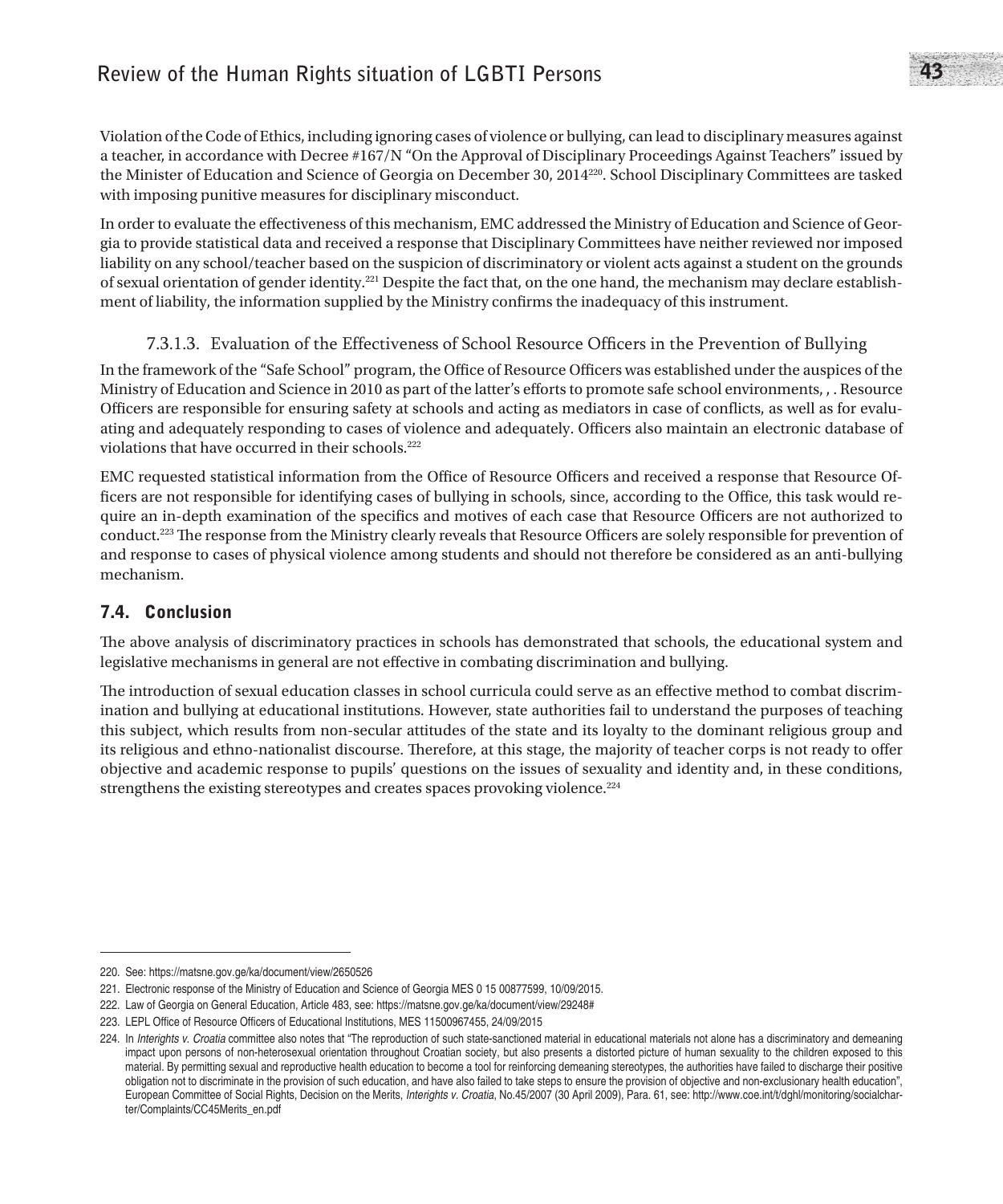## 8. The Review of the Core Problems in Relation to the enjoyment of the Right to Health by LGBTI persons

## 8.1. Problem Description

All persons are entitled to the highest attainable standard of healthcare. The enjoyment of this right is possible through adequate state policies, specific strategies, healthcare programmes, and legislation. The inability of LGBTI persons to exercise the right to healthcare largely depends on ineffective state policies, which fail to guarantee prohibition of discrimination, ill-treatment, involuntary treatment and individualised services tailored to the specific healthcare needs of LGBTI persons.

LGBTI persons frequently encounter discriminatory treatment, humiliation, and violation of the right to private life and physical integrity by healthcare providers. Accessibility to healthcare services may also be undermined by a lack of awareness and discriminatory attitudes of medical personnel – negative stereotypes, lack of knowledge of specific needs of LGBTI patients and inadequate practice constitute major obstacles for LGBTI persons.

## 8.2. International Standards

The right to healthcare has been enshrined in Article 25 of the Universal Declaration of Human Rights and Article 12 of the International Covenant on Economic, Social and Cultural Rights, according to which the right to healthcare is defined as "the enjoyment of the highest attainable standard of physical and mental health." In its 14<sup>th</sup> General Comment on the highest attainable standard of health, the UN Committee on Economic, Social and Cultural Rights indicates that any discrimination in access to healthcare, including on the grounds of sexual orientation, confronts the principle of prohibition of discrimination of the Covenant<sup>225</sup>.

Additionally, the Yogyakarta's  $17<sup>th</sup>$  and  $18<sup>th</sup>$  principles asserts the right to the highest attainable standard of health and protection from medical abuses.  $17<sup>th</sup>$  principle notes that "everyone has the right to the highest attainable standard of physical and mental health, without discrimination of the basis of sexual orientation or gender identity. Sexual and reproductive health is a fundamental aspect of this right."

## 8.3. National Legal Environment

Right to healthcare is a protected right in the Constitution of Georgia and prohibits any discrimination regarding the enjoyment of this right. The prohibition of discrimination is also enshrined in the Law of Georgia on the Protection of the Right to Healthcare, according to which, discrimination on the grounds of sexual orientation or negative personal attitude is prohibited.226 Besides, the Law of Georgia on the Rights of Patients, which aims to protect the rights of citizens in the healthcare system, guarantees respect for the dignity of patients. $227$ 

## **8.3.1. Analysis of Discriminatory Treatment by Healthcare Personnel**

Several studies conducted by non-governmental organisations in Georgia confirm a discriminatory approach on the part of healthcare service providers towards LGBTI persons.228 One of the qualitative assessments conducted in 2012 by the NGO "Tanadgoma" with a focus on gay men/MSM, shows that some of the participants have been subject to cynical, indifferent attitudes from medical personnel due to their sexual orientation or gender identity, or, at least, have heard about such cases from other gay men/MSM.229 Having such expectations from medical personnel often leads to such

<sup>225.</sup> UN Economic and Social Council, general comment N14 (2000), Para. 18. See: http://www.nesri.org/sites/default/files/Right\_to\_health\_Comment\_14.pdf

<sup>226.</sup> Law of Georgia on Healthcare, Article 6

<sup>227.</sup> Law of Georgia on the Protection of the Rights of Patients, Article 1

<sup>228.</sup> "Tanadgoma", "HIV/AIDS and the Stigma and Discrimination against Men with Homosexual Relationships in Georgia", 2012, see: http://new.tanadgomaweb.ge/upfiles/dfltcontent/1/110.pdf, Natia Gvianishvili, Healthcare Needs of Transgender People, WISG, 2015, Natia Gvianisvili, Situation of Transgender People in Georgia, WISG, 2015.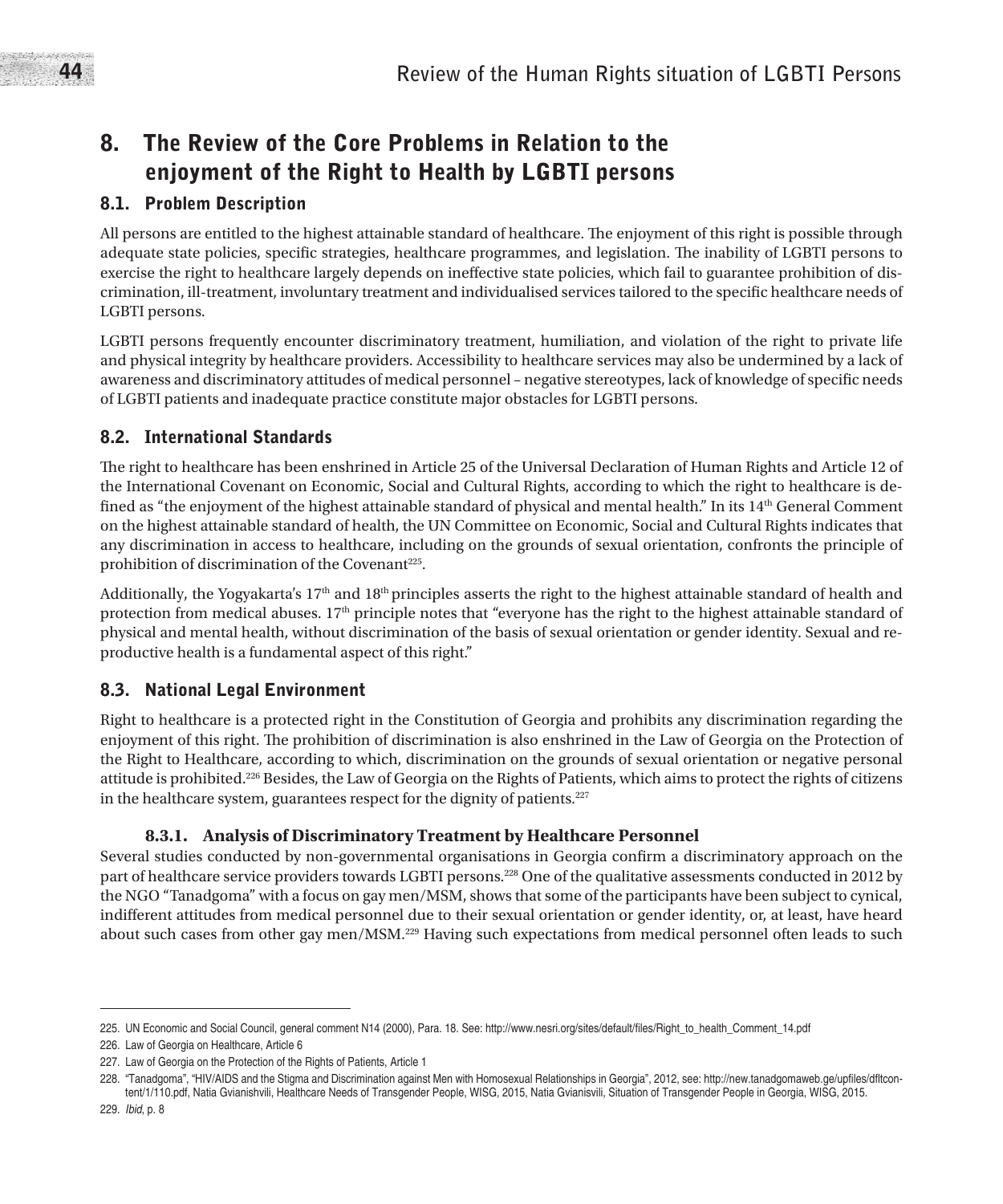## **Review of the Human Rights situation of LGBTI Persons** 45

destructive actions as misinforming the doctor, which can later affect the methodology of treatment. In some cases, negative attitudes from medical staff prompt gay men/MSM to refuse medical assistance.230

Although a number of respondents in the study conducted in 2015 by the Women's Initiatives Supporting Group (WISG) note that they have never been subject to discrimination or negative treatment by doctors, this can be attributed to their refusal to seek medical care and instead engage in self-treatment. On the other hand, the respondents unable to change their appearance prefer to conceal their true gender identity from doctors.231

Misinformation of medical staff about sexual orientation and gender identity can contribute to this factor – studies carried out in 2012232 and 2015233 have revealed that healthcare personnel frequently possess only superficial and frequently inaccurate information about homosexual relationships.

Therefore, this confirms the unconditional necessity to conduct comprehensive training of healthcare personnel, as well as an in-depth review university teaching material in order to assess its compliance with modern international standards.

### **8.3.2. Practice of "Curing" "Incorrect" Sexual Orientation**

Despite the fact that sexual orientation has been removed from the list of mental illnesses by the World Health Organization since 1990, it is still considered a disease and deviation by medical personnel in Georgia, as confirmed by various studies and reports.234 Malpractice in the absence of clinical signs or the application of nonscientific methods to "cure" sexual behaviour are destructive for persons subject to such "healing" practices.

This "curative" practice becomes even more severe when applied to minors. Article 22 of the Law on the Rights of Patients provides that "medical practitioners are required to obtain informed consent of a patient, or, in case a patient is a minor or an incompetent individual - a relative or legally appointed guardian." It appears that according to this provision, a minor<sup>235</sup> can only undergo medical treatment with informed consent<sup>236</sup> of a close relative or legal guardian and minors under 16 need consent of a parent or a legal guardian.<sup>237</sup> In reality, close relatives or, frequently, parents of minor patients are the ones who initiate<sup>238</sup> such medical intervention, which renders children vulnerable to non-voluntary "treatment" of homosexuality, also considering that the Georgian legislation does not fully protect children from such medical interventions.

#### **8.3.3. Code of Ethics and the Complaints Mechanism**

The Law of Georgia on Medical Practitioners establishes the liability of an independent medical practitioner related to violations of legal or ethical standards regarding the examination and treatment of a patient.239 Statutory liabilities include written warnings and the suspension or termination of state certification.240

Decree #122 of the Minister of Labour, Health and Social Affairs approved the establishment of the Professional Development Council that examines statements/complaints regarding the activities of medical personnel and makes decisions with regard to professional liability.<sup>241</sup> The functions of the Secretariat of the Council are assigned to the State Reg-

239. Law of Georgia on Medical Practitioners, article 73, see: https://matsne.gov.ge/ka/document/view/15334#!

<sup>230.</sup> *Ibid*

<sup>231.</sup> Natia Gvianishvili, "Situation of Transgender People in Georgia", Women's Initiatives Supportive Group (WISG), p. 19

<sup>232.</sup> "Tanadgoma", "Needs assessment for MSM-friendly health services in Georgia", Study of Attitudes of Medical Personnel while Providing Medical Services to MSM, 2012, see: http://new.tanadgomaweb.ge/upfiles/dfltcontent/1/118.pdf

<sup>233.</sup> Lela Serebryakova, Study of Attitudes of Medical Personnel towards Gay, Lesbian, Bisexual and Transgender Patients, 2015, p. 37, see: http://www.feminizmi.org/wp-content/ uploads/2015/06/Lela-Serebryakova-report-5.pdf

<sup>234.</sup> CM/Rec(2010)5 Implementation Report, WISG 2012, p. 77-81

<sup>235.</sup> According to Article 12, Paragraph 6 of the Civil Code of Georgia, a minor under the age of seven shall be deemed to a person without legal capacity [a legally incompetent person]

<sup>236.</sup> Law of Georgia on Health Care, article 11

<sup>237.</sup> Law of Georgia on the Protection of the Rights of Patients, Article 42, Paragraph 2

<sup>238.</sup> Rights of LBT Women in Georgia, Shadow Report, WISG 2012, p. 79-81, see: http://women.ge/wp-content/uploads/2012/05/WISG-LBT-CEDAW-shadow-report\_eng.pdf

<sup>240.</sup> *Ibid*, Article 74 (a)(b)(c)

<sup>241.</sup> Statute of LEPL State Regulation Agency for Medical Activities, Article 2 (l), see: https://matsne.gov.ge/ka/document/view/77740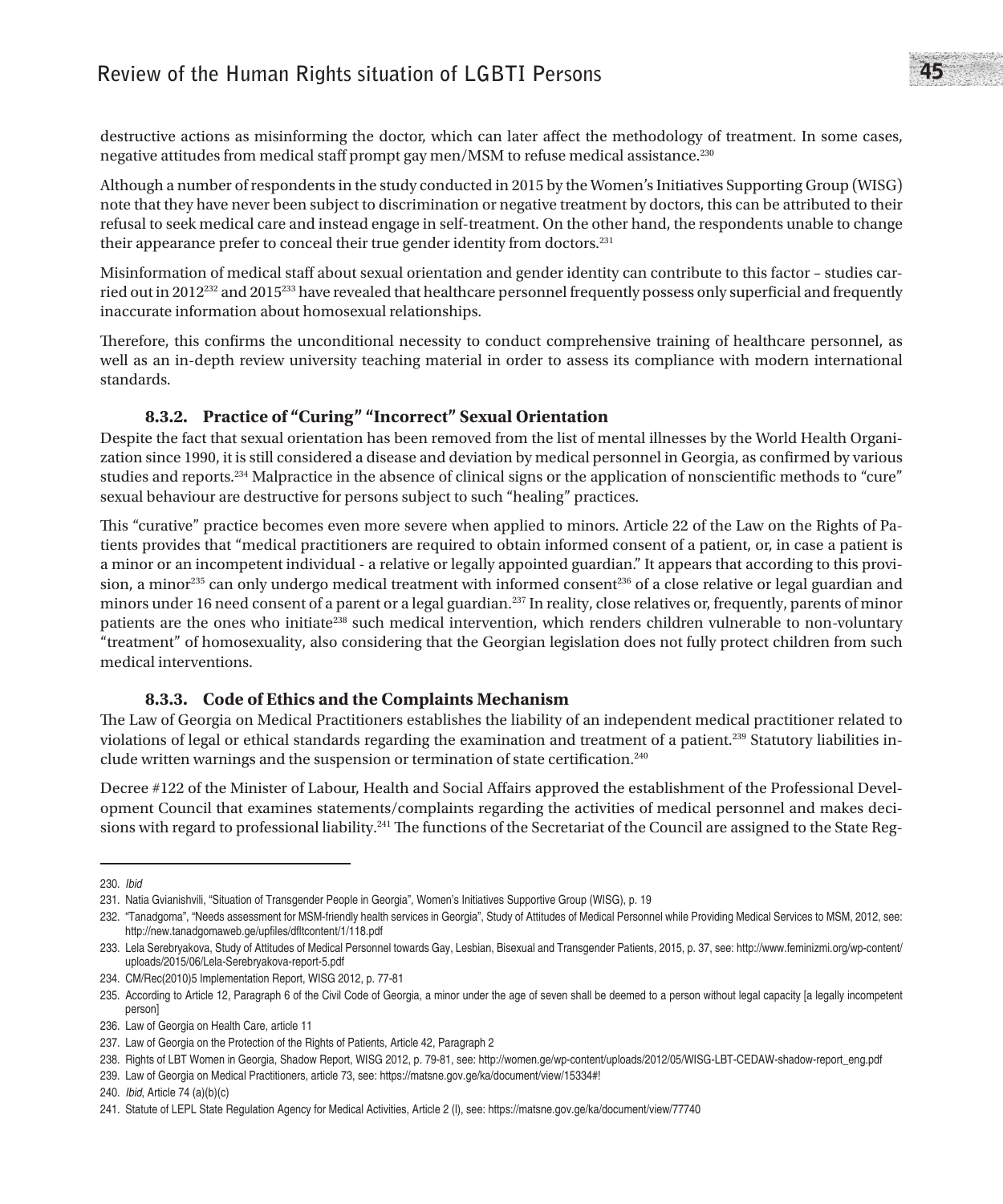ulation Agency on Medical Activities<sup>242</sup> which is authorised to examine<sup>243</sup> citizens' statements/complaints and impose professional liability244 on medical practitioners.

EMC attempted to evaluate the effectiveness of this mechanism through obtaining statistical data from the Agency. According to this information,245 within the period of 2012-2015, only one application was submitted to the Agency on 15th May, 2015, concerning the mistreatment of a transgender individual by a medical team doctor, based on which the Agency examined the quality of service provided to the patient in question. Due to violations identified during the examination, the case proceeded to the Professional Development Council, however, the resulting statement does not specify whether the doctor was held accountable, and therefore, the evaluation of the liability measure is impossible.

### 8.4. Healthcare Needs of Transgender People

The existing healthcare system in Georgia uses an internationally recognised classification system ICD-10, which classifies transgenderism as a mental disorder.<sup>246</sup> However, the World Health Organization (WHO) is working to revise this classifier by the end of 2018.247 The revision process has already resulted in significant changes, for example, Gender Identity Disorder (GID) has been replaced with Gender Incongruence (GI), and moved from the mental health to the sexual health sub-section.<sup>248</sup>

However, the existing healthcare system in Georgia assumes "a completely medicalised and pathologised approach towards transgenderism and does not recognise its wide range."249

Regarding sex reassignment surgery, from the medical standpoint, the process of changing a person's biological sex is comprises three stages:250 diagnosis of gender dysphoria, hormonal therapy, and surgery.251

Focus groups held by EMC with transgender people revealed that some want to undergo surgeries, including breast enhancement, mastectomy, penectomy or orchiectomy (surgical removal of the penis or testicles). However, some do not have the required financial resources. Some of the respondents have not made their decision regarding any type of surgical intervention, while others are reluctant to undergo surgery or hormonal treatment in order to avoid conflict in the family.

#### **8.4.1. Analysis of the Financial Accessibility of Surgical Intervention**

One of the most problematic issues faced by transgender people is the unaffordability of sex reassignment surgeries, since these expenses are not covered by the state.

This indicates that the state does not prioritise the health of transgender persons, their social integration, protection against marginalisation and related mental well-being. By classifying these vital surgical operations as classic plastic surgery, the state fails to realise that bringing a transgender person's biological sex in congruence with the self-perceived gender can serve as the only way towards social and bodily integration, avoidance of marginalisation and protection against discrimination.

<sup>242.</sup> *Ibid*, Article 1, Paragraph 6

<sup>243.</sup> Statute of LEPL State Regulation Agency for Medical Activities, Article 2.3 (g), see: https://matsne.gov.ge/ka/document/view/77740

<sup>244.</sup> *Ibid*, Article 2.3 (z)

<sup>245.</sup> Letter of LEPL State Regulation Agency for Medical Activities,N02/68639, 11.09.2015

<sup>246.</sup> WHO, ICD-10, F64. see: http://apps.who.int/classifications/icd10/browse/2016/en#/F80-F89

<sup>247.</sup> WHO, The International Classification of Diseases 11th Revision, see: http://www.who.int/classifications/icd/revision/en/

<sup>248.</sup> ICD-11 Beta Draft, see: http://apps.who.int/classifications/icd11/browse/l-m/en#/http%3a%2f%2fid.who.int%2ficd%2fentity%2f411470068; In addition, in 2013 the World Professional Association for Transgender Health (WPATH) has reached a consensus on the diagnosis related to transgenderism and transsexualism, where the diagnosis has been reconceptualised, see: http://www.wpath.org/uploaded\_files/140/files/ICD% 20Meeting% 20Packet-Report-Final-sm.pdf

<sup>249.</sup> Natia Gvianishvili, The Healthcare Needs of Transgender People, a public policy document, WISG, 2015, p. 33

<sup>250.</sup> Identoba, International Standards and Best Practices of Legal Gender Recognition of Transgender People, 2012, p. 6-7

<sup>251.</sup> In practice, Georgia recognises a concept of a 'genuine transgender', which, according to information requested from the Ministry of Health, is based on a genetic, endocrinological, gynecological and/or urological, two independent psychiatric and two independent sexological exams, as well as psychological assessment. In addition, the person must be kept under a sexologist's observation for at least 6 months, with the latter holding the prerogative of issuing a relevant document. Response letter from the Ministry of Labour, Health and Social Affairs N01/77928, 12/10/2015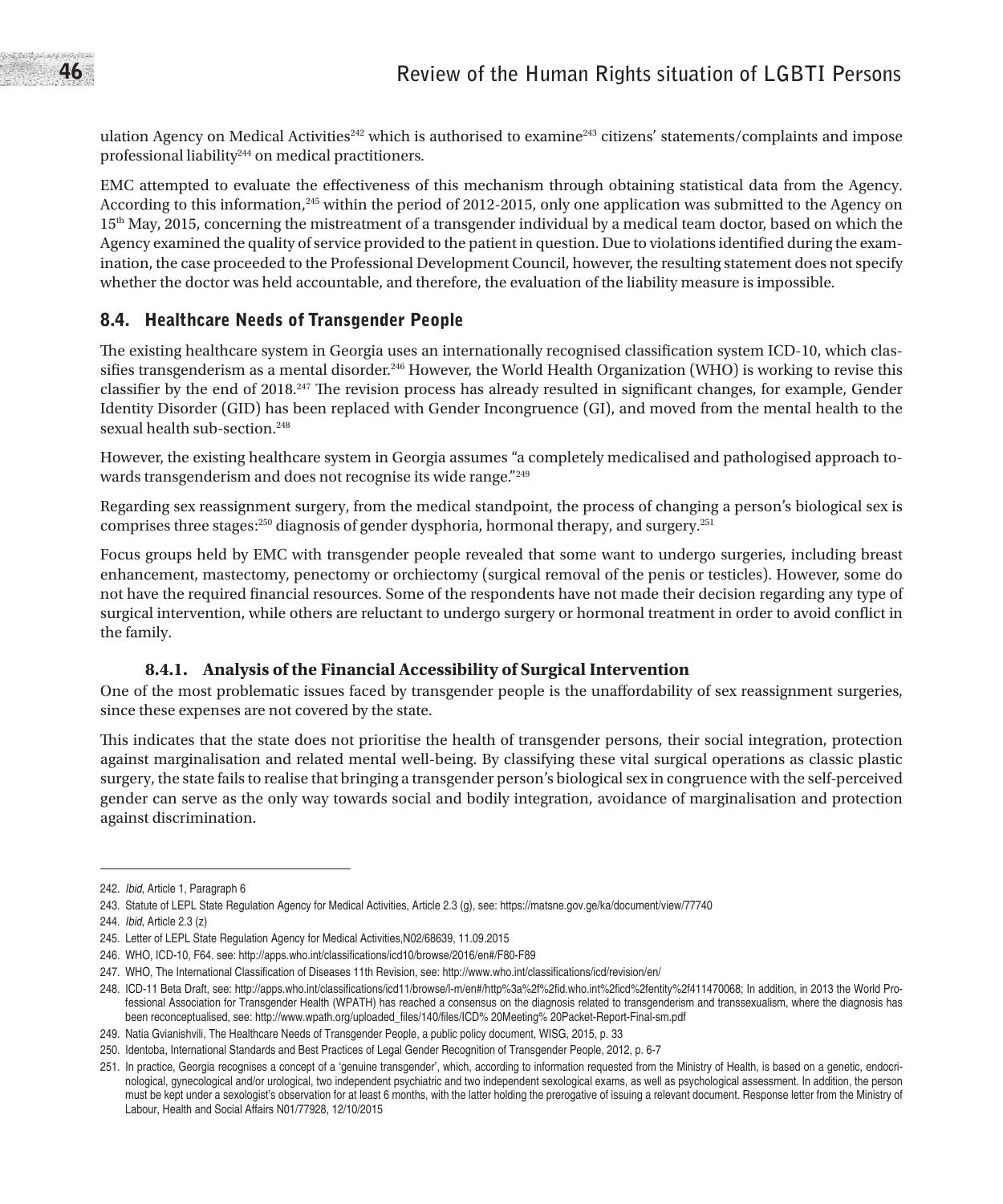## **Review of the Human Rights situation of LGBTI Persons** 47

In one of its latest resolutions - 2048 (2015) - the Council of Europe has expressed concern related to the existence of financial barriers in sex reassignment procedures for transgender people. The Council of Europe has called on the states to make sex reassignment procedures accessible to transgender people, and ensure that these procedures be reimbursed within the public healthcare insurance scheme, while limitations related to compensation be legitimate, objective and proportional.

In the case of *Schlumpf v. Switzerland*, 252 the ECHR ruled the refusal to compensate the surgery costs of a postoperative transgender woman due to her age to be a violation of Article 8 of the Convention, since the state had failed to strike a fair balance between the interests of the insurance company and the claimant when dealing with one of the most intimate aspects of a person's private life.253

The ECHR also found a violation of Article 8 in the case of *van K*ü*ck v. Germany*. The plaintiff had requested her insurance company to reimburse her for hormonal treatment, but was unable to win the case in national courts that argued that transsexualism constituted an illness of deliberate cause, leaving the insurance company under no obligation to reimburse these expenses.

## 8.5. Healthcare Needs of Intersex People

The term 'hermaphrodite' was widely used in the medical field to denote intersex people in the 18th and 19th centuries. The term 'intersex' was established as a medical term in the 20th century. Prior to the modern classification of deviations from sexual development, the variations in sex characteristics of intersex people were grouped separately, including congenital adrenal hyperplasia, androgen insensitivity syndrome, gonadal dysgenesis, hypospadias and unusual chromosomal composition, such as XXY (Klinefelter syndrome) or XO (Turner syndrome).254

Nowadays, according to the World Health Organisation, variations in sex characteristics of intersex people are grouped under a single classification of pathologies and disorders (disorders of sex development - DSD).255

The medical norms related to the biological organisms of 'men' and 'women' have established a practice of medical and surgical procedures in relation to intersex people, including genital 'normalisation,' even when such intervention has a cosmetic purpose and is not based on medical necessity.256

In the 2013 report, the UN Special Rapporteur on Torture (SRT) devoted a separate section to discussing the issues of intersex people. The report noted that children born with atypical sex characteristics are often subjected to irreversible sex reassignment procedures, unsolicited sterilisation, or unsolicited genital normalisation surgeries. These procedures are often performed without the children's informed consent (or with parental consent) in order to 'correct their sex', which results in irreversible loss of reproductive ability and mental anguish.<sup>257</sup>

The UN Committee on the Rights of the Child also highlights the issues of intersex children. According to the Committee, "medically unnecessary surgical and procedures on intersex children [...] can cause severe physical and psychological suffering."258 The Committee also considers the lack of redress and compensation and restoration of the initial condition as bad practice.259

The UN actively seeks to draw attention to the rights of intersex people. For this purpose, the UN Office of the High Commissioner for Human Rights (UN OHCHR) has published a fact sheet within the UN Free & Equal Human Rights Cam-

<sup>252.</sup> ECHR, AFFAIRE SCHLUMPF c. SUISSE (Requête no 29002/06), see:

<sup>253.</sup> *Ibid*, Para. 115

<sup>254.</sup> Human rights and intersex people, Issue paper published by the Council of Europe Commissioner for Human Rights, April 15, p. 15

<sup>255.</sup> *Ibid*, p 22

<sup>256.</sup> Erik Schneider "An insight into respect for the rights of trans and intersex children in Europe", CoE, Para.144

<sup>257.</sup> A/HRC/22/53, 1 February 2013, Para. 77; Also, A/HRC/19/41, Para. 57

<sup>258.</sup> CRC/C/CHE/CO/2-4, Para. 42 (b)

<sup>259.</sup> *Ibid*.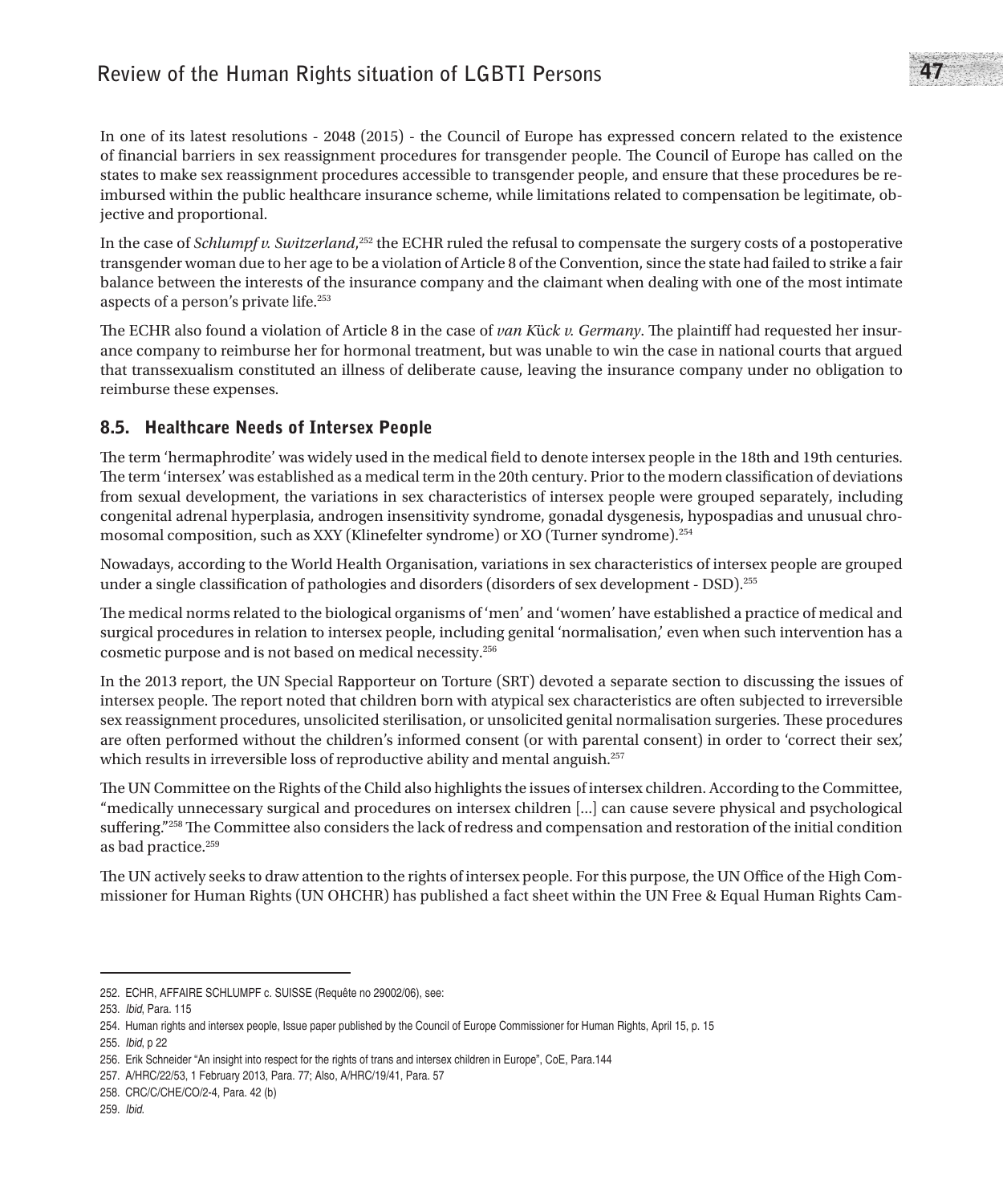paign,260 which compiles all the major facts related to intersex people, and also reflects the best practices of countries that have included 'intersex' in their anti-discrimination legislation (Austria, Malta).261

Georgia does not keep statistics related to the number of intersex children. In addition, no information is available on medical practices related to intersex children/adults.262

### 8.6. Conclusion

The full realisation of the right to healthcare for LGBTI persons is hindered by the lack of knowledge, lack of sensitivity, and discriminatory approach of medical personnel. The lack of affordability of sex reassignment procedures for transgender persons is a critical problem, requiring the state to take steps towards either complete or partial funding of surgical and other medical interventions.

The lack of visibility of intersex persons is a substantial problem. Their lives are often tabooed and shamed, which is caused by a lack of information about the medical interventions they are subjected to. Intersex persons discovering their sex characteristics at a relatively later age may become victims of the same interventions as children identified as intersex at birth.263 Therefore, it is essential for the state to understand the needs of intersex children and adolescents, and to develop methodological guidelines to protect them from unwarranted medical interventions.

## 9. The Right to Social Security: Homelessness and Social Vulnerability of LGBTI Persons

### 9.1. Problem Description

The right to social security, due to its distributional characteristics, plays an essential role in the reduction and eradication of poverty, preventing social exclusion and promoting social inclusion.264

The legal acts regulating social security in Georgia do not discriminate against LGBTI people, however, the existing social security system in Georgia is generally not in line with internationally recognised standards. EMC's 2014 report on the state policy towards homeless and socially vulnerable people pointed to the difficult social and economic conditions of socially vulnerable and homeless families, as well as continuous violations of their fundamental rights. The report critically analyses the state's lack of understanding of and inaction towards their problems, thereby violating its obligations.265

Important to note is the fact that the state completely excludes the specific needs of the LGBTI community from social assistance and accommodation issues. Homelessness, an invisible outcome of the existing homophobia and transphobia, is the largest social problem for LGBTI persons. In most countries, rejection from the family is a major contributor to the rising level of homelessness. According to a survey conducted in the UK, 29% of lesbian and 25% of gay respondents reported being forced out of their homes after coming out. This rate is much higher (45%) for transgender respondents.266 A similar survey conducted in Canada revealed that 20% of young people267 living in homeless shelters identified them-

<sup>260.</sup> United Nation for LGBT equality, Free & Equal, fact sheet, Intersex. https://www.unfe.org/system/unfe-65-Intersex\_Factsheet\_ENGLISH.pdf

<sup>261.</sup> *Ibid*.

<sup>262.</sup> A response letter from the Ministry of Health, N01/88512, 17.11.15. EMC also requested information related to the teaching of intersex issues at the Tbilisi State Medical University. The response stated that "intersex issues are included in the educational process both before and after receiving the diploma. The educational process includes modern textbooks on endocrinology and clinical psychology of children." The letter also stated that the 'intersexual' human body is a rare but normal biological form. N02-03-28 / 90, 09.11.2015

<sup>263.</sup> Human rights and intersex people, Issue paper published by the Council of Europe Commissioner for Human Rights, April 15, pg. 14

<sup>264.</sup> UN Committee on Economic, Social and Cultural Rights (CESCR), General Comment No. 19: The right to social security (Art. 9 of the Covenant), 4 February 2008, E/C.12/ GC/19, Para. 3. See: http://www.refworld.org/docid/47b17b5b39c.html

<sup>265.</sup> Tamta Mikeladze, Nino Sukhishvili, Non-recognition, Inaction and Repression in Exchange for Accommodation, Human Rights Education and Monitoring Center (EMC), 2014, p .65

<sup>266.</sup> Council of Europe, Discrimination on grounds of sexual orientation and gender identity in Europe, 2nd edition, p. 101, see: http://www.coe.int/t/Commissioner/Source/LGBT/ LGBTStudy2011\_en.pdf

<sup>267.</sup> In the LGBTQ2 abbreviation, '2' refers to two-spirited - This term is used to describe the indigenous Americans, who are not identified as heterosexual or trans.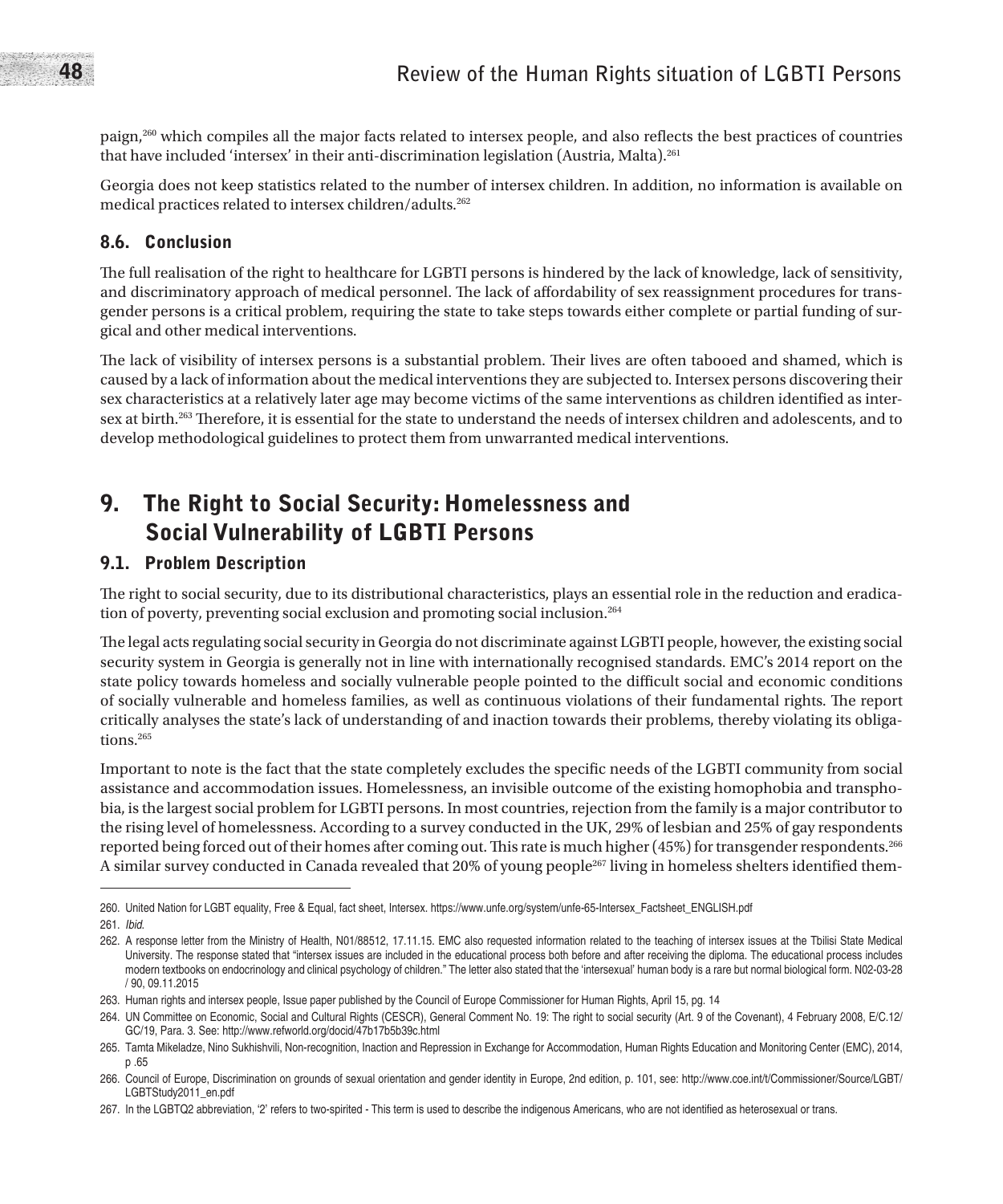## **Review of the Human Rights situation of LGBTI Persons** 49

selves as part of the LGBTQ2 community.268 Therefore, no measure directed at overcoming homelessness can be successful without a comprehensive analysis of risk factors associated with social vulnerability.

### 9.2. International Standards

The right to social security is guaranteed by major international and regional human rights instruments,<sup>269</sup> including the UN Covenant on Economic, Social and Cultural Rights, according to which, State Parties "recognize the right of everyone to social security, including social insurance."270

The right to social security includes access to monetary and in-kind benefits and the right to receive them without discrimination, in order to protect citizens from social vulnerability caused by illness, disability, injury, unemployment, old age, and lack of family support.<sup>271</sup> General Comment No. 19 of the Committee on Economic, Social and Cultural Rights highlights that the social security system must cover all persons, especially individuals belonging to the most vulnerable and marginalized groups.272

In this regard, the Council of Ministers recommends all states to pay adequate attention to the risks of homelessness faced by lesbian, gay, bisexual, and transgender persons, including adolescents and children, who may be particularly vulnerable to social marginalization, such as the exclusion from their own families. In this respect, relevant social services should be provided based on an objective assessment of the needs of every individual, without discrimination.273

### 9.3. National Legal Environment

Until recently, Georgia did not have a strategic document that would regulate and establish specific mechanisms for combating homelessness and issues relating to homeless persons. The only legal document that regulated social support was the Law on Social Assistance. Georgia has also taken international commitments in this regard; however, the country has made a reservation on Article 31, the right to housing, of the European Social Charter<sup>274</sup>. Therefore, Georgia does not recognize the obligation prescribed by this regulation.

It is noteworthy, that 2014 saw the approval of Technical Regulations on Minimum Standards for Temporary Homeless Shelters,<sup>275</sup> which defined necessary criteria for the organisation and operation of a shelter. However, this regulation does not include the principle of prohibition of discrimination. It also does not cover the issues of accommodation for transgender and intersex people. At the same time, the document provides for only minimal security guarantees and does not include a comprehensive protection plan for shelter residents.

The country does not have a unified system of registration of homeless persons and does not conduct in-depth research on the root causes of homelessness. According to Article 18 of the Law on Social Assistance, local authorities provide shelter for homeless persons, keep a record of shelter residents, and provide the information on registered homeless persons to the Social Service Agency. However, the Law does not extend the obligation to register homeless persons beyond those staying at a shelter.<sup>276</sup>

Similarly problematic is the correct definition of a homeless person. The Law on Social Assistance defines a homeless individual as a "person without a permanent, established place of residence who is registered by the local authorities as

<sup>268.</sup> Lesbian, Gay, Bisexual, Transgender, Transsexual, Queer, Questioning and 2-Spirited (LGBTQ2) and Homelessness, see: http://homelesshub.ca/about-homelessness/population-specific/lesbian-gay-bisexual-transgender-transsexual-queer

<sup>269.</sup> Universal Declaration of Human Rights, Article 22; 25. The Convention on the Elimination of All Forms of Discrimination against Women, Article 11; 14 (c); Convention on the Rights of the Child, Article 26.

<sup>270.</sup> Article 9

<sup>271.</sup> UN Committee on Economic, Social and Cultural Rights (CESCR), General Comment No. 19: The right to social security (Art. 9 of the Covenant), 4 February 2008, E/C.12/ GC/19, para. 2. See: http://www.refworld.org/docid/47b17b5b39c.html

<sup>272.</sup> *Ibid*, para. 23

<sup>273.</sup> The European Council of Ministers Recommendation CM/Rec(2010)/5, para. 38

<sup>274.</sup> European Social Charter (revised), 3.V.1996

<sup>275.</sup> Government Resolution #131, 7 February 2014, Technical Regulations on Minimum Standards for Temporary Homeless Shelters, see: https://matsne.gov.ge/ka/document/ view/2240289

<sup>276.</sup> Tamta Mikeladze, Nino Sukhishvili, Non-recognition, Inaction and Repression in Exchange for Accommodation, Human Rights Education and Monitoring Center (EMC), p. 56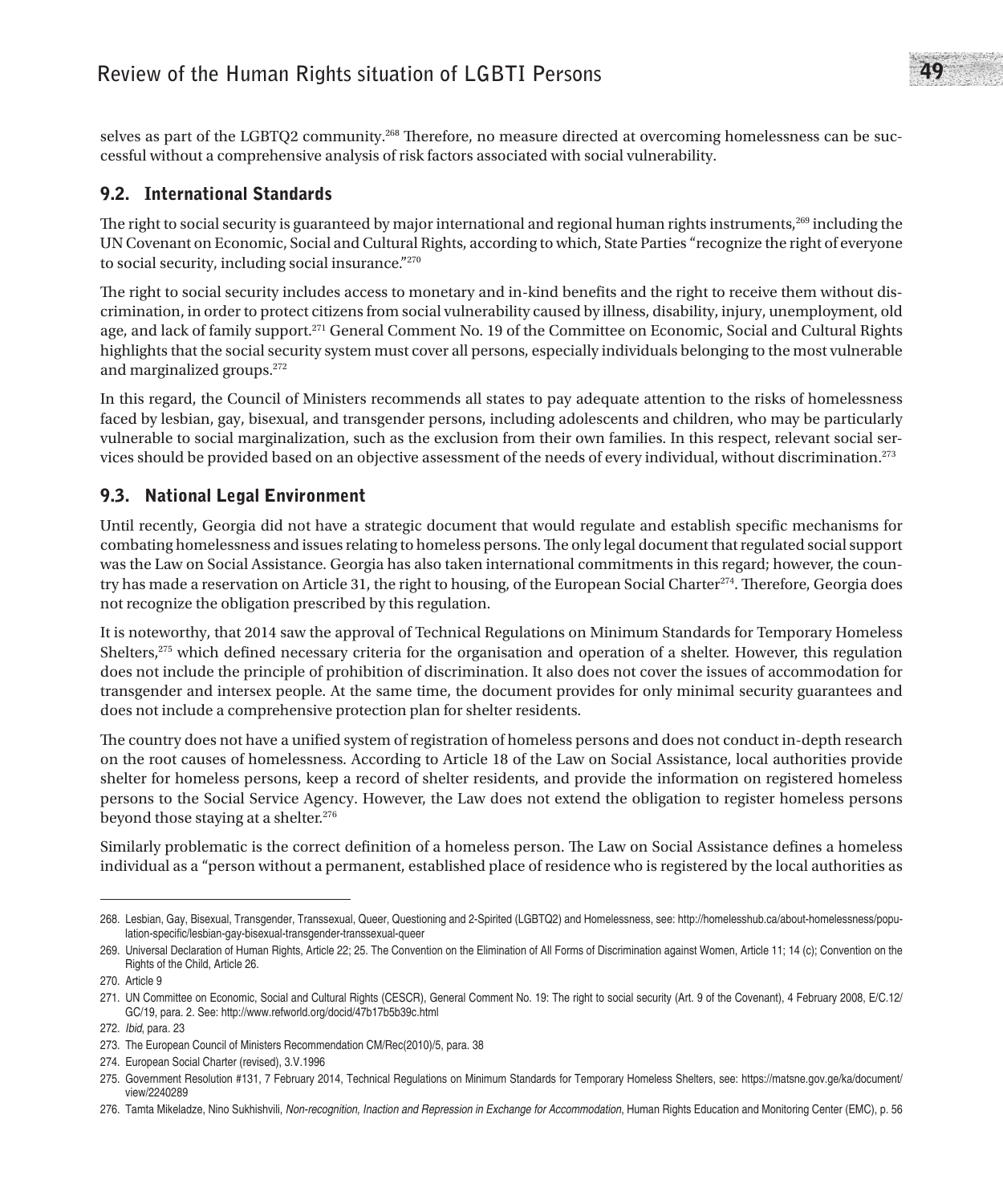homeless."<sup>277</sup> This definition does not include homeless persons who do not own a home and live with acquaintances, in specialized institutions, or arbitrarily occupied spaces. According to the 2013 amendment to the Government Resolution N126 (April 24, 2010) on the Reduction of the Poverty Level and Improvement of Social Security Measures, the database of socially vulnerable persons rejects registration applications from seekers illegally occupying state-owned buildings. This provision forces families to choose between social assistance and physical accommodation. Although, the state makes the choice for them by institutionalizing a policy of non-recognition, which leaves socially vulnerable citizens either without social assistance or accommodation.

### **9.3.1. Analysis of Conditions in the Camp for the Homeless**

In recent years, the Georgian government has recognised the hardships faced by homeless citizens during winter and since 2012 has been seasonally setting up a special camp intended for temporary residence.<sup>278</sup> Since 2013, the camp has been permanently located on Moscow Avenue in Tbilisi.<sup>279</sup> According to the report of the Public Defender, the camp comprises of tents intended for 240 people and as of 2014, they accommodated a total of 180 residents.280 It is noteworthy, that only two LGBTI community members used the tents during the period,<sup>281</sup> and while no additional information is available, their numbers are likely to be higher.

Problems related to the accommodation of LGBTI people in these tents have been documented by the organisation Identoba: "In the winter of 2015, the NGO Identoba was contacted by two young gay homeless men who had been living in the subway to avoid freezing temperatures. Identoba members directed the individuals to the homeless camp on Moscow Avenue. The aggression expressed by camp residents made their stay very difficult."282 Despite the abuse, however, one of the men has chosen to remain in the tent, since the state has failed to provide any alternative. In order to evade repeated victimisation, LGBTI community members often avoid homeless shelters altogether.

It is important to realise that such camps cannot serve as long-term accommodation for homeless persons, especially considering their poor infrastructure and hygiene conditions. In this respect, It should be noted that The Tbilisi City hall opened a shelter in Lilo district in December 2015 which can cover the needs of 240 benificiaries.283

### 9.4. Conclusion

State policy towards socially vulnerable, homeless families is either fragmented, or in some cases, completely indifferent. The state does not take adequate measures to study the root causes of homelessness and base its policy on the findings.

The state fails to recognise the correlation between the LGBTI community and homelessness, as well as the role of domestic violence in this correlation, resulting in the complete exclusion of this group from the planning of preventive and proactive mechanisms, which, in turn, condemns them to extreme marginalisation and poverty. Therefore, the state needs to understand the causes of homelessness as a social problem for the LGBTI community, and confront it with adequate, result-oriented measures.

<sup>277.</sup> The Law on Social Assistance, Article 4 (p)

<sup>278.</sup> CM/Rec(2010)5 implementation monitoring, Women's Initiatives Support Group, WISG, 2012, p. 83

<sup>279.</sup> 13 March 2014 Government Resolution N416 on the amendments to the 13 December 2013 Government Resolution N1946 on Urgent Measures for Assisting Homeless Persons during the Winters of 2013-2014.

<sup>280.</sup> The Public Defender's Report, 2014, p .772

<sup>281.</sup> Liza Adeishvili, In Search of Georgia's Gays/Stepchildren, magazine Liberali, 27 October 2015, see: http://liberali.ge/articles/view/18933/saqartvelos-gerebi-tavshesafris-dziebashi

<sup>282.</sup> *Ibid*.

<sup>283.</sup> See: http://netgazeti.ge/news/85420/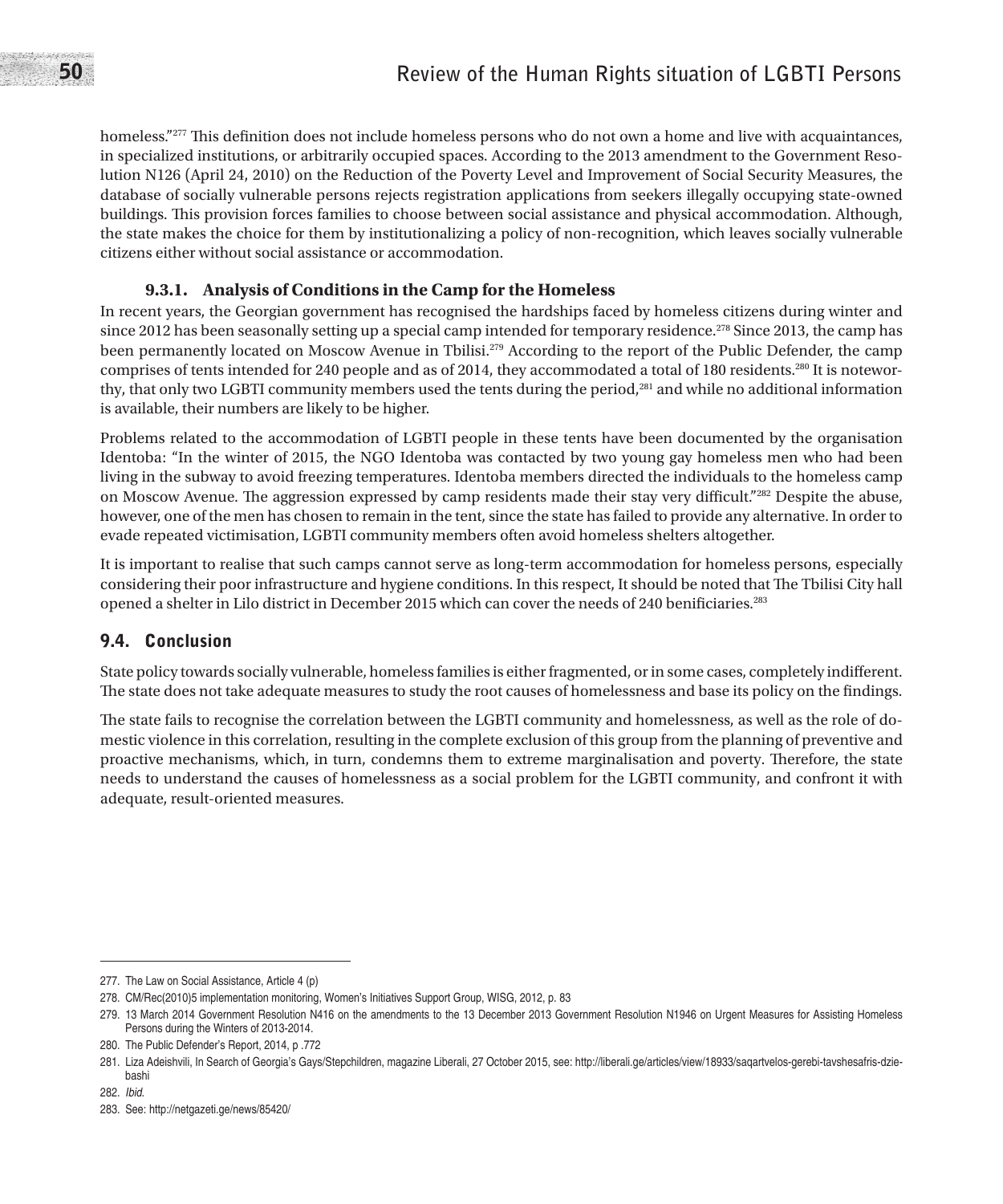## 10. Refugees and the Right of Asylum

## 10.1. Problem Description

The protection of the rights of refugees and asylum seekers is particularly relevant in the case of LGBTI persons. A homophobic and transphobic environment in many countries that is supported and institutionalised by the government forces LGBTI people to seek protection in other countries.

Recently, the international community has paid special attention to asylum applications submitted by LGBTI persons. This is confirmed by the guidelines of the United Nations High Commissioner for Refugees (UNHCR), which emphasize the need for a special approach towards persons seeking asylum due to persecution based on sexual orientation and gender identity. However, despite the efforts of international organisations, in many countries, the procedure of granting a refugee status to LGBTI persons often leads to repeat victimisation, when applicants are being subjected to discrimination by administrative bodies, largely as a result of deep-rooted societal stereotypes.

It is difficult to outline this problem in Georgia, as no asylum claims contingent on SOGI-based persecution have been registered in the country.

## 10.2. International Standards

The right to asylum is recognised in many international documents, including the Universal Declaration of Human Rights, according to which, "everyone has the right to seek and to enjoy in other countries asylum from persecution."284 The World Conference on Human Rights held in Vienna in 1993 reaffirmed the importance of the right of asylum by stating that "everyone, without distinction of any kind, is entitled to the right to seek and to enjoy in other countries asylum from persecution, as well as the right to return to one's own country."285

The 1951 UN Convention on Refugee Status defines a refugee as a person with a "well-founded fear of being persecuted for reasons of race, religion, nationality, membership of a particular social group or political opinion, is outside the country of his nationality and is unable or, owing to such fear, is unwilling to avail himself of the protection of that country."286

The guidelines of the UN High Commissioner for Refugees (UNHCR) define a particular social group as a "group of persons who share a common characteristic other than their risk of being persecuted, or who are perceived as a group by society. The characteristic will often be one which is innate, unchangeable, or which is otherwise fundamental to identity, conscience or the exercise of one's human rights."<sup>287</sup> The guidelines also repeatedly affirm that persecution on the grounds of sexual orientation constitutes oppression of "a particular social group" that must be afforded equal protection as any other group.288

#### **10.2.1. Reasonable Fear of Persecution**

The existence of a "reasonable fear of persecution" is an essential element of granting a refugee status. According to the UNHCR 1992 guidelines, "where measures of discrimination are, in themselves, not of a serious character, they may nevertheless give rise to a reasonable fear of persecution if they produce, in the mind of the person concerned, a feeling of apprehension and insecurity as regards his future existence."289

<sup>284.</sup> The Universal Declaration of Human Rights, adopted by the General Assembly 217A. (III) Resolution, 10 December 1948, Article 14

<sup>285.</sup> Vienna Declaration and Programme of Action, adopted by the world conference on Human Rights in Vienna on June 25 1993, para.23

<sup>286.</sup> The 1951 United Nations Convention on the Status of Refugees, Article 1A2

<sup>287.</sup> UN High Commissioner for Refugees (UNHCR), Guidelines on International Protection No. 2: "Membership of a Particular Social Group" Within the Context of Article 1A (2) of the 1951 Convention and / or its 1967 Protocol Relating to the Status of Refugees, 7 May 2002, HCR / GIP / 02/02, para. 11-12. See: http://www.refworld.org/docid/3d36f23f4. html [accessed 2 November 2015]

<sup>288.</sup> *Ibid*, para. 6

<sup>289.</sup> UN High Commissioner for Refugees, Handbook on Procedures and Criteria for Determining Refugee Status under the 1951 Convention and the 1967 Protocol relating to the Status of Refugees, 1 January 1992, para. 55, http://www.unhcr.org/3d58e13b4.html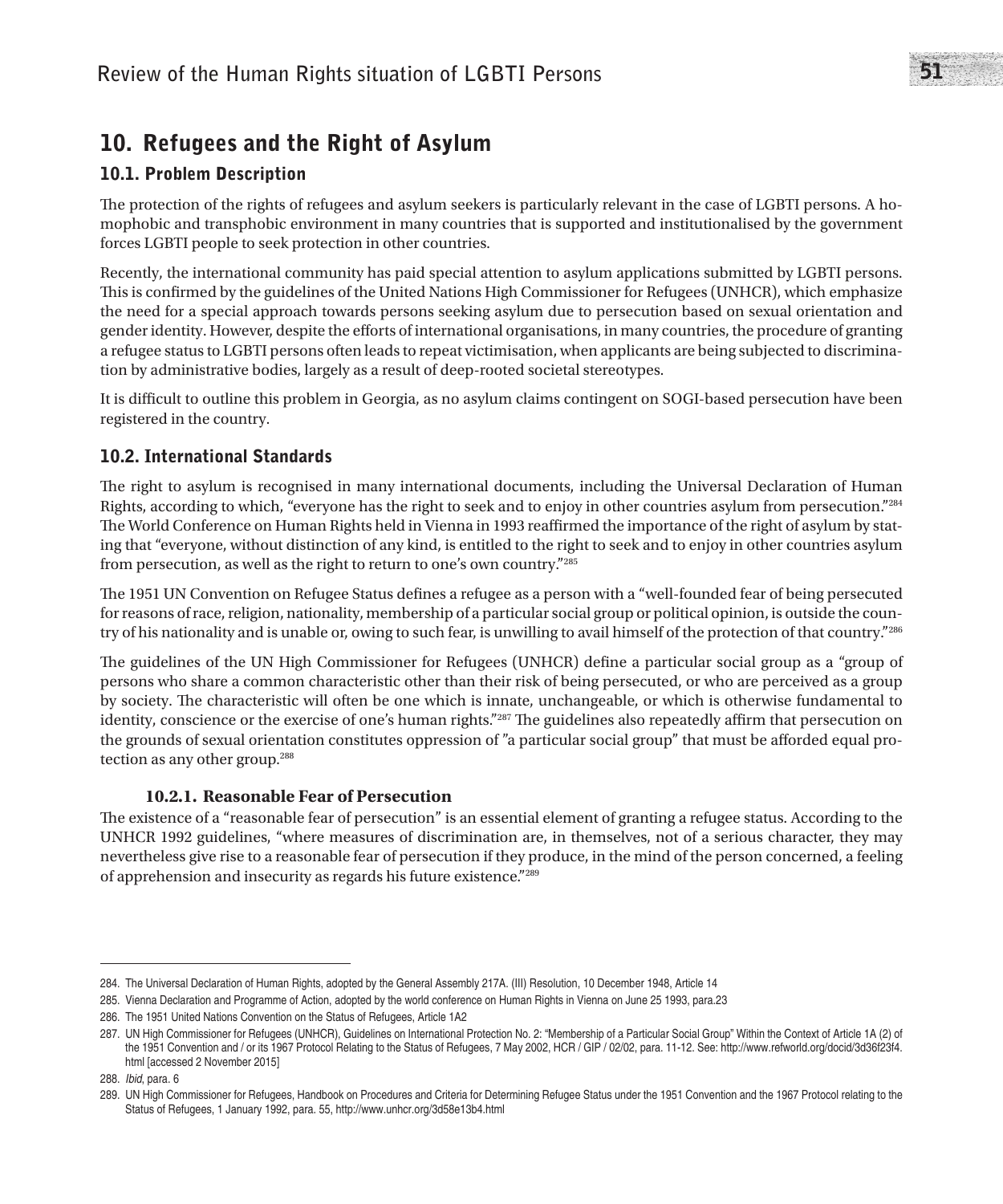#### **10.2.2. Requirement for "Discretion"**

LGBTI asylum seekers often have their applications rejected on the basis that they could avoid persecution by concealing or hiding their sexual orientation or gender identity, which implies that they would have no reason to fear, as long as they remained "discreet" and cautious in terms of their visibility.290 This policy of refugee "testing" was criticised by the ECHR as well as the UN High Commissioner for Refugees in Guideline N9. According UNHCR Guidelines on International Protection No. 9, country cannot deny refugee status on the basis that an applicant may have been able to avoid persecution by concealing his or her sexual orientation.291 The question is not whether the seeker could lead a discreet personal life in his or her country, but rather that the concealment of sexual orientation can never guarantee that the person will not be subject to persecution in the future, or that his or her private life will not be disclosed by any means.<sup>292</sup> In addition, being compelled to conceal one's identity for an extended period of time may also lead to mental health risks.<sup>293</sup>

#### **10.2.3. Assessment of State Obligations in Relation to Refugees**

After an individual manages to confirm a well-founded fear of persecution in their country of origin, the receiving state is obligated to either grant the applicant asylum or send them to a third country, where their life or health will not be threatened.294

The Council of Europe Recommendation CM/Rec(2010)5 states that "asylum seekers should be protected from any discriminatory policies or practices on grounds of sexual orientation or gender identity; in particular, appropriate measures should be taken to prevent risks of physical violence, including sexual abuse, verbal aggression or other forms of harassment against asylum seekers deprived of their liberty, and to ensure their access to information relevant to their particular situation."295

In addition, the refugee legislation also includes the principle of non-refoulement, used in cases when an individual's life and health may be under substantial threat in his or her country of origin. This is a universal principle and a peremptory norm (*jus cogens*) of international law.

#### 10.3. National Legal Environment

The Law on Refugee and Humanitarian Status, which replaced the 1998 Law on Refugees, was adopted only in 2011. However, it did harmonise Georgian legislation with European and international standards. At the same time, the Georgian government developed the Migration Strategy Action Plan for 2013-2015, covering the issues of minimum financial assistance and integration of refugees.296 However, neither the Strategy nor any relevant legal acts contain provisions on the special needs of LGBTI people.

According to the Law of Georgia "On Refugee and Humanitarian Status", refugee status may be granted to a person "who is not a citizen or a stateless permanent resident of Georgia, is currently in Georgia, has a well-founded fear of persecution for reasons of *inter alia* membership of a particular social group, and, due to such fear, cannot or does not wish to return to his or her country of origin or to enjoy the protection afforded by that country."<sup>297</sup> The law does not contain any specific provisions related to LGBTI persons; however, as is the case in the Geneva Convention, LGBTI persons can be considered an example of the "particular social group" provision.

<sup>290.</sup> International Lesbian, Gay, Bisexual, Trans and Intersex Association (ILGA), Good Practices: Related to LGBTI Asylum Applicants in Europe, May 2014, pg. 13. available at: http://www.refworld.org/docid/5433a8124.html

<sup>291.</sup> UN High Commissioner for Refugees (UNHCR), Guidelines on International Protection No. 9: Claims to Refugee Status based on Sexual Orientation and / or Gender Identity within the context of Article 1A (2) of the 1951 Convention and/or its 1967 Protocol relating to the Status of Refugees, 23 October 2012, HCR/GIP/12/01, para. 31

<sup>292.</sup> *Ibid*, para. 32

<sup>293.</sup> UN High Commissioner for Refugees (UNHCR), Guidelines on International Protection No. 9: Claims to Refugee Status based on Sexual Orientation and / or Gender Identity within the context of Article 1A (2) of the 1951 Convention and/or its 1967 Protocol relating to the Status of Refugees, 23 October 2012, HCR/GIP/12/01, para. 33

<sup>294.</sup> CM/Rec(2010)5, para. 43

<sup>295.</sup> *Ibid*, para. 44

<sup>296.</sup> See: http://www.migration.commission.ge/files/msap\_2013-2015.pdf

<sup>297.</sup> Article 2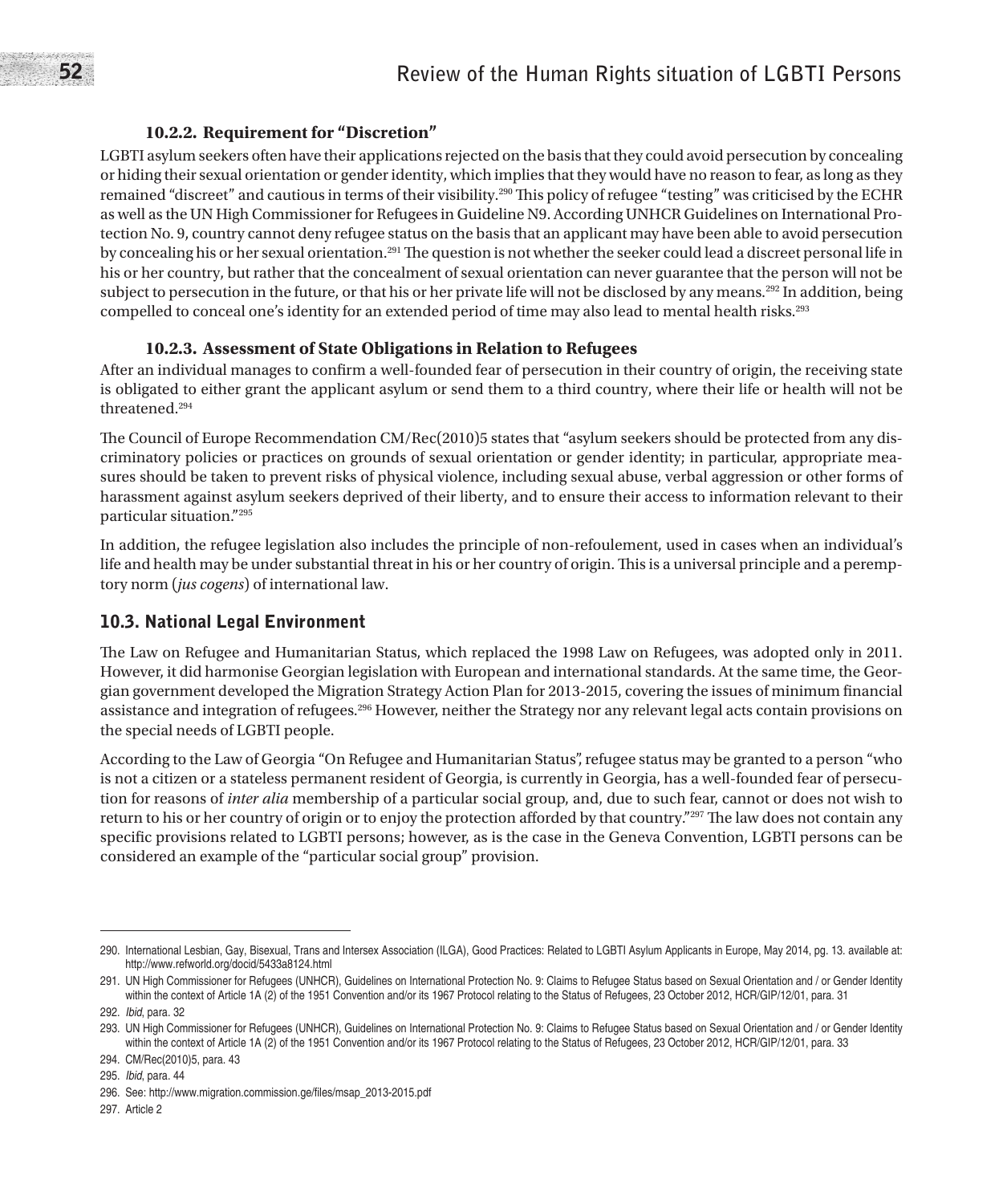## **Review of the Human Rights situation of LGBTI Persons** 53

According to the law, the Ministry of Internally Displaced Persons from the Occupied Territories, Accommodation and Refugees of Georgia (MRA) is the principal administrative mechanism tasked with the registration and further processing of asylum-seekers. The Ministry is also the primary source of statistics related to asylum seekers and refugees.

Apart from the Law on Refugee and Humanitarian Status, procedures for granting refugee status are also regulated and outlined by Order N100 (August 16, 2012) of the Minister of Internally Displaced Persons, Refugees and Accommodation. According to these regulations, after registering as an asylum seeker, an individual is granted a temporary identification document, which is a prerequisite of the rights and duties outlined in Article 18 of the Law.

#### *Legal and Socio-Economic Guarantees for Asylum Seekers*

It is noteworthy that Georgian legislation also requires the state to ensure certain socio-economic and other legal guarantees to persons with refugee or humanitarian status, including freedom of movement, the right to education and healthcare.<sup>298</sup>

#### **10.3.1. Analysis of Existing Practice**

According to statistics provided by the MRA, a total of 4,221 persons have requested asylum in Georgia since 2012, of which, 131 individuals were granted the refugee status, while 996 were granted humanitarian status. The Ministry has not received any claims seeking asylum due to persecution on the basis of sexual orientation or gender identity in the country of origin.299

#### *Georgian Citizens Seeking Asylum in Other Countries*

There is no statistical or analytical information available in relation to the number of Georgian citizens who have filed requests for asylum in other countries due to persecution on the basis of SOGI.300

### 10.4. Conclusion

Legal acts in Georgia regulating the protection of the rights of asylum seekers and refugees are fully in line with internationally recognised standards. However, an in-depth evaluation of the practical implementation of these legal regulations cannot be performed, due to the fact that no foreign citizen has so far requested asylum in Georgia due to SOGIbased persecution.

<sup>298.</sup> Law of Georgia on Refugee and Humanitarian Status, Article 18.

<sup>299.</sup> Response letter N04 / 07/29043 from the Ministry of Internally Displaced Persons from the Occupied Territories, Refugees and Accommodation of Georgia, 11/11/15

<sup>300.</sup> *Ibid*., According to informal sources, the number of Georgian citizens who have requested asylum in another country due to persecution on the basis of sexual orientation and gender identity is quite high. However, this information cannot be verified.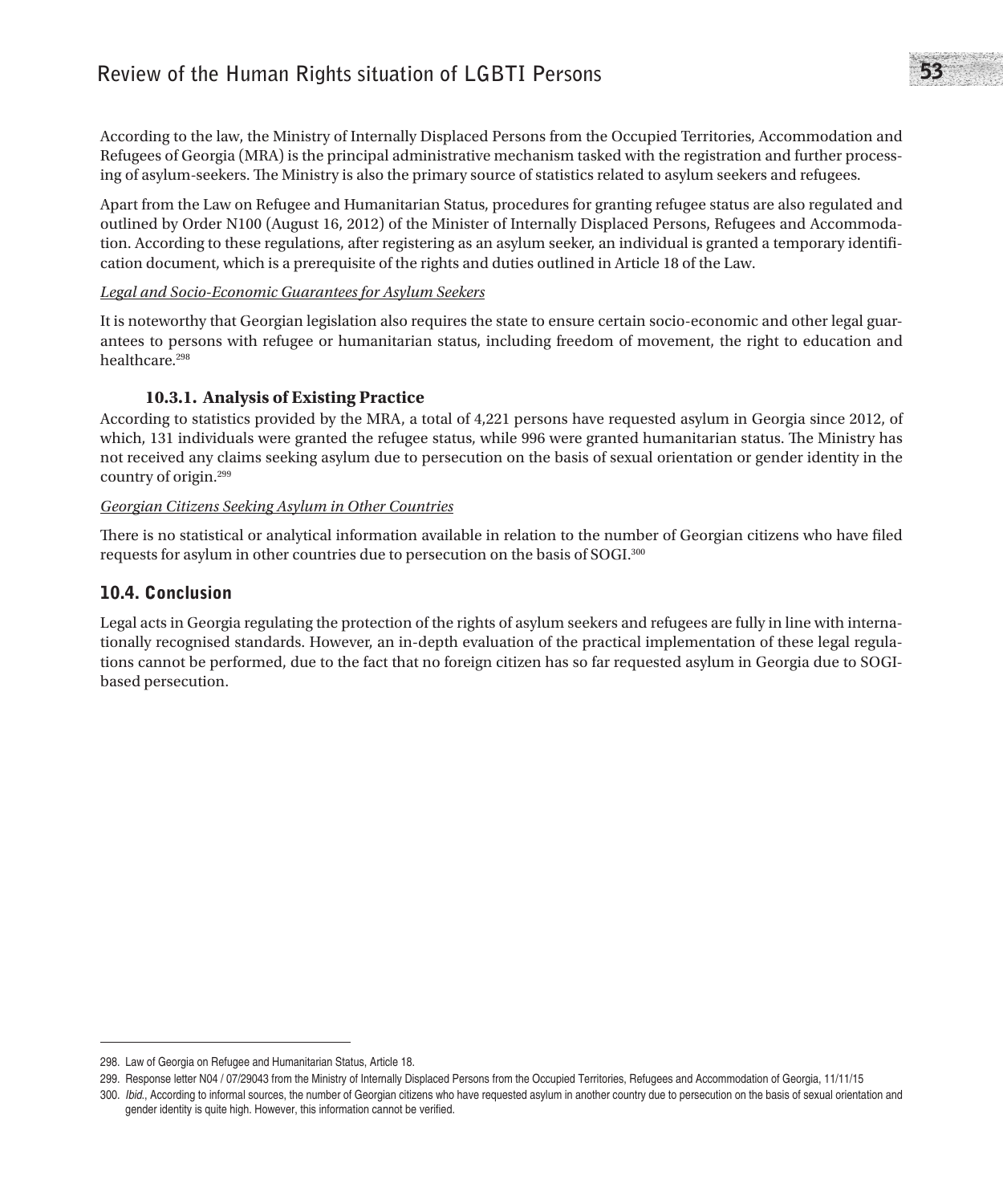# ISSUES OF PARTICULAR SIGNIFICANCE

## 1. Legal Recognition of Gender

## 1.1. Legal Recognition of Gender for Transgender People

### **1.1.1. Problem Description**

Legal recognition of gender for transgender people is a worldwide problem. In many countries, transgender people are unable to obtain the identity documents compliant with their gender. As a result, they are subject to numerous restrictions, including marginalisation and extreme vulnerability to unemployment and homelessness.

Regulations in many counties set unreasonable and biased prerequisites for changing an individual's gender marker, including divorce, irreversible sterilisation, compulsory sex reassignment surgery and other medical procedures, which is a clear violation of international human rights standards.<sup>301</sup>

According to the organisation Transgender Europe (TGEU), requirements for sex reassignment surgery and sterilisation contradict the human right to bodily integrity.302 Many transgender persons accept the risks associated with the surgery to simply ensure that their identity documents correctly reflect their gender. Moreover, these requirements exclude those transgender persons, who are unable to undergo surgical procedures or hormonal treatment due to health-related risks.303

### **1.1.2. International Standards**

Resolution 2048 (2015) of the Parliamentary Assembly of the Council of Europe calls on all member states to develop quick, transparent, and accessible procedures for changing the name and gender marker in personal identity documents for transgender people.304 The resolution also requires states to abolish any legal requirements for sterilisation and other compulsory medical procedures, including a mental health diagnosis as a prerequisite for gender identity recognition.305

The principles of inadmissibility of forced and otherwise involuntary sterilisation, as well as the elimination of discrimination are reaffirmed by the interagency statement of UN institutions, according to which "any form of involuntary, coercive or forced sterilisation violates ethical principles, including respect for autonomy and physical integrity, beneficence and non-maleficence."306

The ECHR also deals with the legal recognition of gender identity for transgender people by differentiating between the pre- and postoperative stages. According to case law, a state's margin of appreciation is much wider when dealing with cases of preoperative transgender people compared to postoperative cases.<sup>307</sup>

The ECHR found a violation of Articles 8 (Right to respect for private and family life) and 12 (Right to marry) of the European Convention in the case of *Christine Goodwin v. the United Kingdom*. 308 The plaintiff was a postoperative transsexual who faced discriminatory treatment in the workplace related to retirement age and certain tax liabilities. Despite appeals, the Social Security Department refused to change the plaintiff's insurance number, which allowed future employers to access the plaintiff's personal data from the preoperative period. The ECHR also found a violation of Articles 8

<sup>301.</sup> UN Human Rights Council, A/HRC/29/23, report of the UN High Commissioner of Human Rights, para. 69; 70.

<sup>302.</sup> Transgender Europe (TGEU) Transgender Policy, April 2009. see: http://www.tgeu.org/sites/default/files/TGEU\_policy\_transgender\_withRecommendations\_final.pdf 303. Ibid.

<sup>304.</sup> Para. 6.2.1. see: http://assembly.coe.int/nw/xml/XRef/X2H-Xref-ViewPDF.asp?FileID=21736&lang=en

<sup>305.</sup> Para. 6.2.2.

<sup>306.</sup> Eliminating forced, coercive and otherwise involuntary sterilization: an interagency statement, OHCHR, UN Women, UNAIDS, UNDP, UNFPA, UNICEF and WHO. see: http:// www.unaids.org/sites/default/files/media\_asset/201405\_sterilization\_en.pdf

<sup>307.</sup> However, in an earlier case of *Rees v. the United Kingdom*, the ECHR did not rule the non-recognition of gender of a postoperative transgender person as a violation of the Convention. ECHR, Judgment of 17 October 1986

<sup>308.</sup> *Christine Goodwin v. the United Kingdom* [GC], no. 28957/95, ECHR 2002-VI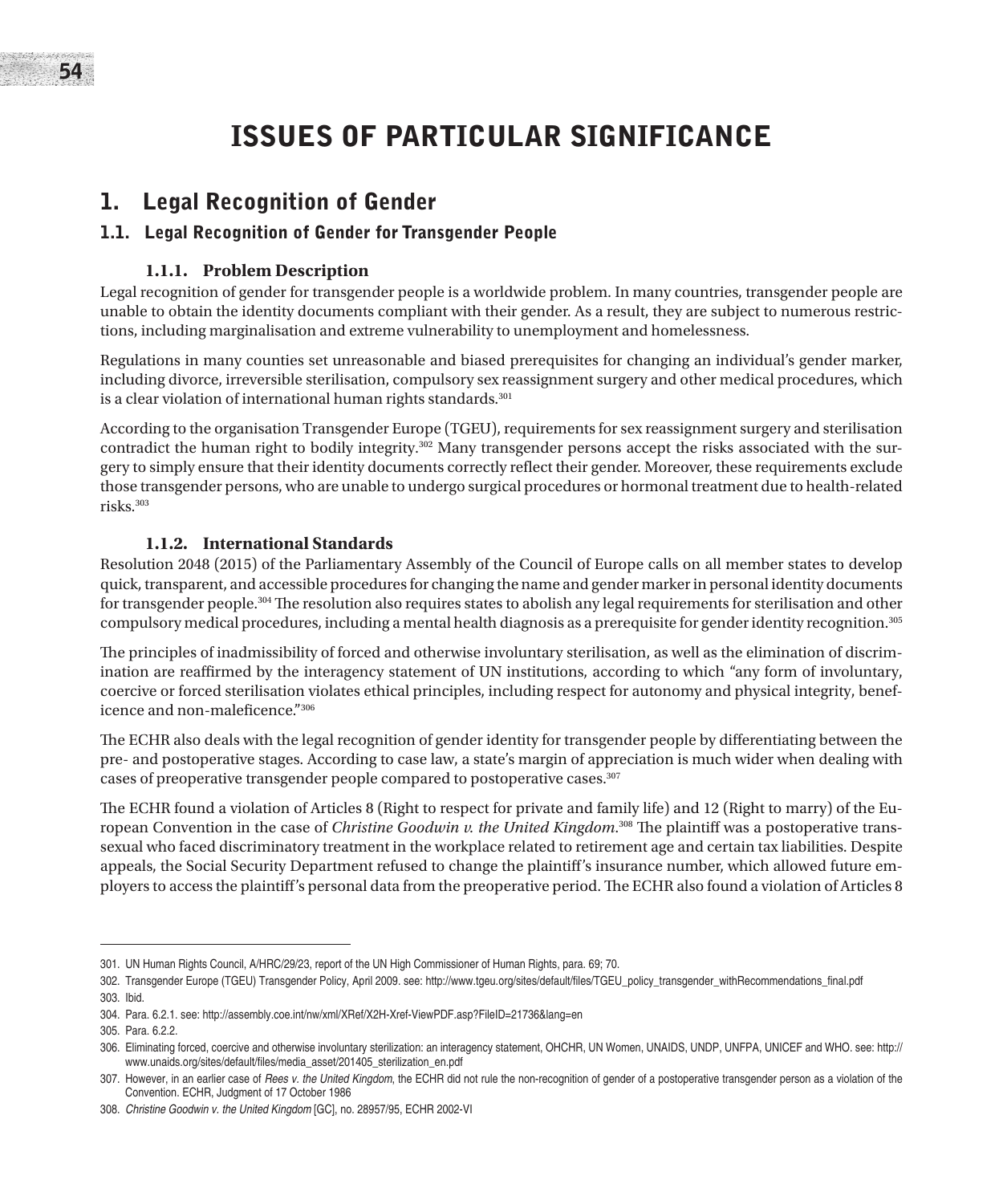## **Issues of Particular Significance** 55

and 14 (Prohibition of discrimination) of the Convention in the case of *L. v. Lithuania*, where sex reassignment surgery was not followed by changes in the plaintiff's identity documents.<sup>309</sup>

A recent ruling of the European Court of Human Rights on the case of *YY v. Turkey*310 discussed the compatibility of Article 40 of the Turkish Civil Code, which sets sterilisation and permanent loss of reproductive ability as a prerequisite for the legal change of sex, with Article 8 of the European Convention. The ECHR found that sex reassignment surgery was of vital importance for the plaintiff's mental health, and concluded that the above prerequisite violated the right to respect for private and family life guaranteed by the European Convention.

#### **1.1.3. National Legal Environment**

Georgia is among the countries where legal recognition of sex is linked to medical procedures. There is no legal document regulating this issue in detail, which would establish adequate legal opportunities for transgender persons wishing to change their gender marker in their identity documents.

#### 1.1.3.1. Procedure of Name and/or Surname Change

The procedures for changing one's name and surname in Georgia are regulated by the Law on Civil Acts and Order N18 (January 31, 2012) of the Minister of Justice on the Approval of Rules for Registration of Civil Acts. Article 47 of the Order provides a standard list of documents required for a change of name and/or surname.

In practice, transgender people do not encounter difficulties in changing their names and/or surnames. They are able to change their names without any additional requirements.311

#### 1.1.3.2. Procedures for Sex Change

Article 78 of the Law on Civil Acts defines the list of circumstances that can serve as a basis for amending a civil act. One such circumstance is referred to as "sex change - when a person wishes to change their name and/or surname due to a change of sex." The law does not define "change of sex" for the purposes of this article. Based on established practice, in order to legally change one's sex, it is necessary to complete the full sex reassignment, including surgery.312

EMC requested the State Services Development Agency to provide a list of identity documents, where it is possible to change the sex marker. The Agency responded that there are no regulatory legal acts defining documents required for changing the sex marker or a list of specific civil acts where it is possible to amend these records.<sup>313</sup>

This lack of information makes it difficult to discuss what documents are needed in practice in order to change the sex marker in personal documents.314 The absence of clear regulations also makes it difficult to discuss their constitutionality. It should be noted that on May 18, 2015, the Public Defender addressed the Ministry of Justice of Georgia and requested the elaboration and approval of procedures for changing the sex marker in civil acts.315

At the same time, in its recommendations, the CEDAW Committee has expressed concern over the existing restrictions in the process of acquiring identity documents, and called on the Georgian government to take appropriate measures to eliminate these restrictions.<sup>316</sup>

<sup>309.</sup> *L. v. Lithuania*, no. 27527/03, ECHR 2007-IV

<sup>310.</sup> *Y.Y. v. Turkey*, no. 14793/08, ECHR 2015

<sup>311.</sup> Council of Europe Committee of Ministers Recommendation CM/Rec(2010)/5 Monitoring Report, WISG, 2012

<sup>312.</sup> The Public Defender's 2014 Parliamentary Report, p. 693

<sup>313.</sup> A response letter N01/240295 from the State Services Development Agency of the Ministry of Justice, 05.10.2015

<sup>314.</sup> The State Services Development Agency of the Ministry of Justice did not provide EMC with a direct list of documents required for changing the records of gender. Within the same letter EMC requested information on the total number of sex-change requests received by the agency since 2012. The response stated that the agency database does not register sex-change requests under individual circumstances outlined in Article 78, instead they are registered under common ground (correction, change, addition). Therefore, the electronic database does not record "sex change" as a separate category, making it impossible to process this information. (Reply N01/240295, 05.10.2015)

<sup>315.</sup> See: http://www.ombudsman.ge/ge/recommendations-Proposal/winadadebebi/winadadeba-iusticiis-ministrs-samoqalaqo-aqtebshi-transgendertatvis-sqesis-chanaweris-cvlilebastan-dakavshirebit.page

<sup>316.</sup> CEDAW/C/GEO/CO/4-5, concluding observations on the combined fourth and fifth periodic report of Georgia, para. 34 (e), 35 (e)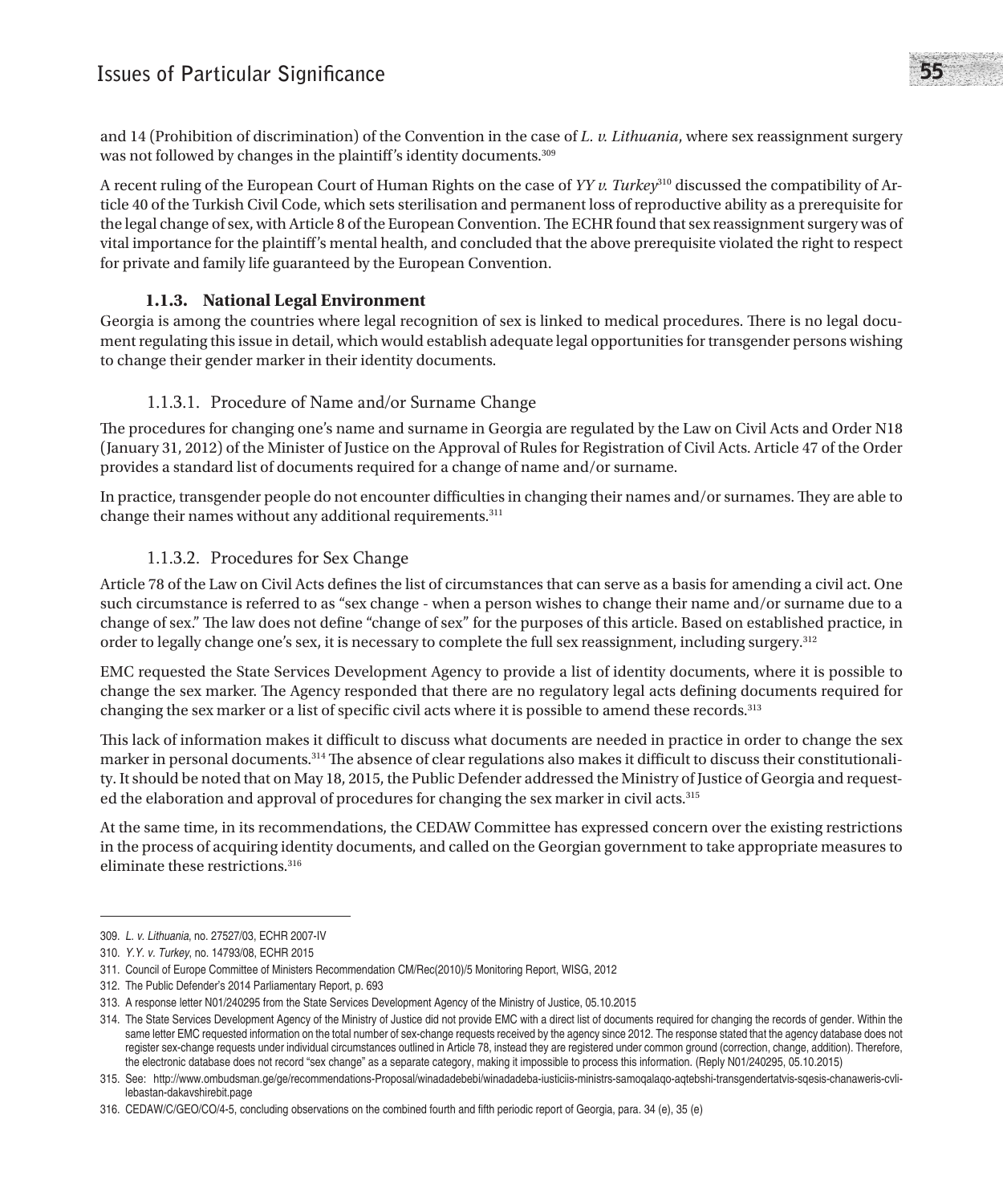## 1.2. Registration of a Child's Sex and Legal Recognition of Gender for Intersex People

According to the UN Free & Equal Fact Sheet, between 0.05% and 1.7% of the population is born with intersex traits.317 Across Europe, birth registrations require the indication of sex, which is limited to the man/woman dichotomy. This requirement is based the perception of sex as an important part of a person's identity, and its classification into two normative categories. In most countries, changing a baby's sex after it has already been registered constitutes a substantial challenge, while it is altogether impossible in some other countries.

Legal and medical norms related to the birth of an intersex child create a challenging situation for the child and parents alike. In some countries, a temporary delay in the registration of the child's sex is permitted if it is not immediately identifiable. For example, in Belgium, the sex of a newborn intersex child is registered in the period between one week and three months after birth. In France, this period is extended to three years in extraordinary cases (for example, birth of an intersex child), however, despite the option to wait, most parents still try to determine their child's sex/gender sooner, rather than later. Finland and Portugal are exceptions, since these countries do not have any deadlines for registering a child's sex.<sup>318</sup>

The genitalia of an intersex individual are not always classifiable as "male" or "female", therefore, these individuals are easily identified as intersex at birth. However, in some cases, the identification of an intersex individual only becomes possible during adolescence or even later (e.g. absence of a menstrual cycle or sexual development that does not correspond to the sex assigned at birth). However, in some countries, the sex/gender marker field in birth certificates remains blank until a DSD is diagnosed. This means that the authority to assign sex is granted to medical professionals, and subsequently enforced by the law. Human rights activists fear that leaving the gender marker field blank may lead to "forced outings" of children and the stigmatisation of those individuals, whose sex remains undetermined.<sup>319</sup>

As for regulating the sex/gender marker fields in identity documents and passports of adults, some countries have chosen a non-binary model of classification, which includes the option of "X" or "Other" in addition to "Female" and "Male" (Australia, New Zealand, South Africa, Malaysia, Nepal).320

Consequently, international organisations call on countries to make legal changes and establish flexible procedures for intersex children and adults that allows their identity documents to reflect their sex/gender.<sup>321</sup>

### **1.2.1. Regulation of Birth Registration in Georgia**

The rules for child registration at birth in Georgia are regulated by the Decree of the Minister of Justice on the Registration of Civil Acts,<sup>322</sup> according to which, the birth certificate (together with other case-specific documents) is the basis for registering the birth of a child.323

According to the Decree, a medical birth certificate, form N103/s-84 is a medical document serving as the basis for the registration of a person's birth.324 Within five working days after birth, the medical institution sends an electronic message containing the birth certificate to the Agency, which registers the child's birth based on the electronic version.<sup>325</sup>

<sup>317.</sup> United Nations for LGBT Equality, "Free & Equal", Fact Sheet on intersex people. see: https://www.unfe.org/system/unfe-65-Intersex\_Factsheet\_ENGLISH.pdf

<sup>318.</sup> Human rights and intersex people, Issue paper published by the Council of Europe Commissioner for Human Rights, April 2015, page 37

<sup>319.</sup> Human rights and intersex people, Issue paper published by the Council of Europe Commissioner for Human Rights, April 2015, p .38

<sup>320.</sup> *Ibid*, p. 40; Further reflection on the non-binary legal identity documents is necessary, since, according to organisations working on this issue, any recognition beyond the M/F dichotomy needs adequate planning and implementation with respect to human rights, since placing transgender and intersex people in the "third sex" category often strengthens the use of the binary gender approach instead of weakening it. see: Open Society Foundations (2014), License to be yourself: laws and advocacy for legal gender recognition of trans people, pg.23 (as cited in human rights and intersex people, Issue paper published by the Council of Europe Commissioner for Human Rights , April 2015, pg. 40).

<sup>321.</sup> United Nation for LGBT Equality, "Free & Equal", Fact Sheet on intersex people. see: https://www.unfe.org/system/unfe-65-Intersex\_Factsheet\_ENGLISH.pdf

<sup>322.</sup> Decree #18 of the Minister of Justice on the Registration of Civil Acts, January 31, 2012, Chapter II, Birth Registration.

<sup>323.</sup> *Ibid*, Article 16.

<sup>324.</sup> Joint Decree #01-5/n-#19 of the Minister of Labour, Health and Social Affairs and the Minister of Justice on the Approval of Rules for the Requisites and Forms of Medical Certificates of Birth and Death, January 31, 2012, Article 1 .

<sup>325.</sup> *Ibid*, Article 2.3.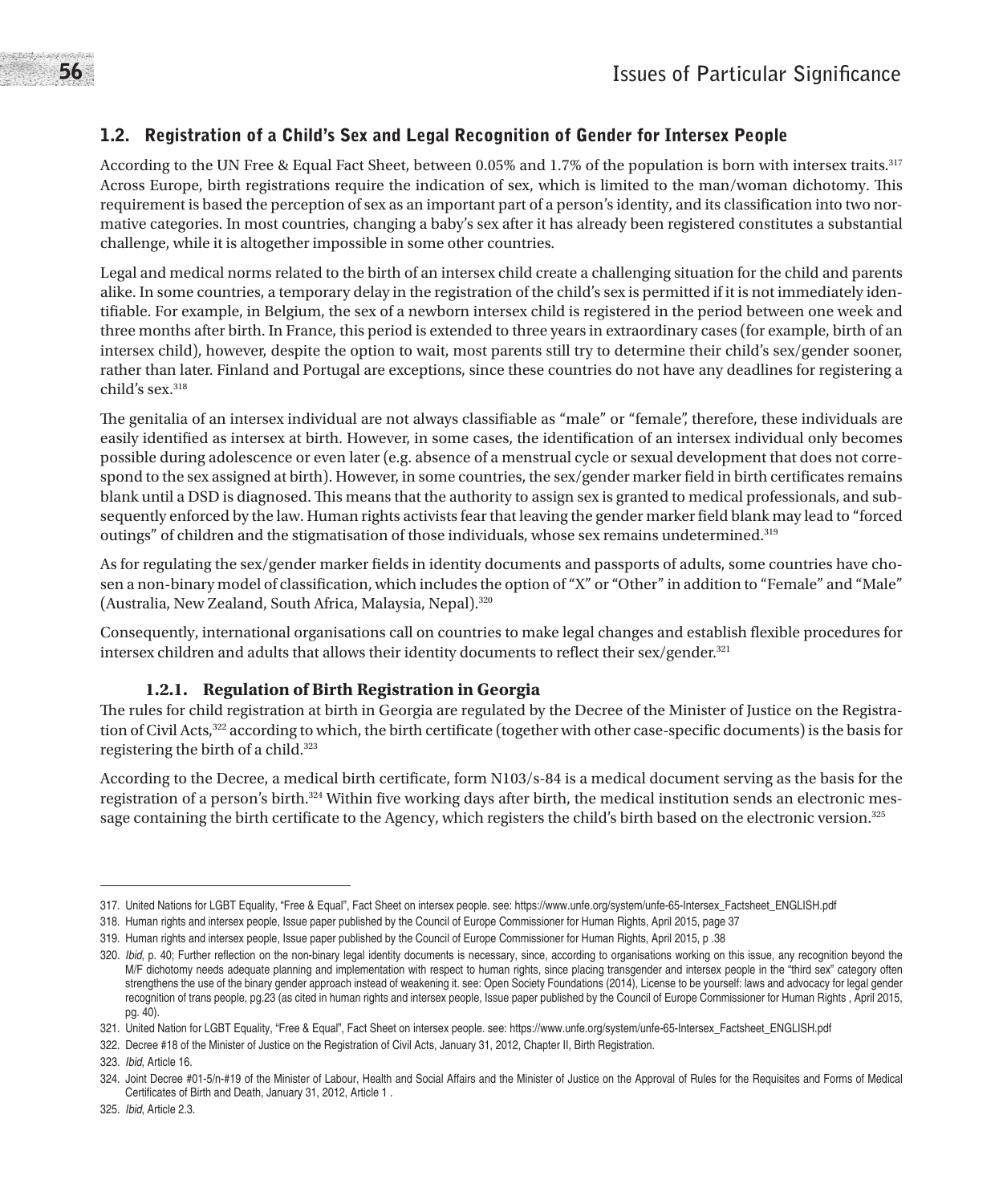The form N103/s-84 annexed to the Decree of the Minister contains a required field for the newborn's sex marker. However, the rules for filling out the form do not include exceptions for specifying the sex register. In fact, the rules are silent on how to fill out the sex marker field, which points to the prevalence of a binary approach towards gender that does not allow for even a hypothetical existence of variations beyond the normative genders.

Even though there is lack of information in healthcare institutions, it is likely that intersex children and their parents find themselves in a stigmatising environment, generated not only because of the existing stigma, but also due to incomplete and often inaccurate information that also misleads the child's parents.

## 1.3. Conclusion

The amendment of the legal sex/gender records constitutes a serious problem for transgender and intersex people, which is a clear violation of the rights to self-determination, bodily integrity and health. Poor performance of bureaucratic systems and complicated procedures are an additional source of stress for transgender and intersex individuals. The state must take adequate steps to eradicate this systemic flaw, so that transgender and intersex people have the opportunity to properly exercise their rights.

## 2. Legal Rights of Gay/MSM and Transgender Sex Workers

## 2.1. Problem Description

Gay/MSM and transgender sex workers are the most vulnerable group in Georgia. Unlike cisgender female sex workers, transgender people are more visible, which leads to their exposure to more severe violence. The homophobic and transphobic environment that is present in all spheres of life in a patriarchal culture does not afford them equal opportunity to develop and enjoy the benefits and opportunities offered by the state. The inequality of available opportunities and the imbalance of starting positions, expressed in the lack of access to employment and adequate accommodation, often result in poverty, homelessness, and the decision to commercialise one's body.

The current legal order, policies, discrimination and stigmatising social attitudes present in many countries push sex workers into closed spaces, where they remain beyond the coverage of HIV prevention, treatment and support programmes. The healthcare services that are available to sex workers lack sensitivity and fail to meet human rights standards.326

State policies often focus on the elimination and criminalisation of prostitution, consequently completely ignoring the root causes of the demand for commercial sex in society. In reality, demand for sex work may stem from socio-cultural norms and individual circumstances, e.g. social isolation and damaging gender roles, including the desire for domination, which may manifest in the form of violence towards and exploitation of sex workers.<sup>327</sup> Therefore, it is essential for state programmes on HIV/AIDS and STI prevention to not only focus on the needs of sex workers, but also those factors that lead to sex work in specific communities.

## 2.2. International Standards

There is no international consensus on the ideological significance of sex work or whether sex work can be considered as legitimate work. However, UN institutions agree that sex work is inherently stigmatised in many societies, especially men and transgender sex workers, who are subject to intersectional persecution in all spheres of life.

<sup>326.</sup> UNAIDS Guidance Note on HIV and Sex Work, March 2009, pg. 5, see: http://www.unaids.org/sites/default/files/en/media/unaids/contentassets/documents/unaidspublication/2009/JC2306\_UNAIDS-guidance-note-HIV-sex-work\_en.pdf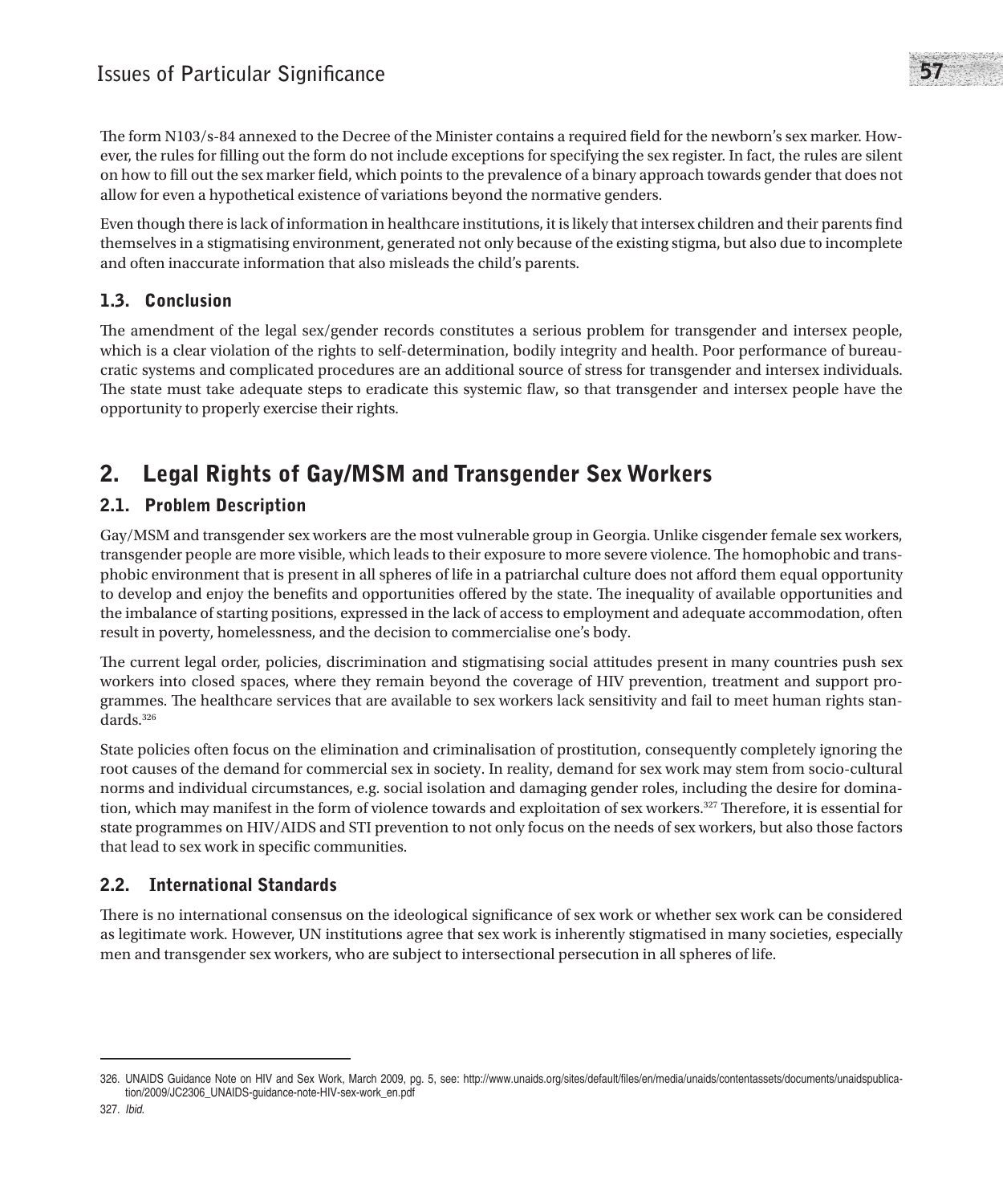The UN notes that sex workers, including HIV-positive individuals, are entitled to the right to be engaged in society without economic, cultural and social marginalisation. The sensitivity and awareness of employees of health and social services, law enforcement and the judicial system need to be increased.<sup>328</sup>

The practice employed by many countries of non-recognition of vulnerable groups and the criminalisation of MSM and sex workers reduces their accessibility to various services. To this end, the UN institutions - UNDP, UNFPA, UNAIDS - recommend that nations intensify their efforts to decriminalise sex work and eliminate unfair use of provisions and regulations that do not criminalise sex work.329

No person should be obliged to enter into sex work as a result of insecurity, poverty, or coercion.330 The UN supports gender-sensitive programmes that are aimed at eradicating poverty, and the implementation of an employment policy centered on the interests of marginalised groups.331 However, important to note is that all adult sex workers have the right to determine whether to remain in or leave sex work.332 State policies and programmes should focus more on educating sex workers to enable them to make informed decisions.<sup>333</sup> Such programmes should also address the inequality and barriers faced by sex workers, and take into account the fact that many young people engage in sex work in order to financially support their families, sometimes becoming sole providers.

The United Nations High Commissioner for Human Rights notes that: "Development strategies should empower citizens, especially the most marginalised, to articulate their expectations towards the State and other duty-bearers, and take charge of their own development."334

Amnesty International has developed a Decision that obligates states to respect, protect, and fulfill the human rights of sex workers.<sup>335</sup>

### 2.3. National Legal Environment

The Georgian legislation does not criminalise prostitution. $^{336}$  However, Article 172 $^3$  of the Code of Administrative Violations subjects it to administrative liability, punishable by fine or 15 days of administrative detention. The fine for this offense is set to equal half the minimum wage, which, according to the presidential decree, amounts to 20 GEL.337

The analysis of established practice shows that law enforcement agencies in Georgia often conduct special police measures that force sex workers to leave their place of work aiming at the prevention of prostitution and other possible offenses.338 During these events, police officers frequently and arbitrarily use repressive measures and impose administrative penalties, such as fines and administrative detention for violating public order and/or failure to obey police orders, which is regulated by administrative<sup>339</sup> as well as criminal laws.<sup>340</sup>

<sup>328.</sup> *Ibid*, p. 16

<sup>329.</sup> John Godwin, Sex Work And The Law In Asia And The Pacific, UNDP 2012, p 7, see: http://www.undp.org/content/dam/undp/library/hivaids/English/HIV-2012-SexWorkAnd-Law .pdf

<sup>330.</sup> UNAIDS Guidance Note on HIV and Sex Work, March 2009, pp.21-22, see: http://www.unaids.org/sites/default/files/en/media/unaids/contentassets/documents/unaidspublication/2009/JC2306\_UNAIDS-guidance-note-HIV-sex-work\_en.pdf

<sup>331.</sup> *Ibid*.

<sup>332.</sup> *Ibid*, p 17

<sup>333.</sup> IPPF, UNFPA, Young Positives, Global Coalition on Women and AIDS (2007) Change, Choice and Power Young Women, Livelihoods and HIV Prevention. (As cited in UNAIDS Guidance Note on HIV and Sex Work, March 2009, p. 17)

<sup>334.</sup> Office of the United Nations High Commissioner for Human Rights, frequently asked questions on a human rights-based approach to development cooperation. New York and Geneva: United Nations, 2006, p. 26, see: http://www.ohchr.org/Documents/Publications/FAQen.pdf

<sup>335.</sup> Amnesty International, Decision on State Obligations to Respect, Protect, and Fulfill the Human Rights of Sex Workers, see: https://www.amnesty.org/en/policy-on-state-obligations-to-respect-protect-and-fulfil-the-human-rights-of-sex-workers/

<sup>336.</sup> According to human rights defenders, the term 'prostitution' contains negative connotations and should not be used. This report uses this term only when it cites or uses the language of a specific legal act.

<sup>337.</sup> Presidential Decree of June 4, 1999 on the Amount of Minimum Wage. The Decree was amended by the Presidential Decree N 767 (December 26, 2006), according to which, the amount of minimum wage (work remuneration) that is used to determine the amounts of sanctions, fines and other legal offense payments was set at GEL 40. Therefore, half of the minimum wage is GEL 20.

<sup>338.</sup> This is confirmed by individual in-depth interviews with gay and transgender sex workers held by EMC.

<sup>339.</sup> The Administrative Code of Georgia, Article 173

<sup>340.</sup> The Criminal Code of Georgia, Article 353.1. An administrative offense is punishable by a fine from GEL 250 to GEL 2,000 or up to 15 days of administrative detention. A criminal offense is punishable by fine, or restriction of freedom for up to three years, or a prison term of two to five years.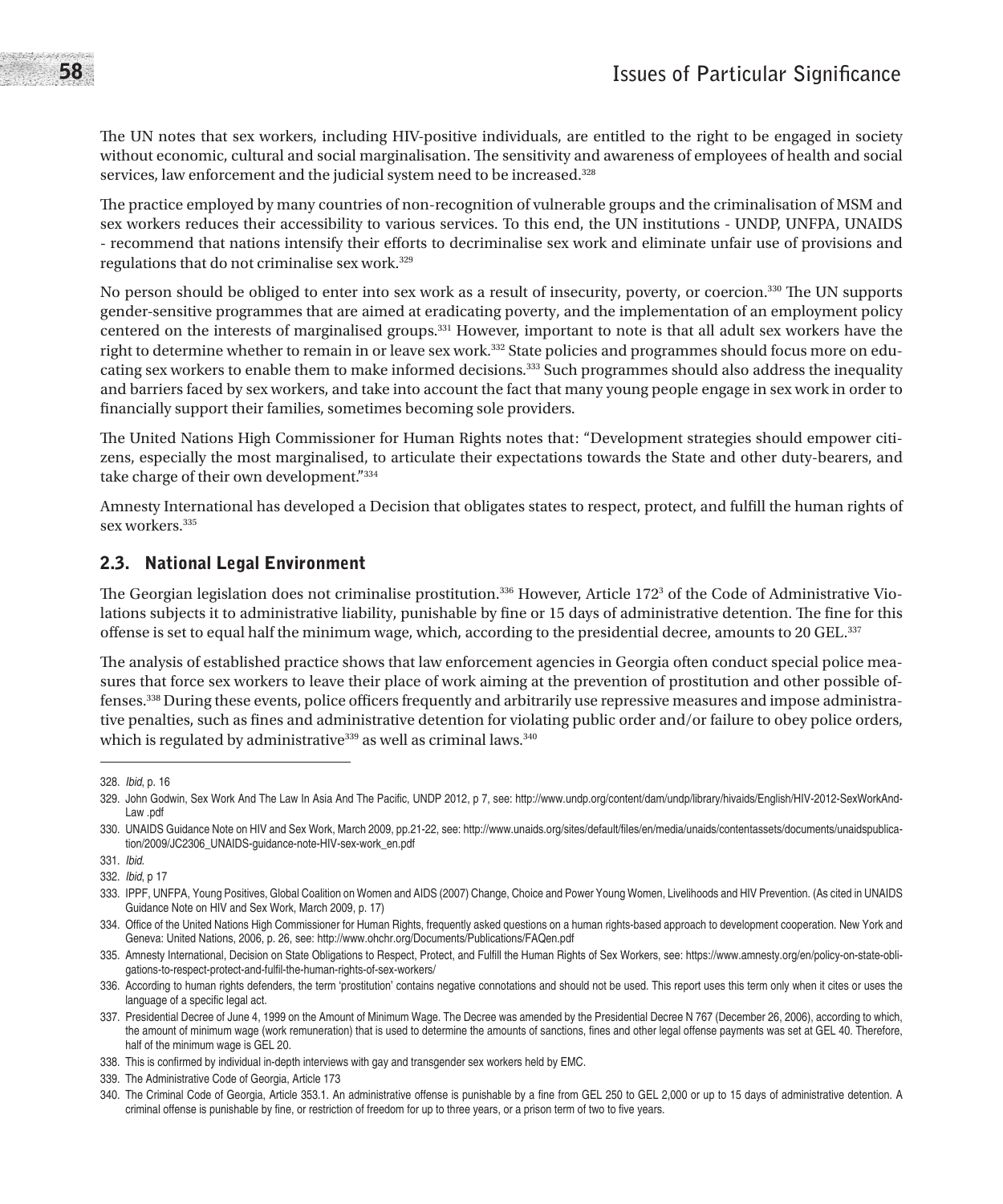## **Issues of Particular Significance** 59

In 2014, the Public Defender received repeated claims from transgender sex workers related to possible cases of pressure and homophobic attitudes from the police.<sup>341</sup> "They failed to understand why they were ordered by the police to leave their place of gathering, since they did not violate public order."342 The Patrol Police Department of the Ministry of Internal Affairs issued an explanation stating that the police routinely perform preventive measures in high-risk areas of Tbilisi, including in the area in the vicinity of the city circus.

Even though prostitution in itself is not criminalised, the use of a place of residence for the purpose of prostitution is punishable under the Criminal Code.343 Experts state that such crimes could contain signs of trafficking, therefore, police actions, such as routine patrolling of high-risk areas can sometimes be justified; however, the use of preventive mechanisms must also have strict limitations.344

EMC obtained information from respondents on cases of violence from third parties (customers, passers-by). Even though, in such cases, sex workers contact the police, response is ineffective. An overwhelming majority of respondents negatively evaluate the role of law enforcement representatives in the prevention of violence. The respondents claim that not a single crime committed against them has been qualified as a hate crime. In addition, the majority of transgender sex workers report that they are not granted victim status due to their gender identity, which points to a discriminatory attitude of law enforcement officers towards gay/MSM and transgender sex workers.

#### **2.3.1. Access to Healthcare Services, Prevalence and Prevention of HIV/AIDS**

Georgia belongs to the group of countries with low prevalence of HIV/AIDS, which is estimated at 0.07% of the adult population.345 However, over the years, the number of infected people in risk groups has increased substantially, putting Georgia at high risk of an HIV epidemic.346 Groups, such as men who have sex with men (MSM), injecting drug users (IDUs), and female sex workers are especially vulnerable to an epidemic.347 The Georgian government is funding HIV prevention programmes for high-risk groups of MSM, IDUs, and commercial sex workers within the National HIV/AIDS Strategic Action Plan for 2011-2016.348

The WHO monitoring of the implementation of the National HIV/AIDS Strategic Action Plan has identified weaknesses of the aforementioned programme, largely related to the identification and treatment of risk groups.349 WHO recommends that Georgia examine the structural barrier to seeking treatment, which requires more information and de-stigmatisation education in the healthcare system.350

### 2.4. Conclusion

In terms of legal rights, transgender and gay sex workers are the most vulnerable group within the LGBTI community. This group is marginalised by the state, family, society, and law. The street is often the only place where they can express themselves,351 albeit under the circumstances of permanent and continuous oppression.

<sup>341.</sup> The Public Defender's Parliamentary Report, 2014, pp. 693-694

<sup>342.</sup> *Ibid*.

<sup>343.</sup> The Criminal Code of Georgia, Article 254

<sup>344.</sup> Individual in-depth interview with Giorgi Gotsiridze, GYLA, 25.09.2015

<sup>345.</sup> World Health Organization, HIV/AIDS treatment and care in Georgia, Evaluation report 2014, p. 2, see: http://prncdc.ge/sites/default/files/HIV-AIDS-treatment-and-care-in-Georgia.pdf

<sup>346.</sup> *Ibid*.

<sup>347.</sup> A Brief Overview of HIV Policy, NO. 1|30 June 2014, see: http://www.geovouth.ge/upload/files/GHPP\_Policy\_brief\_\_Georgian\_July\_2014.pdf

<sup>348.</sup> Georgia National HIV/AIDS Strategic Plan for 2011-2016, August 2010, see: http://ecuo.org/media/filer\_public/2013/01/11/2010geohiv-aidsnsp2011-1016october202c2010. pdf

<sup>349.</sup> World Health Organization, HIV/AIDS treatment and care in Georgia, Evaluation report 2014, see: http://prncdc.ge/sites/default/files/HIV-AIDS-treatment-and-care-in-Georgia. pdf

<sup>350.</sup> *Ibid*, p 11

<sup>351. &</sup>quot;When I was engaged in commercial business, so to speak, I felt comfortable inside and out... Yes, there was pressure, violence, I was all torn up, but apart from that I was comfortable, [...] where I work now I feel uncomfortable… I don't wear heels, I don't wear a dress, I don't wear makeup [...] I have to act masculine when I have absolutely no desire to, but in order to survive, provide for my family and be more or less well, I have to shift from my comfort zone into a zone of discomfort." (a transgender woman) a focus group with transgender people, 17.07.2015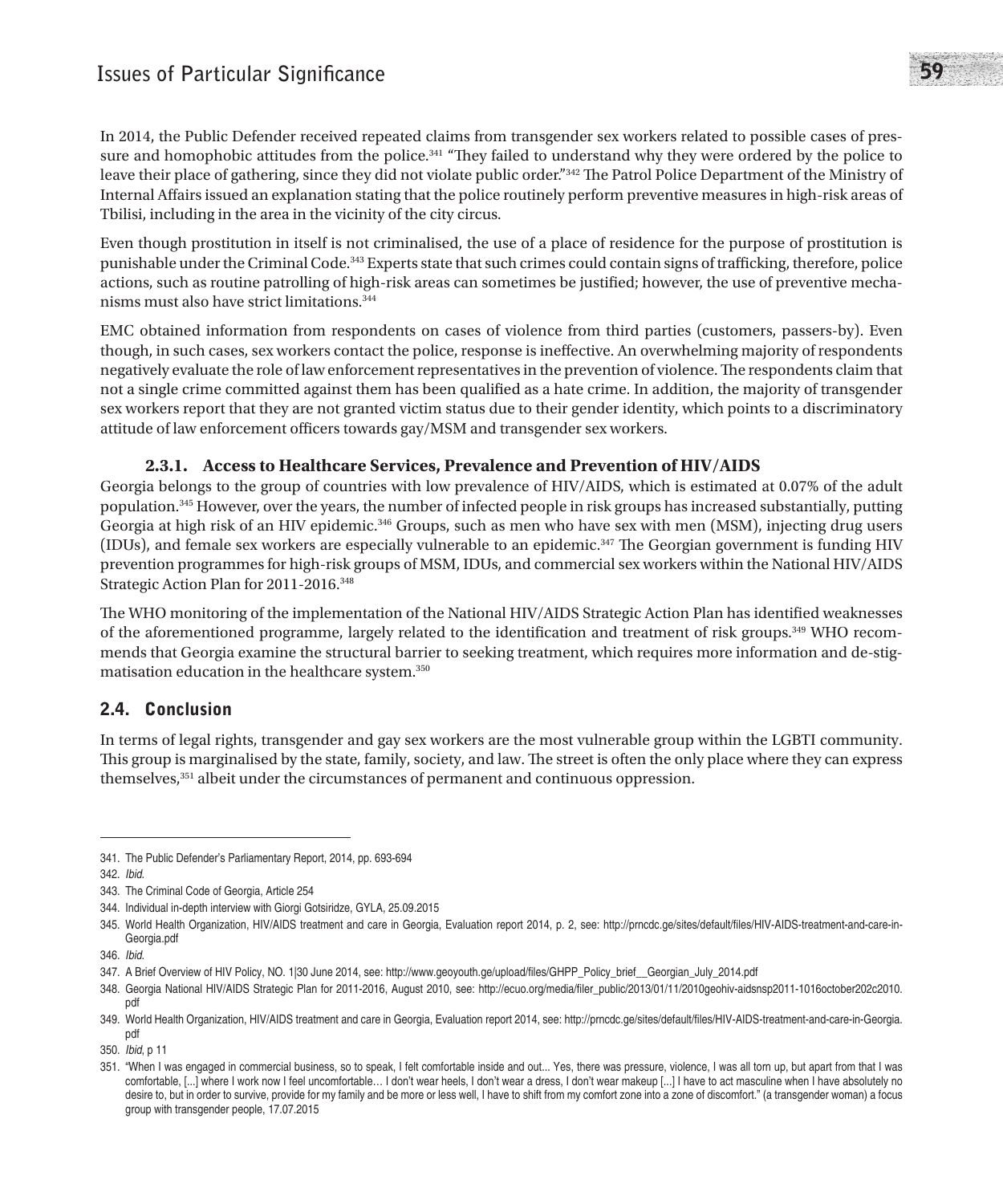The state fails to respond to cases of third party violence against this group in a timely, effective, and adequate manner. Moreover, the state itself is often the oppressor, resorting to violence and discrimination of sex workers. This calls into question the entire law enforcement system and portrays it as the main source of discrimination, homophobia and transphobia.

## 3. LGBTI Persons in the Penitentiary System

## 3.1. Problem Description

The results of homophobia and transphobia can be seen most clearly in the hierarchical distribution and class division of the penitentiary system. Violence in such a system is structural in nature. All actors of the system oppress members of the LGBTI community based on the established norms and culture. In fact, they establish their authority through the practice of continuous abuse.

The practice of inmate segregation in Georgian prisons, which the government justifies by the need to protect certain individuals, gives rise to new instances of marginalisation, without any possibility of re-socialisation. The practice of segregation, which in reality should ensure security, raises the risks for psychological and physical (including sexual) violence in the Georgian penitentiary system. This in turn may lead to self-destructive behaviour in prisoners, including suicide. This is further exacerbated by the state's unwillingness to recognise the grave human rights situation of the LGBTI community, which leaves segregated and discriminated prisoners without any effective means of protecting their rights or restoring their legal status.

In order to combat this systemic inequality, the state needs to introduce an effective, research-based policy that will expose integral causes of oppression and discrimination through multidisciplinary methods, and elaborate measures to be implemented in the future.

## 3.2. International Standards

Provisions guaranteeing the protection of dignity and security of persons deprived of liberty as well as provisions prohibiting torture and inhuman treatment are enshrined in a number of international instruments,<sup>352</sup> including the International Covenant on Civil and Political Rights, which states that "all persons deprived of their liberty shall be treated with humanity and with respect for the inherent human dignity."<sup>353</sup> According to Article 7 of the Covenant, "no one shall be subjected to torture or to cruel, inhuman or degrading treatment or punishment." A similar provision is also included in Article 3 of the European Convention on Human Rights, according to which, the prohibition of torture is an absolute right, the violation of which cannot be justified under any circumstances.

In addition to the above, the Yogyakarta Principles also include the principle of protection of the dignity of LGBTI prisoners, and urge all states to avoid further marginalisation of prisoners based on their sexual orientation and gender identity.354

According to the UN document, the classification and placement of LGBTI prisoners must be carried out in a way that best guarantees their safety. In other words, LGBTI inmates must not be placed in cells together with individuals who may jeopardise their security.355 Therefore, state programmes must consider incorporating so-called 'protective segregation' or protective custody to be used at an inmate's request or by the prison administration based on risk assessment.356

<sup>352.</sup> The UN General Assembly, Standard Minimum Rules for the Treatment of Prisoners, Paragraph 6 (1); 9 (2); Also, the European Prison Rules, Recommendation Rec (2006) 2 of the Council of Europe Committee of Ministers, Article 18, Paragraph 6-7.

<sup>353.</sup> Article 10.1.

<sup>354.</sup> The Yogyakarta Principles, N9.

<sup>355.</sup> United Nations Office On Drugs And Crime (Unodc) Handbook On Prisoners With Special Needs, Criminal Justice Handbook Series, 2009. p. 115, see: https://www.unodc.org/ pdf/criminal\_justice/Handbook\_on\_Prisoners\_with\_Special\_Needs.pdf

<sup>356.</sup> *Ibid*, p. 116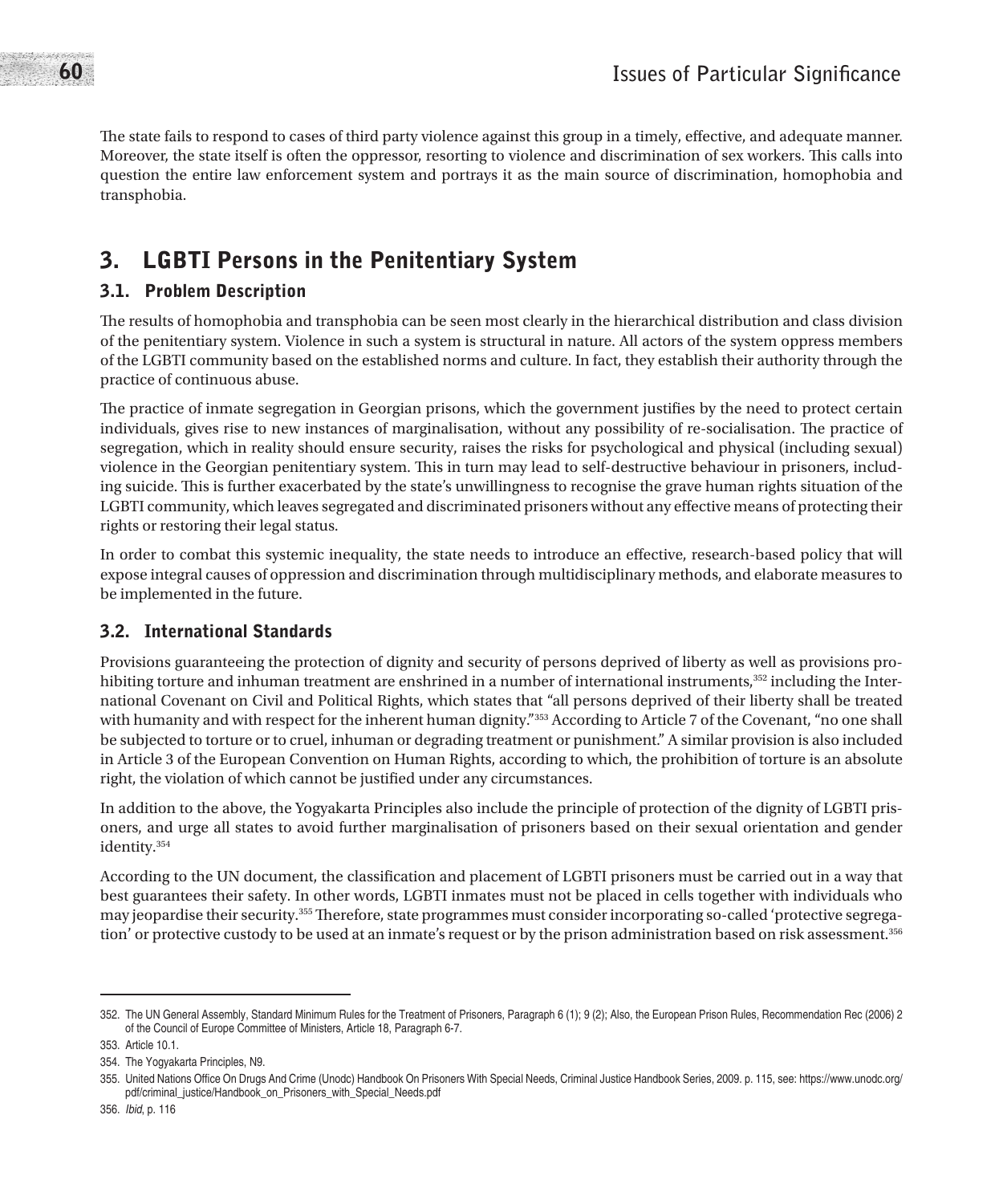The ECHR, like international instruments, considers protective custody to be a legitimate measure in case of LGBTI prisoners. For example, in the case of *Stasi v. France,*357 the ECHR did not find a violation of Article 3 of the Convention, since the prison administration had used all possible measures in order to protect the inmate from violence based on sexual orientation. The Court rendered a different decision in the case of *X v. Turkey*. This case was of critical importance, since it was the first instance the ECHR had found a violation of Article 3 together with Article 14 of the Convention, linked to an individual's sexual orientation. According to the case, the applicant was a 23-year-old gay prisoner, who had requested transfer to a different cell after being subjected to harassment and intimidation from his heterosexual cellmates based on his sexual orientation. Despite the applicant's request to be transferred to a prison cell with other gay prisoners, he was placed in solitary confinement. The ECHR stated that even though there was some basis that required protective measures, it did not suffice to justify the applicant's complete exclusion from the prison community. Therefore, the Court found a violation of Article 3 of the Convention, since the applicant's placement in solitary confinement had caused him physical and mental suffering and violated his dignity. As for Article 14 of the Convention, the Court stated that the defendant was unable to convince the Court that the complete isolation of the applicant was done for the dominant purpose of ensuring his security. The ECHR concluded that the principal reason for the prisoner's exclusion was in fact his sexual orientation.

#### **3.2.1. Placement Issues of Transgender and Intersex Prisoners**

Decisions on the classification/placement of transgender and intersex people in penitentiary institutions must be made on a case-by-case basis.358 The allocation of prisoners based on their biological sex increases the risk of their exposure to physical harm and promotes their extreme vulnerability.359

It must be emphasised that it is impossible to provide comprehensive, categorical guidance on the allocation of transgender and intersex people in prisons, since these statuses include a wide range of variations and physical characteristics that cannot be subject to a single universal procedure. Therefore, it is crucial that decisions on allocation are taken with the consideration of the prisoner's individual wishes.<sup>360</sup>

## 3.3. National Legal Environment

In Georgia, prisoner rights and duties, as well as their treatment, are regulated by the Prison Code, stating that "the enforcement of detention and imprisonment in Georgia is performed on the basis of principles of legality, humanism, democracy, equality before the law, and individualization of punishment."361 The state ensures the protection of the legal rights and freedoms, as well as the legal, social, and private security of the accused and the convicted, and enforces their detention and imprisonment.<sup>362</sup>

The Georgian government has approved the 2015-2016 Action Plan for the Prohibition of Torture and Inhuman and Degrading Treatment. The Action Plan contains specific measures for ensuring the protection of prisoners from torture (para. 1.7.), including setting into motion further organisational and institutional measures in order to respond to the needs of vulnerable groups (para. 1.7.2.). However, the Action Plan does not list the Ministry of Corrections as one of the institutions tasked with carrying out these measures. In fact, no measures aimed at improving the situation of vulnerable groups have been carried out so far. In order to increase the visibility of the LGBTI group, it is essential that the Action Plan also separately mention their needs and the risks of violence they face. By doing so, the state would demonstrate its readiness to pay separate attention to the inmates that are constantly exposed to violence and discrimination.

<sup>357.</sup> ECHR Judgment on *Stasi v. France* (application no. 25001/07), see: http://hudoc.echr.coe.int/eng?i=001-107134

<sup>358.</sup> Transgender Prisoners, Identity, and Detention: Policy Recommendations Human Rights Watch March 1, 2006, p.5, see: http://outcast-films.com/films/cu/transgender\_prisoners.pdf

<sup>359.</sup> United Nations Office On Drugs And Crime (Unodc) Handbook On Prisoners With Special Needs, Criminal Justice Handbook Series, 2009. Pg. 115-116, see: https://www. unodc.org/pdf/criminal\_justice/Handbook\_on\_Prisoners\_with\_Special\_Needs.pdf

<sup>360.</sup> *Ibid*.

<sup>361.</sup> Article 1.2.

<sup>362.</sup> Article 13.1.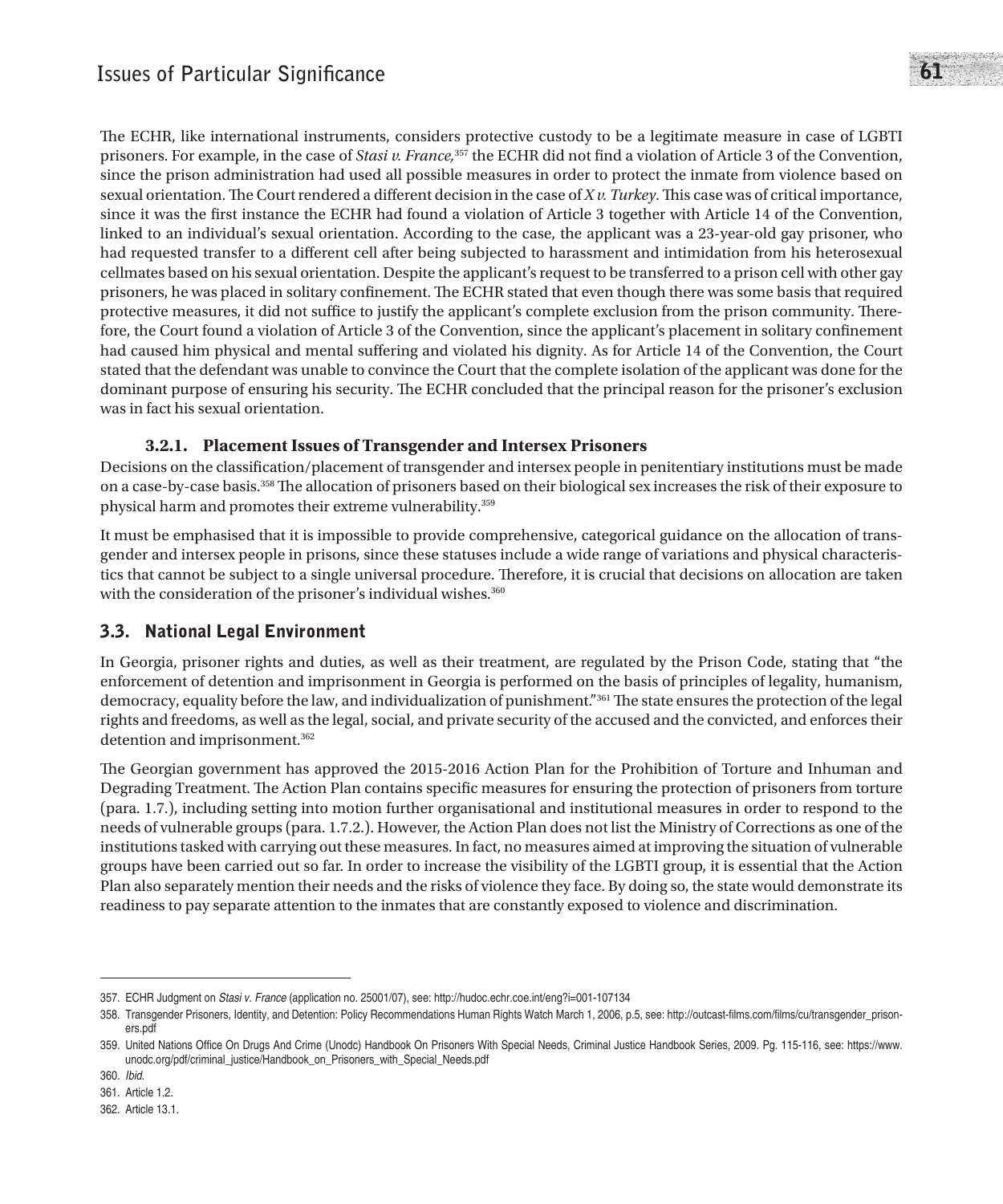#### **3.3.1. Protection of Personal Data of Prisoners**

In Georgia, personal data is protected on the basis of the Law on Personal Data Protection, which forbids the processing of special category data,<sup>363</sup> except under extraordinary circumstances.<sup>364</sup>

The rules for registering and processing personal data are also determined by special bylaws, in particular, Decree N82 of the Minister of Corrections on the Approval of the Rules for Managing the Registries and Personal Cases of Accused/ Convicted Persons, according to which, case management is performed by special registry departments in each relevant institution.365 According to the Decree, each case file of an accused/convicted person consists of two parts and its registration takes place according to an established sample.366 It must be noted that the Decree does not impose any prohibitions on the storage and processing of certain categories of personal information, thus creating risks for proper protection of personal data in closed systems.

In 2015, a new Law on the Special Prison Service was adopted. One of the main objectives of this law is providing penitentiary institutions with information and analytical software, data processing and analysis, and the maintenance of registries and personal files of the accused/convicted persons.367 The law has set up an Analytical Department under the Special Prison Service.368 The statute for this department has been approved by Decree N56 of the Minister of Corrections<sup>369</sup>

According to experts, the new law creates even more ambiguity in terms of personal data protection, since it gives broad powers to the Analytical Department to process any information, without specifying the type.370

#### **3.3.2. Analysis of Degrading Treatment and Segregation Practices**

Interviews with experts confirm the practice of segregation of inmates in prisons based on sexual orientation.<sup>371</sup> The main reason for segregation is an inmate's real or presumed sexual orientation, which forces the inmate to be placed at the lowest level of a prison's informal hierarchy, which is still maintained in the penitentiary system and continues to serve as the basis for the distribution of authority among prisoners. Gay and bisexual persons and MSM hold the lowest and, therefore, the most disadvantaged position in this hierarchy, and are referred to using a derogatory term - 'katmebi' (chicken).

Apart from an individual's actual or presumed sexual orientation, the type of crime for which the individual is serving a prison sentence may also become the reason for being included in this group. A crime against sexual freedom and inviolability (Chapter XII of the Criminal Code) is one example. However, if the person has been subjected to an act of forced or symbolic sexual violence (referred to as "spoiling"), similar results ensue.<sup>372</sup>

A study conducted by Identoba (a total of 28 respondents, including 17 prisoners and 11 former prisoners) found that a set of unwritten rules are being observed in penitentiary establishments. According to these rules, the so-called "katmebi" ("chickens") and "kaibichebi" ("tough guys") cannot coexist in the same cell, eat food together, use the same tableware, or shake hands.<sup>373</sup> The study also found that most inmates referred to as "chickens" consider this segregation unfair. However, they also believe that managing a prison without the segregation is impossible. $374$ 

<sup>363.</sup> Data related to a person's racial or ethnic origin, political opinion, religious or philosophical beliefs, membership of professional organisations, health, sex life or criminal records, as well as biometric data that allows for a person's identification with the aforementioned characteristics.

<sup>364.</sup> The Law on Personal Data Protection, Article 6.

<sup>365.</sup> Decree #82 of the Minister of Corrections, 10 May 2011, on the Approval of the Rules for Managing the Registries and Personal Cases of the Accused/Convicted Persons, Article 5; 6.

<sup>366.</sup> *Ibid*, Article 12.3.

<sup>367.</sup> Article 5 (f) (g), see: https://matsne.gov.ge/ka/document/view/2835511

<sup>368.</sup> *Ibid*, Article 2.1.

<sup>369.</sup> Decree N56 of the Minister of Corrections, 25 June 2015, on the Approval of the Statute of the Analytical Department of the Ministry of Corrections, see: https://matsne.gov.ge/ ka/document/view/2885613

<sup>370.</sup> Article 10, 1, A

<sup>371.</sup> Identoba, individual in-depth interview with Nino Bolkvadze, 24/09/2015; Initiative for the Rehabilitation of Vulnerable Groups, interview with Anton Kelbakiani, 14/10/2015; National Mechanism of Prevention, interview with Nika Kvaratskhelia, 12/08/2015

<sup>372.</sup> Anton Kelbakiani, Criminal Subculture in the Penitentiary System

<sup>373.</sup> Nino Bolkvadze, Assessment of the Needs of MSM Prisoners in Georgian Correctional Facilities with respect to HIV Prevention, magazine 'May 17', p. 159

<sup>374.</sup> *Ibid*, p. 167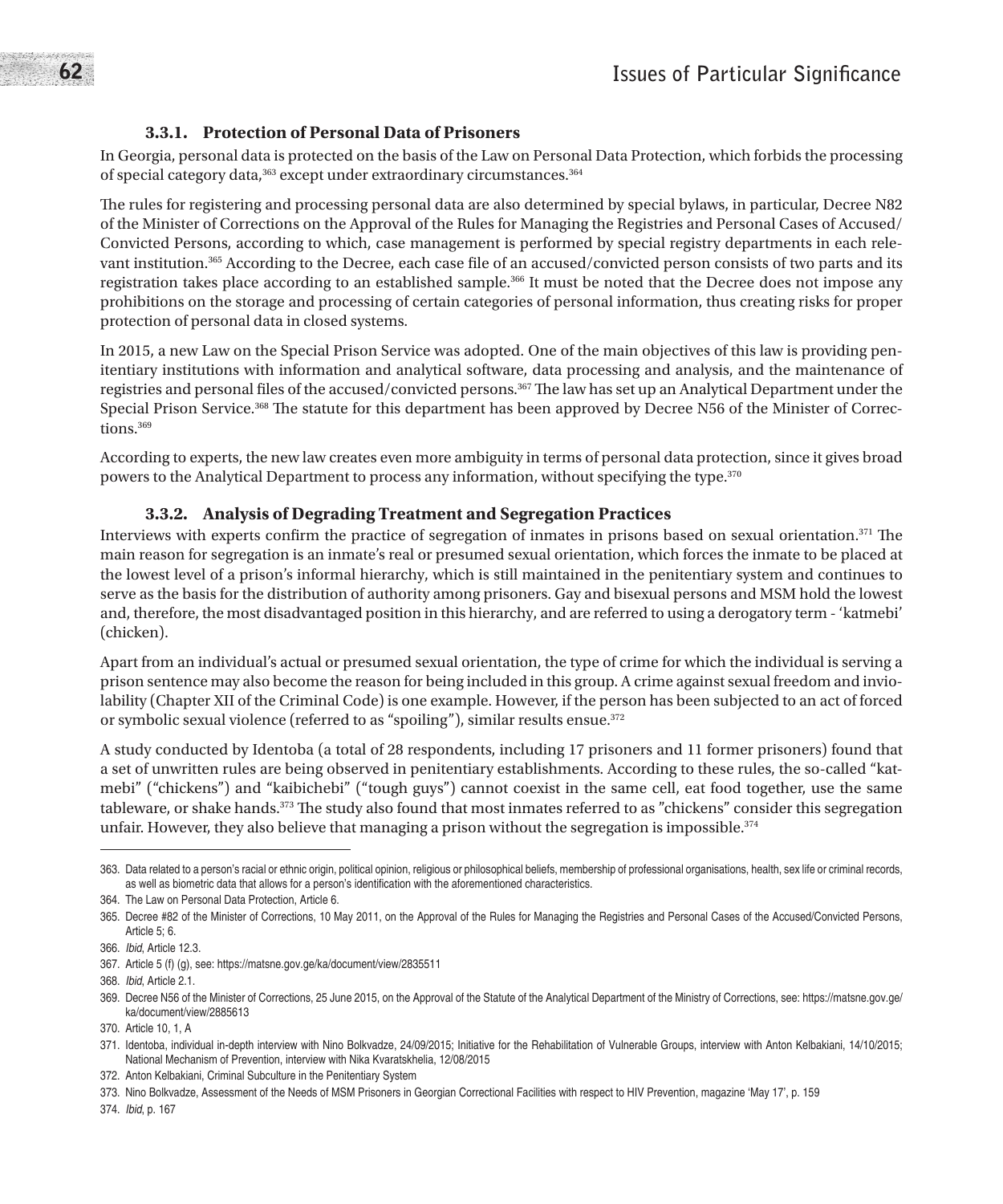The prison administration tends to be inactive in this process. In fact, the administration often shares the sub-cultural norms set by the dominant prisoners, and assumes the same discriminatory attitude.<sup>375</sup> "Identoba" respondents emphasise the need to strengthen prison administrations, since in their view, only the administration is able to gradually change the situation.

## 3.4. Conclusion

The institutional culture in penitentiary establishments, which reinforces and strengthens the hierarchical subculture, has a substantial negative impact on LGBTI prisoners, which can be identified by self-destructive behavior and suicide attempts, which becomes important when current security measures and suicide prevention programmes are ineffective.

It must be emphasised that the principal challenge in detention facilities is not protective segregation (separating a prisoner from the abuser in order to ensure the safety of the latter), but rather the discriminatory use of this segregation. As a result, the safety of LGBTI prisoners in the Georgian penitentiary system is ensured through their permanent marginalisation and at the expense of their dignity. This deprives them of the possibility to serve their sentence in a humane and violence-free environment, and, given the lack of personal data protection, also deprives them of any possibility of re-socialisation after having served their sentence.

The Georgian government must understand the responsibility that lies with prison administrations, and the necessity of transforming their sensitivity, knowledge and attitudes, which requires planning and in-depth work.

<sup>375. &</sup>quot;[The reasons may be that] first - [prison personnel] also believe that contact with these prisoners is inadmissible, and second - the fear that if the other prisoners witness it [interaction with disadvantaged inmates], they will no longer take [prison staff] seriously, and they are scared not to disrupt the balance too much and later not to sour relations with others, so that they don't have problems with management." In-depth interview with Tato Kelbakiani, Initiative for the Rehabilitation of Vulnerable Groups, 12/08/2015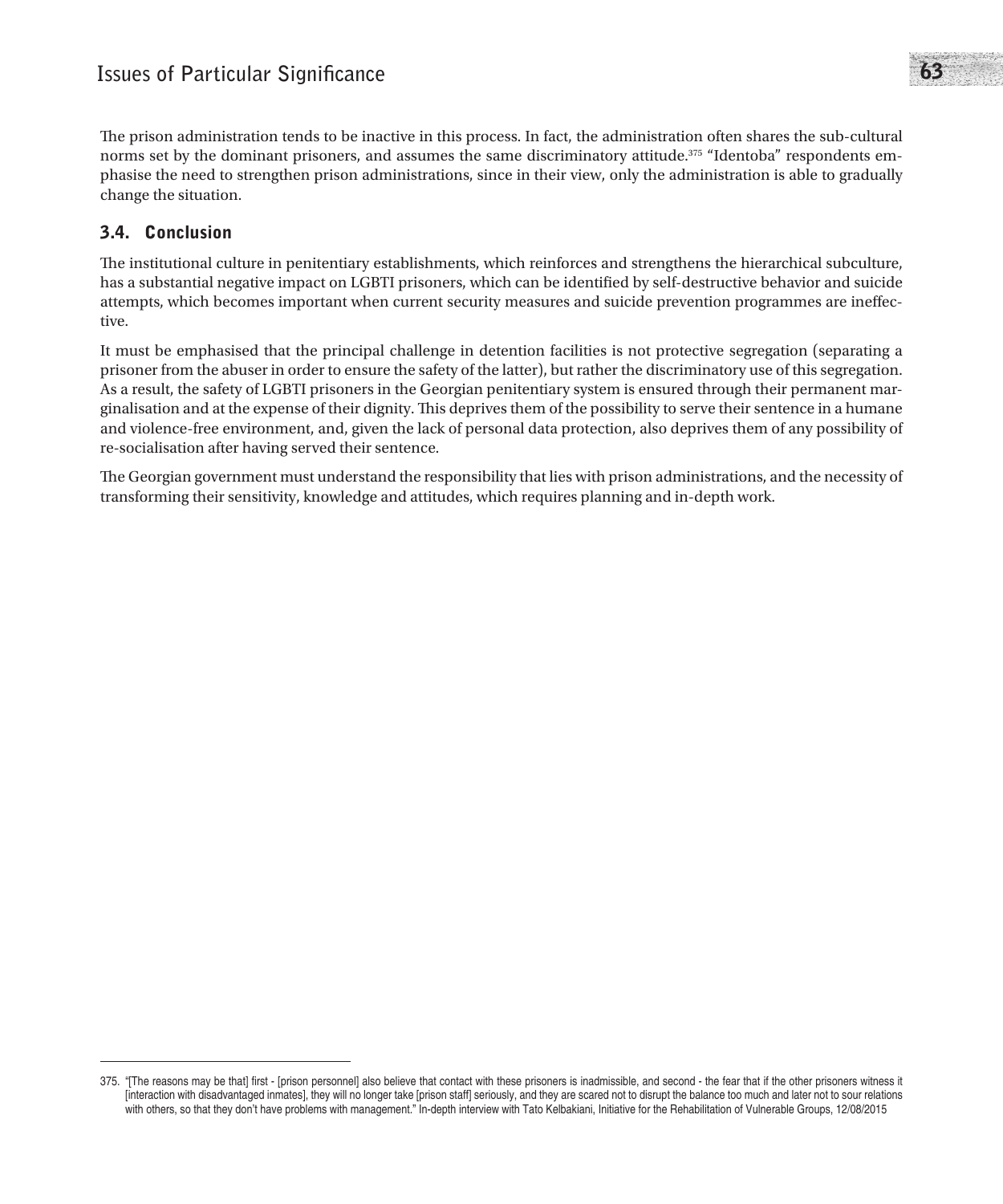# RECOMMENDATIONS

#### **For the Government of Georgia:**

- Include issues related to sexual orientation and gender identity (including Intersex-related issues) as a separate chapter in national action plans and strategies. The chapter should outline effective and comprehensive measures against violence, discrimination and unequal treatment towards LGBTI people;
- Regulate hate speech and religious neutrality, adopt relevant effective monitoring mechanisms and system of responsibilities, including in the Law of Georgia on Public Service.

#### **For the Parliament of Georgia:**

- Implement adequate amendments in the anti-discrimination legislation strengthening the Public Defender as a mechanism of legal protection and identifying effective moral remedy instruments through the courts. For this purpose, the Public Defender should be armed with the competence to sanction the perpetrator of discrimination through the court. The limitation period to appeal to the court on the cases of discrimination should be increased to allow simultaneous application of the Public Defender and the court as anti-discrimination mechanisms. In the cases of discrimination, private persons liability to submit information to the Public Defender should be determined;
- Include adequate amendments in labour legislation in order to clearly regulate discrimination and workplace harassment;
- Elaborate the code of ethics and relevant reaction mechanisms for the cases of usage of hate speech by members of parliament.

#### **For the Ministry of Internal Affairs and the Prosecutor's Office of Georgia:**

- • Take concrete and systemic steps to combat hate crimes, including measures to ensure correct qualification of offenses; including offenses based on SOGI and ensure effective, independent and timely investigation;
- Develop special guidelines on the identification of hate crimes and methodological orientation of investigation;
- Ensure relevant qualification of hate crimes and identification of discriminative motives in the cases;
- Establish a special unit, equipped with competent staff with relevant knowledge and sensitivity, to work separately on hate crimes;
- Establish/refine the statistical database and methodology on hate crime;
- Ensure the protection of the safety of sex workers and eliminate the existing repressive and discriminative police practices;
- Take effective measures to identify, prevent, and eliminate domestic violence towards LGBTI persons;
- Identify SOGI motives in domestic violence cases and adequately reflect them in statistical data.
- Ensure effective and timely investigation of the cases of violence during the gatherings of LGBT community members and activists on May 17, 2012 and 2013, as well as the facts of violence related to these events.

#### **For the Chief Prosecutor's Office**

- Ensure the preparation and publication of comprehensive guideline on the fight against hate-motivated crimes;
- Create a specialized unit/department to fight against hate-motivated crimes;
- Ensure systemic and consistent training of the personnel of the Prosecutor's Office on the issues of SOGI, hate-motivated crimes and prohibition of discrimination;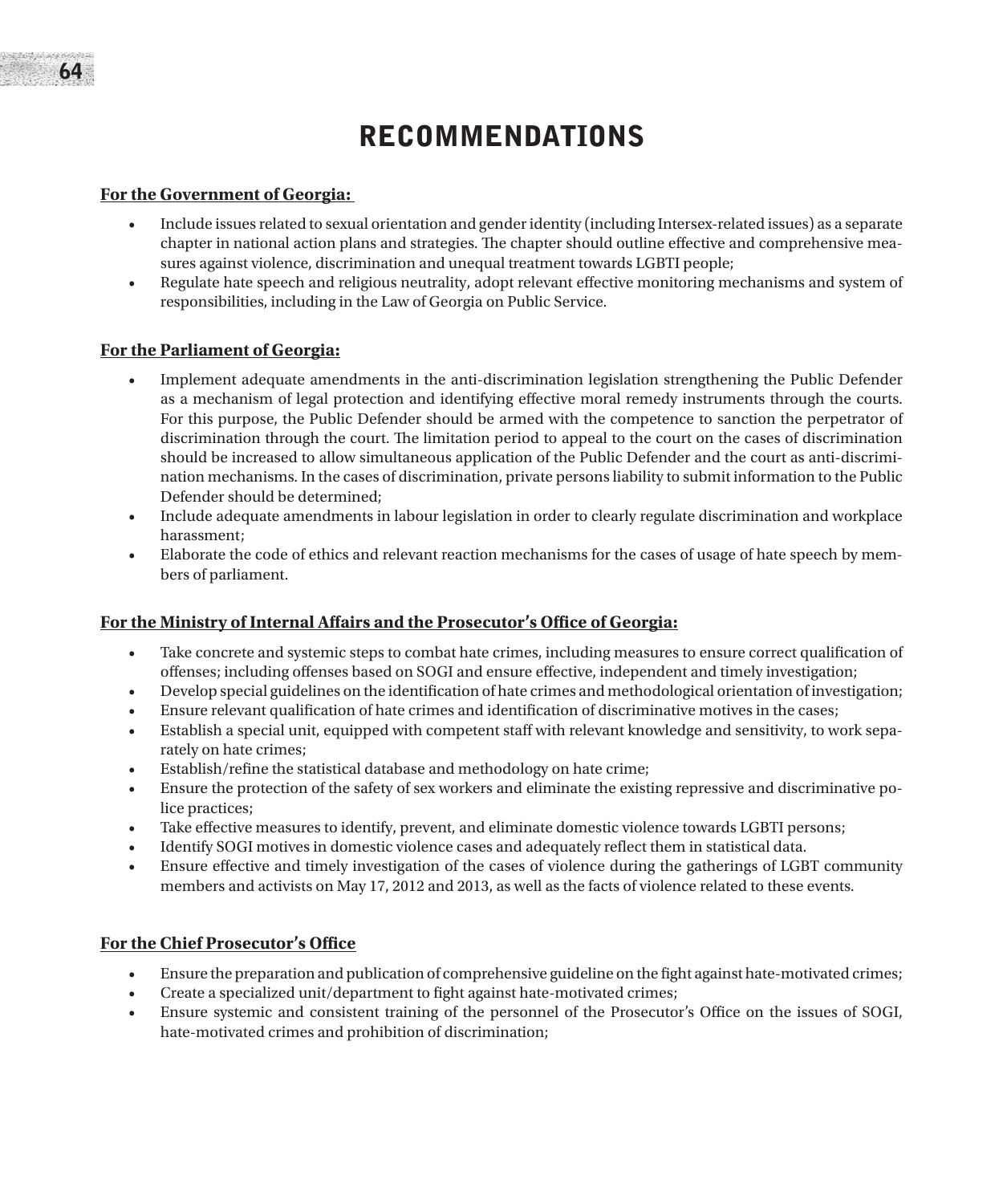#### **For the Ministry of Education and Science of Georgia:**

- Create unified anti-bullying policies, strategy documents, and methodology for maintaining statistical data;
- • Use effective and proactive monitoring mechanisms to identify the facts of bullying and discrimination in public schools;
- Ensure access to support services for students/pupils who are victims of homophobic and transphobic bullying;
- Systematically train teachers on issues of gender identity and sexual orientation;
- Comprehensively and systemically revise educational materials/curricula to identify examples of gender stereotyping or discrimination;
- Refine teacher accountability mechanisms;
- Ensure relevant reflection of information on sexual orientation, gender identity and sex characteristics in educational materials.

#### **For the Ministry of Labour, Health, and Social Affairs of Georgia**

- • Work in coordination with the Ministry of Education and Science, in order to ensure the review of medical education materials that include discriminatory and homophobic/transphobic terms and definitions;
- • Ensure the regulation of medical transition so that transgender persons have access to comprehensive medical service in compliance with international standards;
- Take effective steps to cover the transition process of transgender persons through public health insurance;
- Coordinate with the Ministry of Justice to implement new administrative practices, based on which transgender persons are not required to be subject to medical/surgical intervention;
- Refine the teaching methodology and guidelines related to intersex persons, so that any stigmatisation of the group is avoided;
- Research and analyse the practices of medical treatment of intersex persons;
- Ensure legislative prohibitions of "conversion therapy" related to sexual orientation;
- Identify the needs of LGBTI persons in state social policies and plan relevant response mechanisms;
- Ensure quick and efficient mechanisms to provide accommodation to victims of SOGI-based domestic violence, taking into account the needs of LGBTI persons;
- Plan effective steps to study the root causes of homelessness and identify risk groups, necessarily ensuring the inclusion of LGBTI groups;
- Take timely, effective, and comprehensive measures related to the right to adequate housing for homeless persons, in coordination with other agencies, including local municipalities;
- Establish shelters, taking into account the needs of each group, especially LGB, transgender, and intersex persons.

#### **For the Ministry of Corrections of Georgia:**

- Ensure systemic training of persons employed in the penitentiary system on the issues of sexual orientation, gender identity, and sex characteristics;
- Take effective steps for the protection of personal information of individuals placed in detention facilities;
- Take effective steps to diminish existing prison hierarchies and criminal subculture in the penitentiary system;
- Ensure the protection of the safety of LGBTI inmates and eliminate their unjustified segregation.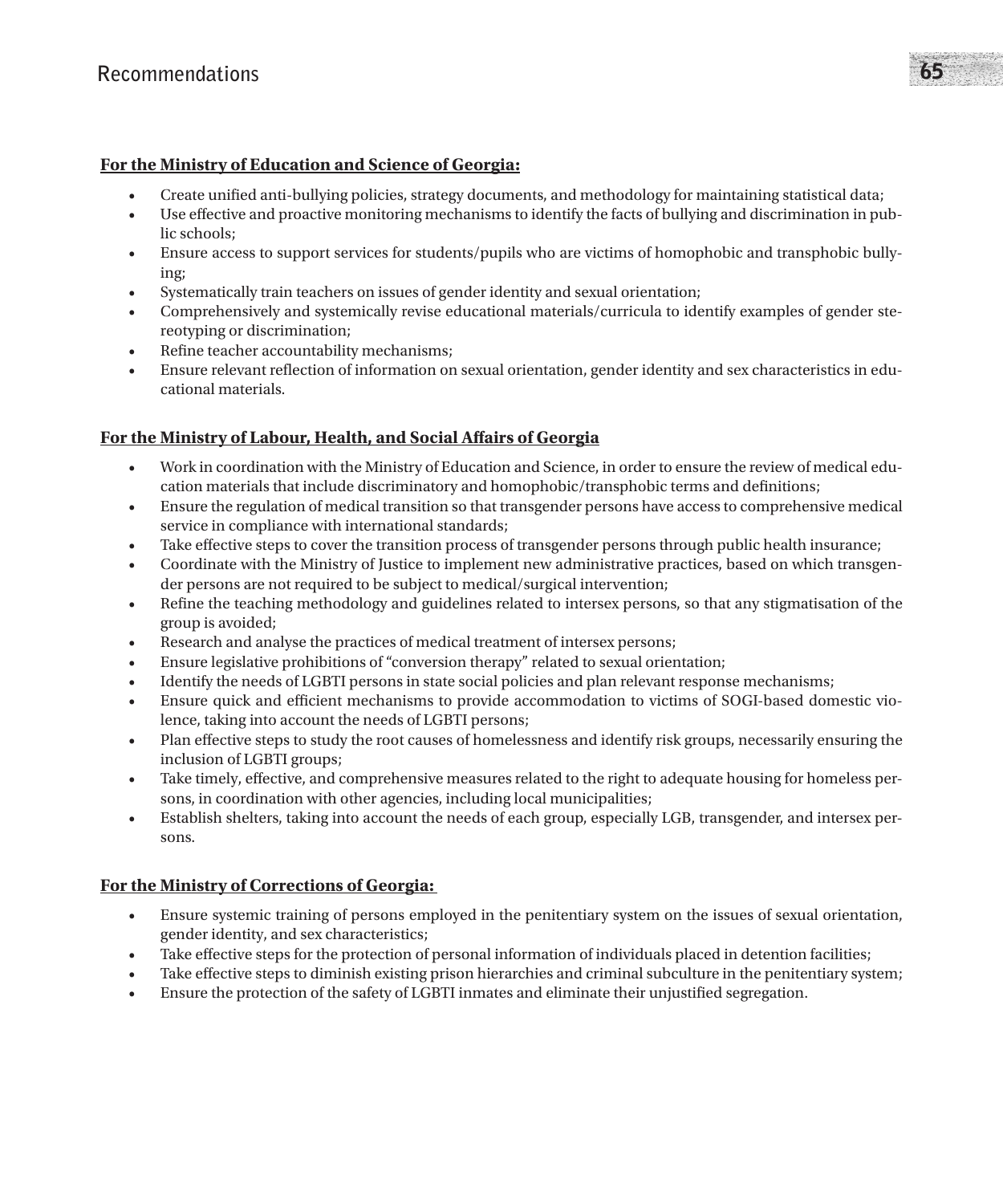# ADDITIONAL INFORMATION

## 1. Reports and recommendations issued by international and regional organisations

### 1.1. The US Department of State Report on Georgia

In early 2016, the US Department of State published a report on Human Rights Practices for 2015 in Georgia. The report contains a separate chapter on sexual orientation and gender identity-based violence, discrimination and other degrading treatment practices, and positively assesses the recent legislative amendments, including making hate motive an aggravating circumstance in the Criminal Code. However, the report highlights the lack of effective implementation of the provisions<sup>376</sup>, which is partly attributed to a lack of political will to confront such criminal acts, as well as insufficient police training.

The report reviews existing prejudices about LGBTI persons in society, which force LGBTI community members to hide their sexual orientation to protect themselves from violence and harassment. This issue is also related to a lack of confidence in and fewer referrals to police regarding cases of discrimination and violence, which, in turn, is triggered by a fear of homophobic backlash by police officers and threats to reveal personal information about the LGBTI victims.377

The US State Department report also focuses on the first instance judgment with regard to the case of the murder of a transgender woman, Sabi Beriani, where the defendant's actions were considered as "necessity defence".378 The report notes the activists' concern regarding crimes against LGBTI persons, since the acquittal verdicts as well as disproportionately light sentences imposed on defendants have a negative impact on the LGBTI community. The absence of state accountability, and a sense of impunity, even in "the most obvious cases of homophobic and transphobic crimes", undermines the motivation of LGBTI victims to appeal/ report crimes to law enforcement agencies, the Public Defender, and NGOs379.

### 1.2. ECRI Report on Georgia

On March 1st 2016, the Council of Europe's European Commission against Racism and Intolerance (ECRI) published a report on Georgia, where the Commission focuses on the systemic shortcomings of state policy against homo/transphobic crimes. The report notes that violence against LGBTI persons is essentially a large-scale problem and has been manifested in attacks in public and private spaces, as well as in restrictions on the freedom of assembly and activities aimed against non-governmental organisations. The Commission notes that due to the homo/transphobic climate in the Georgian society, LGBTI community members, who are subject to violence, frequently refrain from referring to law enforcement agencies owing to the danger of disclosing the victims' sexual orientation and gender identity, lack of support, repression, and in many cases, discriminatory attitude of the police.<sup>380</sup>

ECRI asserts that State response to hate motivated crime is not adequate. The report emphasises the dysfunctional nature of Article 53, paragraph  $3<sup>1</sup>$  of the Criminal Code of Georgia and notes that no cases have been qualified under this Article, in spite of the presence of a clear motive.381 According to the report, law-enforcement agencies did not respond to group attacks against LGBTI persons with adequate measures, which would lead to the punishment of the perpetrators and prevent any similar incidents.382 Accordingly, the Commission calls on the government to carry out in-depth moni-

382 Para. 73

<sup>376</sup> Georgia- Country Reports on Human Rights Practices for 2015 United States Department of State, Bureau of Democracy, Human Rights and Labor, p. 45, see: http://www. state.gov/documents/organization/253061.pdf

<sup>377</sup> Ibid.

<sup>378</sup> Ibid. p. 46 379 Ibid.

<sup>380</sup> The European Commission against Racism and Intolerance report on Georgia (fifth monitoring cycle) Adopted on December 8, 2015, published on March 1, 2016, para. 53, see: https://www.coe.int/t/dghl/monitoring/ecri/Country-by-country/Georgia/GEO-CbC-V-2016-002-ENG.pdf

<sup>381</sup> Para. 63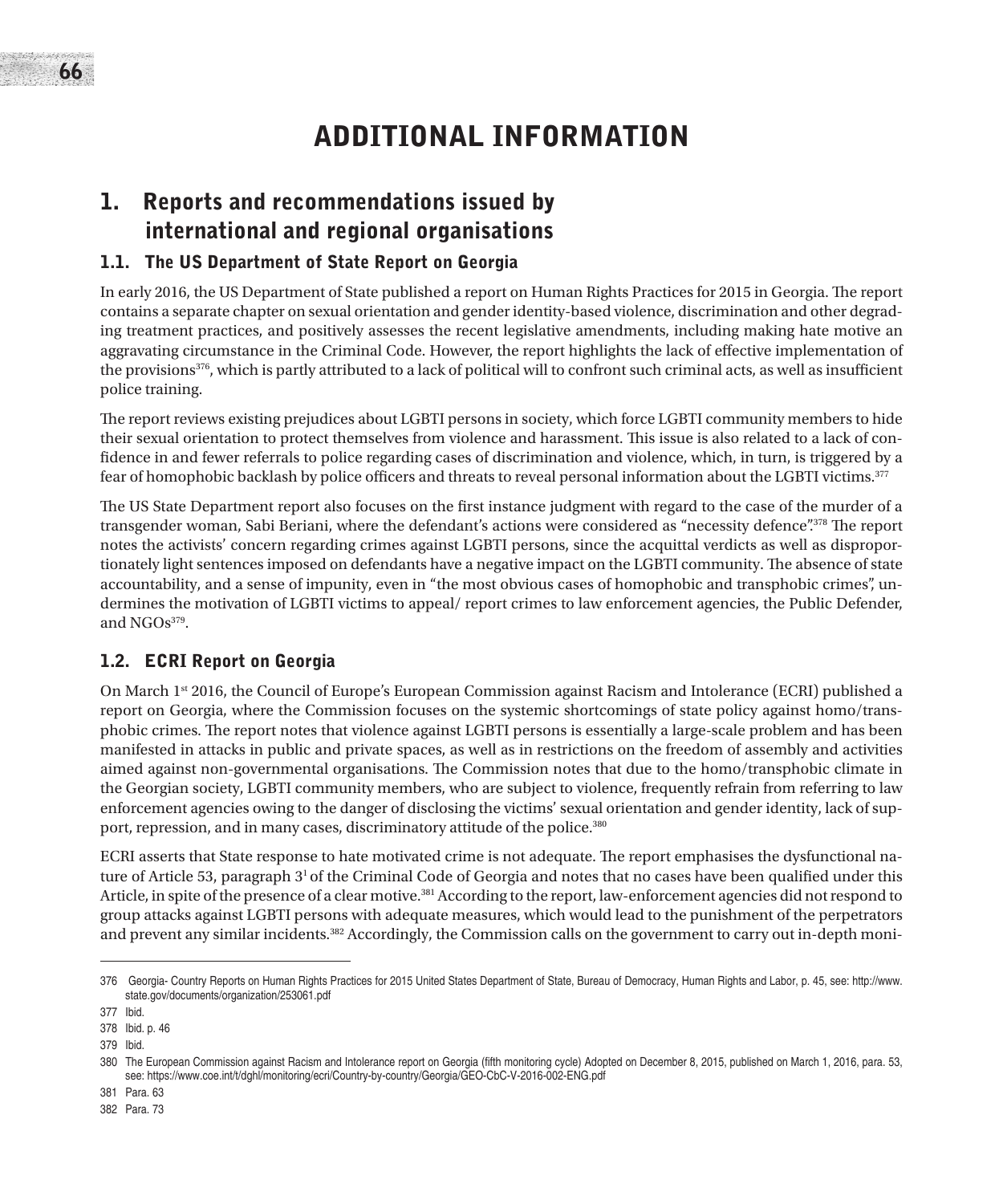## **Additional Information** 67

toring of the methods applied by police in the investigation and identification of possible hate motive. As an additional recommendation, the report advises the courts to discuss motive at the beginning of the trial.<sup>383</sup>

The Commission proceeds to point to the insufficiency of activities aimed at raising awareness regarding the designation of hate motive as an aggravating circumstance in the Criminal Code, and recommends to the Government to inform the general public about bias-motivated incidents as criminal conduct and to encourage victims to lodge complaints in such cases. The Commission particularly highlights the educational environment, and calls on the Government to carry out awareness-raising programmes in schools and universities to overcome existing homo/transphobic hate.<sup>384</sup>

ECRI emphasises insufficient training for judiciary and law enforcement officers, as well as prosecutors working under the Ministry of Internal Affairs and recommends that the state improve and scale up training activities for the judge corps and law enforcement agencies. Moreover, in order to improve the effectiveness of the trainings, ECRI also calls on the authorities to conduct periodic impact assessments and adjust the activities as necessary.<sup>385</sup>

In order to promote the institutional combat against hate motivated crimes, ECRI clearly indicates that the Government should set up a specialised unit within the Ministry of Internal Affairs, which will deal specifically with homo/transphobic crime. In the process of establishing this unit, the State should ensure the involvement of relevant experts, the Public Defender, NGOs and international organisations.386

The Commission criticises the May 17, 2013 (IDAHOT) events, and notes that, despite the fact that government officials condemned the violent acts, their public statements did not call for tolerance and respect for LGBT persons. In some cases, LGBT organisations were portrayed as instigators and blamed for the violence that took place.<sup>387</sup>

The Commission asserts that such statements containing hate speech and rhetoric are inherently problematic and notes that the extent of hate speech against LGBT persons is wide and includes insults, as well as hateful comments expressed by politicians, journalists or the Georgian Orthodox Church.<sup>388</sup>

ECRI stresses the insufficiency of actions undertaken by the state to overcome homo/transphobic and recommends that the Parliament elaborate a norm prohibiting homo/transphobic assault, and equip it with specific enforcement measures and/or sanctions, which can be employed in case of violation of the requirement. ECRI also notes that all political parties should take a firm stance against homo/transphobic discourse.389

## 1.3. Universal Periodic Review (UPR)

Under the framework of the 31<sup>st</sup> session of the Human Rights Council's (HRC) Universal Periodic Review (UPR), the Georgian government presented a final statement, which included answers in relation to the acceptance of the recommendations that the State required time to elaborate on.390 According to the UN Universal Periodic Review (UPR) Working Group report published on February 23, 2016,<sup>391</sup> Georgia accepted all key recommendations, including on the effective implementation of anti-discrimination legislation and strengthening of existing legal remedies. Georgia adopted all major recommendations from Sweden,<sup>392</sup> regarding amendments to the Law on the Elimination of All Forms of Discrimination and granting the Public Defender the right to impose fines and other sanctions (118.2).

By accepting these recommendations, on the one hand, Georgia admitted the inefficiency of the anti-discrimination mechanism and its weak functions, and, on the other hand, the State pointed out in its oral report that issues regarding

389 Para. 46

<sup>383</sup> Para. 62

<sup>384</sup> Para. 70

<sup>385</sup> The European Commission against Racism and Intolerance report on Georgia (fifth monitoring cycle) Adopted on December 8, 2015, published on March 1, 2016, para. 67, see: https://www.coe.int/t/dghl/monitoring/ecri/Country-by-country/Georgia/GEO-CbC-V-2016-002-ENG.pdf

<sup>386</sup> Para. 68

<sup>387</sup> Para. 72

<sup>388</sup> Para. 35

<sup>390</sup> See: https://emc.org.ge/2015/12/04/upr-srhr/

<sup>391</sup> See: http://www.ohchr.org/EN/HRBodies/UPR/Pages/GESession23.aspx

<sup>392</sup> See: Ibid. Para. 118.2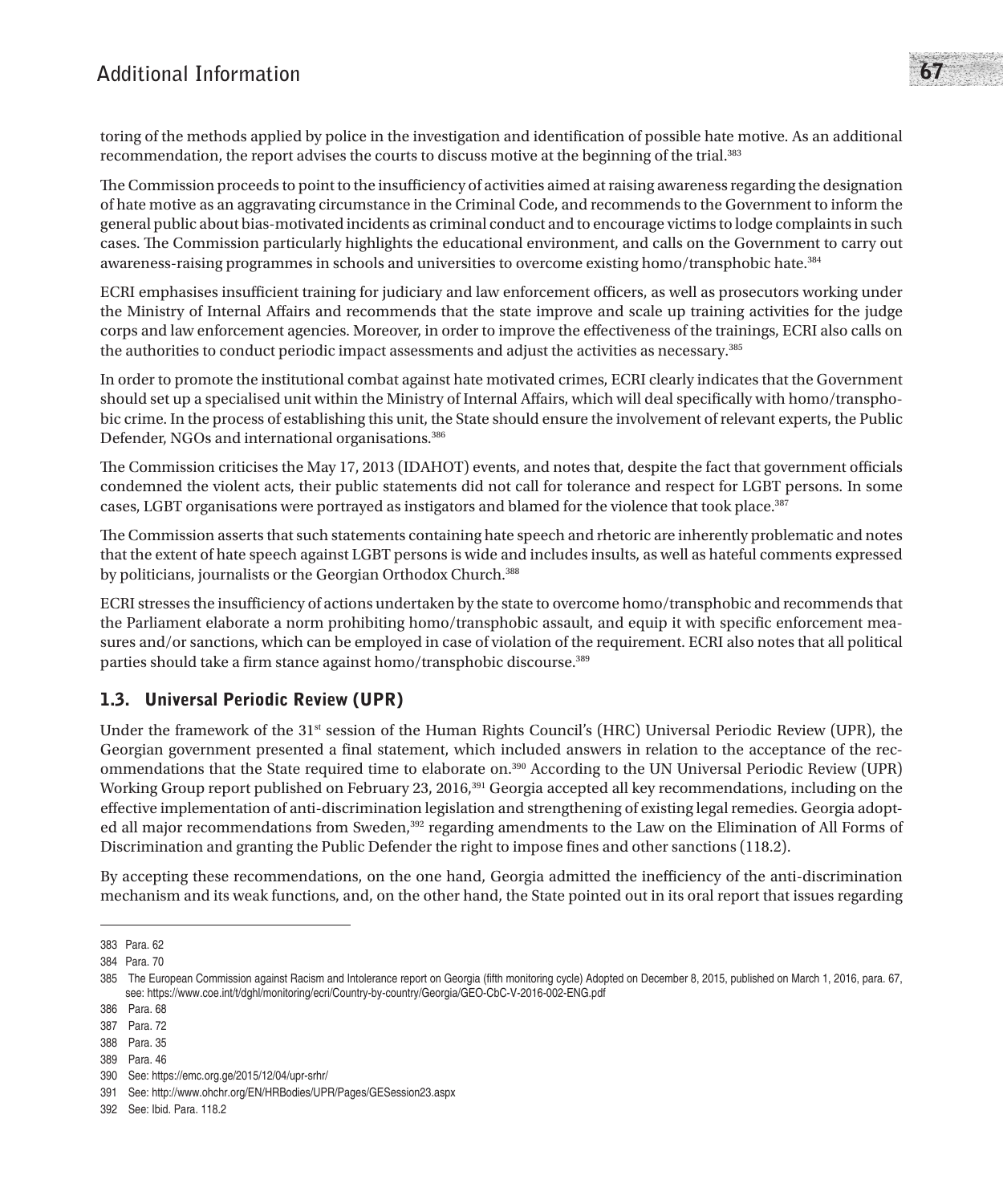the enhancement of anti-discrimination mechanisms will be included in the National Human Rights Action Plan for 2016-2017.

It should be noted that Georgia has agreed to accept crucial recommendations that will substantially contribute to the protection of the rights of LGBTI persons, and foster a discrimination- and violence-free environment. In particular, the State took the responsibility to fulfil recommendations issued by Great Britain and Northern Ireland concerning the development and implementation of a strategy to monitor, investigate, and prosecute hate crimes, giving the Public Defender relevant powers and resources to take action against perpetrators of hate crime (118.32).

Moreover, the Government accepted Uruguay's recommendation concerning redoubling of state efforts to ensure the realisation of the rights of LGBTI persons and effectively combat all forms of social stigmatisation of homosexuality, bisexuality and transsexuality, as well as hate speech, discrimination and violence based on sexual orientation or gender identity (118.9).

The State noted but did not accept entirely the most significant recommendation issued by Sweden, regarding the establishment of a specialised police unit, under law enforcement agencies, for effective investigation and identification of hate crimes (118.10). The State justified this by citing the need to respond to such cases with complex measures, as well as asserting that the unit will be overloaded if required to operate on a country-wide scale. The State noted that one centrally located specialised police unit will not be a productive mechanism for effective and efficient investigation of hate motivated crimes. Accordingly, the Ministry of Internal Affairs has made a commitment to provide specialised training for police officers in all regional police departments<sup>393</sup>.

## 2. The legal and political analysis of significant changes on the national level

## 2.1. Right to private and family life

Anti-LGBT discourse in Georgia notably increased during the first quarter of 2016, as is most clearly evidenced by the proposed constitutional amendments regarding the gender-specific definition of marriage and the discussions around a related referendum. On March 14, 2016, the Bureau of the Parliament of Georgia registered a Constitutional draft law "On the Amendment of the Constitution of Georgia", signed by 80 MPs,394 aiming to introduce "a more clear-cut wording of the first part of Article 36 of the Constitution". On March 28, the Central Election Commission registered the following referendum question submitted by the initiative group: "Do you want same-sex marriage to be allowed in Georgia?"395 Later, however, the CEC withdrew the registration of the referendum question due toits non-compliance with the provisions of the Election Code of Georgia and the Organic Law "On Referendums"396.

According to the initiative, "marriage, a consensual union of a man and woman aimed at creating a family, is based on the equal rights of spouses". The explanatory note appended to the draft law stipulates that "in order to avoid the misinterpretation of the essence of the Constitutional provision, it is recommended that the latter be worded in a way that would clearly convey the connotation of the provision and eliminate much of society's queries and concerns with regard to the interpretation".397

It is essential to note that the issue on the Constitutional amendment regarding marriage has surfaced on several occasions on the political arena,<sup>398</sup> and, as a rule, it has been a part of a pre-election campaign. It should be noted that the

<sup>393</sup> A/HRC/31/15/Add.1, Para. 118.10

<sup>394</sup> See: http://www.parliament.ge/ge/saparlamento-saqmianoba/biuro/biuros-sxdomebi/parlamentis-biuros-sxdoma14032016.page

<sup>395</sup> See: http://www.cesko.ge/ge/mediisatvis-4-ge/pres-relizebi-13-ge/28-martis-sxdomis-shedegebi28.page

<sup>396 &</sup>quot;The referendum concerns not only the understanding of public opinion regarding the issue presented by the initiative group, but also, due to the existing formulation of the topic, people will make a decision regarding the adoption of this principle as law, which clearly contradicts the Organic Law of Georgia "On the Election Code") Article 172, paragraph 2 "a") and Organic Law of Georgia "On Referendums" (Article 3, paragraph 2 "a"). See Decision N212/2016 of the Central Election Committee: http://www.cesko.ge/uploads/ other/33/33705.pdf

<sup>397</sup> Explanatory Note "On the Amendment to the Constitution of Georgia", raft Constitutional Law, See: http://info.parliament.ge/file/1/BillReviewContent/119368?

<sup>398</sup> See in detail: Http://Netgazeti.Ge/News/101418/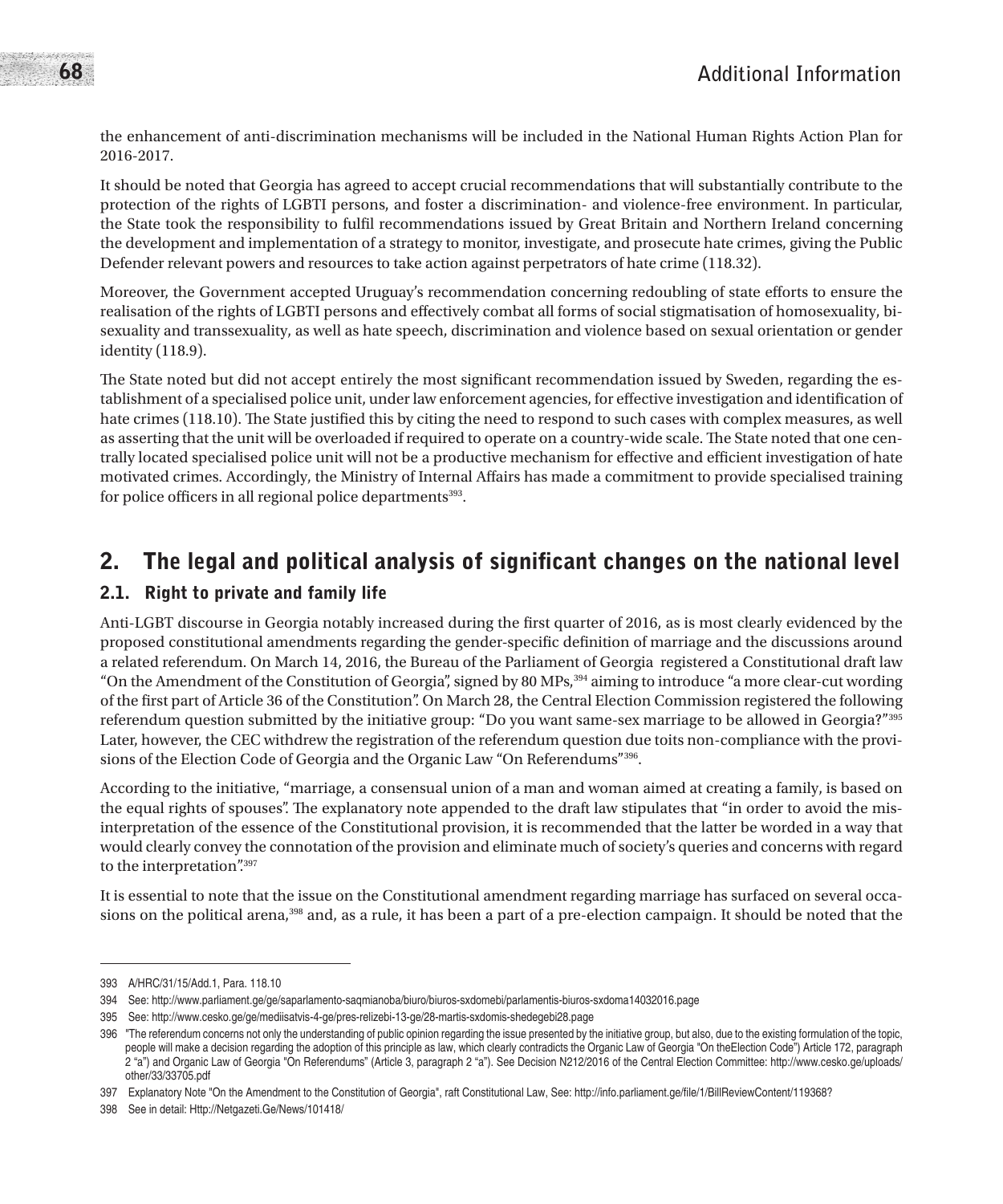## **Additional Information** 69

LGBTI community and organisations have never raised the issue of marriage equality in the Georgian legal and political agenda.

According to the April 26 decision rendered by the Bureau of the Parliament, parliamentary factions and committees began deliberations on the Draft Normative Act.399 In addition, according to Parliamentary Decree 4911-II issued on March 18, , on the basis of Article 102, paragraph 2 (of the Constitution) and Article 1, paragraphs 2 and 4 (Rules of Procedure of Parliament), a 15-member Organising Committee was established in order to set up public discussions regarding the Constitutional amendment<sup>400</sup>, which provided discussion forums in various cities and regions in Georgia; however it is noteworthy that, due to security risks, local community members did not have the opportunity to engage in the discussions and expressly state their opinion.

In addition, the leading parliamentary committee in discussing the draft bill (Human Rights and Civil Integration Committee) endorsed the constitutional amendment and supported its preparation for the first reading plenary session of the Parliament<sup>401</sup>.

Considering that Georgia's legal framework does not afford legal mechanisms/benefits and other personal and property rights for same-sex partnerships, the proposed initiative, which aims at narrowing and abolishing the unrestricted definition of marriage in the Constitution, can be considered as an attempt at a substantial deterioration of constitutional standards and the legal status of LGBTI persons in Georgia. Restricting constitutional rights to serve political interests and eradicating resources for possible rights recognition in the future is unjustifiable. It is clear that this initiative does not stem from the desire to protect the family unit, but rather from an aspiration to preclude the recognition of LGBTI persons as a social group and constitutes an attempt to disregard their rights. While democracies move forward in terms of legal recognition of LGBTI partnerships and the cultivation of social inclusivity,402 Georgia's adoption of the Constitutional amendment serves to promote further restrictions, prohibitions, and expanding discrimination towards the LGBTI community.

The Venice Commission believes that constitutional norms, which deal with fundamental rights, are of paramount significance and should be open to debate and amendment, regardless of whether they expand/reinforce certain rights or, in some cases, whether they restrict their content. However, the above should be implemented with caution and should be subject to strict requirements, based on which, these amendments should not undermine the functionality of the provisions, which support the commitment to protect the rights of individuals and minorities against the tyranny of the majority.<sup>403</sup> Restrictions of constitutional amendments must be justified by the need for the preservation of democracy and must rule out decision-making beyond the framework of democracy.<sup>404</sup>

It is important to note that the discussions around the proposed constitutional amendment, as well as the upcoming elections, have largely fuelled the homo/transphobic rhetoric among politicians and political parties, clearly and openly expressing anti-gay sentiments, replete with derogatory terms.405

In should also be noted that in the first quarter of 2016, non-governmental organisations documented several physical assaults on members of the LGBTI community406. The increasing number of attacks could be linked with the anti-gender and anti-gay rhetoric that emerged towards the end of 2015 in connection to the definition of marriage. It should be emphasised that the authorities do not fully comprehend the connection between hate speech and homo/transphobic

406 See: http://netgazeti.ge/news/111277/

<sup>399</sup> Decree N. 396/9 of the Bureau of the Parliament of Georgia regarding the commencement of deliberations on the normative draft bill, see: http://info.parliament.ge/file/1/ BillReviewContent/118548?

<sup>400</sup> Concluding protocol of the public discussion, see: http://info.parliament.ge/file/1/BillReviewContent/119322?

<sup>401</sup> See leading Committe review: http://info.parliament.ge/file/1/BillReviewContent/119318?

<sup>402</sup> For detailed information, see Chapter III, Section 4 of the study report.

<sup>403 (</sup>Venice Commission) Report on Constitutional Amendment, Adopted by the Venice Commission at Its 81st Plenary Session, Para. 177 (Venice, 11-12 December, 2009)

<sup>404</sup> NGO statement regarding the constitutional amendment on defining marriage as a union between a woman and a man: https://emc.org.ge/2016/04/27/emc-39/

<sup>405</sup> Majoritarian MP Tamaz Mechiauri: "It is simply cynical that such a demonstration stems from Kutaisi - the city from which King [David] Aghmashenebeli began the unification of Georgia, and now some people are to 'turning gay' starting from here"; "No, I do not understand. If LGBT-specific insults are punishable, then the Patriarch has fewer rights?" Majoritarian MP Omar Nishnianidze: "Waving flags and these exhibitions are not welcome in my home town [of Kutaisi]." Member of the faction, "Georgian Dream – Conservatives", Merab Kachakhidze: "As for the gentlemen sporting beards and unable to create families [...] I would advise the following: if you are so passionately in love with your significant other, and you have no way of legalising this [relationship], leave for [your partner's] county, he is surely a foreigner, right?